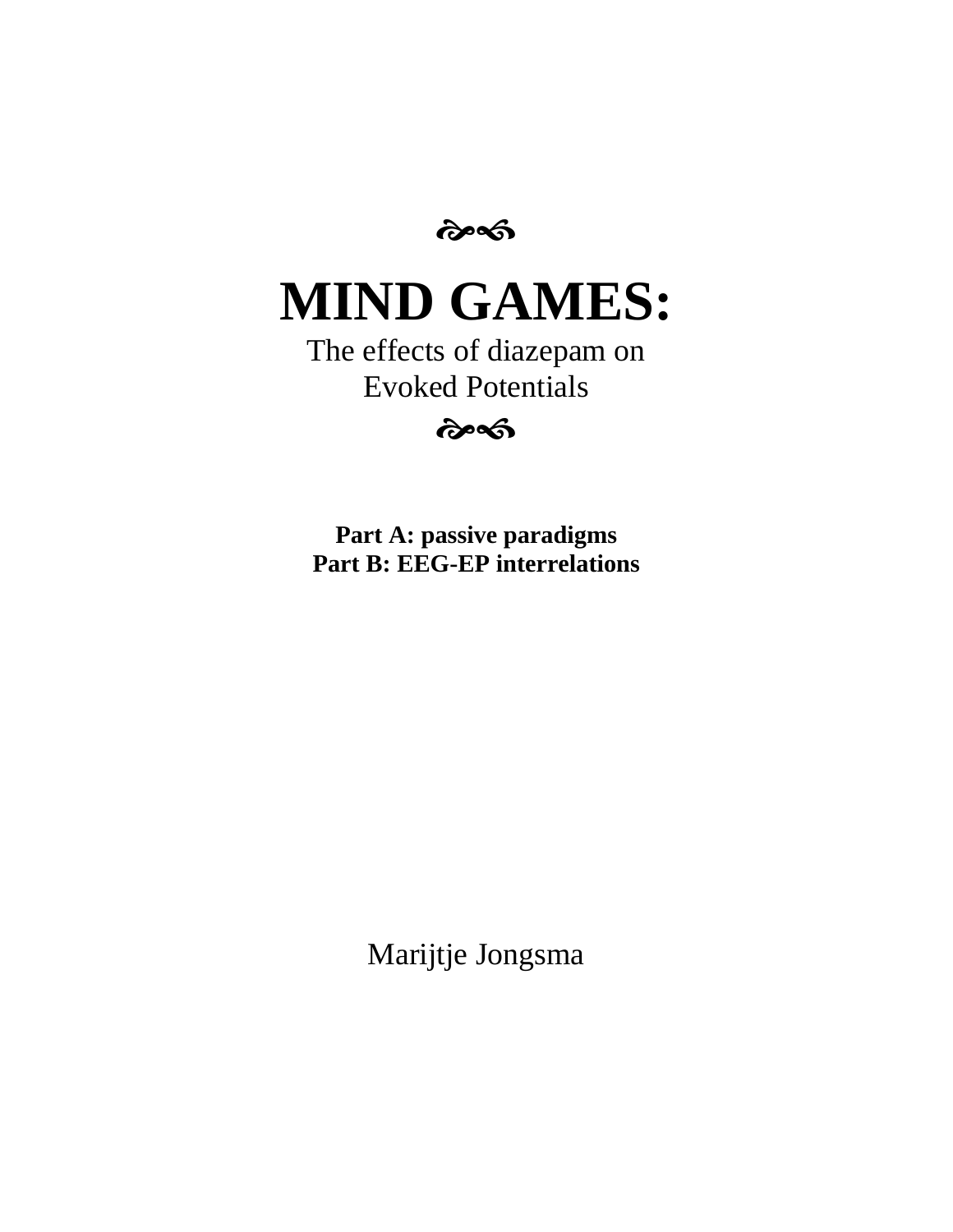## **MIND GAMES:** The effects of diazepam on Evoked Potentials

Part A: passive paradigms Part B: EEG-EP interrelations

Een wetenschappelijke proeve op het gebied van de Medische Wetenschappen

### PROEFSCHRIFT

ter verkrijging van de graad van doctor aan de Katholieke Universiteit Nijmegen, volgens besluit van het College van Decanen in het openbaar te verdedigen op woensdag 28 juni 2000 des namiddags om 1.30 uur precies

door

Marie-Louise Albertien Jongsma geboren op 2 augustus 1969 te Zutphen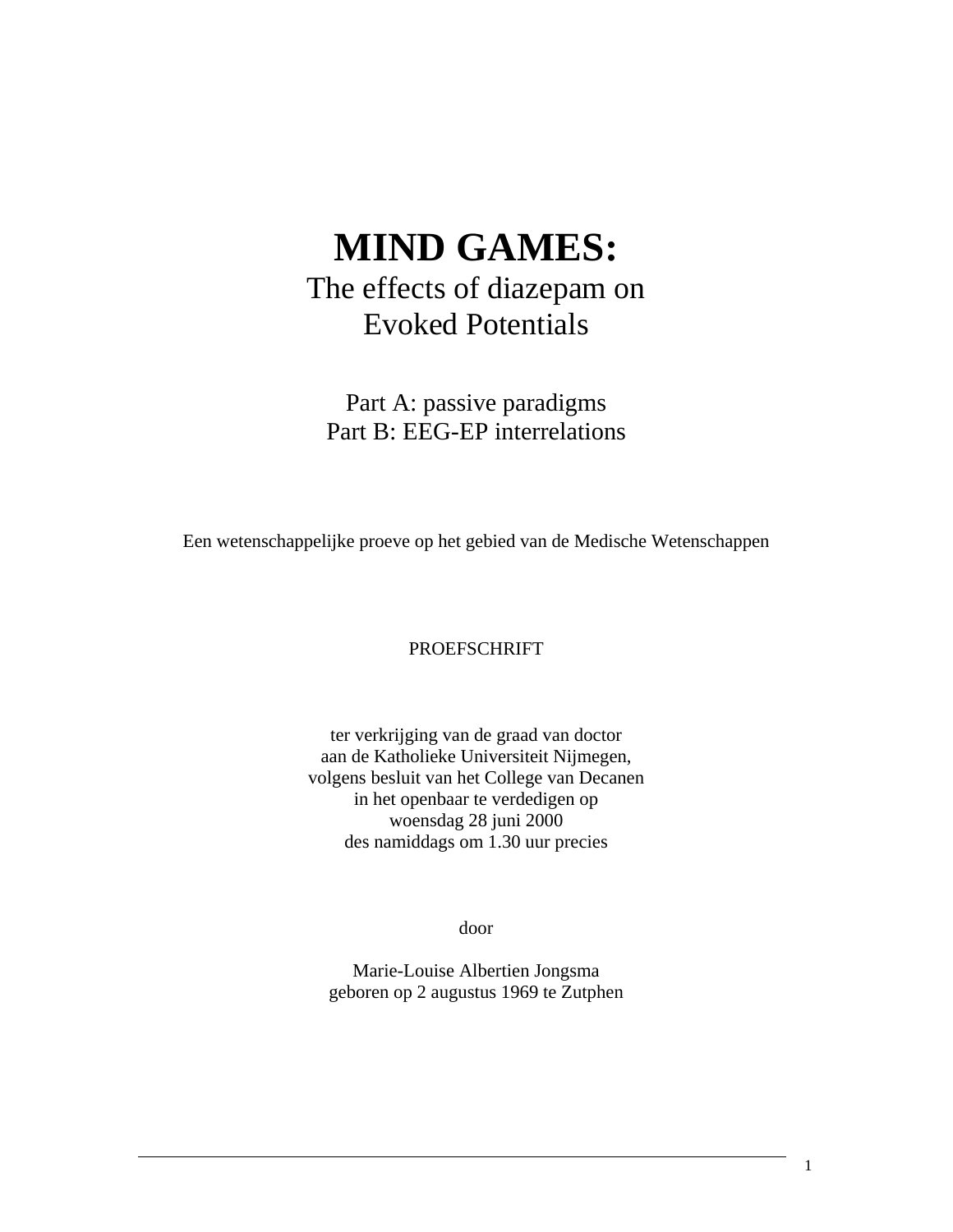| Promotores:          | Prof. dr. A.M.L. Coenen<br>Prof. dr. L.H.D.J. Booij                                                         |
|----------------------|-------------------------------------------------------------------------------------------------------------|
| Copromotor:          | Dr. C.M. van Rijn                                                                                           |
| Manuscriptcommissie: | Prof. dr. M.J. Zwarts (voorzitter)<br>Prof. dr. M.G.H. Coles (MPI, Nijmegen)<br>Dr. E.L.J.M. van Luijtelaar |

Jongsma, Marie-Louise Albertien.

Mind games: The effects of diazepam on Evoked Potentials. Part A: passive paradigms; Part B: EEG-EP interrelations / Marie-Louise Albertien Jongsma – Nijmegen. Thesis, Katholieke Universiteit Nijmegen – with references – with a summary in Dutch and English ISBN: 90 – 373 – 0521 - 0

Keywords: Evoked Potentials, EEG, rats, Diazepam, Information processing.

Omslagontwerp: Josee, Gijs en Suze

'De kunstenaar is iemand, die oplossingen in geheimen weet te vertalen'

*Karl Kraus*

Printing: University Press, Nijmegen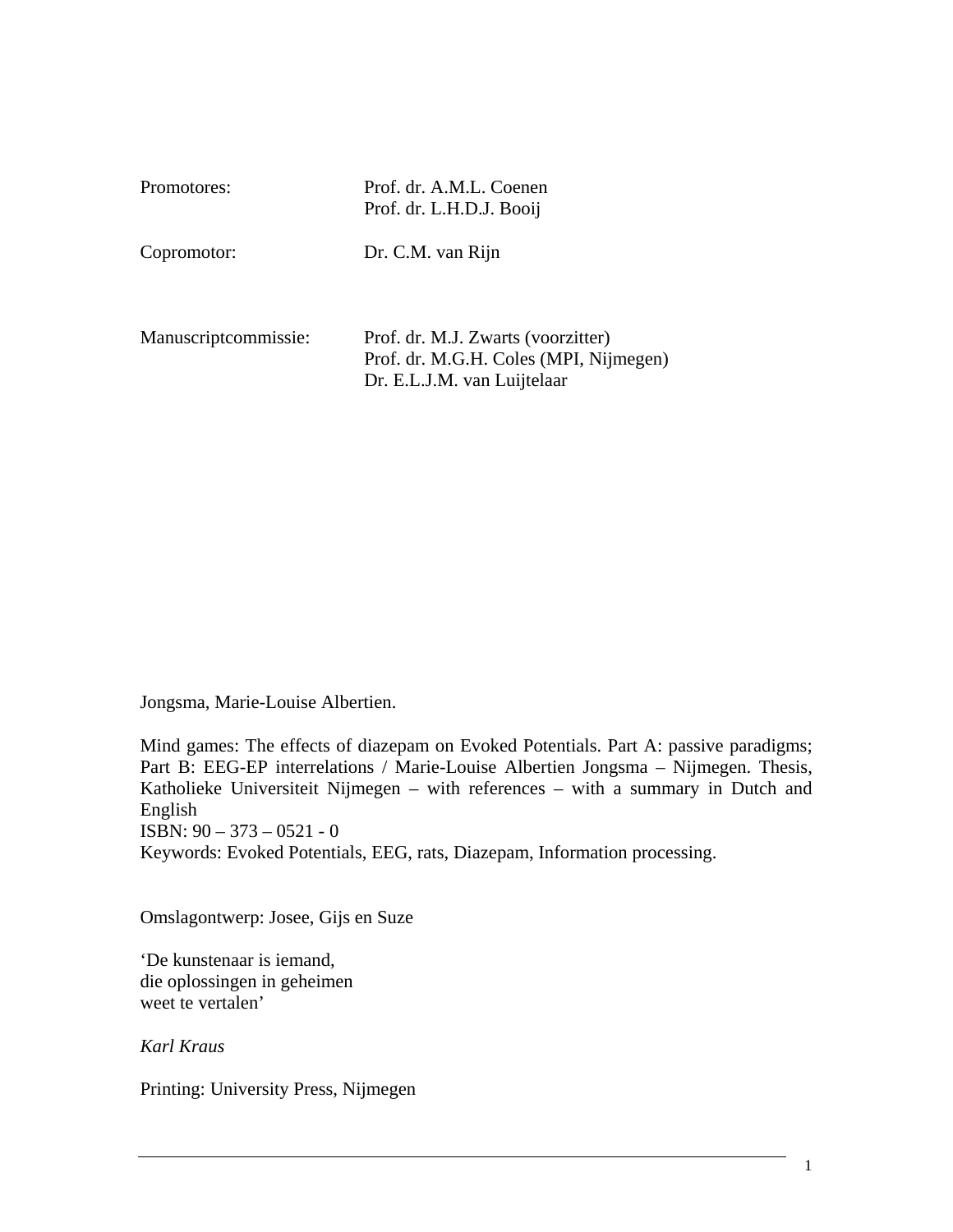*To Tineke* (woppe, woppe, woppe)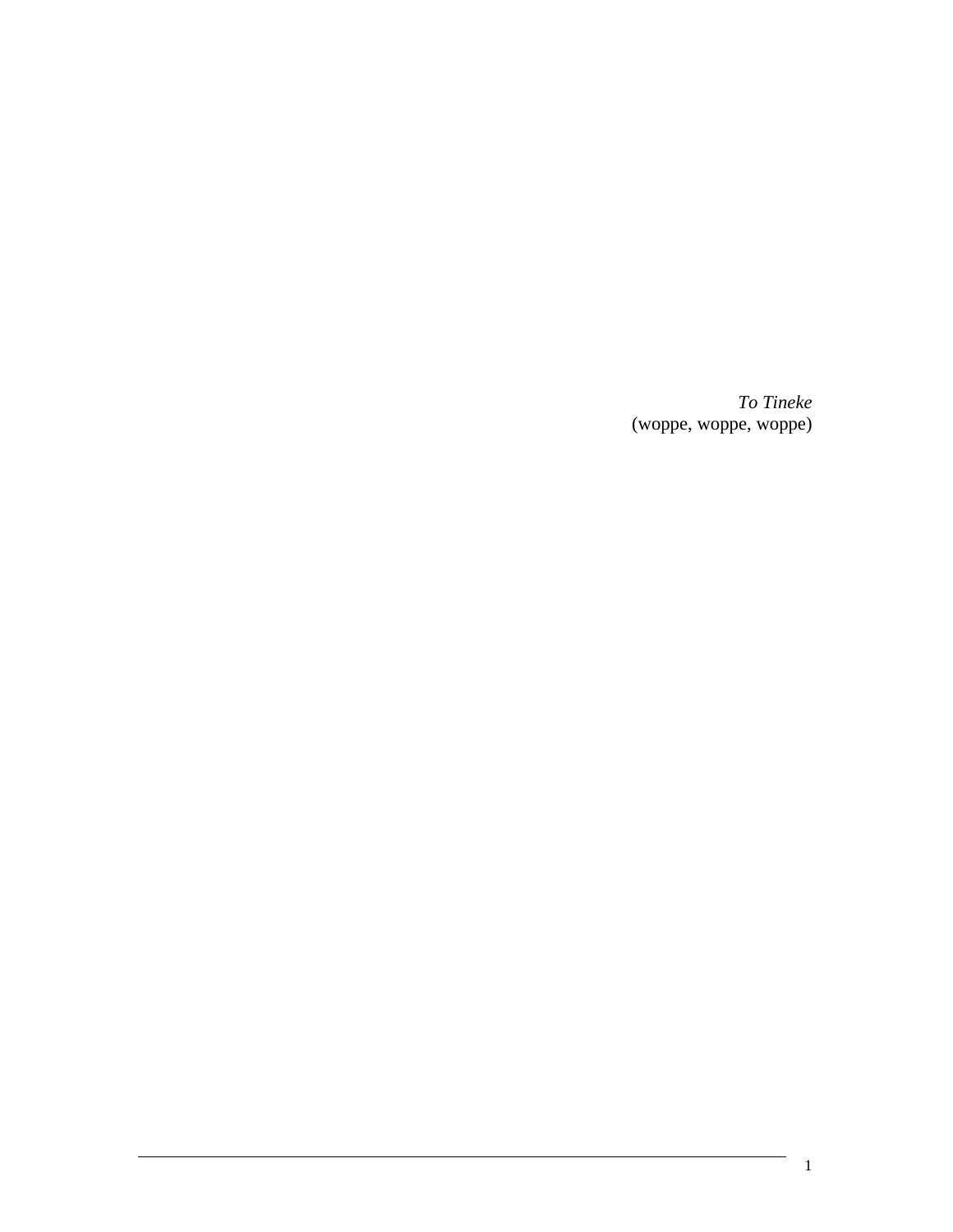| <b>CHAPTER 1</b>  |                                                                     |  |
|-------------------|---------------------------------------------------------------------|--|
|                   |                                                                     |  |
|                   |                                                                     |  |
|                   |                                                                     |  |
|                   | 1.4 Main aim and outline part A: Passive paradigms10                |  |
|                   | 1.5 Main aim and outline part B: EEG-EP interrelations 12           |  |
|                   |                                                                     |  |
|                   |                                                                     |  |
| <b>PART A</b>     |                                                                     |  |
| <b>CHAPTER 2</b>  | Time course of chronic diazepam effects on the Auditory Evoked      |  |
|                   |                                                                     |  |
| <b>CHAPTER 3</b>  | Effects of stimulus repetitions with different inter-stimulus       |  |
|                   |                                                                     |  |
| <b>CHAPTER 4</b>  | Effects of diazepam on Auditory Evoked Potentials of rats elicited  |  |
|                   |                                                                     |  |
| <b>CHAPTER 5</b>  | <b>Omission Evoked Potentials (OEPs) in rats and the effects of</b> |  |
|                   |                                                                     |  |
| <b>ADDENDUM</b>   |                                                                     |  |
| <b>CHAPTER 6</b>  | Effects of diazepam on Auditory Evoked Potentials (AEPs) and        |  |
|                   |                                                                     |  |
| <b>PART B</b>     |                                                                     |  |
| <b>CHAPTER 7</b>  | Chronic effects of diazepam on the spectral content of              |  |
|                   |                                                                     |  |
| <b>CHAPTER 8</b>  | Influence of the power-spectrum of the pre-stimulus EEG on the      |  |
|                   |                                                                     |  |
| <b>CHAPTER 9</b>  | The influence of diazepam on EEG-AEP interrelations in rats82       |  |
| <b>CHAPTER 10</b> |                                                                     |  |
|                   |                                                                     |  |
|                   |                                                                     |  |
|                   |                                                                     |  |
|                   |                                                                     |  |
|                   |                                                                     |  |
|                   |                                                                     |  |
| <b>SUMMARY</b>    |                                                                     |  |
|                   |                                                                     |  |
|                   |                                                                     |  |
|                   |                                                                     |  |
|                   |                                                                     |  |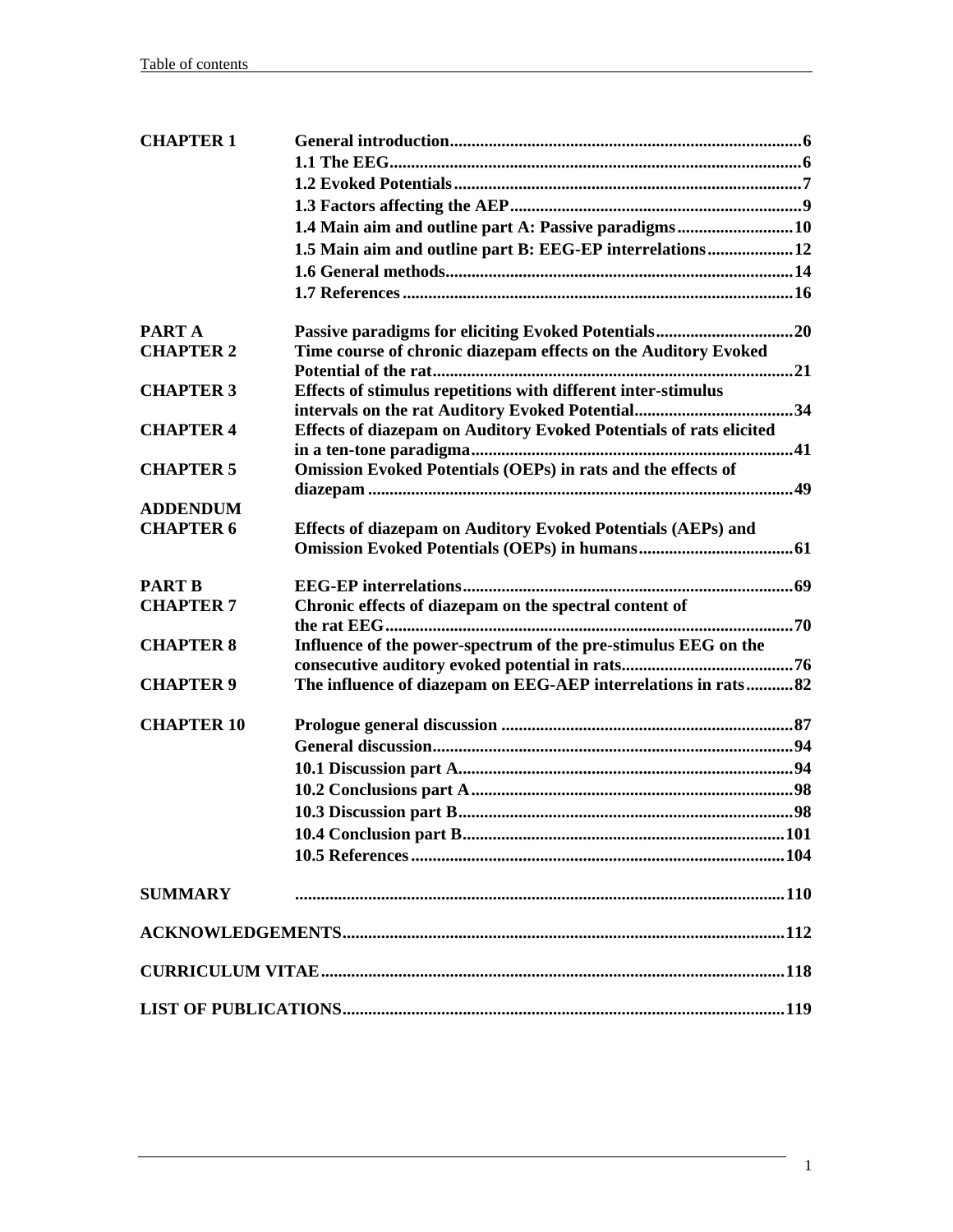### **CHAPTER 1: GENERAL INTRODUCTION**

### **1.1 The EEG**

The electroencephalogram (EEG) represents the electrical activity of the brain that results from a summation of the electrical activity of a large number of individual nerve cells, or neurons [1-3]. Since the generation of the EEG from the action potentials of the neurons is beyond the scope of this thesis, further details can be found elsewhere [2, 7, 8]. Because certain groups of neurons receive input from the same underlying structures, there will be some coherence between the activity of individual cells [1]. Because of this coherence, electrical activity can be recorded at the scalp. The amplitude of the recorded activity depends on the intensity of the electrical source, on its distance from the recording electrode and on the electrical impedance of the structures between the source and the recording electrode [1, 3].

### *1.1.1 Recording the EEG*

The amplitude of the recorded activity measured from the electrodes is very small (in the order of tens to hundreds of  $\mu$ V) and is therefore amplified. Normally, the EEG is also filtered. For studying the spontaneous EEG, normally the frequencies of interest are between 0-100 Hz [8]. The highest frequency of interest depends on the application for which the EEG is recorded. When the EEG is recorded for evoked potential studies, higher frequencies are of interest, therefore broader filtering is required [11]. Nowadays, the EEG signal is stored digitally. This requires sampling of the signal at the amplifier output. According to the Nyquist sampling theorem [10], the sampling rate at which the signal is recorded has to be at least twice as high as the highest frequency of the signal at interest.

### *1.1.2 Spectral analysis of the EEG*

Spectral decomposition of the EEG by computing the Fourier transformation is by far the most used quantitative method for the analysis of EEG signals [4]. The rhythmic nature of many EEG activities lends itself naturally to this analysis. The mathematical foundation of the Fourier transformation can be found elsewhere [5, 6]. Spectral analysis is widely used to classify EEG patterns into frequency bands that have been related to different brain states, functions or pathologies [3, 4, 7, 8].

When the EEG is recorded from a normal adult subject with eyes opened, the EEG will consist of low amplitude, high frequency activity, or beta-activity (>12 Hz). Closing the eyes will result in general slowing of the EEG to frequencies around 10 Hz or the alpha rhythm (8-12 Hz). In sleeping subjects high voltage, low frequency delta (1-4 Hz)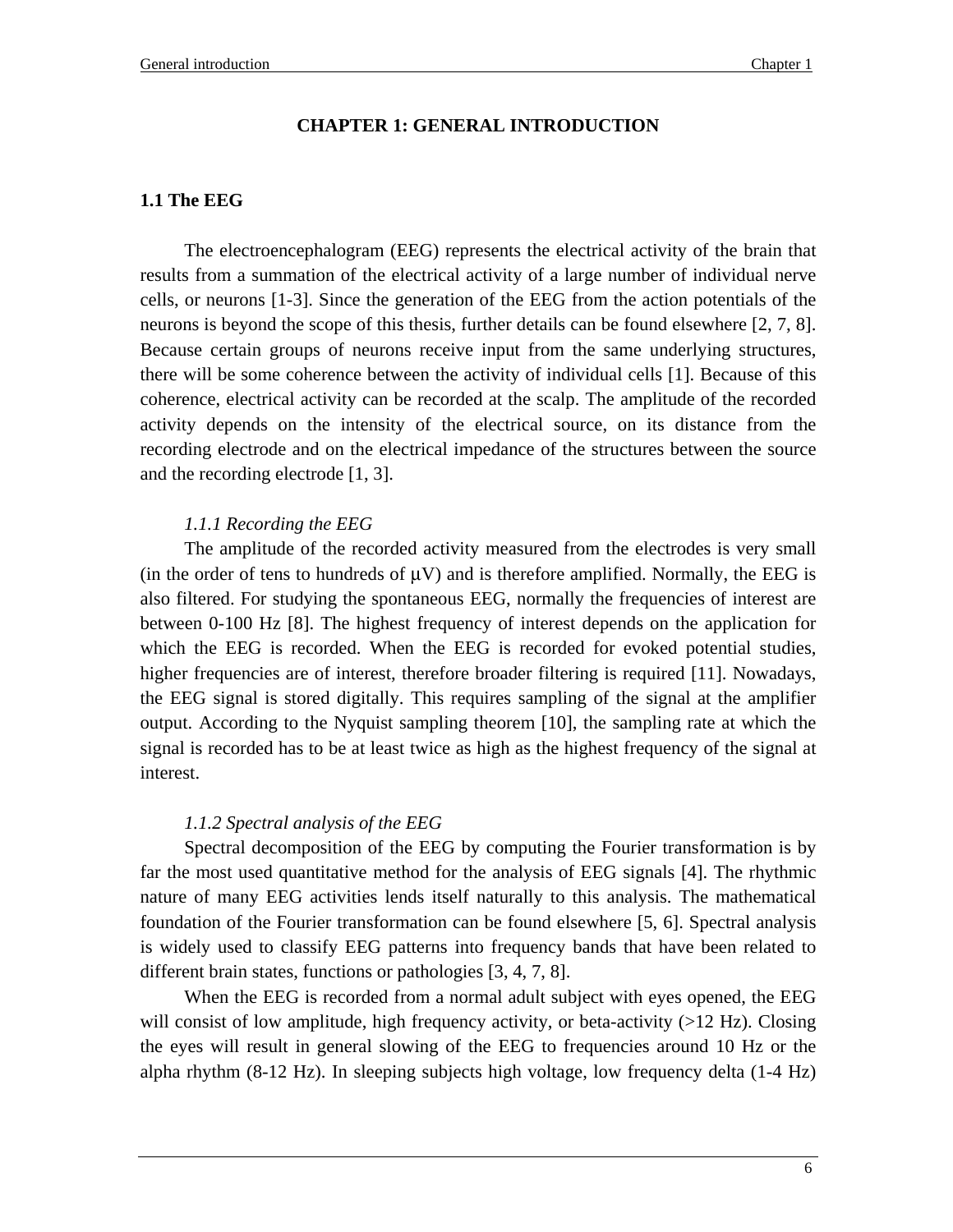and theta rhythms (4-8 Hz) can be observed [8]. The large amplitudes of these low frequency waves imply that large populations of neurons fire synchronously [3, 9]. In lower animals, like rats, a similar relation between the EEG and vigilance is observed as in human subjects [3]. This means that active wakefulness is accompanied by beta activity in the EEG, whereas the EEG of slow wave sleep is predominantly composed of delta waves [3, 8, 9].

### **1.2 Evoked Potentials**

When sensory stimuli are presented to a subject, the conduction of these stimuli to the brain results in the generation of 'evoked potentials' [1]. Originally, the term 'evoked potential', or EP, was used because it was believed that these potentials reflected brain activity that was strictly evoked by the presentation of the stimulus and therefore only related to sensory processes [73]. Nowadays it is generally accepted that at least parts of these potentials are related to processes that are invoked by the stimulus paradigm [74]. It is even possible to measure such brain potentials in absence of a stimulus [72]. Therefore, in human research the more neutral term 'event related potential' is often used [74]. In this thesis however we will refer to both 'evoked potentials' as 'event-related potentials' as EPs.

The amplitude of the electrical activity elicited by sensory stimuli is very small in comparison to the amplitude of the ongoing EEG and therefore usually not visible [3, 12, 13]. The ongoing EEG is often viewed as independent of the stimulus. Therefore, averaging the responses to a large number of stimuli will result in the ongoing EEG approaches zero, while the averaged responses to the stimuli result in an evoked potential [1, 12, 14]. Thus obtained evoked potentials consist of a sequence of peaks and troughs, or components. The different peaks and troughs in the EP sequence are characterised by their polarity, amplitude and latency (e.a. the time in ms after stimulus onset) [1, 13]. The studied variables are normally the latencies (in ms) and amplitudes (in  $\mu$ V) of these peaks and troughs [15].

### *1.2.1 The averaging process*

Averaging the signal after each stimulus allows canceling of activity unrelated to the stimulus and leaving activity that is consistently related to each stimulus. In the averaging process necessary to obtain an evoked potential waveform, two assumptions are made.

- 1. The first assumption is that the response to the sensory stimulus does not change during the recording session.
- 2. The second assumption is that the ongoing EEG is stimulus independent and can be regarded as a stochastic signal, not affecting the EP.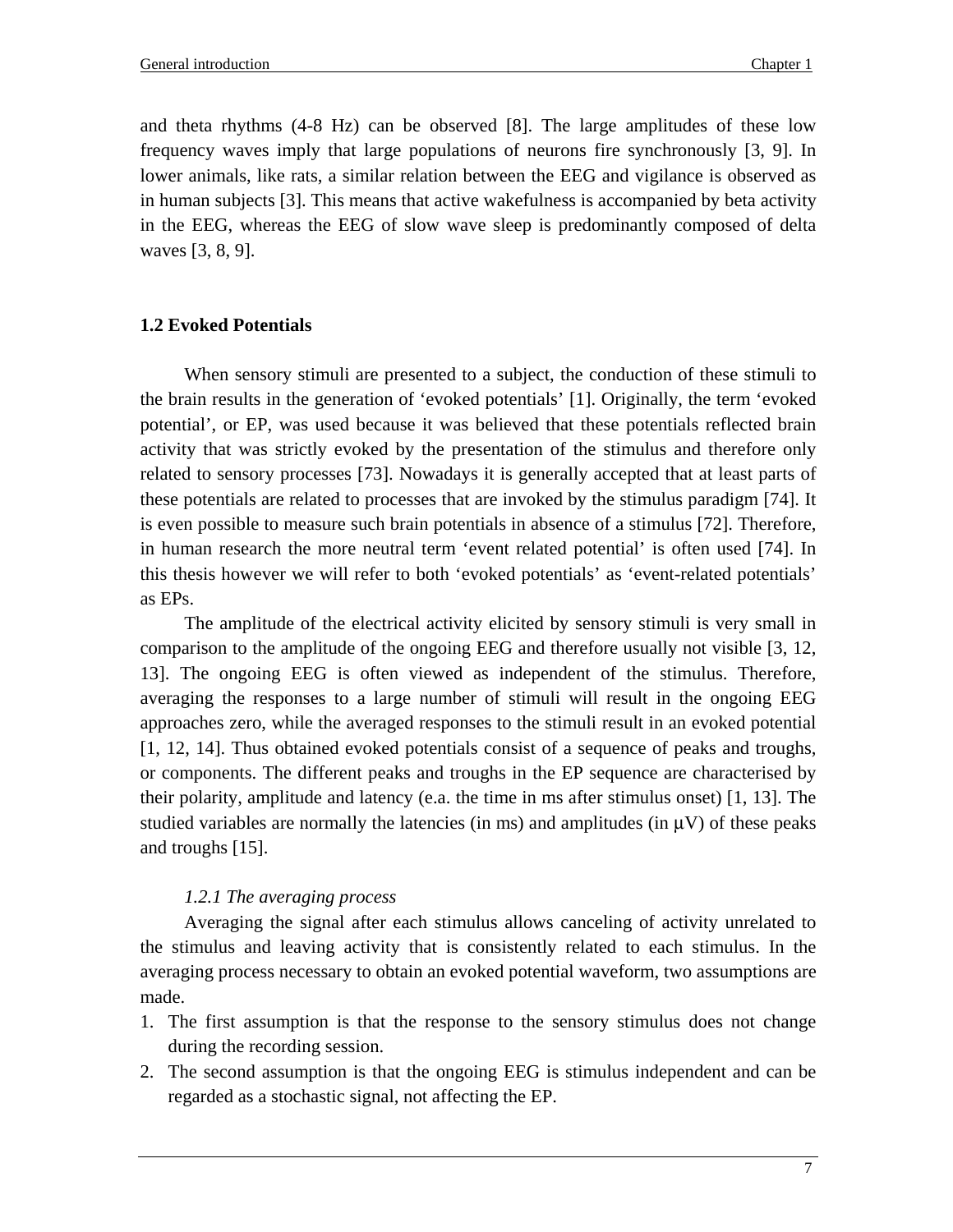These assumptions however, may often not be valid.

With regard to the first assumption:

The responses to the sensory stimuli may change during a recording session. Habituation, for example, may occur and EPs may differ at the beginning and end of the session [16, 17]. Latency jitter of single responses, e.g. due to variability in performance during a session, causes broader and flatter waveforms [18, 19, 20]. When the sensory response is not constant during the stimulus period, the obtained average represents a mixture of responses as recorded during the stimulus period. These phenomena of habituation and latency jitter (chapter 6) will be further discussed in part A (chapters 2 to 4 and 6).

With regard to the second assumption:

Findings have indicated that the ongoing EEG and EPs are related in a fundamental manner and many investigators nowadays regard EPs as a reorganization of the spontaneous EEG [8, 21, 22]. Subtle changes in arousal or psychological state during a session, might cause changes in the ongoing EEG, which in turn affect the consecutive EP [22, 23]. These EEG-EP interrelations will be discussed further in part B (chapters 7 and 9).

### *1.2.2 Classification of evoked potentials*

Evoked potentials can be classified in a number of ways. Commonly used classification methods are based on one or more of the following characteristics:

- 1. Depending on the sensory modality of used stimuli, the resulting evoked potential is classified as e.g. a somato-sensory (SSEP), visual (VEP), or auditory evoked potentials (AEP) [24]. In this thesis, we will focus mainly on the AEPs.
- 2. The peaks and troughs of evoked potentials can be labeled based on their latency (time of occurrence after stimulus onset). With AEPs, typically, a distinction between early-latency (0-10 ms) also known as brainstem evoked potentials, or BAEPs [11, 25] and the middle latency (10-50 ms  $[26, 27]$ ), MAEPs, and late-latency ( $>50$  ms [23]), LAEPs evoked potentials is made. The given boundaries are meant as a rough indication only; no general agreement exists on the exact values to be used. The various peaks and troughs of the AEP are named according to a generally accepted convention. In the MAEP and LAEP, also the polarity of the components is indicated. Positive peaks are labeled 'P' and negative peaks 'N'.

### *1.2.3 Interpretation of Evoked Potentials*

Interpreting evoked potential components can be approached from two angles [28, 74].

1. A neurophysiological approach, in which an EP components are defined by the neuronal structure that generates the evoked potential component. The five waves of the BAEP, for example, are generated by activity in the eighth nerve,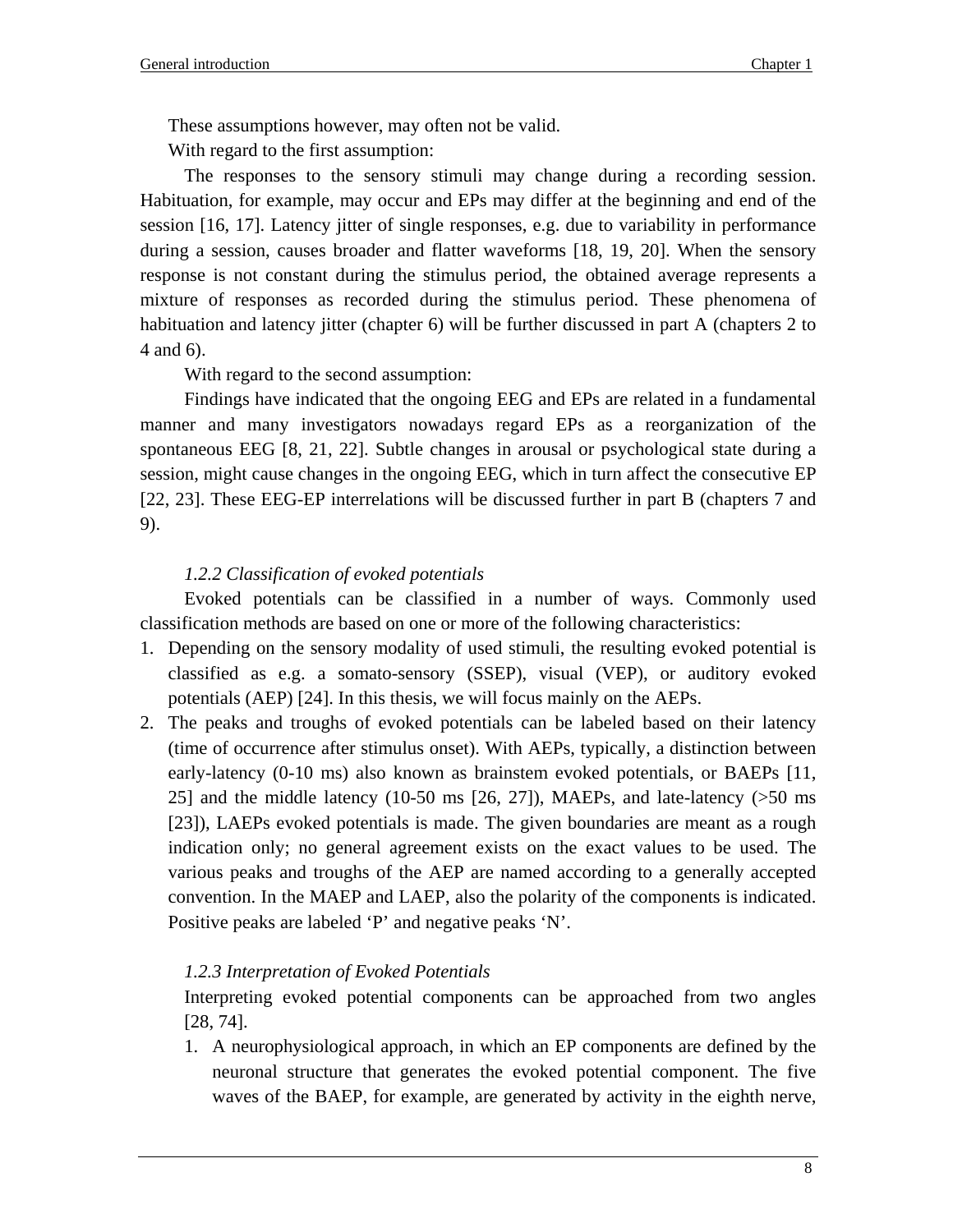the cochlear nucleus, the superior olivary complex, the nucleus of the lateral lemniscus and the inferior colliculus respectively [12, 25]. These potentials arrive at the scalp through volume conduction. The proposed anatomical loci underlying the MAEP are the medial geniculate body, thalamocortical radiations and primary auditory cortex [12, 27, 29, 30, 31]. The LAEP is believed to be an exclusively cortical phenomenon [12].

2. A psychophysiological approach in which EP components are defined by the information processing demands invoked by the stimulus event. The MAEP is believed to reflect sensory aspect of information processing and is sensitive to e.g. attention and level of arousal [13, 26]. The MAEP is in general sensitive to psychoactive drugs. The LAEP is normally only seen in conjunction with cognitive tasks and is supposed to reflect those aspects of information processing that are induced by the particular paradigm. The LAEP is very susceptible to the level of arousal [12], and very sensitive to psychoactive drugs.

Based on the latter, psychophysiological approach, another commonly used classification is the distinction between exogenous and endogenous components [13, 18, 24, 29, 33]. Although no agreement on exact boundaries exists, most studies place the distinction somewhere around 50 ms after stimulus onset in humans [13, 34] and around 10 ms in rats [12]. The exogenous components vary as a function of physical stimulus parameters [18, 34] and are relatively unaffected by variations in psychophysiological state [28]. Endogenous components are predominantly modulated by aspects of information processing [18, 30] and therefore sensitive for the subjects state [28].

A major goal in psychophysiological EP research is to identify particular endogenous EP components as markers of specific aspects of information processing. This can be accomplished by determining how different EP components change in reaction to different task demands, by applying different stimulation paradigms [34].

### **1.3 Factors affecting the AEP**

Variations in the AEP waveform may be caused by several factors. The most important ones are discussed in this section.

### *1.3.1 Modulation by stimulus characteristics (part A).*

AEPs have been elicited using simple clicks [17], short and long tone-pips [16] or more complex stimuli like words, sentences or musical pieces [40]. Combinations of different tone-pips are often used to study several aspects of information processing [13]. First order stimulus characteristics, like frequency and amplitude of tone pips, determine for a large part the architecture of mainly early, exogenous components. Higher order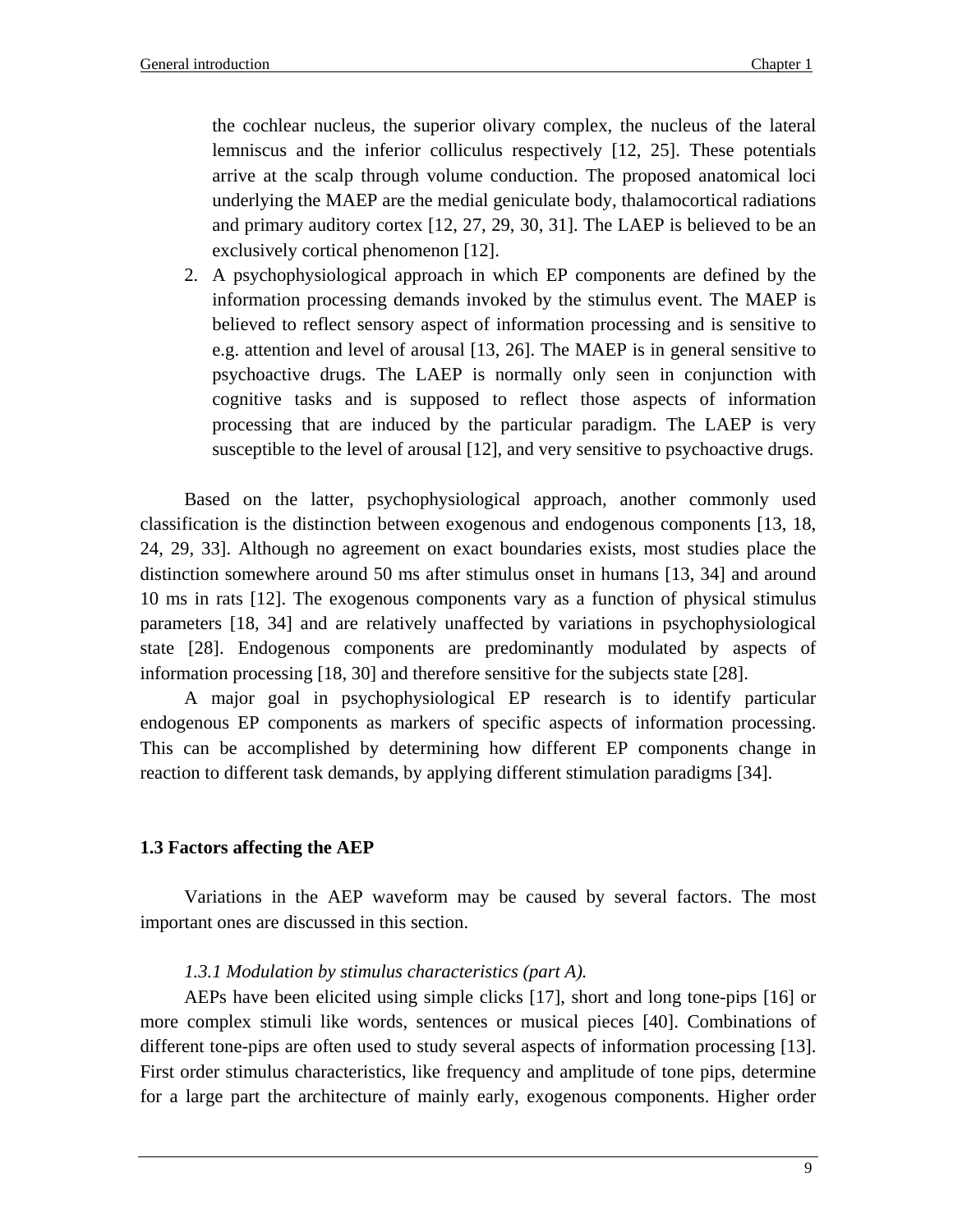characteristics of stimuli, like their temporal pattern and their intrinsic meaning affect mainly the later, endogenous components [18].

### *1.3.2 Modulation by the subject's state (part B).*

Changes in the level of arousal of the subject (e.g. drowsiness, sleep) greatly affect amplitudes and latencies of both MAEP and LAEP components. During waking, components in the EP are moderate in amplitude, while during slow wave sleep larger waves of especially late-latency components are visible [3, 9]. This is caused by more synchronized firing of neurons during slow-wave sleep, which results from increased hyperpolarizations.

### *1.3.3 Modulation by psychoactive drugs (Part A &B)*

Like many other psychoactive drugs benzodiazepines are well known to affect EP components [35]. Again, primarily the cortical, endogenous MAEP and LAEP components are sensitive for these agents [35, 36, 37]. Benzodiazepines have sedating, muscle relaxant, anti-convulsant and anxiolytic effects [38]. In addition, benzodiazepines affect information processing [24, 37, 39, 75, 76]. The effects of benzodiazepines on endogenous EP components might help to interpret different EP components.

Throughout this thesis, we used examples of all three modulations mentioned above. Hence the title 'Mind Games'.

### **1.4 Main aim and outline part A: Passive paradigms**

### *1.4.1 paradigms for eliciting evoked potentials*

The main aim of the first part of this thesis was to develop tools to study the effects of (pharmacologically induced) sedation on information processing. By employing appropriate experimental designs, psychologists attempt to make inferences about the process that intervenes between the stimulus and response. [15, 18, 28]. Within cognitive psychophysiology these processes are studied by employing electrophysiological methods, like EP research. EPs are usually produced by sensory stimuli, and phase locked to experimental events [3, 13, 28]. Some investigators regard EPs as direct manifestations of information processing demands induced by those experimental events [28]. By applying different stimulation paradigms, different aspects of information processing can be studied. Psychophysiology has thus provided a noninvasive, reductionistic and fairly straightforward approach when studying the 'black box' [15].

Most studies that use experimental paradigms developed to investigate aspects of information processing on EPs require a specific response of the subject (e.g. button press) [21, 28]. Hence, it is difficult to determine whether changes in endogenous EP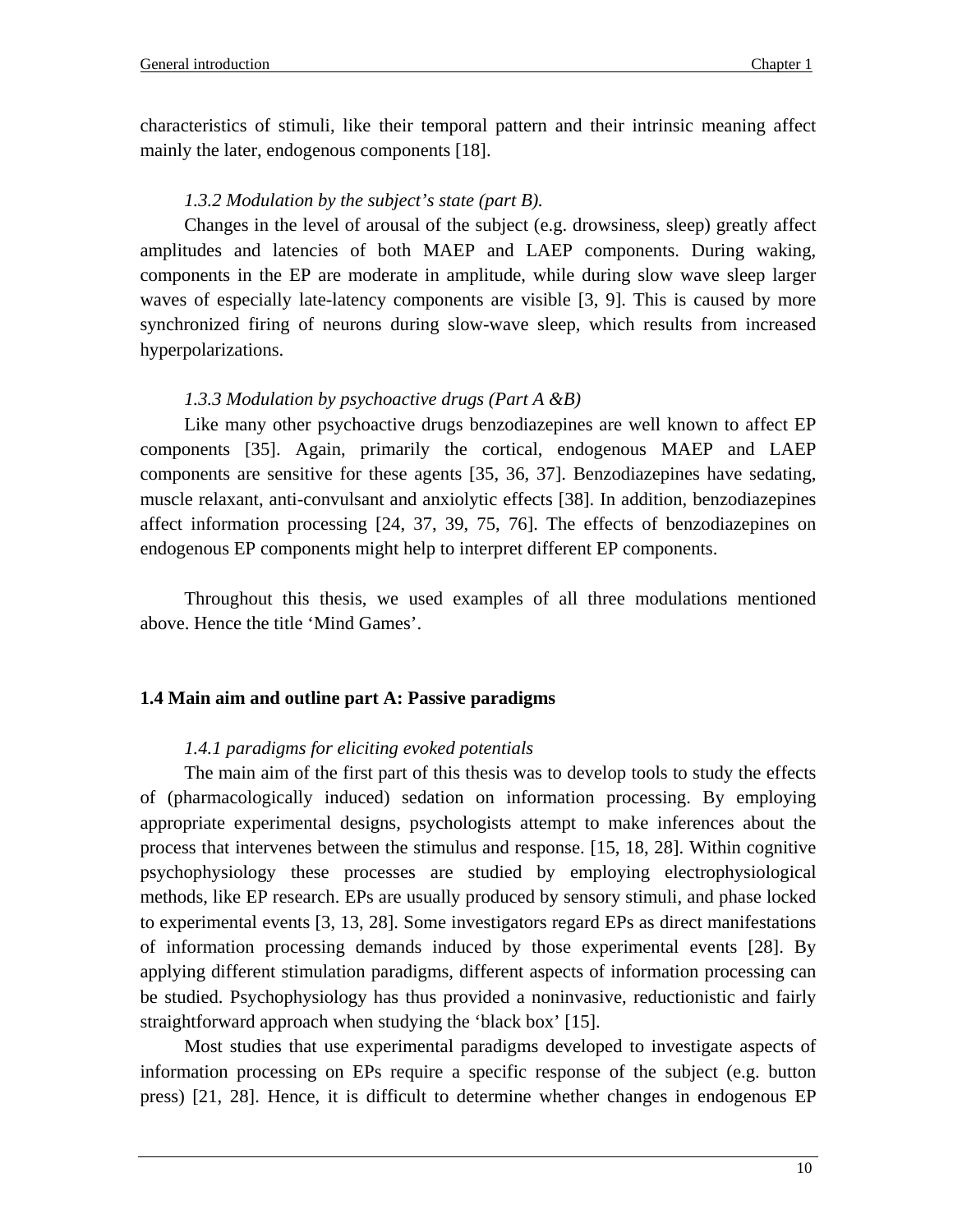components are due to changes in information processing demands, or are also related to the generation of a response. In passive paradigms, changes in endogenous EP components can no longer be related to the generation of a response, but only to changes in information processing demands involved in the stimulus event. A disadvantage however is that there is no control over the subject's behaviour (Coles, personal communication). However, passive paradigms may find appeal in conditions when a response is difficult to acquire e.g. in animal models, in states of lowered arousal or in certain patient groups [52, 53]. In part A of this thesis, we investigated which passive paradigms can be used to measure different aspects of information processing.

### *1.4.2 The passive oddball paradigm*

Endogenous EP components are often elicited in an oddball paradigm [54, 55]. During the oddball task the subject is exposed to two different stimuli, one of which occurs relatively infrequently and is designated as a 'target' or 'rare'. The frequently occurring stimulus is labeled 'background' [56]. Stimulus-change and unpredictability are the main features of this paradigm [56]. In humans one of the most studied EP components elicited in the oddball paradigm is the P300, a positive peak occurring about 300 ms after stimulus onset, appearing only in reaction to 'target' stimuli. This was first reported by Sutton et all, [72] but a vast amount of work dedicated to P300 research has been undertaken since. For an overview see [73]. Most oddball studies employ an active discrimination task, e.g. by mental counting or a button press [20, 53]. Several studies however have reported similar EP results when using a passive oddball procedure in which no response to target tones is required [16, 57, 58]. In an initial experiment (chapter 2) we measured EPs elicited in a passive oddball paradigm in rats. In addition, we determined if diazepam differentially affected EPs elicited by background tones and EPs elicited by target tones. At the time this initial experiment was conducted, one of our interests was to study tolerance development by measuring the effects of chronic diazepam administration. Since the effects of chronic administration of diazepam are outside the scope of this thesis, this issue will only be discussed in chapters 2 and 7.

### *1.4.3 The ten-tone paradigm*

By presenting two or more physically different stimuli in a passive oddball procedure, changes in EPs may not only be determined by cognitive processes, but may also be determined by the differences in the physical properties of the stimuli. Although counterbalancing could overcome this problem, another solution would be to only change the 'meaning' or higher order characteristics of single stimuli, without changes in lower order characteristics of stimuli (e.g. pitch, loudness, duration). By using such single stimulus paradigms in which only the presentation pattern of single stimuli is varied, changes in EPs can no longer be attributed to changes in stimulus characteristics, but only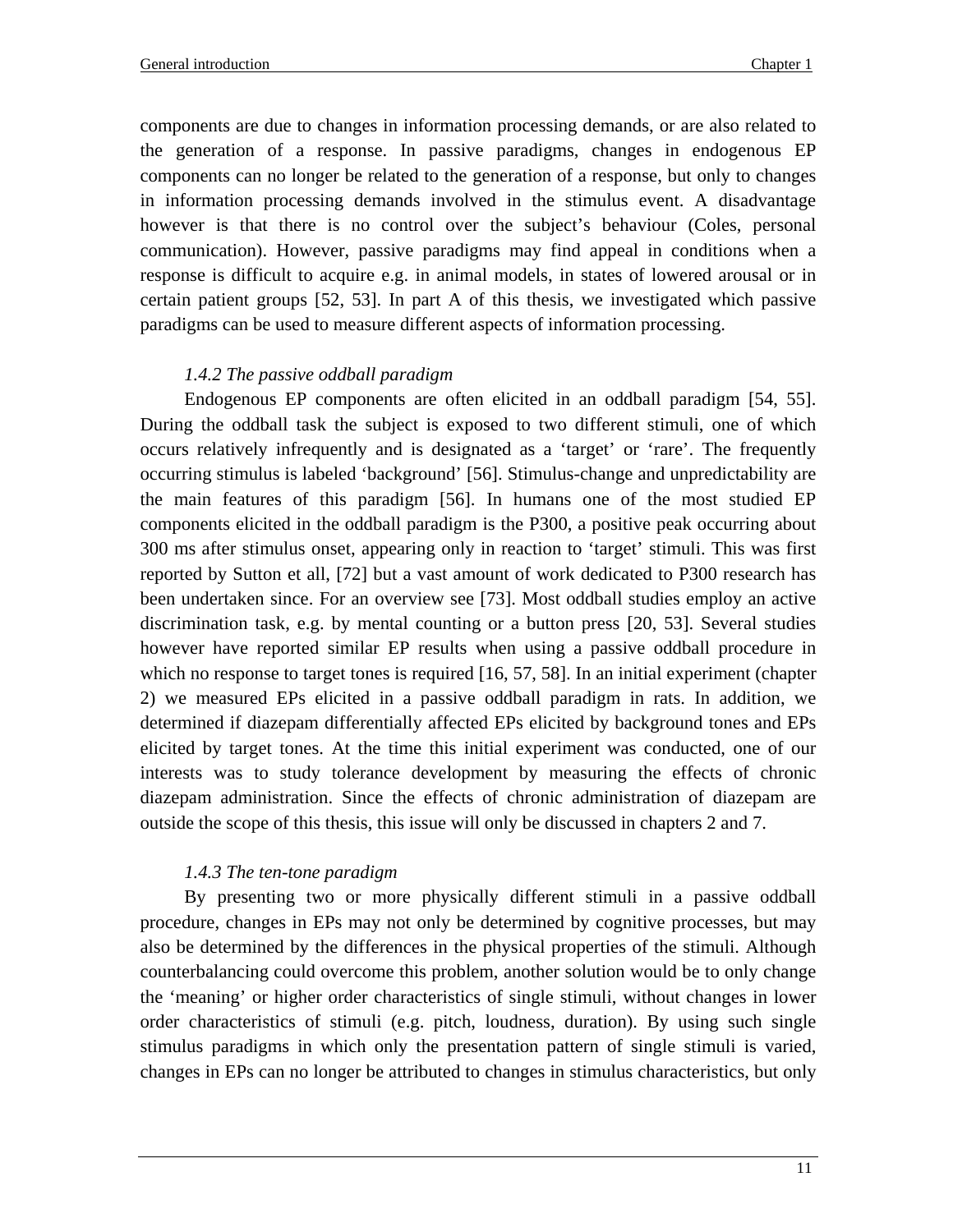be attributed to changes in aspects of information processing involved by the stimulus event.

One such passive, single-stimulus paradigm is the conditioning-testing or double click paradigm [59, 60]. This paradigm involves the presentation of pairs of stimuli. Normally, amplitude decrements of EP components in response to the second tone relative to the EP components in response to the first tone are observed. This response decrement is known as fast habituation [32, 61] or sensory gating [60].

In chapter 3 we determined whether decrements were more pronounced with short Inter-Stimulus Intervals (ISIs) than with longer ISIs. This to determine whether sensory gating could be ascribed to recovery phenomena or habituation. Instead of using the well known two-tone or double-click paradigm, we employed a ten-tone paradigm to determine whether decrement occurred fully between two tones, or developed more gradually over a train of ten tones.

In chapter 4 we studied the effect of diazepam on sensory gating in rats, by measuring the effects of diazepam on Auditory Evoked Potentials (AEPs) elicited in a ten-tone paradigm.

### *1.4.4 The omitted stimulus paradigm*

Another passive, single-stimulus paradigm is the omitted stimulus paradigm. The omitted stimulus paradigm can be seen as a special variant of the oddball paradigm. Instead of presenting infrequently occurring target tones within a steady train of background tones, target tones are omitted [62, 63, 64]. The omitted stimulus paradigm thus provides a very direct and efficient tool to study aspects of information processing concerned with expectancy and time estimation. In chapter 5 we investigated if evoked potentials to omitted stimuli could be elicited in rats. In addition, we studied the effect of diazepam on the omission evoked potentials.

### *1.4.5 Addendum: a human experiment*

In chapter 6 we studied the effects of diazepam on auditory evoked potentials (AEPs) elicited in a ten-tone paradigm, and on evoked potentials to omitted stimuli in humans. This was done to allow a comparison between human data and data obtained in previous experiments in rats.

### **1.5 Main aim and outline part B: EEG-EP interrelations**

### *1.5.1 EEG-EP inter-relations*

In the first part of this thesis we tried to develop tools to study the effects of (pharmacologically induced) sedation on information processing. We did this by measuring EPs elicited in passive paradigms. We found that diazepam affected EPs in this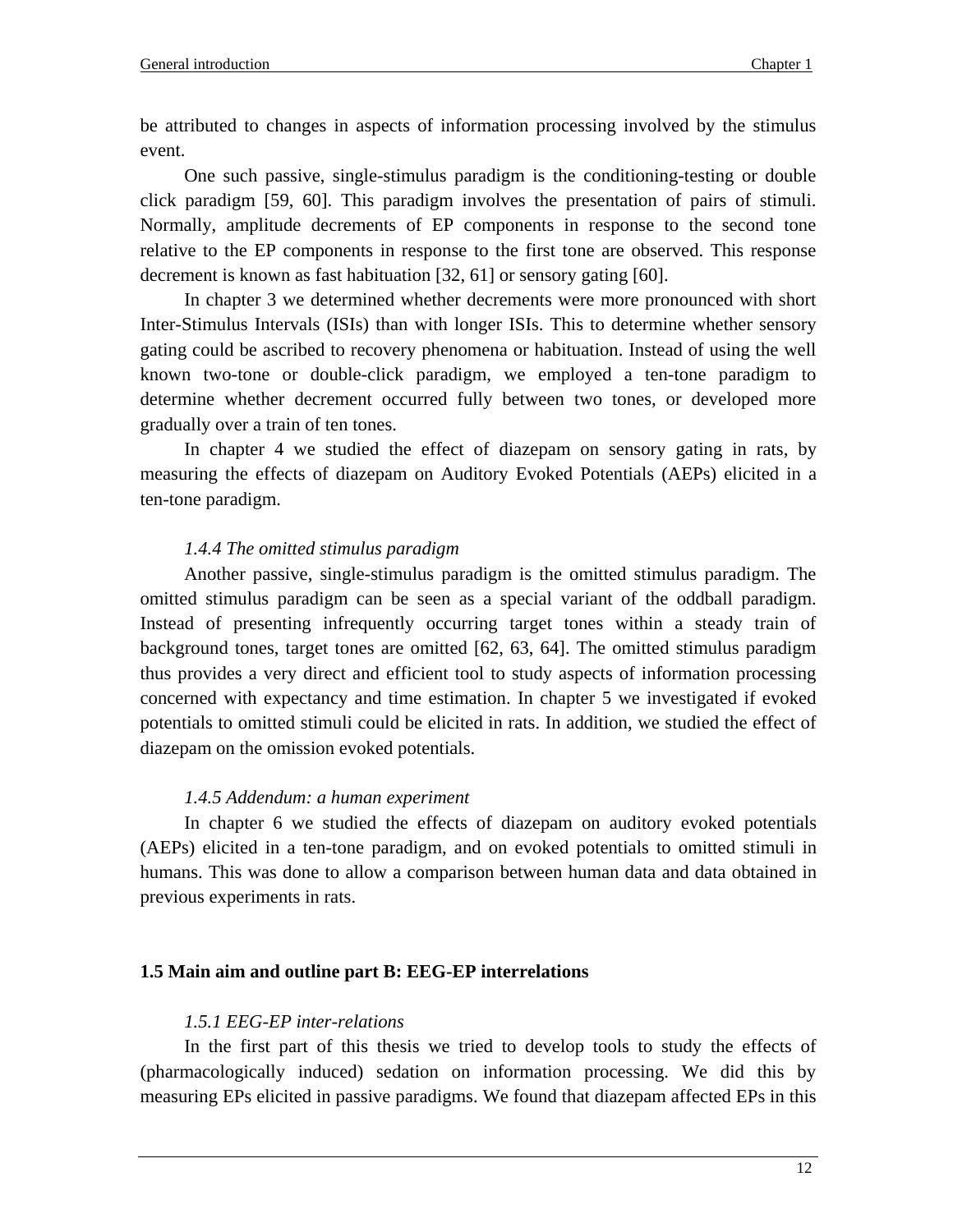situation. It is however well known that diazepam also affects the ongoing EEG [65, 66]. Findings have indicated that the ongoing EEG and EPs are related in a fundamental manner [8, 21, 22, 67]. Therefore, the main aim of the second part of this thesis was to determine if the effects of diazepam on the rat auditory EPs could be ascribed to its effects on the ongoing EEG. In other words, we determined if measuring drug effects on EPs (reflecting brain-reactivity) adds information to only measuring drug effects on the ongoing EEG (reflecting brain-activity).

### *1.5.2 The effect of diazepam on the ongoing EEG*

Since diazepam has sedative properties, an increase in low frequencies (delta- and theta-activity) in the ongoing EEG would be expected. However, diazepam is known to increase the high frequencies (beta-activity) in the EEG, suggesting a change from a low vigilant state to a high vigilant state [65, 66]. This phenomenon is known as pharmacological dissociation [65].

In an initial experiment (chapter 7), we measured the effects of diazepam on the spectral content of the EEG in rats. Indeed, we found that (chronic) administration of diazepam caused a decrease in the power of the low frequency bands (1-8 Hz) and an increase in the power of the high frequency bands (21-40 Hz), as expected. As mentioned earlier, chronic effects of diazepam are outside the scope of this thesis and this issue will not be further discussed here.

### *1.5.3 The effect of changes in the ongoing EEG on the EP*

In a subsequent experiment (chapter 8), we determined the influence of the ongoing EEG on auditory EPs. The ongoing EEG and EPs have been related using a variety of approaches. One such approach involves the recording of EPs during different sleep stages and wakefulness [9, 68, 69]. Similar to EEG patterns, the architecture of EPs is dependent on the state of alertness [69]. During waking, components in the EP are moderate in amplitude, while during slow wave sleep larger waves are visible [9, 70]. This is caused by more synchronized unit responses with sharper phases of excitations and inhibitions, which result from increased hyperpolarizations [3, 9].

Another approach involves recording pre- and post-stimulus EEG epochs and assessing how changes in the spectral power of the pre-stimulus EEG affects the poststimulus EP measures [22]. The distribution of the activity in the low and high frequency bands of the EEG are considered to be an index of cortical arousal. Power in the low frequency bands (delta-activity) normally increases with a decrease in arousal and activity in the high frequency bands (beta- and gamma-activity) increases with an increase in arousal [71]. Therefore, by measuring power of the frequency bands in the ongoing EEG, the effects of more subtle variations in the level of arousal on the EP can be studied [22]. Still little is known about the relation between small pre-stimulus EEG variations and the subsequent EP. In chapter 8 we studied the EEG-EP relations in rats using this latter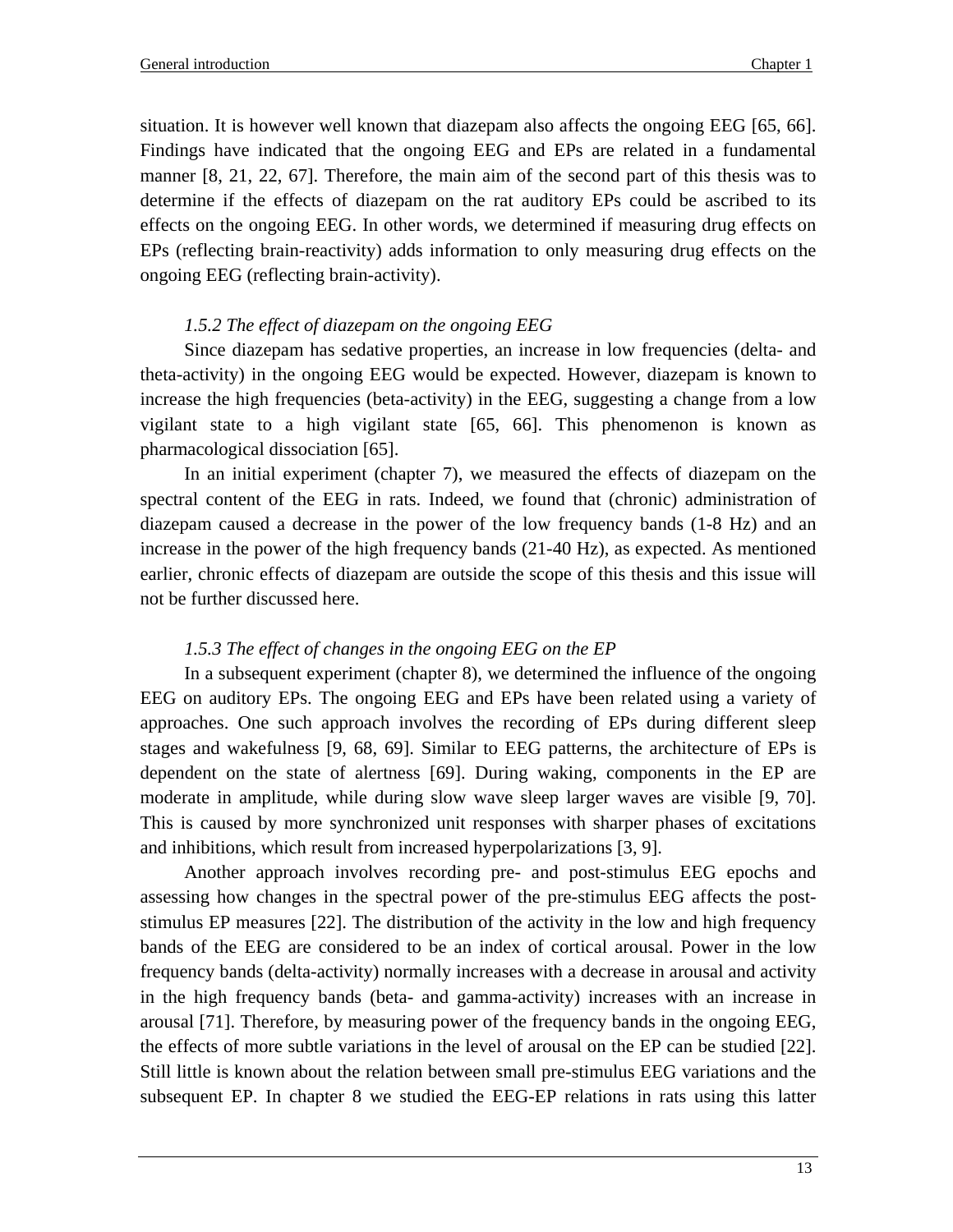approach by averaging EPs based on the relative magnitude of the frequency bands in the pre-stimulus EEG.

### *1.5.4 Effects of diazepam on the rat EEG-EP interrelation*

In chapter 8 we found that EPs are indeed influenced by subtle changes in the ongoing EEG. Since we observed that diazepam affects both the rat EP (chapter 2, 4, 5 and 6), and the ongoing EEG (chapter 7), we investigated in our final experiment (chapter 9) if diazepam-effects on the rat auditory EPs could be ascribed to its effects on the ongoing EEG.

### **1.6 General methods**

### *1.6.1 EEG recordings*

EEG recordings in rats were obtained from epidurally implanted tri-polar electrodes (Plastics One, MS 333/2a) which were fixed on the skull with dental acrylic cement. All EEG recordings were obtained from freely moving rats. During recording sessions, rats were observed.

In the first experiment (chapter 2 and 8) EEG signals were measured bipolar between 1 Hz and 100 Hz and recorded digitally with a sample frequency of 512 Hz. In the subsequent experiments, EEG signals were measured between 0.1 Hz and 500 Hz and recorded digitally with a sample frequency of 1024 Hz, amplification:  $(3 - 5)10<sup>5</sup>$ . All AEPs were determined by averaging EEG.

In the first experiment (chapter 2 and 8) electrodes were placed over the auditory cortex, the frontal cortex and a reference over the cerebellum (coordinates related to bregma: A -3.7, L 9.0; A 2.0, L 2.0 respectively). This electrode placement allowed us to measure AEPs [31] as well as Spike-Wave Discharges (SWDs) in the EEG [41, 42]. These SWDs in the EEG of the WAG/Rij rat provides a well known model for absence epilepsy [41, 42, 43]. Although at the time of this experiment, one of our aims was to measure the effects of diazepam on these SWDs, these results are not reported in this thesis.

Based on subsequent pilot experiments and a literature search [44, 45], we then changed our electrode placement for all the later experiments. The first active electrode was placed epidurally over the cortex (coordinates related to bregma: A -3.4, L 2.0), whereas the second active electrode and the ground electrode were placed epidurally over the cerebellum (coordinates related to lambda ca.: A  $-2.0$ , L  $2.0$ ; A  $-2.0$ , L  $-2.0$ respectively). The main reason for this change was that these vertex recording would allow us better comparison with the results of other researchers from both our own group [46] and from other groups [44, 45].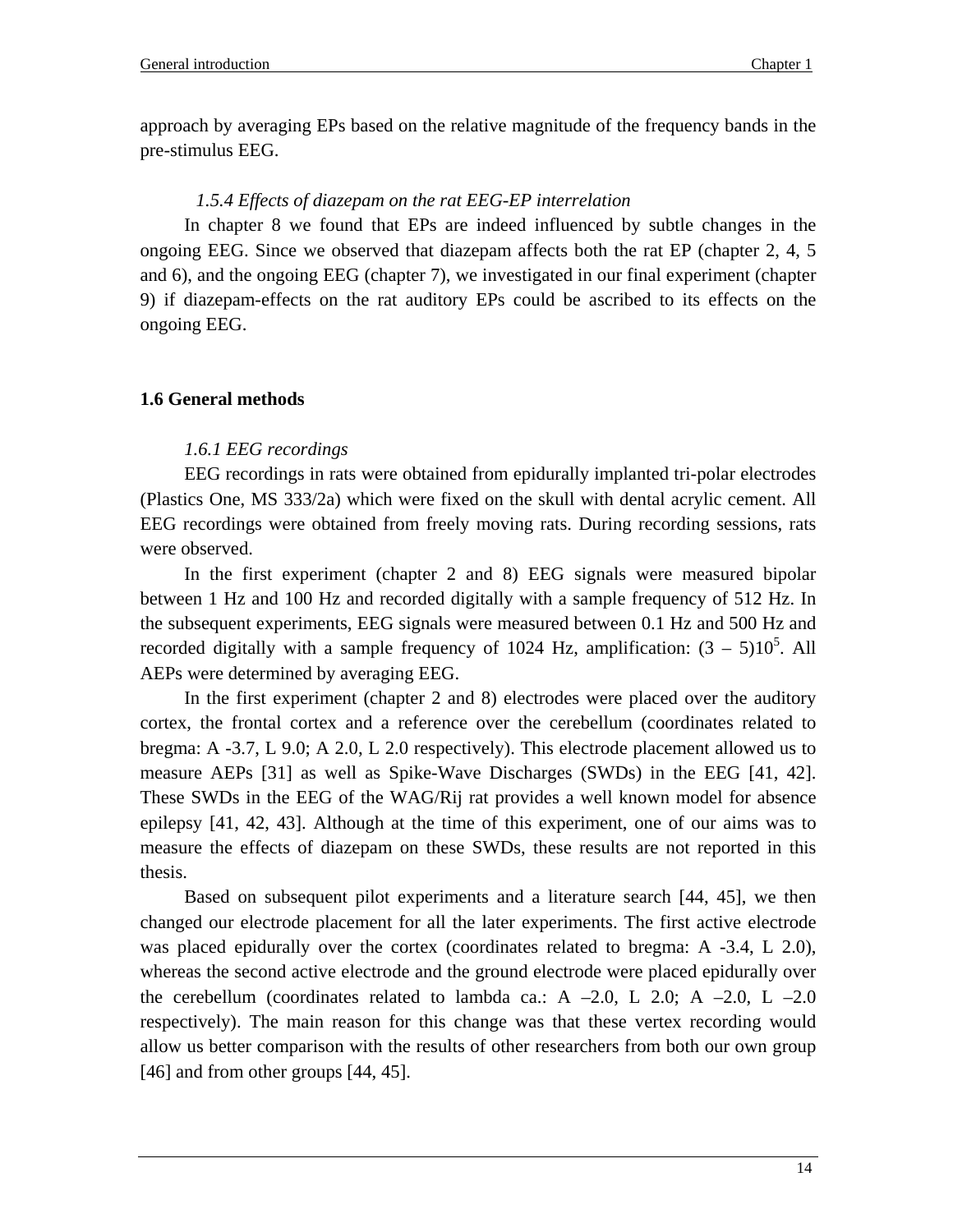In one experiment involving human subjects, EEG was also measured at the vertex (Cz electrode according to the 10-20 electrode system [47]). The left mastoid served as reference. A ground electrode was placed on the forehead.

### *1.6.2 Evoked Potential recordings*

In all experiments, we elicited auditory EPs with pure tone-pip stimuli with a duration of 20 ms (rise-fall interval 5 ms). For rats, tone-frequencies of these tone-pips were always chosen between 8 kHz and 12 kHz, since the sensitivity for tones between those two frequencies is maximal in rats [48]. Loudness varied from 85 to 102 dB. White background noise of 65 dB was present in all experiments. In an experiment involving human subjects (chapter 6) tone-pips of 1000Hz were presented with a loudness of 70dB, which are common settings in human experiments [13].

All evoked potentials were determined by averaging EEG epochs between 100-50 ms before stimulus onset until 500-1000 ms after stimulus onset. A rejection program was utilized to eliminate individual trials in which the EEG exceeded  $600 \mu V$ , thereby excluding trials with high EEG amplitudes due to e.g. motor artefacts.

EP components were defined by constructing a grand average EP in a control condition. Component latencies were then selected on the basis of the maximum peak amplitude. At these selected latencies amplitudes for each component and each subject were determined and were further used in the analysis. This method permitted blind scoring of component amplitudes for different experimental manipulations.

### *1.6.3 Diazepam administration*

Throughout this thesis, we studied the effects of diazepam on EPs. Since we were not interested in dose-effect relations between diazepam and EPs, but used diazepam only as an example of a pharmacological modulation, we used only one dose of diazepam per experiment. In the first experiment (chapter 2 and 8) we used silastic tubes containing solid diazepam. The diazepam output from the implanted silastic tubes was  $\pm 2$  mg/kg per h. In subsequent experiments we administered a single dosage of 4.0  $mg*kg^{-1}$  diazepam s.c. Comparable dosages have also been used in others rat studies [49, 50]. In our human experiment (chapter 6) subjects received 10 mg diazepam p.o., a commonly used dosage in human subjects [50, 51].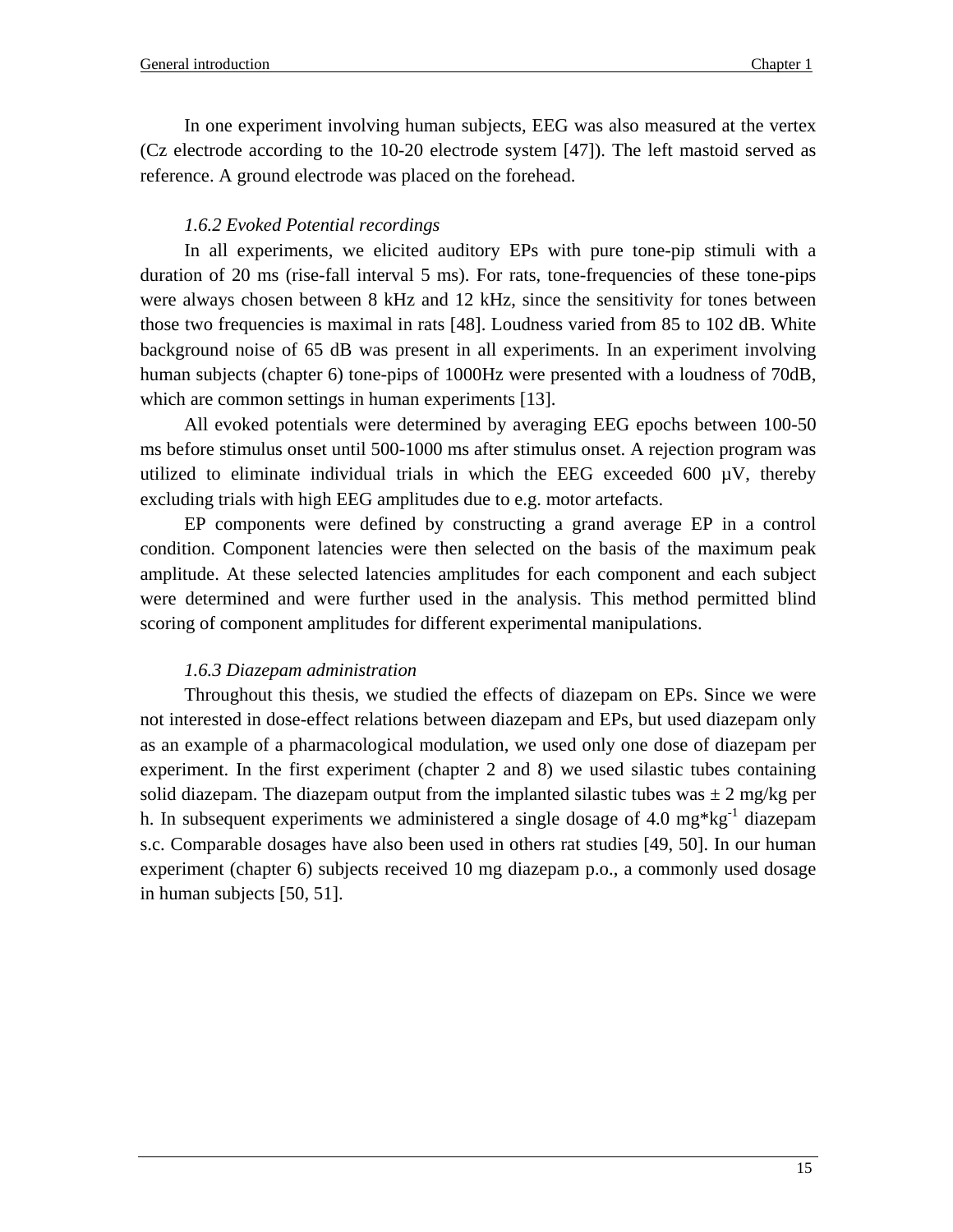### **1.7 References**

- 1. Martin JH. Cortical neurons, the EEG and the mechanisms of epilepsy. In: Principles of neuroscience. ER Kandell and JH Schwartz (Eds.) Appleton & Lange: East Norwalk, Connecticut, 1991.
- 2. Pedley TA, Traub RD. Physiological basis of the EEG. In: Current practice of Clinical Electroencephalography, second Edition. DD Daley and TA Padley, (Eds.) Raven Press, Ltd., New York, 1990.
- 3. Coenen AML. Neuronal activities underlying the electroencephalogram and evoked potentials of sleeping and waking: implications for information processing. Neurosci. Biobehav. Rev. 1995; 19:447-463.
- 4. Quian Quiroga R. Quantitative analysis of EEG signals: Time-frequency methods and chaos theory. Thesis, Medical Univerity Lubeck, Germany, 1998.
- 5. Bracewell RN. The Fourier Transform. Scientific American. 1989; 86-95.
- 6. Nitschke JB, Miller GA, Cook III EW. Digital filtering in EEG/ERP analysis: Some technical and empirical comparisons. Behav. Res. Meth. Instrum. Comp. 1998; 30:54- 67.
- 7. Steriade M, McCormick DA, Sejnowski TJ. Thalamocortical oscillations in the sleeping and aroused brain. Science. 1993; 262:679-685.
- 8. Başar, E., EEG-Brain dynamics. Relation between EEG and brain evoked potentials. Elsevier/North-Holland biomedical press, Amsterdam, 1980.
- 9. Meeren HKM, Van Luijtelaar ELJM, Coenen AML. Cortical and Thalamic visual evoked potentials during sleep-wake states and spike-wave discharges in the rat. Electroenceph. Clin. Neurophysiol. 1998, 108:306-319.
- 10. Gotman J. The use of computers in analysis and display of EEG and evoked potentials. in: Current Practice of Clinical Electroencephalography, Second Edition. edited by D.D. Daley and T.A. Pedley, Raven Press, Ltd., New York, 1990.
- 11. Shaw NA. The effects of low-pass filtering on the primary cortical auditory potential of the rat. J. Neurosci. Meth. 1995; 59:209-216.
- 12. Shaw NA. The auditory evoked potential in the rat a review. Progress Neurobiol. 1988; 31:19-45.
- 13. Näätänen R. The role of attention in auditory information processing as revealed by event-related potentials and other brain measures of cognitive function. Behav. Brain. Sci. 1990; 13:201-288.
- 14. Winterer G, Ziller M, Dorn H, Frick K, Mulert C, Dahnan N, Herrmann WM, Coppola R. Cortical activation, signal-to-noise ratio and stochastic resonance during information processing in man. Clin. Neurophysiol. 1999; 110:1193-1203.
- 15. Karakas S. A descriptive framework for information processing: an integrative approach. Internat. J.Psychophysiol. 1997; 26:353-368.
- 16. O'Brien JH. P300 wave elicited by a stimulus change paradigm in acutely prepared rats. Psychobiol. Behav. 1982; 28:711-713.
- 17. Lamberti JS, Schwarzkopf SB, Boutros N, Crilly JF, Martin R. Within-session changes in sensory gating assessed by P50 evoked potentials in normal subjects. Prog Neuro-Psychopharmacol. Biol. Psychiat. 1993; 17:781-791.
- 18. Van Boxtel GJM. Data analysis and interpretation. Behav. Res. Meth. Instrum. Comp. 1988; 30:87-102.
- 19. Hoormann J, Falkenstein M, Schwarzenau P, Hohnsbein J. Methods for quantification and statistical testing of ERP differences across conditions. Behav. Res. Meth. Instrum. Comp. 1988; 30:103-109.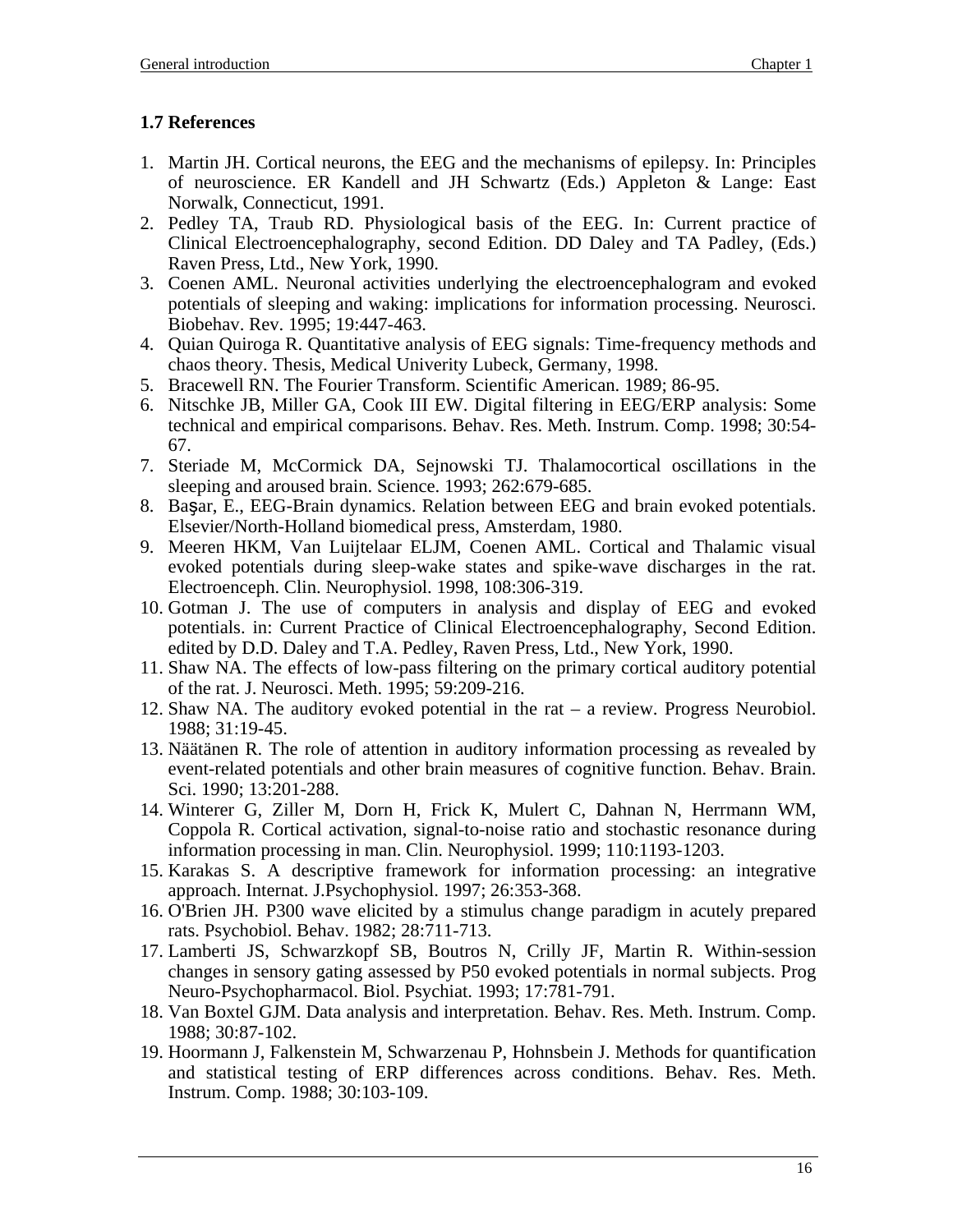- 20. Unsal A, Segalowitz SJ. 1995 Sources of P300 attenuation after head injury: singletrial amplitude, latency-jitter, and EEG power. Psychophysiol. 1995; 32:249-56.
- 21. Baar E. Brain function and oscillations. Volume II: Intergrative brain function. Neurophysiology and cognitive processes. Springer-Verlag, Berlin Heidelberg,1999.
- 22. Brandt ME, Jansen BH, Carbonari JP. Pre-stimulus spectral EEG patterns and the visual evoked response. Electroen. Clin. Neurophysiol. 1991; 80:16-20.
- 23. Ruchkin DS, Johnson R Jr, Mahaffey D, Sutton S. Toward a functional categorization of slow waves. Psychophysiol. 1988; 25:339-353.
- 24. Gnoheim MM, Mewaldt SP. Benzodiazepines and human memory: A review. Anesthesiol. 1990; 72:926-938.
- 25. Blatchley BJ, Cooper WA, Coleman JR. Development of auditory brainstem response to tone-pip stimuli in the rat. Development. Brain Res. 1987; 32:75-84.
- 26. Knight RT, Brailowsky S, Scabibi D, Simpson GV. Surface auditory evoked potentials in the unrestrained rat: component definition. Electroencephal. Clin. Neurophysiol. 1985; 61:430-439.
- 27. Di S, Barth DS. Binaural vs. monaural auditory evoked potentials in rat neocortex. Brain Res. 1993; 630:303-314.
- 28. Gaillard AWK. Problems and paradigms in ERP research. Biol. Psychol. 1988; 26:91- 109.
- 29. Simpson GV, Knight RT. Multiple brain systems generating the rat auditory evoked potential. I. Characterization of the auditory cortex response. Brain research. 1993; 602:240-250.
- 30. Näätänen R, Picton TW. The N1 wave of the human electric and magnetic response to sound: a review and an analysis of the component structure. Psychophysiol. 1987; 24:375-425.
- 31. Barth DS, Di S. Three-dimensional analysis of auditory-evoked potentials in rat neocortex. J. Neurophysiol. 1990; 64:1527-1536.
- 32. Noldy NE, Neiman J, El-Nesr B, Carlen PL. Late Auditory Evoked Potentials: A method for monitoring drug effects on the central nervous system. Neuropsychobiol. 1990; 23:48-52.
- 33. Callaway E. Discussion: towards a pharmacology of information processing. In: Event-Related Brain Research. CHM Brunia, G Mulder, MN Verbaten, (Eds). (EEG suppl 42). Elsevier Science Publishers B.V., Amsterdam, 1991.
- 34. Hilyard SA, Kutas M. Electrophysiology of cognitive processing. Ann Rev Psychol. 1983; 34:33-61
- 35. Meador KJ. Cholinergic, serotonergic and GABAergic effects on the ERP. Perspectives of event-related potentials research. Electroen. Clin. Neurophysiol. 1995; Suppl. 44:151-155.
- 36. Semlitsch HV, Anderer P, Saletu B. Acute effects of the anxiolitics suriclone and alprazolam on cognitive information processing utilizing topographic mapping of event-related brain potentials (P300) in healthy subjects. Europ. J. Clin. Pharmacol. 1995; 49:183-191.
- 37. Curran HV, Pooviboonsuk P, Kalton JA, Lader MH. Differentiating the effects of centrally acting drugs on arousal and memory: an event-related potential study of scopolamine, lorazepam and diphenhydramine. Psychopharmacology. 1998; 135:27- 36.
- 38. File SE. The history of benzodiazepine dependence: a review of animal studies. Neurosci. Biobehav. Rev. 1990; 14:135-146.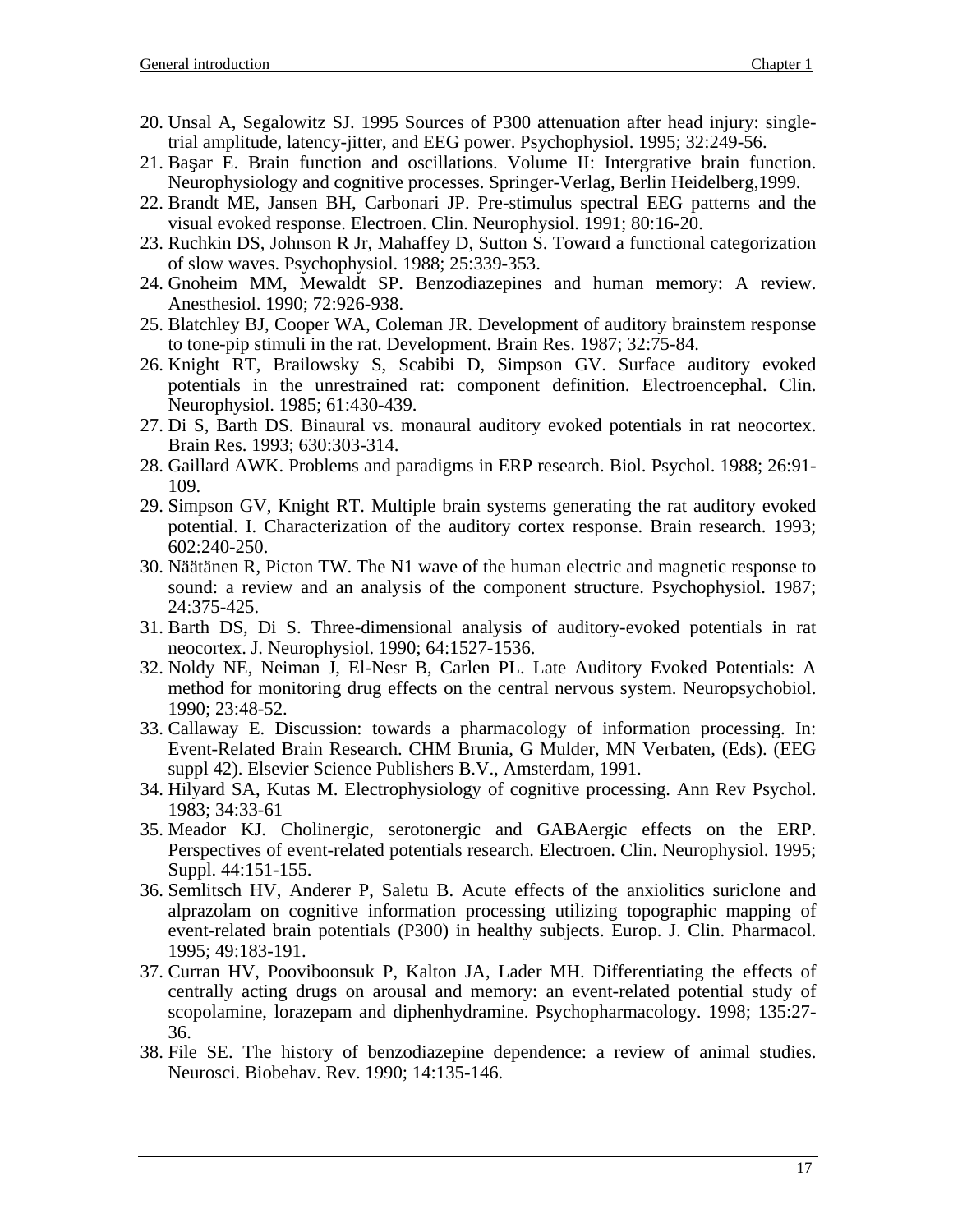- 39. Golombok S, Moodley P, Lader M. Cognitive impairment in long-term benzodiazepine users. Psychol. Med. 1988; 18:365-374.
- 40. Besson M, Faita F, Czternasty C, Kutas M. What's in a pause: event-related potential analysis of temporal disruptions in written and spoken sentences. Biol. Psychol. 1997; 46:3-23.
- 41. Van Luijtelaar ELJM, Coenen AML. The WAG/Rij model for generalized absence seizures. In: Advances in Epileptology, vol 17. J Manelis, E Bental, JN Loeber, FE Dreifuss. (Eds.) Raven Press, New York, 1989; pp 78-83.
- 42. Coenen AML, Van Luijtelaar ELJM. The WAG/Rij model for absence epilepsy: age and sex factors. Epilepsy Res. 1987; 1:297-301.
- 43. Peeters BWMM, Van Luijtelaar ELJM, Coenen AML. Absence epilepsy in rats is reduced by deprivation of REM sleep. Physiol. Behav. 1989; 46:115-119.
- 44. Knight RT, Staines WR, Swick D, Chao LL. Prefrontal cortex regulates inhibition and excitation in distributed neural networks. Acta Psychologica. 1999; 101:159-178.
- 45. Adler LE, Pachtman E, Franks RD, Pecevich M, Waldo MC, Freedman R. Neurophysiological evidence for a defect in neuronal mechanisms involved in sensory gating in schizophrenia. Biol. Psychiat. 1982; 17:639-654.
- 46. De Bruin NMWJ, Ellenbroek BA, Cools AR, Coenen AML, Van Luijtelaar ELJM. Differential effects of ketamine on gating of auditory evoked potentials and prepulse inhibition in rats. Psychopharmacol. 1999; 142:9-17.
- 47. Jasper HH. The ten twenty electrode system of the International Federation of Societies for Electroencephalography and Clinical Neurophysiology. Electroencephalogr. Clin. Neurophysiol. 1958; 10:370-375.
- 48. Kelly JB, Masterton B. Auditory sensitivity of the albino rat. J. Comp. Physiol. Psychol. 1977; 91:930-936.
- 49. Todorova A. Effects of diazepam and the specific benzodiazepine antagonist flumazenil on somatosensory evoked potentials in rats. Arch. Int Pharmacodyn. Ther. 1993; 321:14-29.
- 50. Hudnell HK, Boyes WK. The comparability of rat and human visual evoked potentials. Neurosci. Biobehav. Rev. 1991; 15:159-164.
- 51. Bartel P, Blom M, van der Meyden C, de Klerk-Sommers. Effects of single doses of diazepam, clorpromazine, imipramine and trihexyphenidyl on visual-evoked potentials. Neuropsychobiol. 1988; 20:212-217.
- 52. Tarkka IM, Stokic DS. Source localization of P300 from oddball, single stimulus and omitted stimulus paradigms. Brain Topography. 1998; 2:141-151.
- 53. Chertoff ME, Goldstein R, Mease MR. Early event-related potentials with passive subject participation. J. Speech Hearing Res. 1988; 31:460-465.
- 54. Polich J. P300 development from auditory stimuli. Psychophysiol. 1986; 23:590-597.
- 55. Cass M, Polich J. P300 from a single-stimulus paradigm: auditory intensity and tone frequency effects. Biol. Psychol. 1997; 46:51-65.
- 56. Blackwood DHR, Muir WJ. Cognitive brain potentials and their application. Brit. J. Psychiat. 1990; 157:96-101.
- 57. Squires NK, Squires KC, Hillyard SA. Two varieties of long-latency positive waves evoked by unpredictable auditory stimuli in man. Electroen. Clin. Neurophysiol. 1975; 38:387-401.
- 58. Mertens R, Polich J. P300 from a single-stimulus paradigm: passive versus active tasks and stimulus modality. Electroen. Clin. Neurophysiol. 1997; 104:488-497.
- 59. Braff DL. Information processing and attention dysfunctions in schizophrenia. Schizoph. Bull. 1993; 18:233-259.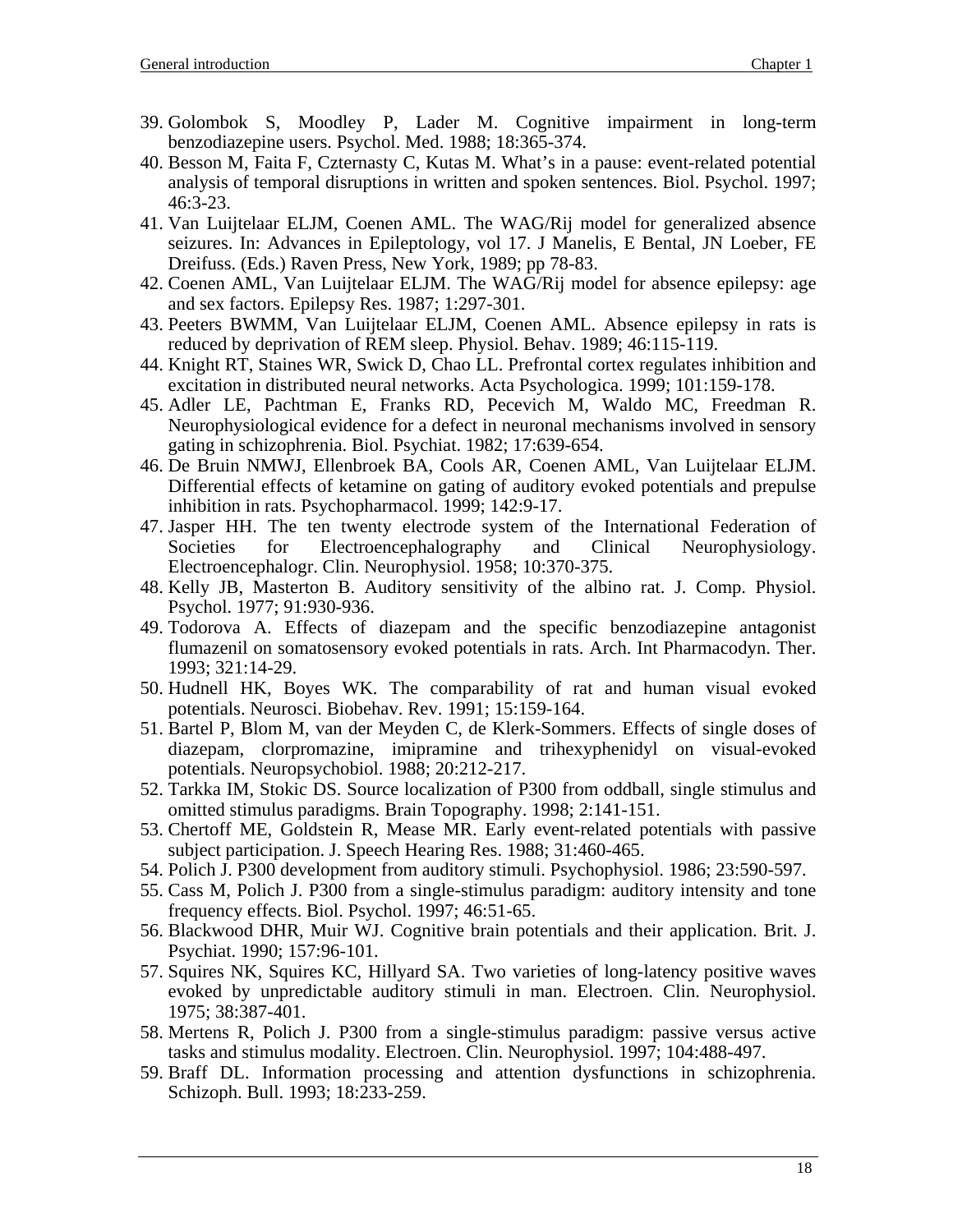- 60. Boutros NN, Torello MW, Barker BA, Tueting PA, Wu SC, Nasrallah HA. The P50 evoked potential component and mismatch detection in normal volunteers: implications for the study of sensory gating. Psychiatry. Res. 1995; 57:83-88.
- 61. Shucard DW, Specht CM. Fast habituation of the long-latency auditory evoked potential in the awake albino rat. Electroen. Clin. Neurophysiol. 1996; 100:78-84.
- 62. Simson R, Vaughan Jr HG, Ritter W. The scalp topography of potentials associated with missing visual or auditory stimuli. Electroen. Clin. Neurophysiol. 1976; 40:33- 42.
- 63. Ruchkin DS, Sutton S, Munson R, Silver K, Macar F. P300 and feedback provided by absence of the stimulus. Psychophysiol. 1981; 18:271-282.
- 64. Bullock TH, Karamürsel S, Achimowicz JZ, McClune MC, Başar-Eroglu C. Dynamic properties of human visual evoked and omitted stimulus potentials. Electroen. Clin. Neurophysiol. 1994; 91:42-53.
- 65. Coenen AML, Van Luijtelaar ELJM. Pharmacological dissociation of EEG and behavior: a basic problem in sleep-wake classification. Sleep 1991; 14:464-465.
- 66. Mandema JW, Danhof M. Electroencephalogram effect measures and relationships between pharmacokinetics and pharmacodynamics of centrally acting drugs. Clin. Pharmacokinet. 1992; 23:191-215.
- 67. Yordanova JY, Kolev VN, Baar E. EEG theta and frontal alpha oscillations during auditory processing change with aging. Electroen Clin Neurophysiol 1998; 108:497- 505.
- 68. Bastuji H, Garcia-Larrea L, Franc C, Mauguière F. Brain processing of stimulus deviance during slow-wave and paradoxical sleep: a study of human auditory evoked responses using the oddball paradigm. J. Clin. Neurophys. 1995; 12:155-167.
- 69. Ogilvie RD, Simons IA, Kuderian RH, MacDonald T, Rustenburg J. Behavioral, event-related potential, and EEG/FFT changes at sleep onset. Psychophysiol. 1991; 28:54-64.
- 70. Bringmann A, Klingberg F. Behavior-dependent and drug-induced changes of rat visual evoked potential: relation to the EEG spectral power. Neuropsychobiol. 1995; 31:89-97.
- 71. Coull JT, Neural correlates of attention and arousal: insights from electrophysiology, functional neuroimaging and psychopharmacology. Prog. Neurobiol. 1998; 55:343- 361.
- 72. Sutton S, Tueting P, Zubin J, John ER. Information delivery and the sensory evoked potential. Science. 1967; 155:1436-1439.
- 73. Donchin E, Coles MGH. Precommentary. Is the P300 component a manifestation of context updating? Behav. Brain Sci. 1988; 11:3:355-372.
- 74. Coles MGH, Rugg MD. Event-related brain potentials: an introduction. In: Electrophysiology of Mind. MD Rugg and MGH Coles (Eds.) Oxford University Press, Oxford, 1995.
- 75. Gorissen M. Guides to oblivion. A study on the amnesic effects of benzodiazepines. Thesis. Drukkerij Elinkwijk, Utrecht, 1998.
- 76. Unrug A. Effects of diazepam on attention and memory: a psychophysiological and neurophysiological appraoch. Thesis. Mediagroep: Drukkerij KUN/AZN, Nijmegen, 1997.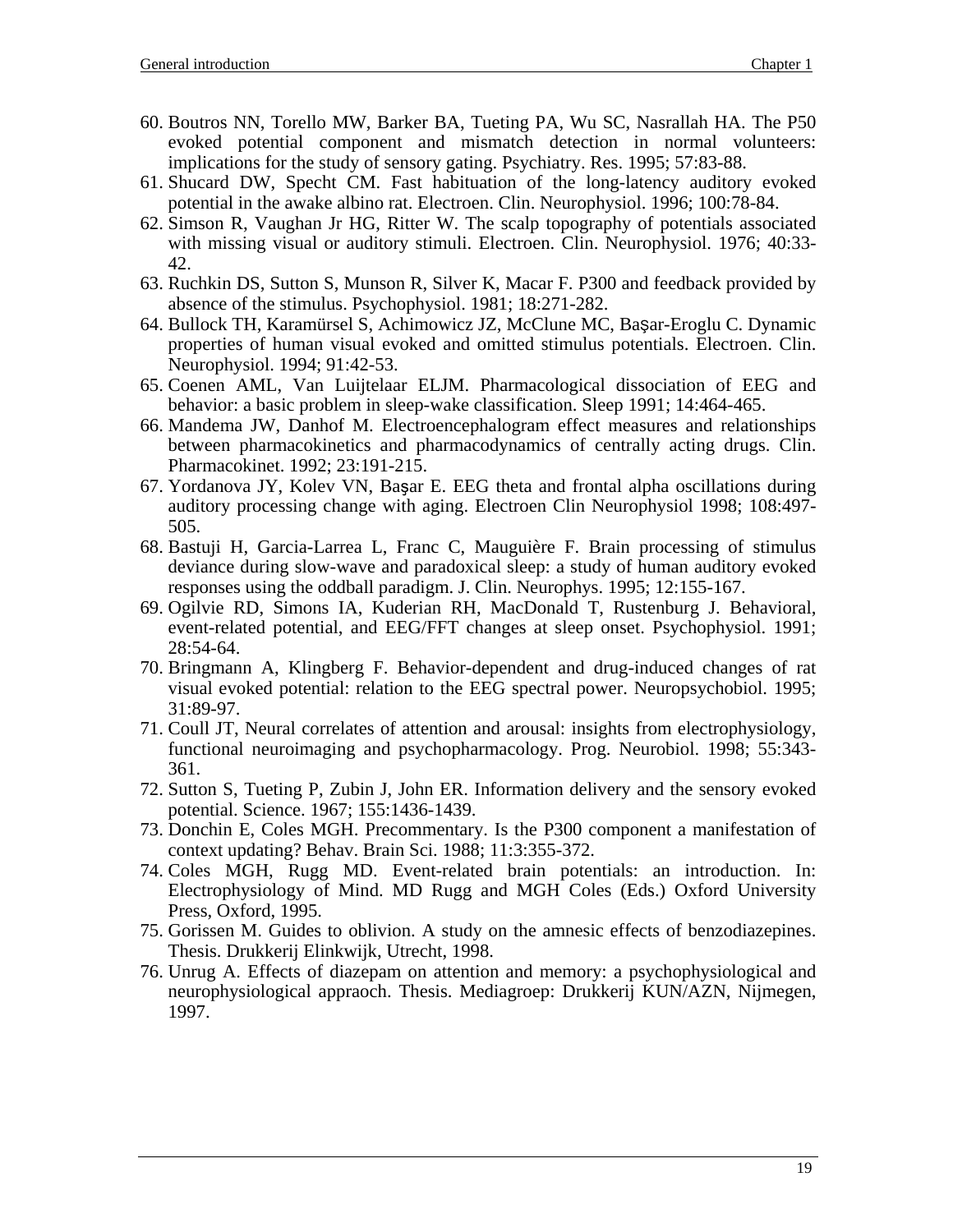### **PART A**

### **PASSIVE PARADIGMS FOR ELICITING EVOKED POTENTIALS**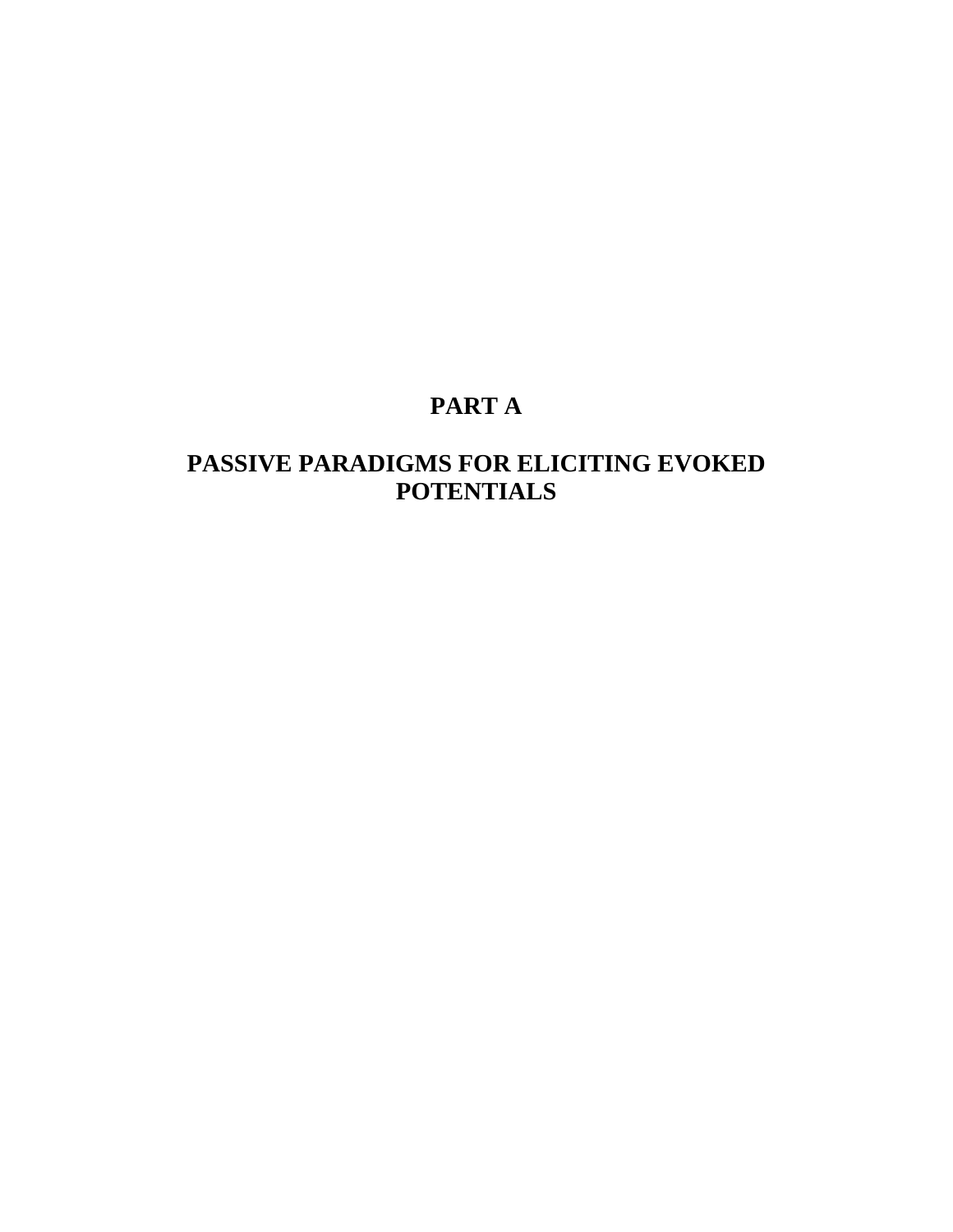### **CHAPTER 2: TIME COURSE OF CHRONIC DIAZEPAM EFFECTS ON THE AUDITORY EVOKED POTENTIAL OF THE RAT**

### MARIJTJE L.A. JONGSMA $^{\rm l}$  , CLEMENTINA M. VAN RIJN $^{\rm l,2}$ , EVELINE A. DE BRUIN $^{\rm 2}$ , RIS DIRKSEN $^{\rm l}$ , ANTON M.L. COENEN $^{\rm 2}$

*NICI/<sup>1</sup> Department of Anesthesiology, 2 Department of Comparative and Physiological Psychology,University of Nijmegen, The Netherlands.*

*Received 5 June 1997; revised 24 October 1997; accepted 28 October 1997*

Abstract: The time course of chronic diazepam effects on auditory evoked potentials was studied in rats. Auditory evoked potentials were elicited by background and target tones in a passive oddball paradigm. Diazepam was administered by slow release implants to establish constant blood concentrations. Recordings were made during 21 treatment days and 9 days after treatment ceased. Diazepam increased the amplitude of the  $P_{40}$ component and decreased the amplitude  $P_{72}-P_{102}$  components elicited by background tones. Diazepam increased the amplitude of the  $P_{40}-P_{48}$  component and decreased that of the N58 component elicited by target tones. These effects remained constant during treatment. Diazepam further decreased the amplitude of the  $P_{102}$  component elicited by target tones. This effect became more distinct over time. No group differences were found 9 days after treatment. The constant drug effects on middle-latency components (P40-P48) might reflect diazepam-induced changes in sensory information processing. The decreased long-latency component  $(P_{102})$  might reflect a diminished attention to, or discrimination of, target tones. The time course of this effect might reflect a diazepamenhanced habituation.

Key words: Diazepam; Tolerance; Auditory evoked potential; Habituation; Oddball paradigm; (Rat).

### **2.1 Introduction**

Benzodiazepines have sedating, muscle relaxant, anti-convulsant and anxiolytic effects [15]. Benzodiazepines are therefore often prescribed for extensive periods of time, as long as several years or even for life [21]. However, benzodiazepines affect cognitive processes such as attention and memory [11, 20]. Tolerance develops to a number of the effects of benzodiazepines, e.g. in rats to the sedating, muscle relaxant, anti-convulsant [15, 16, 17, 27] and anxiolytic effects [17]. It is still unclear however whether the effects on cognition associated with the chronic use of benzodiazepines are persistent [28], since longitudinal studies of benzodiazepine effects on cognitive processes are [28].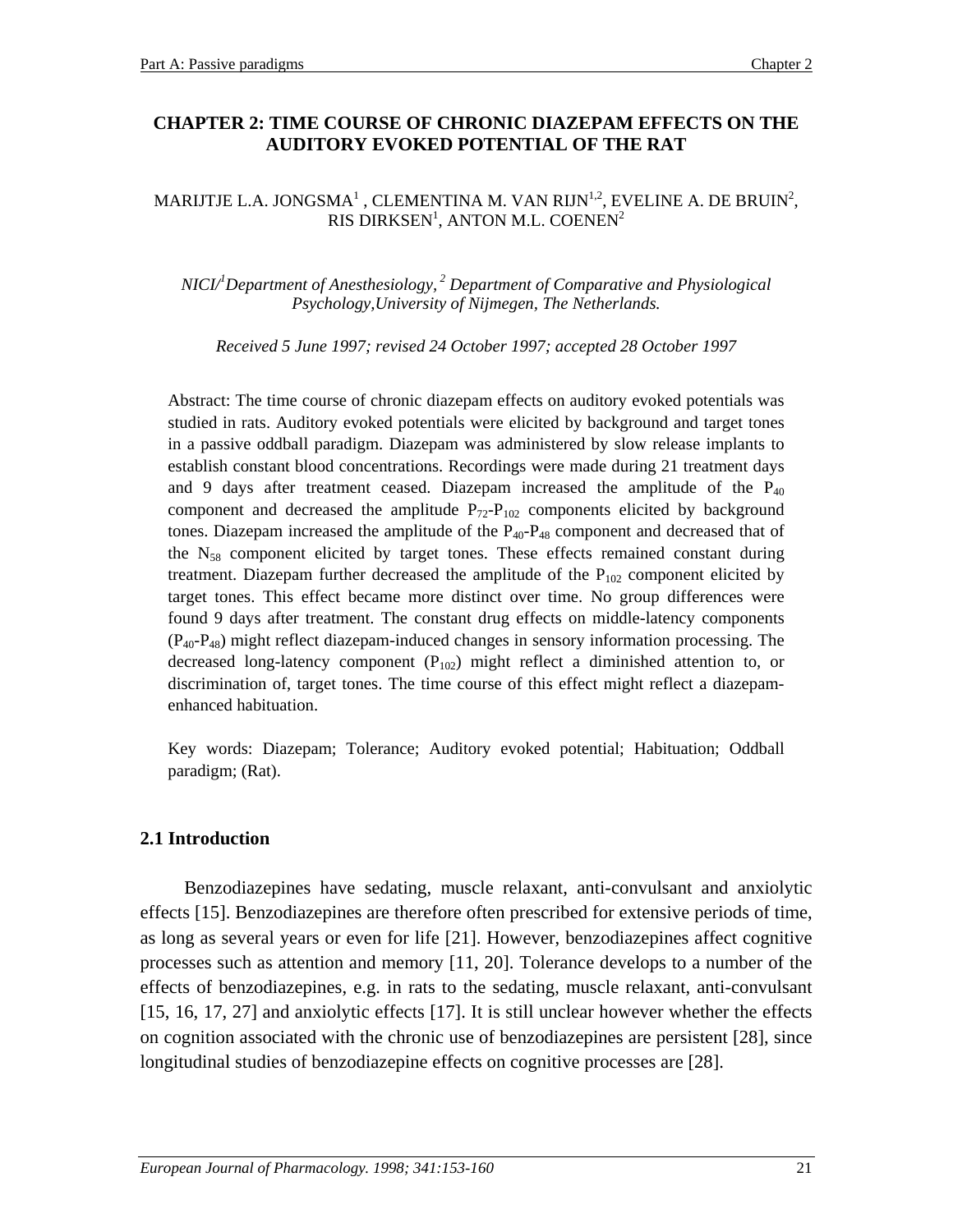Tolerance refers to the process by which the effect of the same dose of a drug decreases with repeated drug administration [25]. Whether or not signs of tolerance develop during chronic administration of benzodiazepines may depend on both the doseregimen and the investigated variable [2, 25, 26]. Repeated doses of benzodiazepines in rats result in major fluctuations in the blood concentrations of the drug [19] due to the short half-life  $(\pm 1 \text{ h})$  in these animals [18]. In humans, repeated doses result in more constant blood concentrations due to the long half-life (35-100 h, [41]). Subcutaneously implanted silastic tubes containing diazepam allow for continuous release, resulting in constant blood concentrations in rats [19, 36, 39, 41]. Experiments using these silastic tube implants showed that tolerance developed to the anti-convulsant effect of diazepam [19, 36] and to its anxiolytic effect [12]. Using this method, we studied the time course of chronic diazepam effects on auditory evoked potentials in the rat.

Evoked potentials provide a sensitive method for studying the effects of drugs on sensory aspects of information processing [14, 31, 33]. Evoked potentials are discrete and minute electrical potentials that appear in the electroencephalogram (EEG). They are usually produced by, and time-locked to, sensory stimuli [9, 32]. Middle-latency components of auditory evoked potentials appearing between 10-50 ms after stimulus onset are thought to reflect sensory aspects of auditory information processing [4]. The long-latency auditory evoked potentials, occurring later than 50 ms after stimulus onset, only appear in conjunction with cognitive processes in rats [37]. Therefore, the effects of benzodiazepines on the components of the auditory evoked potential appearing >50 ms after stimulus onset might reveal insight into their effects on cognition. The effects of diazepam were studied with respect to middle- and long-latency components of auditory evoked potentials evoked by background and target tones in a passive oddball paradigm $11$ [14]. An oddball paradigm is an experimental paradigm that is often used in human cognitive psychology [35]. During the oddball task the subject is exposed to two different stimuli, one of which occurs relatively infrequently and is designated as a target [5]. Stimulus-change and unpredictability are the main features of this paradigm [5].

The objective of this study was to investigate the effects of chronic administration of diazepam on the rat auditory evoked potential in order to determine whether or not tolerance would develop to these effects over a period of 21 days. Diazepam was administered by subcutaneous slow-release implants for 21 days [39]. Auditory evoked potentials were elicited by frequently occurring background tones and infrequently occurring target tones.

 $\overline{a}$ 

<sup>&</sup>lt;sup>1</sup> In this paper we refer to the frequent tones as 'backgrounds' and the infrequent tones as 'target' tones. Since no response to 'target' tones was required, it would have been more accurate to refer to these tones as the 'rare' tones instead of 'target' tones. (Coles, personal communication).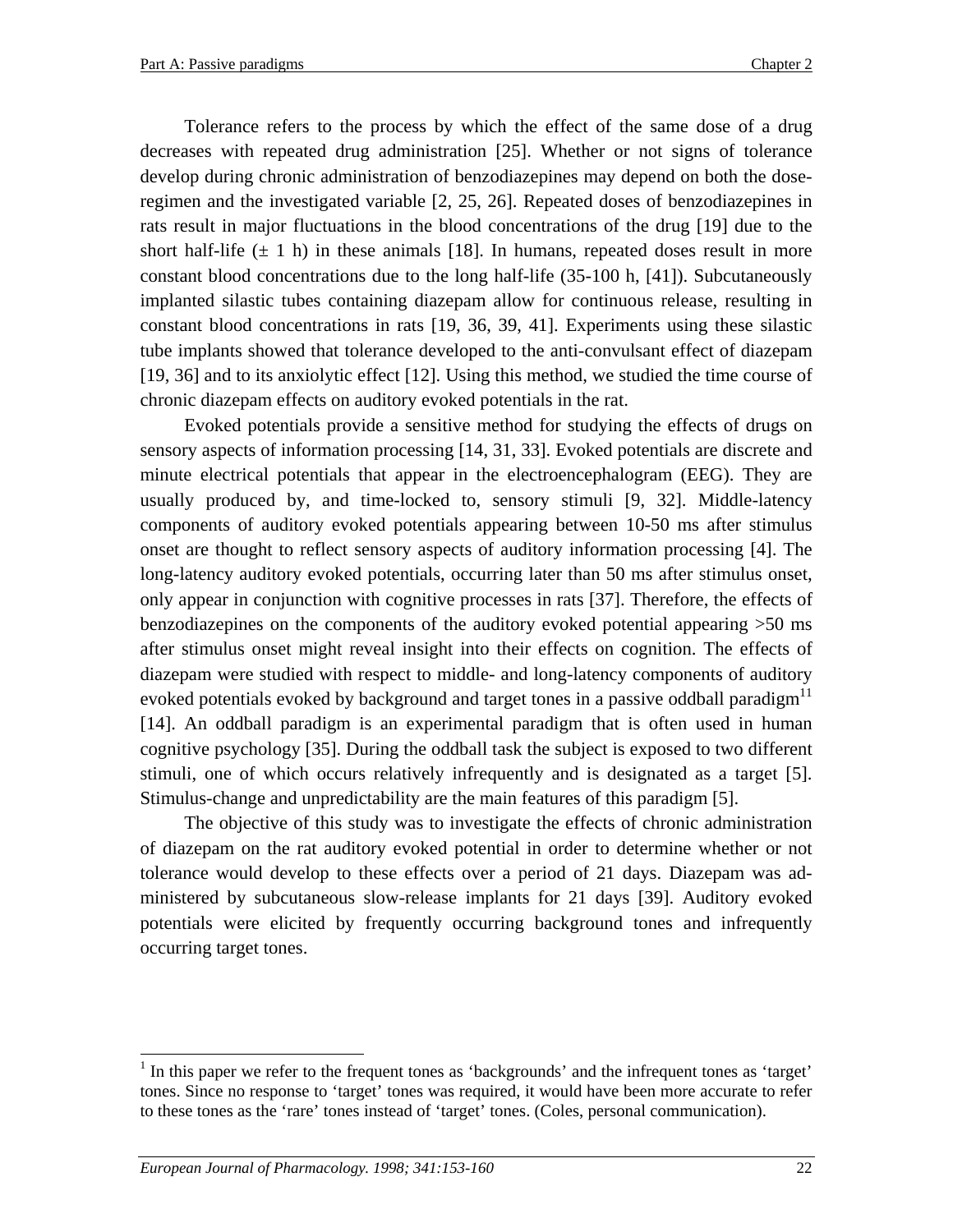### **2.2 Materials and methods**

This study was performed in accordance with the guidelines of the European Community for the use of experimental animals. Approval of the local ethics committee for animal studies was obtained.

### *2.2.1 Animals*

Sixteen male WAG/Rij rats (age 10 months, weight  $350 \pm 16$  g (mean  $\pm$  S.D.)) were maintained on a 12-12-h light-dark cycle with lights off at 9.00 a.m., and were singly housed with food and water ad libitum.

### *2.2.2 Surgical procedures*

Hypnorm anesthesia (0.315 mg/ml fentanyl citrate and 10 mg/ml fluanisone, 0.8 ml/kg i.m.) combined with Nembutal anesthesia (60 mg/ml sodium pentobarbital, 0.35 ml/kg i.p.) was used for implanting tri-polar electrodes (Plastics One, MS 333/2a) which were fixed on the skull with dental acrylic cement. Coordinates related to bregma were: A 2.0, L 2.0; and: A -3.7, L 9.0. respectively. The ground electrode was placed above the cerebellum. Animals were allowed to recover for four weeks before silastic tubes were implanted. The tubes were implanted, in pairs, under the skin of the back of the animals. For each experimental animal we used 8 silastic tubes of 8 cm length (Dow Corning, 0.062 inch inner diameter; 0.095 inch outer diameter), each containing 100 mg of solid diazepam without any vehicle (Roche Nederland). The diazepam output from the implanted silastic tubes was  $17.6 \pm 1.6$  (mean  $\pm$  S.D.) mg per animal per day (i.e. • 2 mg/kg per h). Control animals received 8 empty silastic tubes of the same length. Implantation and removal of the silastic tubes took place under ether anesthesia.

### *2.2.3 Recording procedures*

EEG signals were measured between 1 Hz and 100 Hz and recorded digitally with a sample frequency of 512 Hz. EEGs were recorded during treatment on day 1, 3, 8, 14 and 21 from 14.00 h. till 15.30 h. in the afternoon. After removal of the silastic tubes all animals had two more stimulation sessions without recording on day 1 and day 4 after removal of the silastic tubes. A final recording was made 9 days after removal of the silastic tubes.

Auditory evoked potentials were evoked by two pure tone pip stimuli with a stimulus duration of 20 ms and were presented with random inter-stimulus intervals between 2.5 - 3.5 sec. Frequently occurring background tones (90% of the trials, 8 kHz, 96 dB), interspersed with infrequently occurring target tones (10% of the trials, 12 kHz, 102 dB), were presented. Per recording session a total of 1500 stimuli were presented. White background noise of 85 dB was present.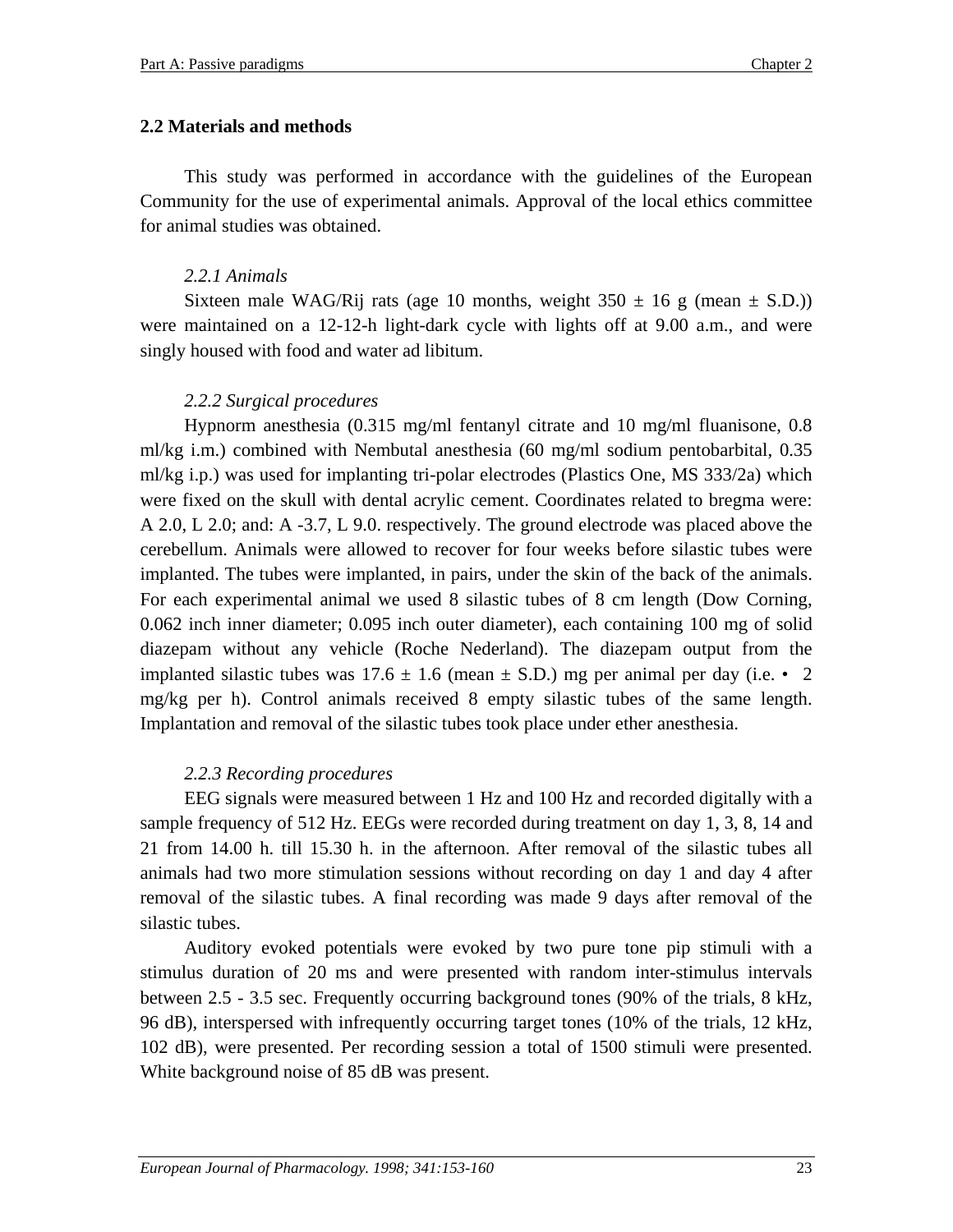### *2.2.4 Data analysis*

Auditory evoked potentials were determined by averaging EEG fragments recorded 100 ms before stimulus onset until 900 ms after stimulus onset. A rejection program was utilized to eliminate individual trials in which the EEG exceeded 600  $\mu$ V, thereby excluding trials with high EEG amplitudes due to e.g. motor artefacts.

### *2.2.5 Statistical analysis*

Two outliers were excluded because no clear components could be detected in the auditory evoked potential recorded 9 days after removal of the silastic tubes. Component latencies were selected on the basis of the maximum peak amplitude of the total grand average auditory evoked potential determined on the last recording day. Individual amplitudes at selected latencies were included in the analysis. Auditory evoked potentials elicited by background tones and target tones were analyzed separately.

For each component group differences in amplitude were determined as: difference = mean<sub>experimentals</sub> - mean<sub>controls</sub>, and S.E.M. =  $\sqrt{(S.E.M._{\text{control}}S})^2 + (S.E.M._{\text{experimental}})^2}$ . Non-linear regression analysis, using the program GraphPad Prism 2.0, was performed on the data as this analysis takes into account the ratio scale of the time axis. F-tests were used to determine:

- Whether an exponential association described group differences in time significantly better than a linear regression, if not:

- Whether the linear regression differed significantly from a linear regression with slope  $= 0$  (no time-dependent effect), and if not:

- Whether the linear regression with slope  $= 0$  differed significantly from a linear regression with a slope  $= 0$  and intercept  $= 0$  (no time-dependent effect and no drug effect).

The component amplitudes measured 9 days after the end of treatment were tested by using a Student's t-test.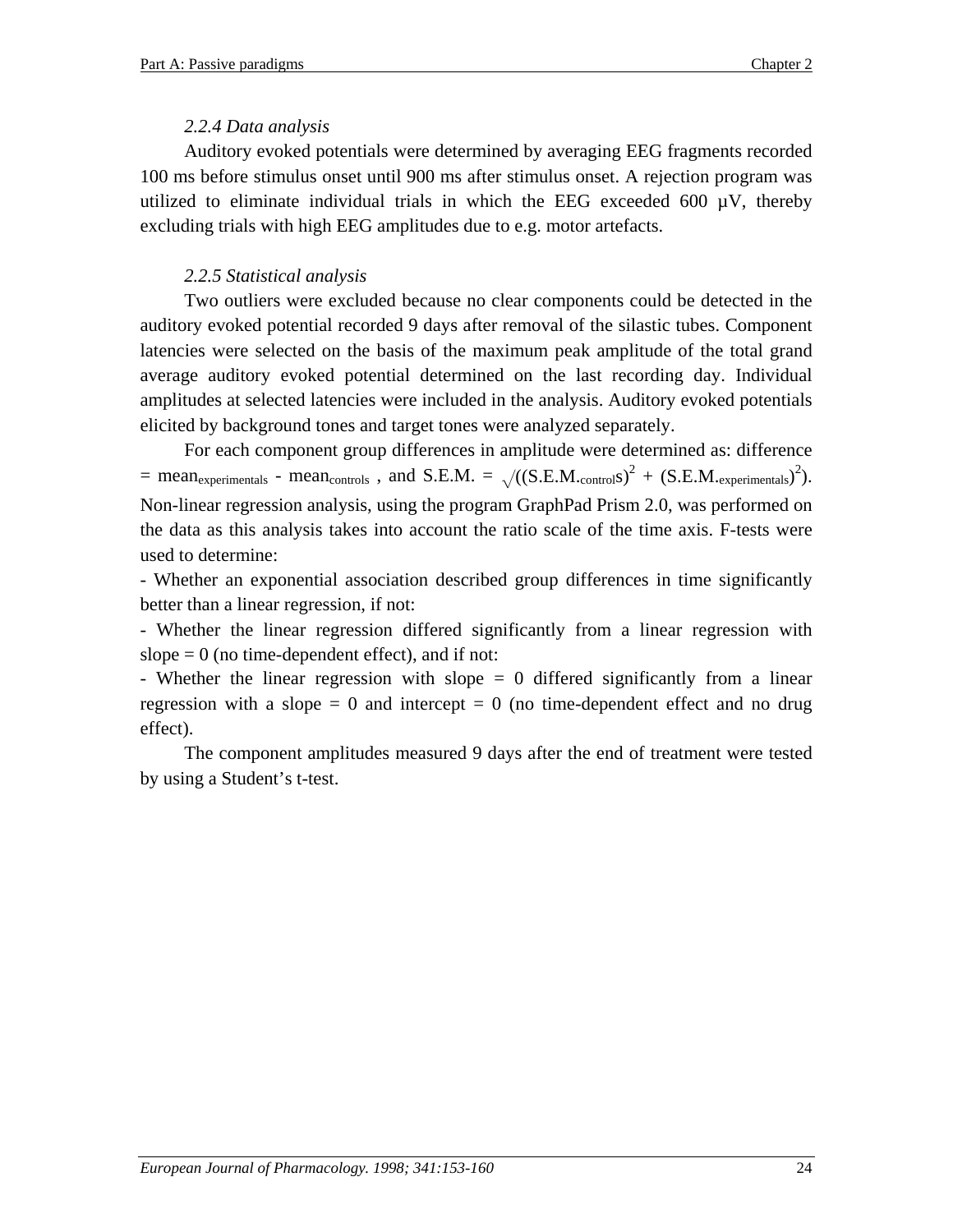

#### Figure 1a.

animals (dotted lines) on days 1, 3, 8, 14 and 21 during treatment and 9 days after removal of the Grand average AEPs as evoked by background tones for experimental (solid lines) and control silastic tubes. Amplitudes are given in  $\mu$ V (y-axes) and latencies are given in milliseconds after stimulus onset (x-axes). The N<sub>30</sub>, P<sub>40</sub>, P<sub>48</sub>, N<sub>58</sub>, P<sub>72</sub> and P<sub>102</sub> component are marked in the grand average AEPs as measured 9 days after removal of silastic tubes. In experimental animals the  $P_{40}$  is increased and the  $P_{72}$  and  $P_{102}$  are decreased during 21 days of treatment. No differences between experimental and control animals were found 9 days after removal of the silastic tubes.

#### Figure 1b.

Grand average AEPs as evoked by target tones for experimental (solid lines) and control animals (dotted lines) on days 1, 3, 8, 14 and 21 during treatment and 9 days after removal of the silastic tubes. Amplitudes are given in  $\mu$ V (y-axes) and latencies are given in milliseconds after stimulus onset (x-axes). The N<sub>30</sub>, P<sub>40</sub>, P<sub>48</sub>, N<sub>58</sub>, P<sub>72</sub> and P<sub>102</sub> component are marked in the grand average AEPs as measured 9 days after removal of silastic tubes. In experimental animals the  $P_{40}P_{48}$  is increased and the  $N_{58}$  is decreased. The  $P_{102}$  is decreased during 21 days of treatment. This later effect becomes more distinct over time. No differences between experimental and control animals were found 9 days after removal of the silastic tubes.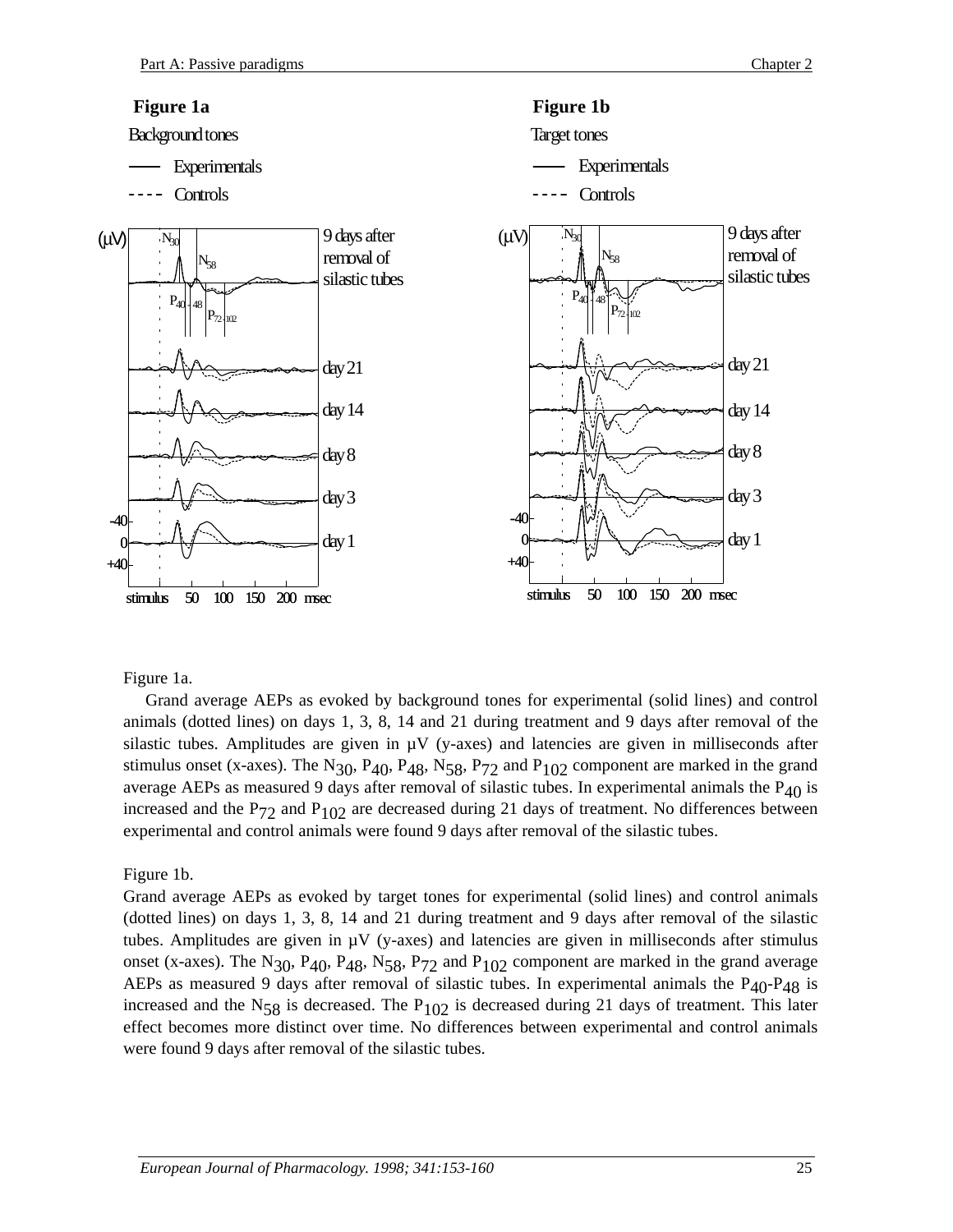### **2.3 Results**

Grand average auditory evoked potentials over 21 treatment days and 9 days after the end of treatment for both experimental  $(n=6)$  and control animals  $(n=8)$  are shown in fig. 1a and 1b. Fig. 1a shows the grand average auditory evoked potentials evoked by background tones. Fig. 1b shows the grand average auditory evoked potentials evoked by target tones.

After determination of maximal peak values of the total grand average auditory evoked potentials recorded 9 days after tube removal,  $N_{30}$ ,  $P_{40}$ ,  $P_{48}$ ,  $N_{58}$ ,  $P_{72}$  and  $P_{102}$ components could be identified.

The difference scores for the amplitudes of the  $N_{30}$ ,  $P_{40}$ ,  $P_{48}$ ,  $N_{58}$ ,  $P_{72}$  and  $P_{102}$ components are shown in fig. 2a and 2b for background tones and target tones respectively. For each component of auditory evoked potentials, best fits are depicted. Parameter estimates and P-values are given for components for which the best fit over time differed significantly from no effect (y= $ax+b$ ,  $a=0$ ,  $b=0$ ).

### **Figure 2a**



Difference scores (on y-axes in  $\mu$ V) between experimental and control animals on AEP components as evoked by background tones are given. Used fits over 21 treatment days (xaxes) show the time course of the diazepam effect. The  $P_{40}$  has a higher amplitude (i.e. a more positive deflection) for experimental than for control animals during 21 days of treatment. On the  $P_{72}$  and  $P_{102}$ experimental animals show a decrease in amplitude (i.e. a less positive deflection). The time course of these drug effects were best described by straight, horizontal lines and differed significantly from a constant zero effect. Intercepts and p-values are given in the panels. Differences were no longer found 9 days after removal of the silastic tubes.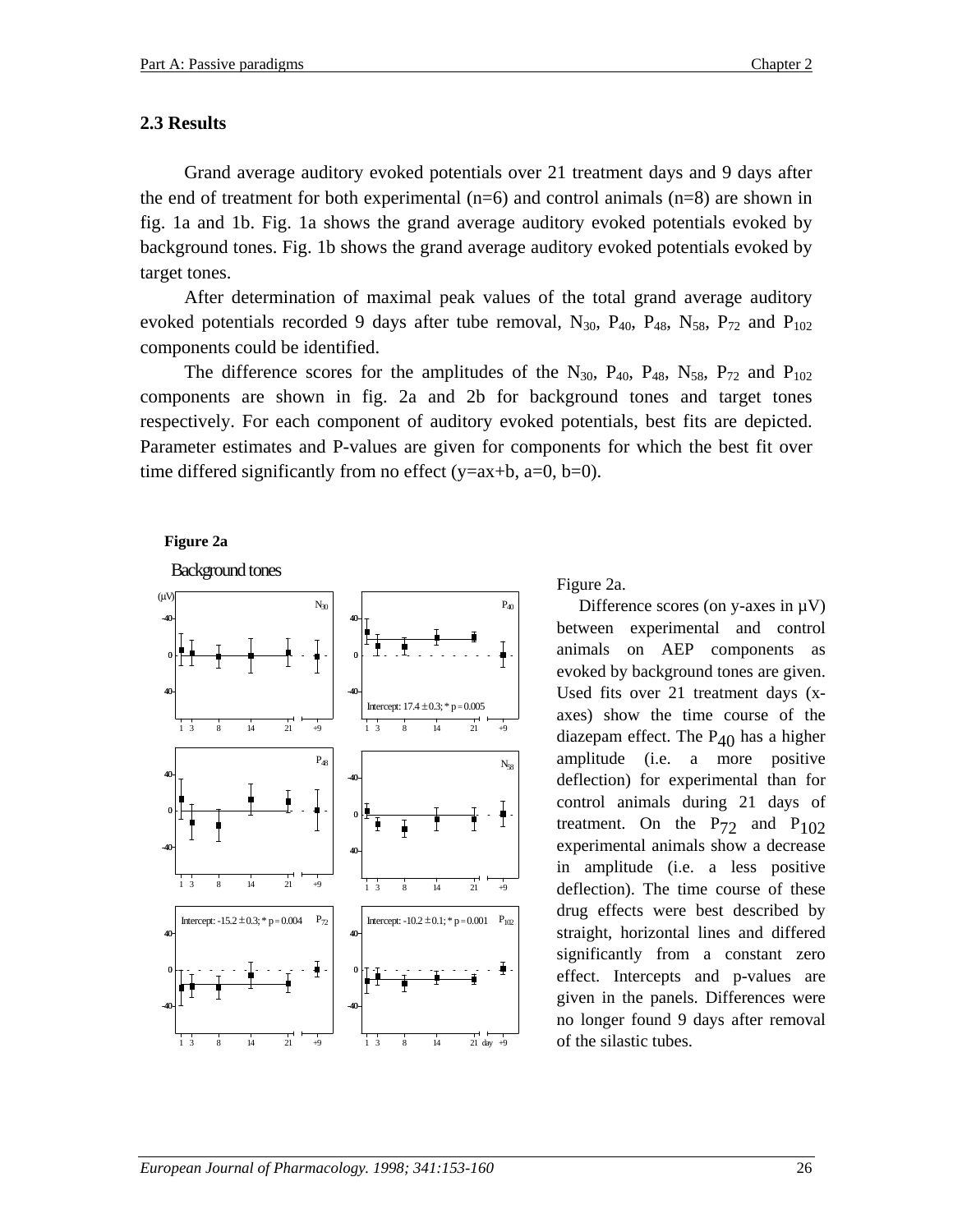



Figure 2b.

Difference scores (on y-axes in  $\mu$ V) between experimental and control animals on AEP components as evoked by target tones are given. Used fits over 21 treatment days (xaxes) show the time course of the diazepam effect. The  $P_{40}$  and  $P_{48}$  have a higher amplitude (i.e. a more positive deflection) for experimental than for control animals during 21 days of treatment. On the  $N_{58}$  experimental animals show a decrease in amplitude (i.e. a less negative deflection). The time course of these drug effects were best described by straight, horizontal lines and differed significantly from a constant zero effect. Intercepts and p-values are given in the panels. The  $P_{102}$  amplitude is decreased in experimental animals. The time course of this decrease was best described by an exponential decay model. Plateau, k and p-value are given in the panel. Differences were no longer found 9 days after removal of the silastic tubes.

### *2.3.1 Diazepam effects on auditory evoked potentials evoked by background tones* The  $P_{40}$ , component evoked by background tones (see fig. 2a) had a higher amplitude (i.e. a more positive deflection) for experimental than for control animals during the 21 days of treatment. The  $P_{72}$  and  $P_{102}$  components for experimental animals showed a decrease in amplitude (i.e. a less positive deflection) for background tones. The time course of these drug effects were best described by straight, horizontal lines (F-tests:

constant drug effect  $(y=bx+a; b=0)$  differed significantly from a constant zero effect (y=bx+a; a=0, b=0). For P-values see fig. 2a). No differences between experimental and control animals were found 9 days after removal of the silastic tubes.

### *2.3.2 Diazepam effects on auditory evoked potentials evoked by target tones*

With respect to the  $P_{40}$  and  $P_{48}$  components evoked by target tones (see fig. 2b), the amplitudes were higher (i.e. a more positive deflection) in experimental than in control animals during the 21 days of treatment. For the  $N_{58}$  component experimental animals showed a decrease in amplitude (i.e. a less negative deflection) for target tones. The time course of these drug effects were best described by straight, horizontal lines (for P-values see fig. 2b). With respect to the  $P_{102}$  component, a decreased amplitude (i.e. a less positive deflection) in experimental animals was found. This effect became more distinct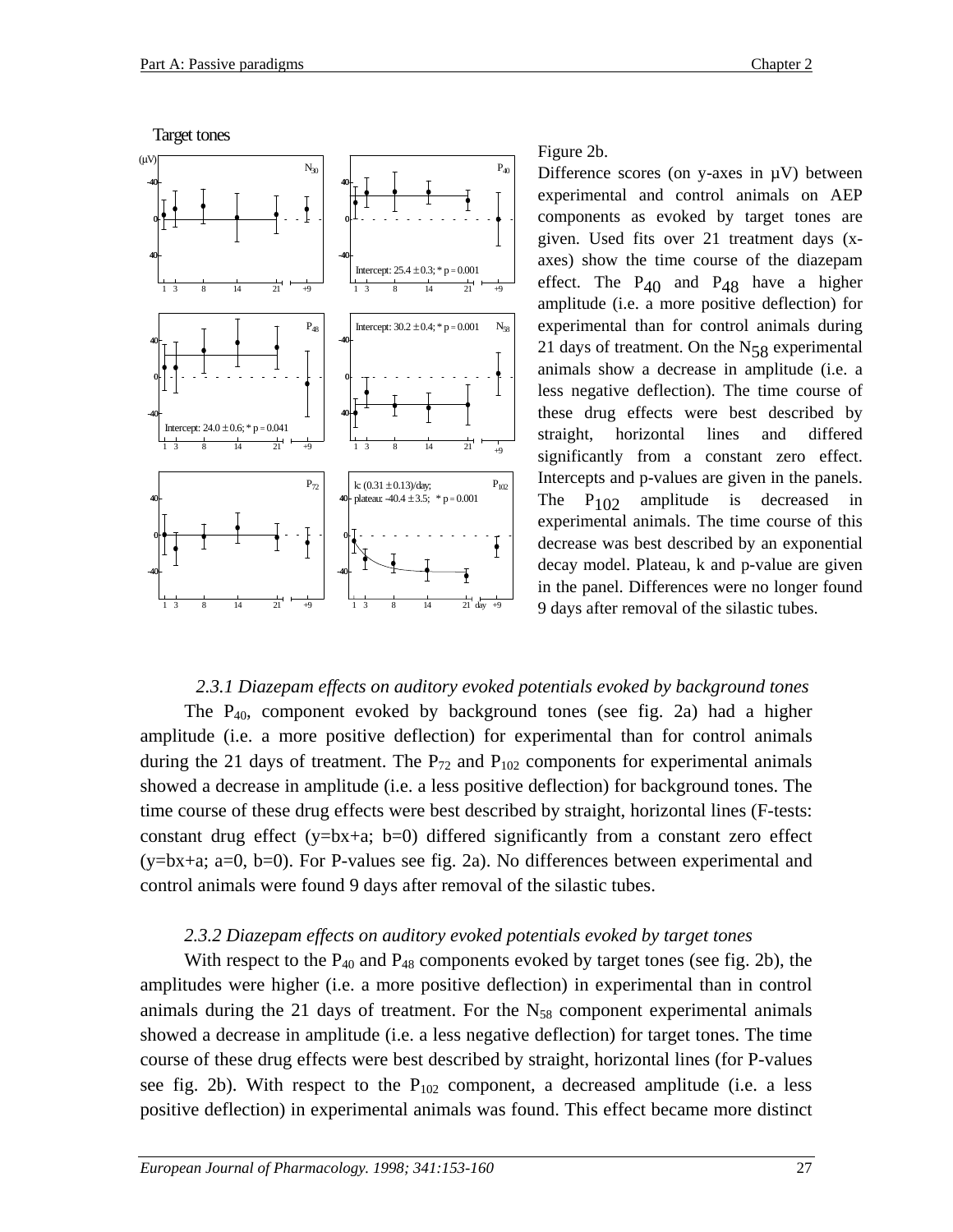over time. The time course of this decrease was best described by an exponential decay model:

 $y=y(1)$  - y(plateau) \* (exp(-kx)); with y(1) is the difference on day 1, y(plateau) and k are the parameter estimates, see fig. 1b. No differences between experimental and control animals were found 9 days after removal of the silastic tubes.

### **2.4 Discussion**

The objective of this study was to investigate the effects of chronic administration of diazepam on the rat auditory evoked potential in order to determine whether or not tolerance would develop to these effects over a period of 21 days. In this study tolerance to diazepam did not develop for any of the changes in the rat auditory evoked potential. All diazepam effects were reversible as there were no differences between experimental and control animals 9 days after removal of the silastic tubes.

*2.4.1 Diazepam effects on middle-latency components of auditory evoked potentials* An increase in the  $P_{40}$  amplitude evoked by background tones and  $P_{40} - P_{48}$ amplitude evoked by target tones was found. This effect remained stable during the 21 days of treatment. As middle-latency components of auditory evoked potentials are supposed to express aspects of sensory information processing, diazepam might have a constant effect on aspects of auditory information processing. Most studies report that diazepam decreases the amplitude of auditory evoked potentials [1, 33]. Contradictory findings however are not uncommon, as benzodiazepine's effects on the amplitude of auditory evoked potentials appear to be dose-related [3, 6]. Bringmann and Klingberg [8] reported an increased middle-latency negative peak in the rat evoked potential in states of low arousal. Increased amplitude of auditory evoked potentials due to a decrease in arousal is in agreement with the, in general, depressant effects of diazepam [15].

Furthermore, a correlation between background EEG and evoked potentials might be expected since an evoked potential is a sensory driven segment of EEG activity [8]. Background EEG activity and evoked potentials have been related by several authors [7, 29, 38]. Benzodiazepines are known to increase activity in the beta-band (12-40 Hz) of the EEG [39]. Increased beta-activity however is in conflict with a decreased arousal, because the former is normally seen under enhanced levels of arousal. Since it is known that diazepam causes both lowered arousal and increased beta-activity, this effect has been described as pharmacological dissociation [10]. Hence, both an increase in EEG beta-activity and a decrease in arousal might additionally account for the increase in the amplitude of the middle-latency components of auditory evoked potentials. Our previous study showed that the enhancement of beta-power was stable during the 21 days of treatment [39]. In the present study, the diazepam-induced increase in the middle-latency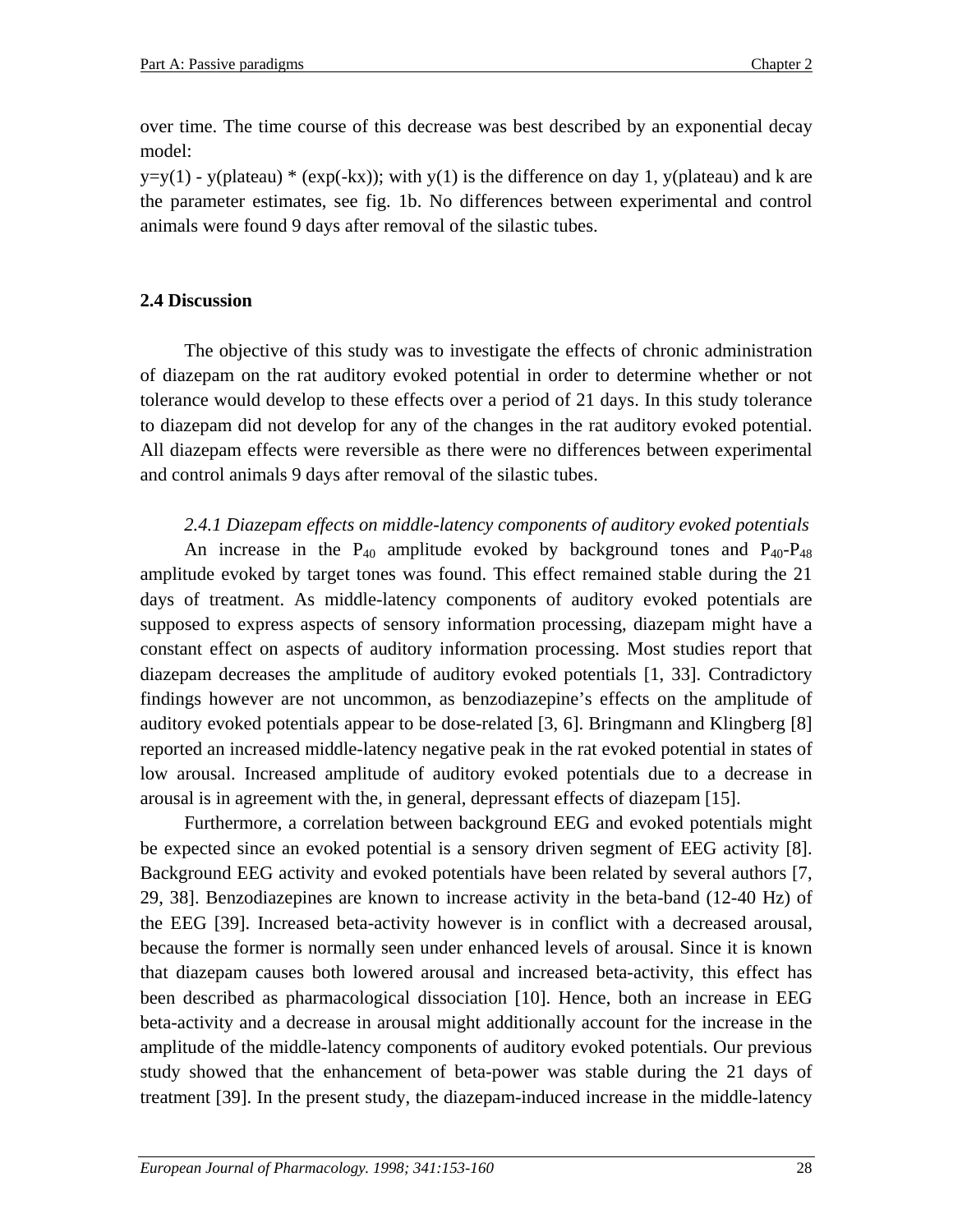components of auditory evoked potentials was stable during treatment and could be related to an increase in activity in the beta-band, since both these diazepam effects remain stable over time.

### *2.4.2 Diazepam effect on long-latency components of auditory evoked potentials evoked by background tones*

We found a decrease in the  $P_{72}$  and  $P_{102}$  components elicited by background tones. A decreased amplitude of late auditory evoked potentials after acute diazepam treatment has previously been reported [1, 3, 30, 33], and may be interpreted as a decrease in the excitability of the central nervous system [33].

### *2.4.3 Diazepam effect on long-latency components of auditory evoked potentials evoked by target tones*

The dominant component of the auditory evoked potential elicited by a target tone is a large late positivity: the  $P_{300}$  component [13, 35]. Although some studies reported a  $P_{300}$  component in the rat auditory evoked potential using a passive oddball paradigm [13, 29], others could not detect a  $P_{300}$  component using this paradigm [14]. In the present study, no  $P_{300}$  component in the auditory evoked potential elicited by the target tone was found. This could have been due to the number of trials in each session. It has been reported that the  $P_{300}$  component diminishes, and eventually disappears, in a passive oddball paradigm after more than 100 presentations of the target tone [34]. In our study about 150 target tones were presented in each session. Besides a  $P_{300}$  component, increased amplitudes at 60-80 and 120-180 ms after stimulus onset have also been found with target tones [14], and are thought to reflect cognitive processes like attention to, and discrimination of, target tones.

We found a decreased amplitude of the  $N_{58}$  component elicited by target tones after diazepam. This effect was stable over time. In addition, we found a reduction of the  $P_{102}$ component specifically with the target tones. This effect became more distinct over the 21 days of treatment such that the  $P_{102}$  component had disappeared at day 21, as can be seen in fig. 1b. To our knowledge, time-dependent effects of benzodiazepines on evoked potentials have been described only in humans. Allen et al., [1] found that alprazolam, given over 10 days, constantly decreased the amplitude of auditory evoked potentials. Higgitt et al., [23] also found that ketazolam and lorazepam decreased the amplitude of auditory evoked potentials. They also reported signs of tolerance in the last session, but only with respect to lorazepam [23]. A closer look at their results however shows that the amplitude of auditory evoked potentials in the placebo group decreased over time, whereas the lorazepam effect remained relatively stable and the ketazolam effect became more distinct over time. This last observation is in agreement with our diazepam effect with respect to the  $P_{102}$  component evoked by target tones. The different effects of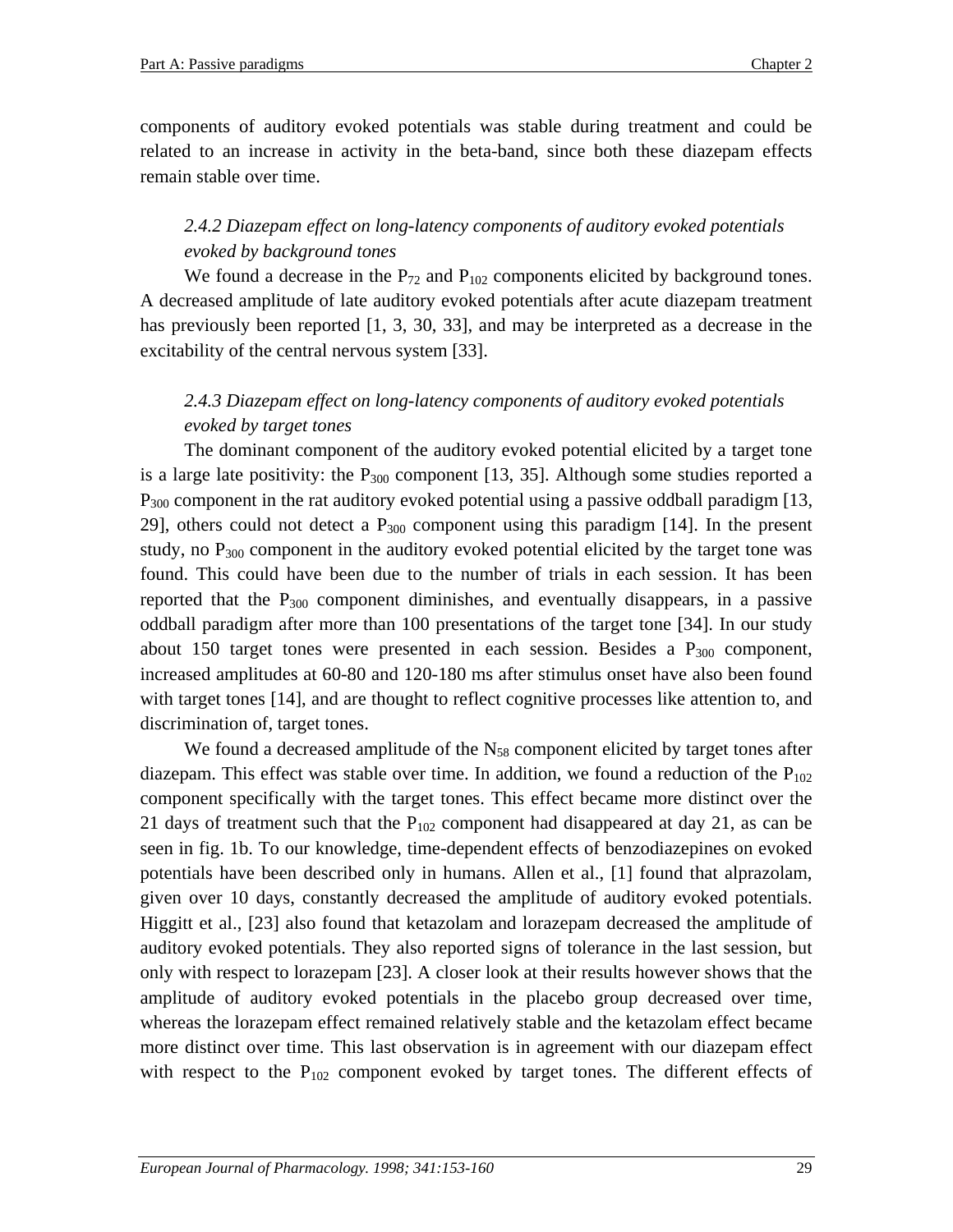alprazolam [1], ketazolam and lorazepam [23] with time suggest that differences in drug effects over time might be attributed to the different benzodiazepines used.

In general, a decrease in a reaction to a stimulus with time reflects habituation [22]. Böker and Heinze [6] found a decrease in the P1 and N2 components of a visually evoked potential in humans. Moreover, these decreases became more distinct over trials within the session. In addition, Widgiz and Beck [40] reported that diazepam enhanced habituation of exploratory behaviour in rats over sessions. In the present study, the time course of the diazepam effect with respect to the amplitude of the  $P_{102}$  component evoked by target tones can be interpreted as an enhanced habituation elicited by diazepam.

In summary, diazepam has a constant effect on sensory aspects of information processing, as expressed in the altered amplitudes of the middle-latency components of auditory evoked potentials elicited by both the background and target tones. No tolerance developed over 21 days of treatment with respect to these effects.

Diazepam further seems to affect cognitive processes as expressed by the effect of the drug on the  $P_{102}$  component evoked specifically by target tones. It is hypothesized that during the 21 days of treatment diazepam diminished attention to, and discrimination of, target tones, as seen by a gradually disappearing  $P_{102}$  component. This effect might be related to an enhanced habituation evoked by diazepam.

The effects of benzodiazepines are reported to be either constant over time [39] or to decrease over time [25]. The time-dependency of the diazepam effect on the  $P_{102}$ component of the rat auditory evoked potential evoked by target tones adds an additional time-dependent effect, namely a more pronounced drug effect over time.

### **Acknowledgement**

We hereby thank Willy van Schaijk, Thijs Janssen and Elly Willems-van Bree. This study was possible due to a grant of the National Epilepsy Fund (NEF-96-02).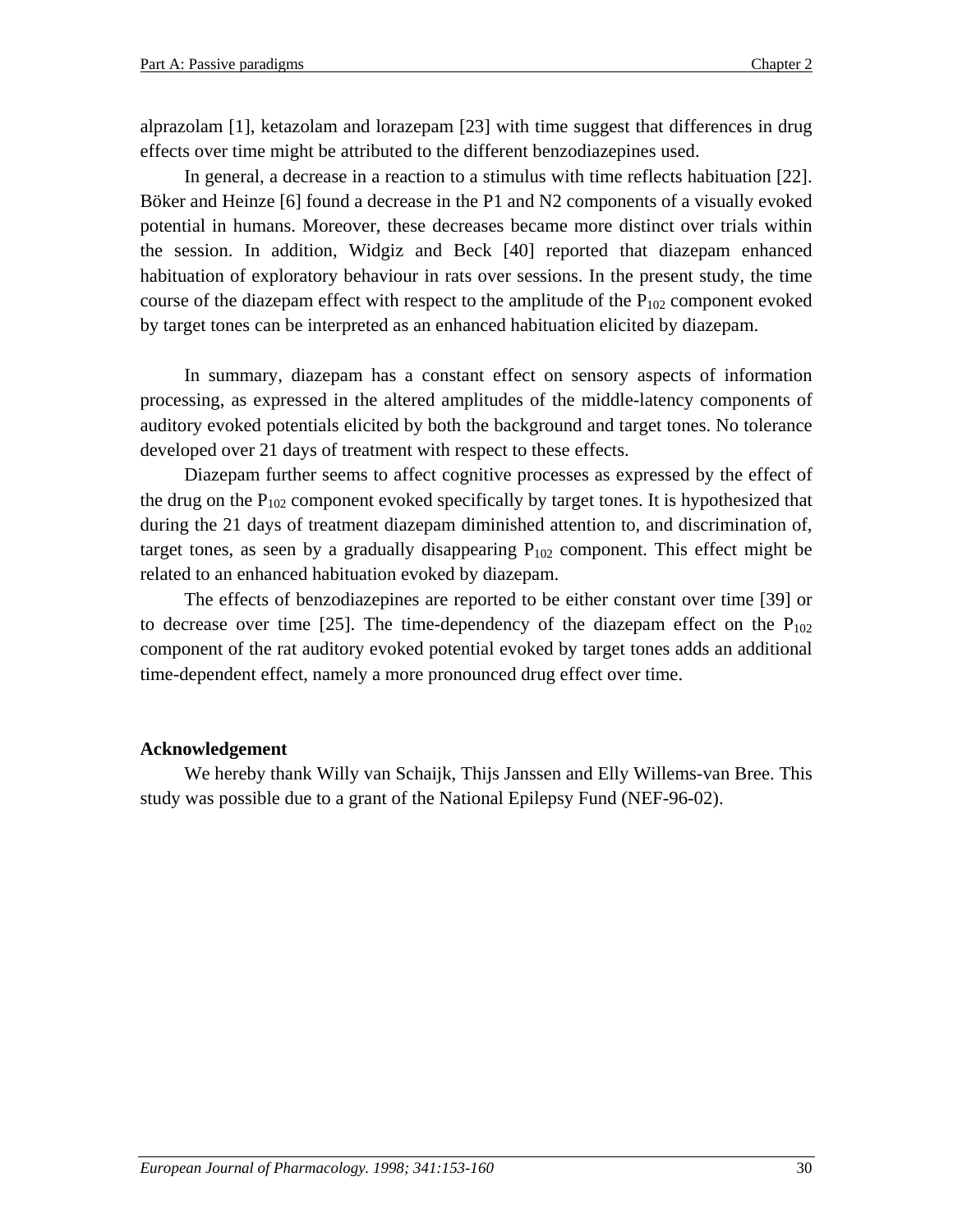### **2.5 References**

- 1. Allen, H., Curran, V., Lader, M., 1991. The effects of repeated doses of clomipramine and alprazolam on physiological, psychomotor and cognitive functions in normal subjects. J. Clin. Pharmacol. 40, 355-362.
- 2. Antelman, S.M., Kocan, D., Edwards, D.J., Knopf, S., 1989. Anticonvulsant and other effects of diazepam grow with time after single treatment. Pharmacol. Biochem. Behav. 33, 31-39.
- 3. Bartel, P., Blom, M., van der Meyden, C., de Klerk-Sommers, 1988. Effects of single doses of diazepam, clorpromazine, imipramine and trihexyphenidyl on visual-evoked potentials. Neuropsychobiology. 20, 212-217.
- 4. Barth, D.S., Di, S., 1990. Three-dimensional analysis of auditory-evoked potentials in rat neocortex. J. Neurophysiol. 64, 1527-1536.
- 5. Blackwood, D.H.R., Muir, W.J., 1990. Cognitive brain potentials and their application. Brit. J. Psychiat. 157, 96-101.
- 6. Böker, T., Heinze, H.J., 1984. Influence of diazepam on visual pattern evoked potentials with due regard to nonstationary effects. Neuropsychobiology. 11, 207- 212.
- 7. Brandt, M.E., Jansen, B.H., Carbonari, J.P., 1994. Pre-stimulus spectral EEG patterns and the visual evoked response. Electroen. Clin. Neurophysiol. 80, 16-20.
- 8. Bringmann, A., Klingberg, F., 1995. Behavior-dependent and drug-induced changes of rat visual evoked potential: relation to the EEG spectral power. Neuropsychobiology. 31, 89-97.
- 9. Coenen, A.M.L., 1995. Neuronal activities underlying the electroencephalogram and evoked potentials of sleeping and waking: implications for information processing. Neurosci. Biobehav. Rev. 19, 447-463.
- 10. Coenen, A.M.L., Van Luijtelaar, E.L.J.M., 1991. Pharmacological dissociation of EEG and behavior: a basic problem in sleep-wake classification. Sleep. 14, 464-465.
- 11. Curran, H.V., 1991. Benzodiazepines, memory and mood: a review. Psychopharmacology Berl. 105, 1-8.
- 12. Davis, M, Gallager, D.W., 1988. Continuous slow release of low levels of diazepam produces tolerance to its depressant and anxiolytic effects on the startle reflex. Eur. J. Pharmacol. 150, 23-33.
- 13. Ehlers, C.L, Chaplin, R.I., 1992. Long latency event-related potentials in rats: the effects of changes in stimulus parameters and neurochemical lesions. J. Neural. Transm. Gen. Sect. 88, 61-75.
- 14. Ehlers, C.L., Wall, T.L., Chaplin, R.I., 1991. Long latency event-related potentials in rats: effects of dopaminergic and serotonergic depletions. Pharmacol. Biochem. Behav. 38, 789-793.
- 15. File, S.E., 1990. The history of benzodiazepine dependence: a review of animal studies. Neurosci. Biobehav. Rev. 14, 135-146.
- 16. File, S.E., Cooper, S.J., 1985. Benzodiazepines and behavior. Neurosci. Biobehav. Rev. 9, 1-3.
- 17. File, S.E., Mabbutt, P.S., Andrews, N., 1991. Diazepam withdrawal responses measured in the social interaction test of anxiety and their reversal by baclofen. Psychopharmacology. 104, 62-66.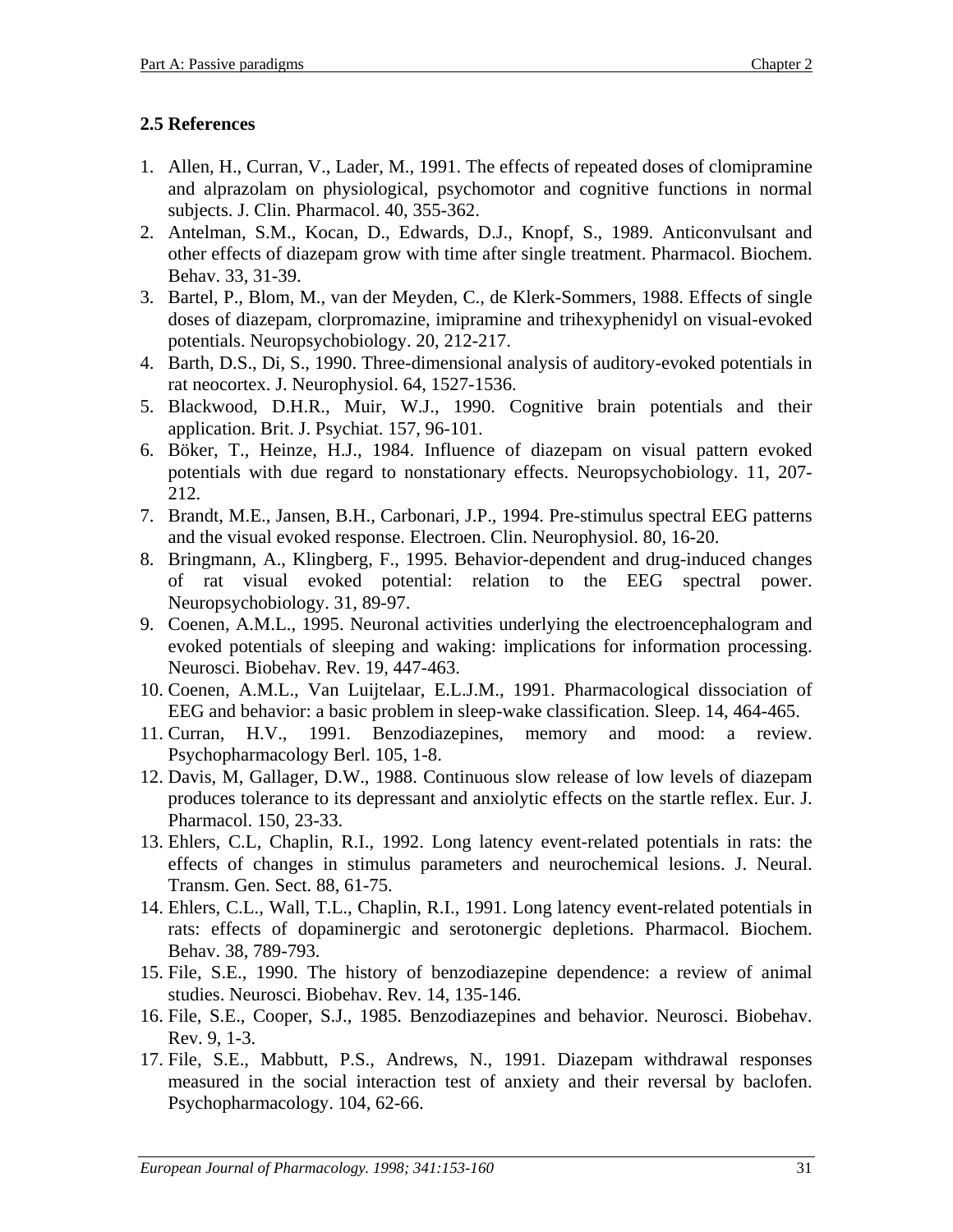- 18. Friedman, H., Abernethy, D.R., Greenblatt, D.J., Shader, R.I., 1986. The pharmacokinetics of diazepam and desmethyldiazepam in rat brain and plasma. Psychopharmacology. 88, 267-270.
- 19. Gallager, D.W., Malcolm, A.B., Anderson, S.A., Gonsalves, S.F., 1985. Continuous release of diazepam: electrophysiological, biochemical and behavioral consequences. Brain Res. 342, 26-36.
- 20. Golombok, S., Moodley, P., Lader, M., 1988. Cognitive impairment in long-term benzodiazepine users. Psychol. Med. 18, 365-374.
- 21. Haafkens, J., 1997. Rituals of silence: long-term tranquilizer use by women in the Netherlands, Het Spinhuis, Amsterdam.
- 22. Herr, D.W., King, D., Griffin, V.T., Watkinson, W.P., Boyse, W.K., Ali, J.S., Dyer, R.S., 1994. Within-session changes in peak N160 amplitude of flash evoked potentials in rats. Physiol. Behav. 55, 83-99.
- 23. Higgitt, A., Fonagy, P., Lader, M., 1988. The natural history of tolerance to the benzodiazepines. Psychological Medicine Monograph Suppl. 13, 1-51.
- 24. Hurlbut, B.J., Lubar, J.F., Satterfield, S.M., 1987. Auditory elicitation of the P300 event-related evoked potential in the rat. Physiol. Behav. 39, 483-487.
- 25. Hutchinson, M.A., Smith, P.F., Darlington, C.L., 1996. The behavioral and neuronal effects of the chronic administration of benzodiazepine anxiolytic and hypnotic drugs. Prog. Neurobiol. 49, 73-97.
- 26. Kalynchuk, L.E., Kim, K., Pinel, J.P.J., Kippin, T.E., 1994. Effect of ascending dose regimen on the development of tolerance to the anticonvulsant effect of diazepam. Behav. Neurosci. 108, 213-216.
- 27. Löscher, W., Schwark, W.S., 1985. Development of tolerance to the anticonvulsant effect of diazepam in amygdala-kindled rats. Exp. Neurol. 90, 373-384.
- 28. Lucki, I., Rickels, K., Geller, A.M., 1986. Chronic use of benzodiazepines and psychomotor and cognitive test performance. Psychopharmacology. 88, 426-433.
- 29. Makeig, S., 1993. Auditory event-related dynamics of the EEG spectrum and effect of exposure to tones. Electroen. Clin. Neurophysiol. 86, 283-293.
- 30. Martin, F., Siddle, D.A.T., Gourley, M., Taylor, J., Dick, R., 1992. P300 and traffic scenes: the effect of temazepam. Biol. Psychol. 33, 225-240.
- 31. Meador, K.J., 1995. Cholinergic, serotonergic and GABAergic effects on the ERP. perspectives of event-related potentials research. Electroen. Clin. Neurophysiol. Suppl. 44, 151-155.
- 32. Näätänen, R., 1990. The role of attention in auditory information processing as revealed by event-related potentials and other brain measures of cognitive function. Behav. Brain. Sci. 13, 201-288.
- 33. Noldy, N.E., Neiman, J., El-Nesr, B., Carlen, P.L., 1990. Late auditory evoked potentials: A method for monitoring drug effects on the central nervous system. Neuropsychobiology. 23, 48-52.
- 34. O'Brien, J.H., 1982. P300 wave elicited by a stimulus change paradigm in acutely prepared rats. Psychobiol. Behav. 28, 711-713.
- 35. Polich, J., 1986. Attention, probability, and task demands as determinants of P300 latency from auditory stimuli. Electroen. Clin. Neurophysiol. 63, 251-259.
- 36. Ramsey-Williams, V.A., Wu, Y., Rosenberg, H.C., 1994. Comparison of anticonvulsant tolerance, crosstolerance, and benzodiazepine receptor binding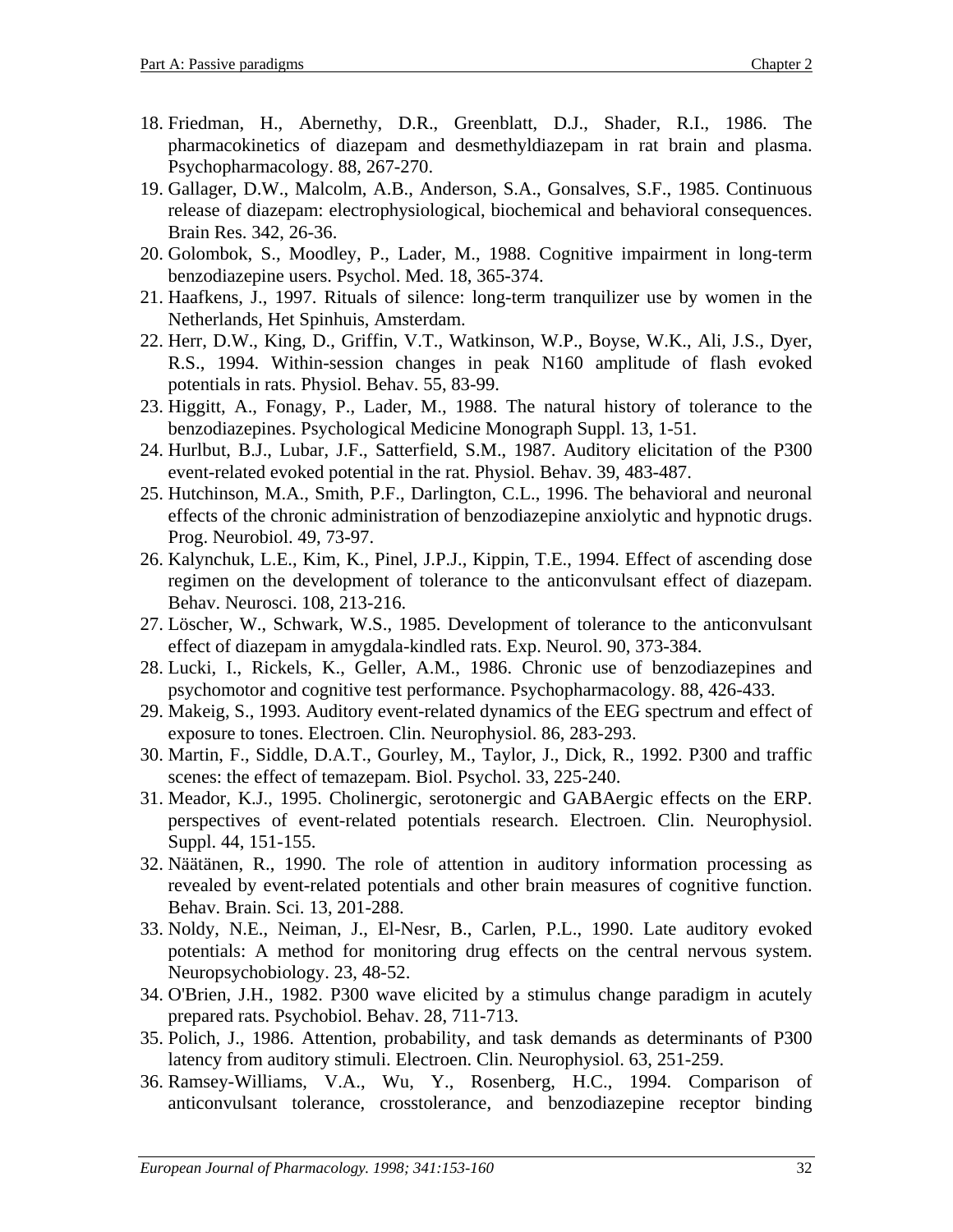following chronic treatment with diazepam or midazolam. Pharmacol. Biochem. Behav. 48, 765-772.

- 37. Shaw, N.A., 1988. The auditory evoked potential in the rat a review. Prog. Neurobiol. 31, 19-45
- 38. Van Dijk, J.G., Caekebeke, J.F.V., Jennekens-Schinkel, A., Zwinderman, A.H., 1992. Background EEG reactivity in auditory event-related potentials. Electroen. Clin. Neurophysiol. 83, 44-51.
- 39. Van Rijn, C.M., Jongsma, M.L.A., 1995. Chronic effects of diazepam on the spectral content of the rat EEG. Neurosci. Res. Commun. 17, 65-69.
- 40. Widgiz, S.L., Beck, C.H.M., 1990. Diazepam effects on the exploratory behavior of rats in an elevated runway: evidence for biphasic effects of benzodiazepines. Behav. Brain. Res. 40, 109-118.
- 41. Wan, J., Xia, H., He, N., Lu, Y.Q., Zhou, H.H., 1996. The elimination of diazepam in Chinese subjects is dependent on the mephenytoin oxidation phenotype. Br. J. Clin. Pharmacol. 42, 471-474.
- 42. Wu, Y.X., Rosenberg, H.C., Chiu, T.H., Zhao, T.J., 1994. Subunit- and brain regionspecific reduction of GABAA receptor subunits were measured by northern blot analysis. J. Mol. Neurosci. 5, 105-20.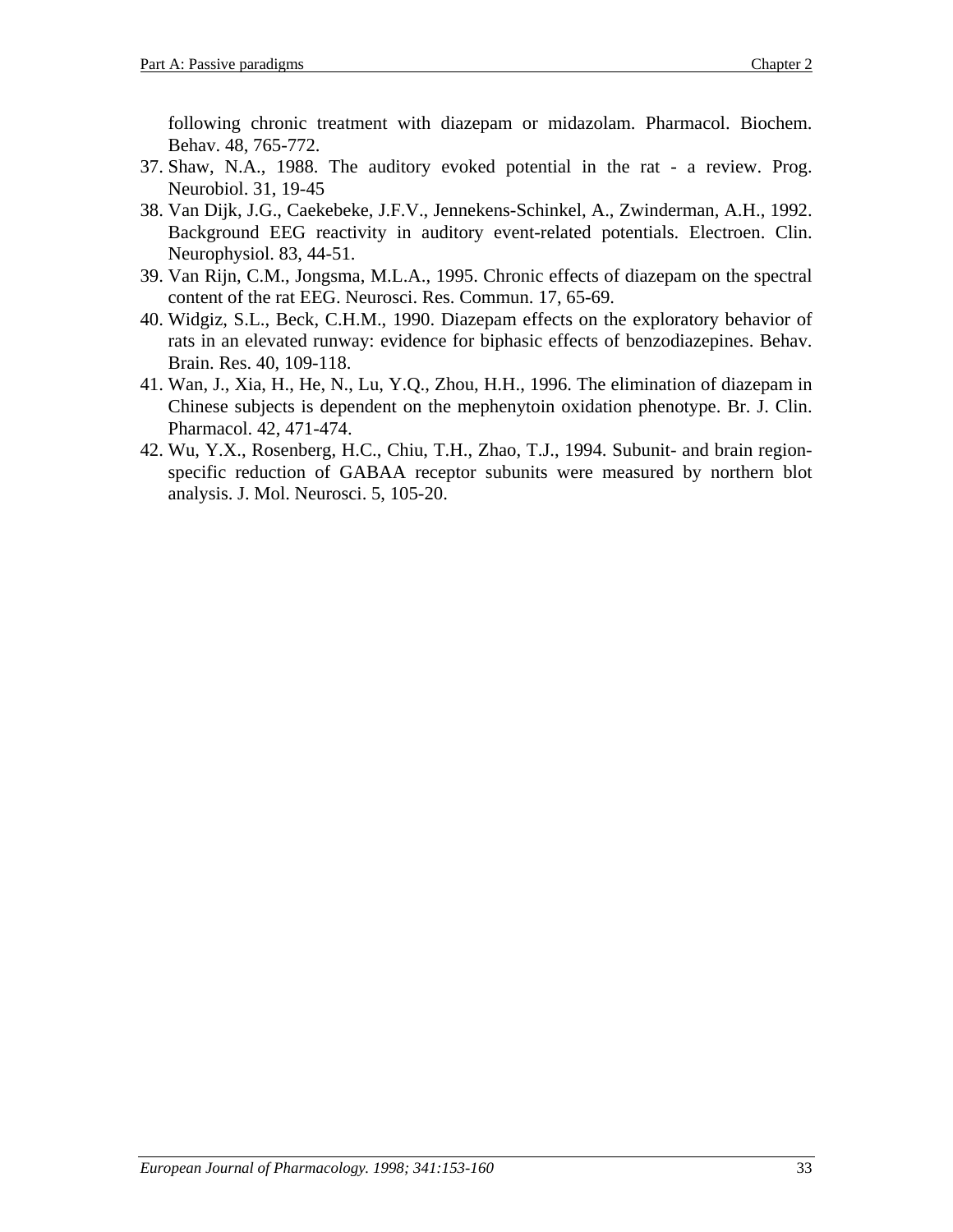### **CHAPTER 3: EFFECTS OF STIMULUS REPETITIONS WITH DIFFERENT INTER-STIMULUS INTERVALS ON THE RAT AUDITORY EVOKED POTENTIAL**

### MARIJTJE L.A. JONGSMA $^{\rm l}$ , CLEMENTINA M. VAN RIJN $^{\rm l,2}$ , RIS DIRKSEN $^{\rm l}$  AND ANTON M.L. COENEN<sup>2</sup>

<sup>1</sup>Department of Anesthesiology,<sup>2</sup> NICI\Department of Comparative and Physiological *Psychology,University of Nijmegen, The Netherlands.*

### Abstract:

Background: The objective of this study was to investigate how components of the auditory evoked potential (AEP) decreased in reaction to stimulus repetition. Moreover, it was investigated whether decrements were more pronounced with short Inter-Stimulus Intervals (ISIs) than with longer ISIs.

Methods: AEPs to trains of 10 repetitive stimuli (85 dB, 8.22 kHz) were measured. Intervals in-between trains were 10 s. Over five sessions ISIs within a train were varied. ISIs of 0.3, 0.5, 1, 2 and 5 s. were used. Differences in AEP amplitudes between tone 1 and tone 2 of each train were analysed with respect to the ISI length. Additionally, differences between tone 2 and tone 10 were analysed.

Results: Between tone 1 and tone 2 an ISI-dependent decrease of the N23, P30, and P50 AEP components was found. Additionally, between tone 2 and tone 10, an ISI independent decrease of the P30 and P50 components was found, and an ISI-dependent decrease in the P150 wave.

Conclusions: It is proposed that ISI-dependent decreases in AEP component amplitudes reflect recovery phenomena underlying sensory gating, whereas ISI-independent decreases in AEP components reflect habituation to the temporal regularity of tone pips within a train.

Key words: auditory evoked potentials, sensory gating, habituation, rat.

### **3.1 Introduction**

Auditory Evoked Potentials (AEPs) are discrete and minute electrical potentials that appear in the electroencephalogram (EEG). They are produced by and phase locked to sound stimuli [1-3]. AEPs may be regarded as direct manifestations of information processing demands induced by the stimulus paradigm [3]. Therefore, the AEP technique provides non-invasive measures for studying aspects of information processing. An often-employed paradigm for studying the effects of stimulus repetition on AEPs is the 'conditioning-testing', or 'double-click' paradigm [4-6]. This paradigm involves the presentation of pairs of stimuli. Commonly, an AEP amplitude decrement of the second AEP response relative to the first AEP response is found. This phenomenon is known as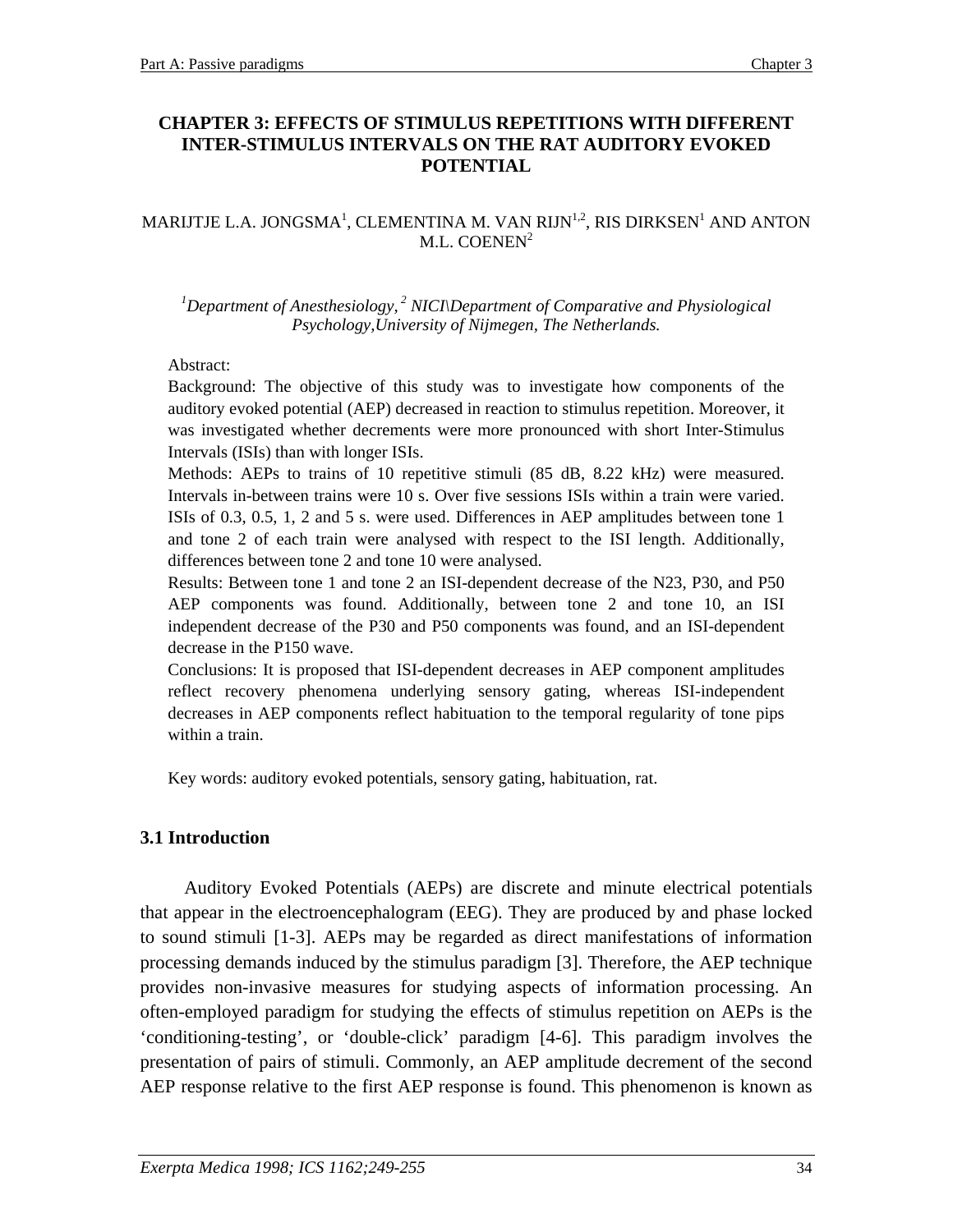'sensory gating', which is believed to be a complex, multi-factorial physiological process, to protect higher cortical centres from being flooded with irrelevant sensory stimuli [4]. Sensory gating has been proposed to result from recovery cycle phenomena [4-6], or from behaviourally mediated habituation [6, 7]. Several authors have investigated the effect of Inter-Stimulus Interval (ISI) length on sensory gating [5, 6, 8-12]. Others have compared AEP component amplitudes evoked by trains of stimuli with different stimulation rates [7, 9, 11].

In the present study it was determined whether amplitude reduction with stimulus repetition depended on the ISI between stimuli, thus supporting the recovery cycle theory, or occurred independently of the length of the ISI, thus favouring the habituation theories of sensory gating. Five different ISIs were used in this study. Moreover, it was determined whether amplitude reductions occurred between the first and the second stimulus within a train, or more gradually over ten tone-pip stimuli within a train. This was done in order to enhance discriminability between theories.

### **3.2 Materials and methods**

The study was performed in accordance with the guidelines of the European Community for the use of experimental animals. Approval of the local ethics committee for animal studies was obtained. Sixteen male Wistar rats, with weights of  $407 \pm 34$  g (mean  $\pm$  SD) were maintained on a 12-12-h light-dark cycle with lights off at 8.00 a.m. They were singly housed with food and water ad libitum. Rats were divided in two groups (n=8) to allow counterbalancing of recording sessions. Isoflurane anaesthesia was used for implanting a tripolar electrode set (Plastics One, MS 333/2a). This set was fixed on the skull with dental acrylic cement. The coordinates of the first active electrode related to bregma were: A -3.4, L 2.0. The second active electrode and the ground electrode were placed above the cerebellum. Animals were allowed to recover for 2 weeks before recordings were made.

EEG signals were measured between 0.1 Hz and 500 Hz and recorded digitally with a sample frequency of 1024 Hz. All AEPs were determined by averaging EEG fragments recorded 100 ms before stimulus onset until 1000 ms after stimulus onset. A rejection program was used to eliminate individual trials in which the EEG exceeded 600  $\mu$ V, thereby excluding trials with high EEG amplitudes e.g. due to motor artefacts. AEPs were elicited by the presentation of 150 trains of 10 repetitive tone-pip stimuli (8.22 kHz, 85 dB, stimulus duration 20 ms). Trains were followed by an intertrain interval of 10 s. The effect of stimulus repetition for several ISIs between tone-pip stimuli within a train were studied. ISIs of 0.3, 0.5, 1, 2 and 5 s were studied in five sessions. All sessions were recorded on the same day and presented in a random order for group 1 (n=8). This order was reversed for group 2 (n=8). White background noise of 65 dB was present.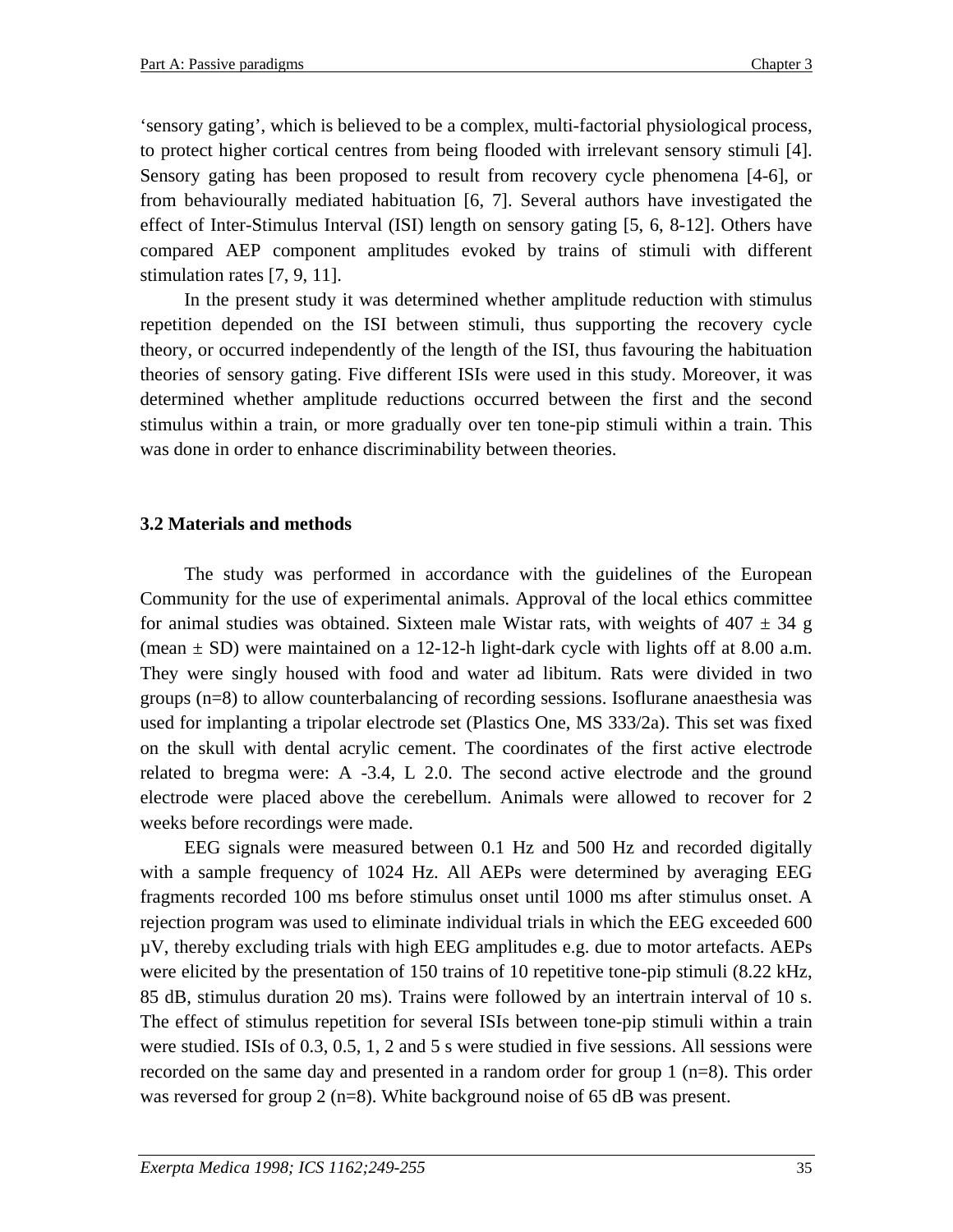A grand average AEP evoked by tone 1 of each train for all ISI conditions was constructed. Component latencies of the AEPs were selected on the basis of the maximum peak amplitude of this grand average AEP. After visual inspection of the individual AEPs one outlier was removed. Individual amplitudes at the selected latencies were determined. AEP component amplitudes evoked by tone 1, tone 2 and tone 10 within each train were further taken into analysis. For each ISI condition, differences in microvolts between AEP component amplitudes elicited by tone 1 and tone 2 within a train were calculated. A second analysis was performed on the differences between AEP component amplitudes elicited by tone 2 and tone 10 within a train. Three hypotheses were tested by nonlinear regression analysis of the AEP amplitude differences between tone 1 and tone 2, and the AEP amplitude differences between tone 2 and tone 10, over increasing ISI lengths. This was done by using the program GraphPad Prism 2.0. F-tests for goodness of fit were obtained.

### **3.3 Results**

Figure 1 shows for all ISI conditions grand average AEPs elicited by tone 1, 2, 3, 4, 5 and 10 within each train. An  $N_{23}$ ,  $P_{30}$ ,  $N_{40}$ ,  $P_{50}$ , and  $P_{150}$  component could be identified.



#### **ISI 0.3 sec. ISI 0.5 sec. ISI 1.0 sec. ISI 2.0 sec. ISI 5.0 sec.**

Fig. 1 shows grand average AEPs of rats  $(n=15)$  evoked by 10 consequtive tone-pips within a train (tone 1, tone 2, tone 3, tone 4, tone 5 and tone 10; y-axes, bottom to top), for all 5 ISI conditions (from left to right:  $0.3-$ ,  $0.5-$ ,  $1-$ ,  $2-$ , and  $5-$ s ISI conditions). Amplitudes are given in  $\mu$ V and latencies are given in milliseconds after stimulus onset (x-axes).

**msec.**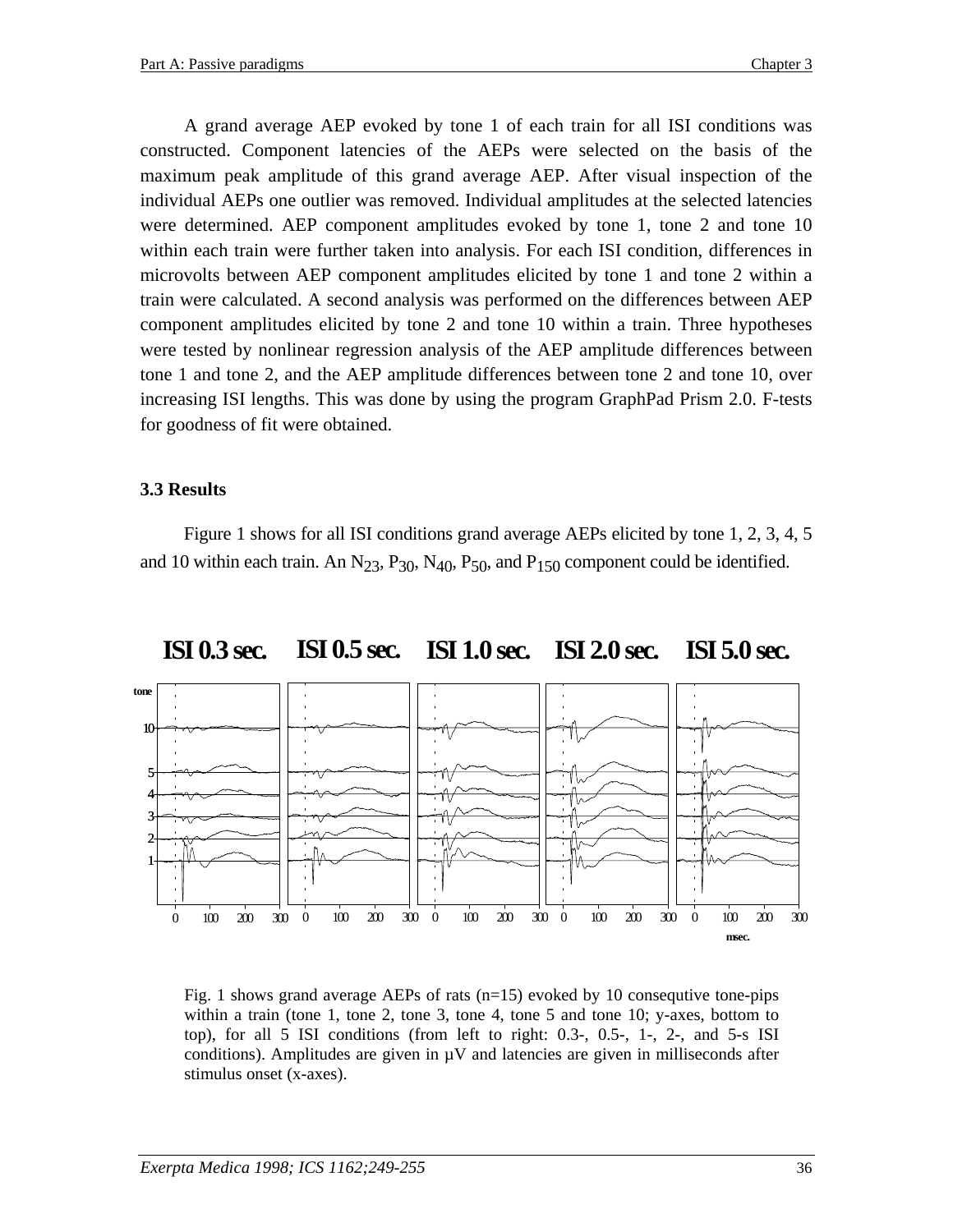Three hypotheses were tested.

The  $H_0$  hypothesis predicting that stimulus repetition had no effect. In this case differences in AEP component amplitudes will be best described by a straight line with a slope of 0 and an intercept of 0.

The  $H_1$  hypothesis states that stimulus repetition will decrease the AEP component, but the amount of decrement does not depend on ISI length. The differences in AEPcomponent amplitudes will then best be described by a straight line with a slope of 0 and an intercept which is not 0.

Finally, the  $H_2$  hypothesis predicts that stimulus repetition decreases the AEP component and the amount of decrement will diminish with an increase in ISI length. In the latter case the differences in AEP component amplitudes will best be described by an exponential decay of  $y = y_{(max)} - y_{(min)} * exp^{(-kx)}$ ; while  $y_{(max)}$  is the difference in AEP component amplitude for ISI 0.3 s, whereas  $y_{(min)}$  is the difference score for ISI 5s being 0 and x is the used ISI. The theoretical curves of the  $H_0$ ,  $H_1$  and  $H_2$  hypotheses are shown in Fig. 2.

Best fits for differences between AEP component amplitudes elicited by tone 1 and tone 2 within a train, are shown in Fig. 3a. Figure 3b shows the best fits over increasing ISI lengths for differences between AEP component amplitudes elicited by tone 2 and 10 within a train.



Fig. 2 shows the hypothetical curves used for anslysing difference scores of AEP component amplitudes (y-axes) by ISI (x-axes).

The H0 hypothesis showing no effects of stimulus repetition, the H1 hypothesis showing an ISI independent effects of stimulus repetition and the H2 hypothesis showing an ISI-dependent effect of stimulus repetition.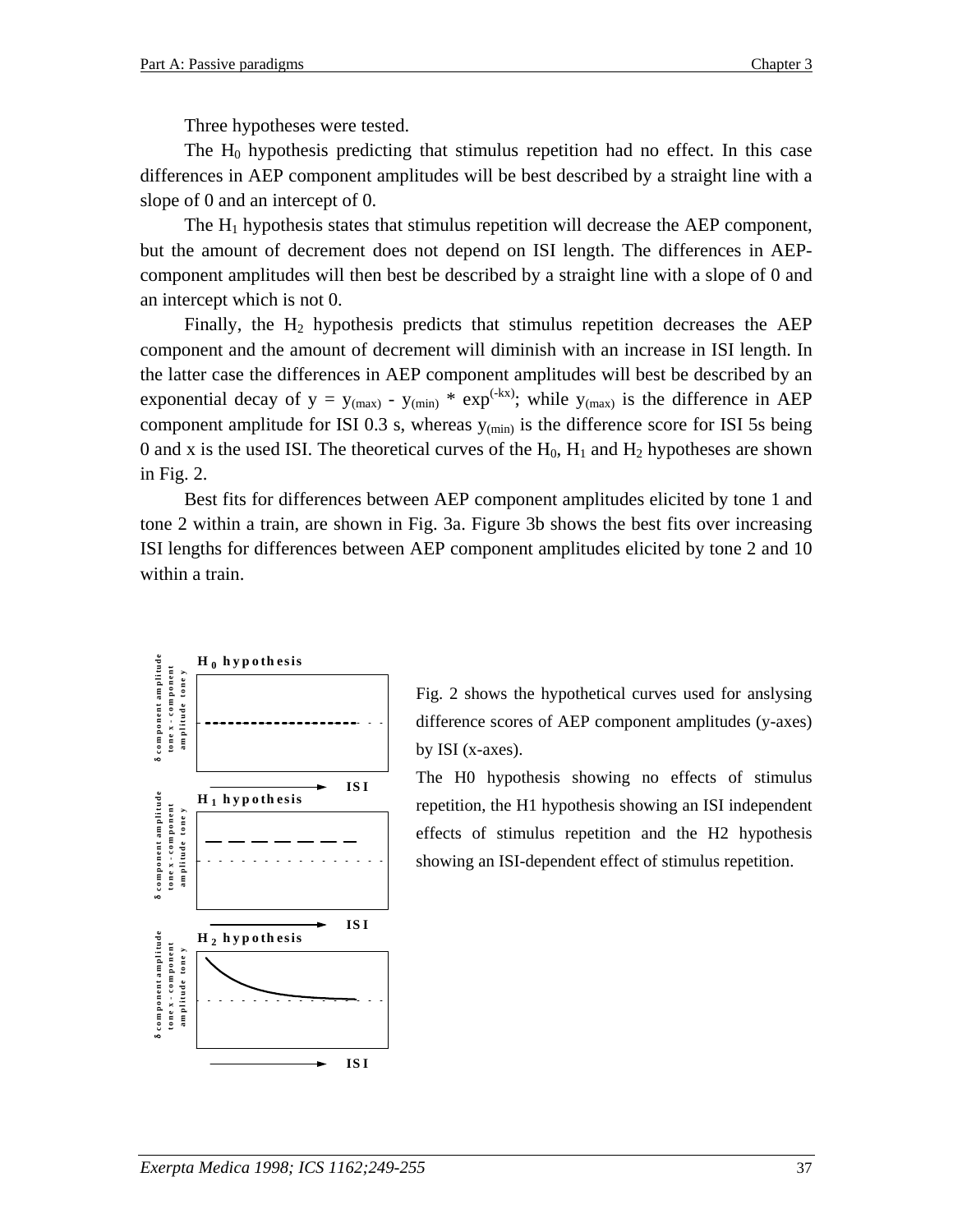$H_1$  hypothesis: between tone 2 and tone 10 an ISI independent decrease of the  $P_{30}$ , and  $P_{50}$  component amplitudes was found (All p-values <.05).

 $H_2$  hypothesis: between tone 1 and tone 2 an ISI dependent decrease of the  $N_{23}$ ,  $P_{30}$ , and  $P_{50}$  component amplitudes was found. Between tone 2 and 10 an ISI dependent decrease of the  $P_{150}$  component amplitude was found (All p-values <.05).



Figure 3a shows for each AEP component the  $\lim_{k \to \infty}$  (x-axes). Used fits show the stimulus repetition effect over ISIs. Best fits and p-values are given. With respect to decrements between tone 1 and tone 2: Decrements of the N23, P30 and P50 components could be best described by an exponential decay, thus supporting the H2 hypothesis: ISI dependent effect of stimulus repetition. The N40 and P150 components showed no stimulus repetition effects at all, thus the H0 hypothesis could not be rejected. difference score of each AEP component amplitudes in  $\mu$ V (y-axes) evoked by tone 1 and tone 2 by ISI

Figure 3b shows for each AEP component the difference score of the AEP component amplitudes in  $\mu$ V (y-axes) evoked by tone 2 and tone 10 by ISI  $(x-\text{axes})$ . Used fits show the stimulus repetition effect over ISIs. Best fits and p-values are given. With respect to decrements between tone 2 and 10: Decrement of the P150 component could be best described by an exponential decay, thus supporting the H2 hypothesis: ISI dependent effect of stimulus repetition. Decrement of the P30 and P50 components could be best described by a straight, horizontal line with intercept  $\neq 0$ , thus supporting the UII line with intercept  $\neq 0$ , thus supporting me 111 hypothesis. IST independent stimulus<br>repetition effect. The N23 and N40 component showed no decrease with stimulus repetition, thus showed no decrease with sumates repeated  $\mathbf{I}$ the H1 hypothesis: ISI independent stimulus the H0 hypothesis could not be rejected.

#### **3.4 Discussion**

To determine whether amplitude reductions occurred completely between the first and the second stimulus, or gradually over trains of stimuli, the decrements of AEP amplitudes between tone 2 and tone 10 with respect to different lengths of ISI were measured. It was found that the  $P_{30}$ ,  $P_{50}$  and  $P_{150}$  AEP components of tone 10 were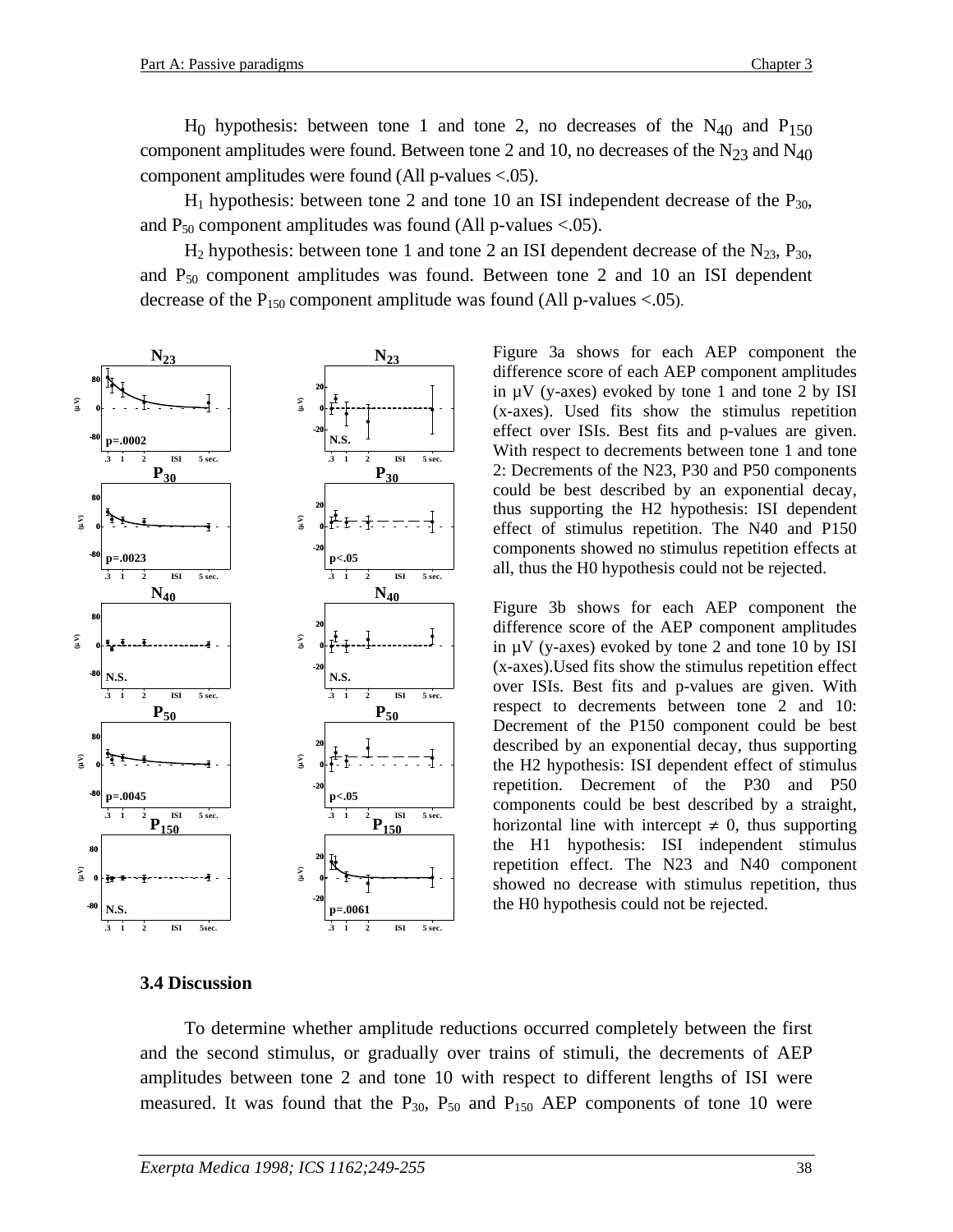decreased compared to tone 2. Stronger amplitude decrements with more than two stimuli have been reported earlier [8,11,15]. Of the  $P_{150}$ , an ISI-dependent decrement was found  $(H<sub>2</sub>$  hypothesis). Therefore, inhibition of this late-latency AEP component appears to evolve slower than inhibition of the middle-latency  $N_{23}$ ,  $P_{30}$  and  $P_{50}$  AEP components. It was, however, found that the decrease in the  $P_{30}$  and  $P_{50}$  components supported the  $H_1$ hypothesis: it was ISI-independent. This suggests that stimulus repetition alone causes these decrements, irrespective of the length of the used ISI. It is proposed that these ISIindependent decrements reflect habituation to the temporal regularity of presented stimuli. Temporal regularity of stimuli within a train is a higher order characteristic of the presented stimuli [5]. To measure aspects of temporal regularity, more than two consecutive stimuli within a train are needed. The first two stimuli determine the temporal regularity pattern within a train. Subsequent stimuli can be used to measure the processing of this pattern. It is, therefore, argued that presenting trains of stimuli adds an extra dimension to the double-click paradigm, namely that of temporal regularity of repetitive stimuli within train.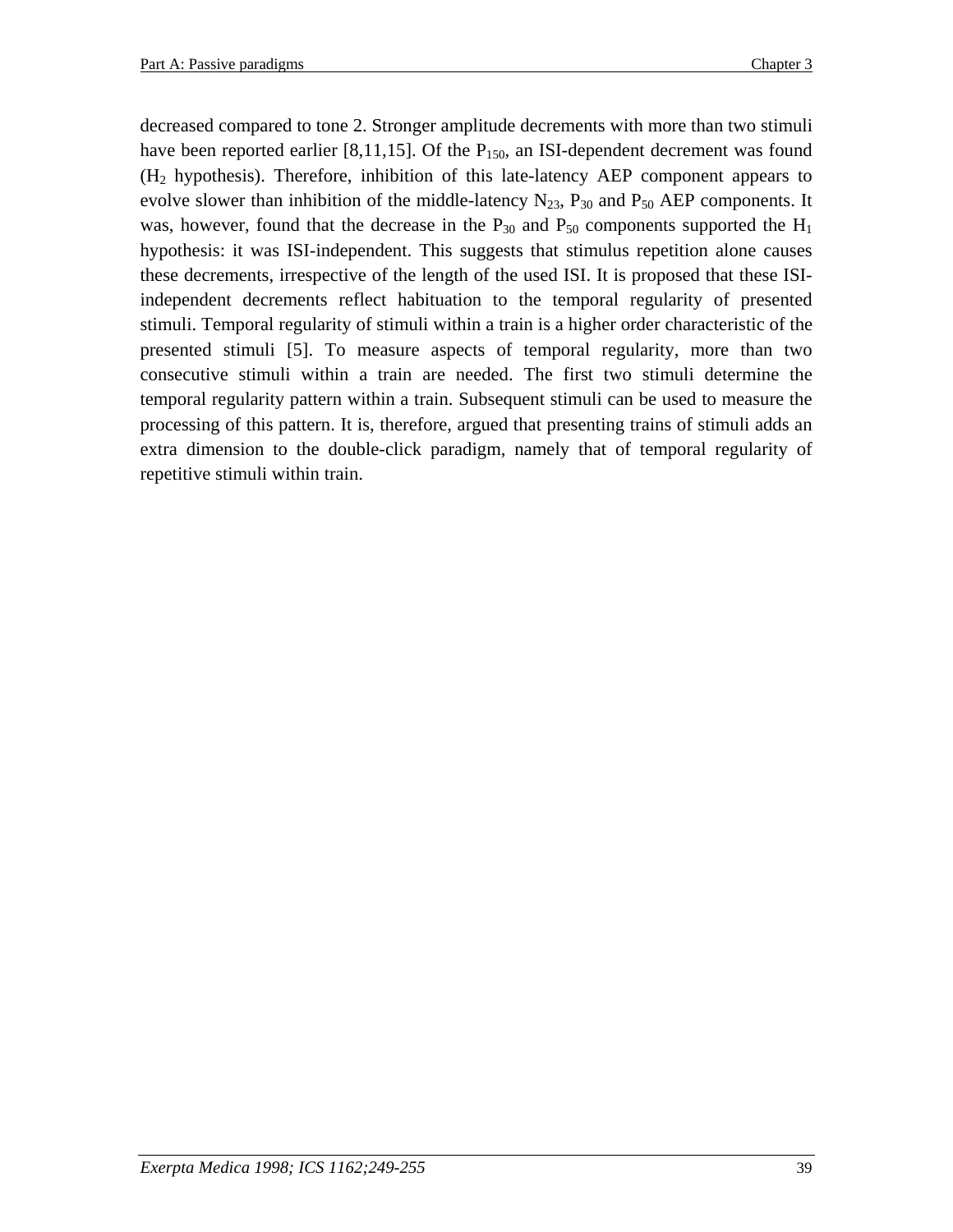### **3.5 References**

- 1. Coenen AML. Neuronal activities underlying the electroencephalogram and evoked potentials of sleeping and waking: implications for information processing. Neurosci Biobehav Rev 1995;19:447-463.
- 2. Näätänen R. The role of attention in auditory information processing as revealed by event-related potentials and other brain measures of cognitive function. Behav Brain Sci 1990;13:201-288.
- 3. Gaillard AWK. Problems and paradigms in ERP research. Biol Psychol 1988;26:91- 109.
- 4. Boutros NN, Torello MW, Barker BA, Tueting PA, Wu SC, Nasrallah HA. The P50 evoked potential component and mismatch detection in normal volunteers: implications for the study of sensory gating. Psychiatry Res 1995;57:83-88.
- 5. Papanicolaou AC, Loring DW, Eisenberg HM. Evoked potential attenuation in the two-tone paradigm. Inter J Psychphysiol 1985;3:23-28.
- 6. Freedman R, Adler LE, Waldo MC, Pachtman E, Franks RD. Neurophysiological evidence for a defect in inhibitory pathways in schizophrenia: comparison of medicated and drug-free patients. Biol Psychiatry 1983;18:537-551.
- 7. Noldy NE, Neiman J, El-Nesr B, Carlen PL. Late Auditory Evoked Potentials: A method for monitoring drug effects on the central nervous system. Neuropsychobiol 1990;23:48-52.
- 8. Adler LE, Pachtman E, Franks RD, Pecevich M, Waldo MC, Freedman R. Neurophysiological evidence for a defect in neuronal mechanisms involved in sensory gating in schizophrenia. Biol Psychiatry 1982;17:639-654.
- 9. Miyazato H, Skinner RD, Reese NB, Boop FA, Garcia-Rill E. A middle-latency auditory evoked potential in the rat. Brain Res Bull. 1995;37:247-255.
- 10. Shucard DW, Specht CM. Fast habituation of the long-latency auditory evoked potential in the awake albino rat. Electroencephalogr Clin Neurophysiol 1996;100:78- 84.
- 11. Cardenas VA, McCallin K, Hopkins R, Fein G. A comparison of the repetitive click and conditioning-testing P50 paradigms. Electroencephalogr Clin Neurophysiol 1997;104:157-164.
- 12. Teo C, Rasco L, Al-Mefty K, Skinner RD, Boop FA, Garcia-Rill E. Decreased habituation of midlatency auditory evoked responses in parkinson's disease. Movement Disorders 1997;12:655-664.
- 13. Zouridakis G, Boutros NN. Stimulus parameter effects on the P50 wave and sensory gating in normals. Psychiatry Res 1992;69:169-181.
- 14. Franks RD, Adler LE, Waldo MC, Alpert J, Freedman A. Neurophysiological studies of sensory gating in mania: comparison with schizophrenia. Biol Psychiatry 1983;18:989-1005.
- 15. Laurian S, Gaillard JM, Grasset F, Oros L, Schöpf J. Short-term habituation of auditory evoked responses in schizophrenics. Res Com Psychol Psychiatry Behav 1988;13:35-42.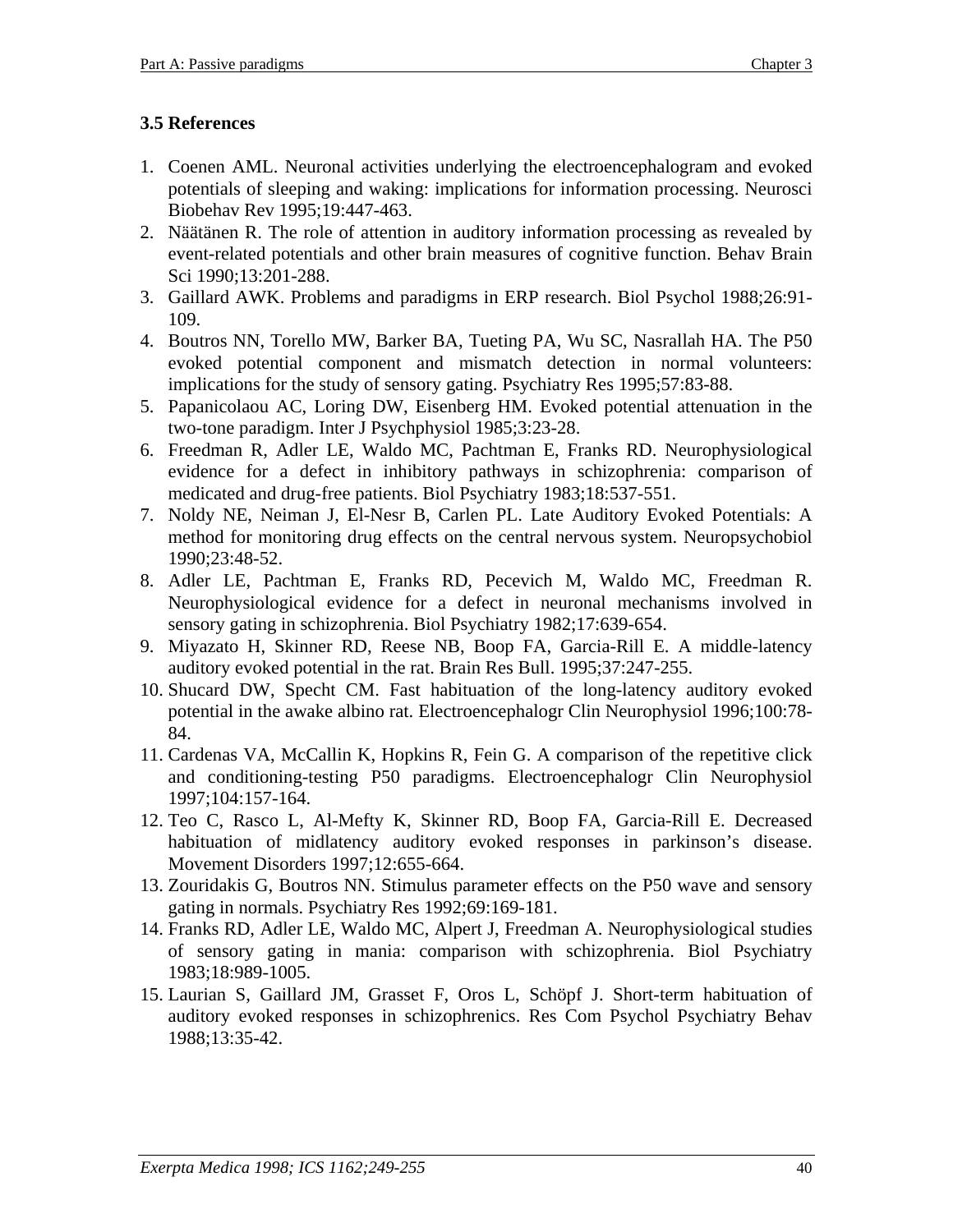### **CHAPTER 4: EFFECTS OF DIAZEPAM ON AUDITORY EVOKED POTENTIALS OF RATS ELICITED IN A TEN-TONE PARADIGMA**

#### MARIJTJE L.A. JONGSMA $^{\rm l}$  , CLEMENTINA M. VAN RIJN $^{\rm l,2}$ , W.J. VAN SCHAIJK $^{\rm 2}$ , AND ANTON M.L. COENEN<sup>2</sup>

#### <sup>1</sup>Department of Anesthesiology,<sup>2</sup> NICI\Department of Comparative and Physiological *Psychology,University of Nijmegen, The Netherlands.*

Abstract: The effect of diazepam on sensory gating was studied in rats, by measuring diazepam effects on Auditory Evoked Potentials (AEPs) elicited in a ten-tone paradigm. Trains of 10 repetitive tone-pip stimuli were presented. Rats  $(n=8)$  received 4 mg.kg-1 diazepam s.c. or vehicle, counterbalanced over two sessions. Diazepam decreased the amplitude of the middle-latency P30 component and increased the amplitudes of the latelatency N60 and P67 components. The increase of the late-latency components might be due to a diazepam-induced decrease in arousal. Stimulus repetition decreased the amplitudes of the middle-latency N18 and P30 components in both conditions. This suggests that automated neuronal recovery functions underlying sensory gating remain intact with diazepam. In the vehicle condition the amplitude of the late-latency P67 decreased with stimulus repetition, but not in the diazepam condition. This suggests a diazepam-induced decrease of behaviourally mediated habituation.

Key words: Sensory Gating, Diazepam, Auditory Evoked Potentials, Information Processing, Habituation, Rats.

### **4.1 Introduction**

Benzodiazepines have sedating, muscle relaxant, anti-convulsant and anxiolytic effects [1, 2]. In addition, benzodiazepines affect aspects of information processing such as attention and memory [3, 4, 5]. Evoked Potentials provide a sensitive method for studying the effects of drugs on information processing [6, 7, 8]. Therefore, we used this neurophysiological method for studying the effects of diazepam on information processing.

Evoked Potentials (EPs) are discrete and minute electrical potentials that appear in the electroencephalogram (EEG). They are usually produced by, and time-locked to, sensory stimuli [9, 10]. EP components are typically divided based on their latency into early-, middle- and late-latency components [9, 10]. Early components (appearing 0-10 ms. after stimulus onset in rats) reflect obligatory responses evoked by events outside the brain and their variance is primarily determined by the physical characteristics of the stimulus [11]. Middle-latency components (appearing 10-50 ms. after stimulus onset in rats) are assumed to be determined by sensory aspects of information processing [11, 12].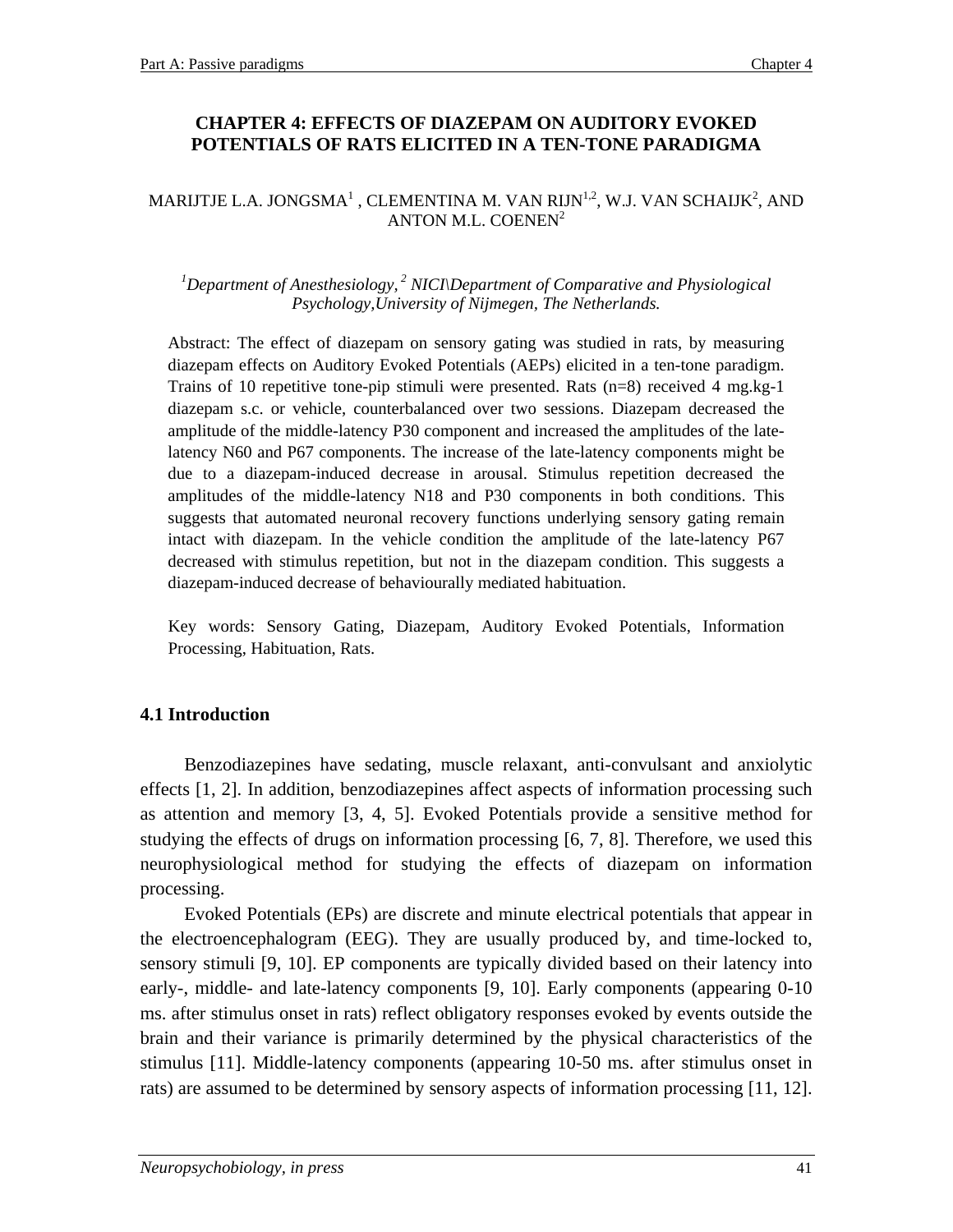Late-latency components (appearing >50 ms. after stimulus onset in rats) are assumed to be determined by cognitive aspects of information processing [11]. Therefore, effects of diazepam on both middle- and late-latency EP components might reveal insight into its consequences on information processing [7, 13].

Many studies investigating information processing on EP components require a specific response of the subject, e.g. a button press [14, 15, 16]. Such responses might be difficult or impossible to acquire when measuring in animals, during states of (pharmacologically induced) sedation and in certain patient groups [17]. In addition, most studies that involve experimental paradigms developed to elicit EPs, present two or more physically different stimuli, e.g. the 'oddball' paradigm [15, 16, 18]. Alterations in EPs might thus be due to changes in information processing and to the physical differences of presented stimuli. By using passive, single-stimulus paradigms, changes in the EP can only be attributed to changes in information processing.

An often-employed passive, single-stimulus paradigm that studies the effects of stimulus repetition on AEPs, is the 'double-click' or 'two-tone' paradigm [8, 19, 20, 21, 22]. This paradigm involves the presentation of pairs of stimuli in a close (i.e. 500 ms) temporal relationship [20]. Commonly, an AEP amplitude decrement of the second AEP response relative to the first AEP response is found. This response suppression has been referred to as the P50 gating [23] or sensory gating [19]. Sensory gating is believed to be a complex, multifaceted physiological function protecting higher cortical centres from being flooded with incoming irrelevant sensory stimuli [19]. Sensory gating has been proposed to result both from neuronal recovery phenomena [19, 21, 22] and from behaviourally mediated habituation [8,22]. By presenting more than two auditory stimuli, more pronounced reductions have been found [21, 22, 24, 25]. The objective of this study was to investigate the effects of diazepam on sensory gating of the rat AEP as measured in a ten-tone paradigm.

### **4.2 Materials and methods**

This study was performed in accordance with the guidelines of the European Community for the use of experimental animals. Approval of the local ethical committee for animal studies has been obtained. Eight male Wistar rats, weighing  $470 \pm 49$  grams (mean  $\pm$  SD), were maintained on a 12-12 h. light-dark cycle with lights off at 8.00 a.m. They were singly housed with food and water ad libitum. Isoflurane anaesthesia was used for implanting a tripolar electrode set (Plastics One, MS 333/2a). The first active electrode was placed epidurally over the vertex. The coordinates related to bregma were: A -3.4, L 2.0 [24, 26]. The second active electrode and the ground electrode were placed epidurally over the cerebellum (coordinates related to lambda ca.:  $A - 2.0$ , L 2.0;  $A - 2.0$ , L  $-2.0$  respectively). Rats (n=8) were allocated to two groups to allow counterbalancing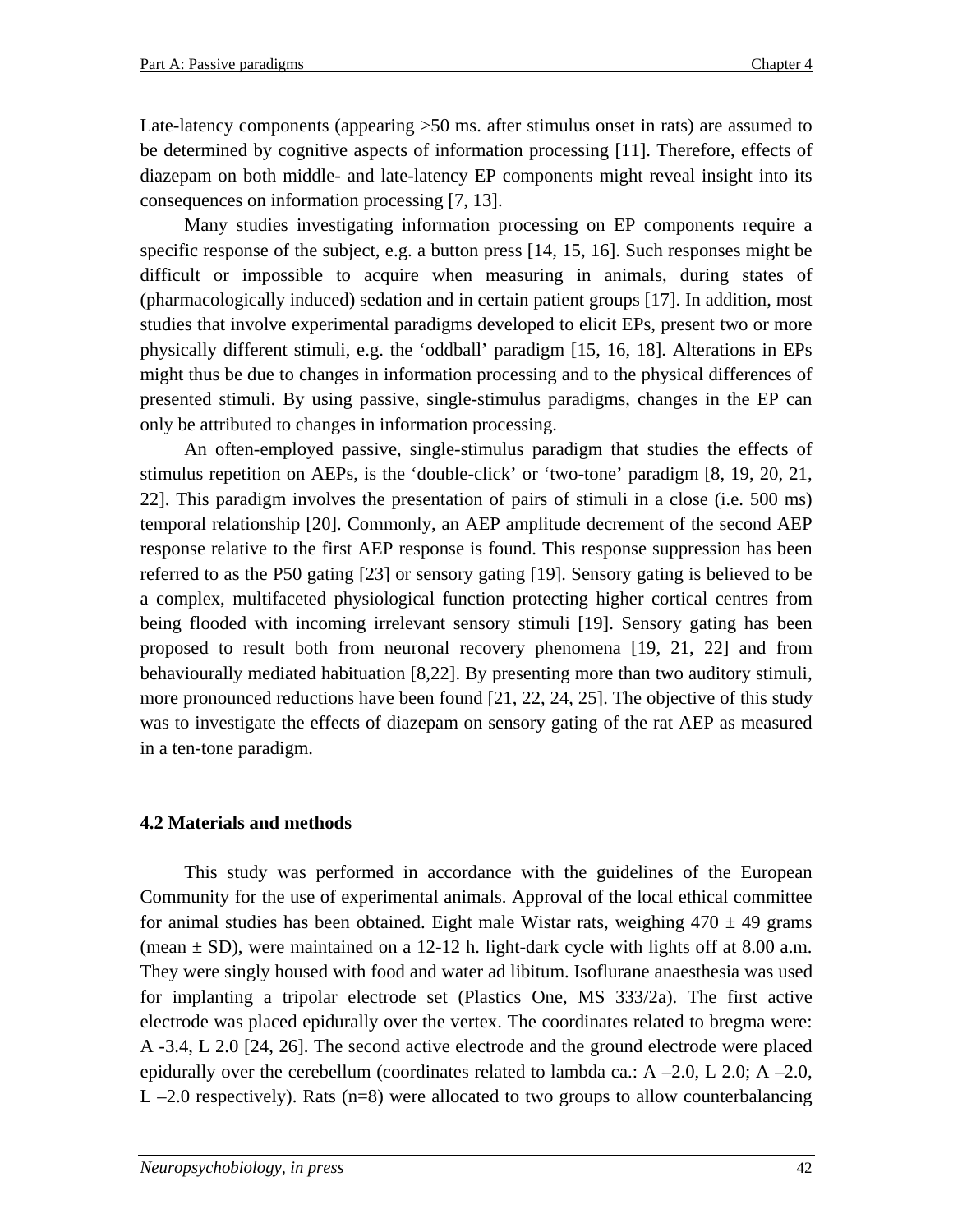of vehicle and diazepam conditions. The experiment was counterbalanced with a threeday interval. Rats (n=8) received at the beginning of the experiment a subcutaneous injection  $(0.8 \text{ ml}.\text{kg}^{-1})$  with either  $(n=4)$  the vehicle Lipovenös (glycerine: 2.5%,  $(3\text{-}sn$ phosphatidyl)choline: 1.2%, soy bean oil: 15%. Fresenius BV, 'sHertogenbosch, the Netherlands) or (n=4) Diazemuls (4.0 mg.kg-1 diazepam dissolved in lipovenös, Dumex, Hilversum, the Netherlands).

EEG recordings were obtained from freely moving rats. EEG signals were measured between 0.1 Hz and 500 Hz and recorded digitally with a sample frequency of 1024 Hz. Auditory Evoked Potentials (AEPs) were elicited by a ten-tone paradigm. Trains (n=150) of 10 repetitive tone-pip stimuli in each train (10.2 kHz, 90 dB, stimulus duration 20 ms) with a 2 s Inter-Stimulus Interval (ISI) were presented via a speaker mounted ca. 1 meter above recording cages.

We used a 2 s ISI based on a previous experiment [24]. Trains were separated by an Inter-Train Interval (ITI) of 4 s. White background noise of 65 dB was present.

Auditory Evoked Potentials were determined by averaging EEG fragments recorded 100 ms before stimulus onset until 900 ms after stimulus onset. Trials in which the EEG exceeded 600 µV were eliminated to avoid e.g. motoric artefacts. After determination of maximal peak-values of the grand average auditory evoked potentials, individual AEP amplitudes at selected latencies (18 ms, 30 ms, 60 ms 67 ms and 150 ms after stimulus onset) were further taken into analyses [13, 24]. AEP component amplitudes evoked by tone 1, tone 2, tone 3, tone 4, tone 5 and tone 10 within a train were analysed. For each component a two-within ANOVA was employed. 'Drug' being the within subjects variable and 'tone' being the repeated measure. Post-hoc one-way ANOVA analyses with repeated measures were employed for the diazepam and control conditions separately, whenever a drug \* tone interaction was observed.

#### **4.3 Results**

Figure 1 shows the grand average auditory evoked potentials of eight rats in both the diazepam (solid lines) and control (dotted lines) condition, elicited by tone 1, 2, 3, 4, 5 and 10 After determination of maximal peak-values of the grand average auditory evoked potentials, an  $N_{18}$ ,  $P_{30}$ ,  $N_{60}$ ,  $P_{67}$  and  $P_{150}$  component could be identified.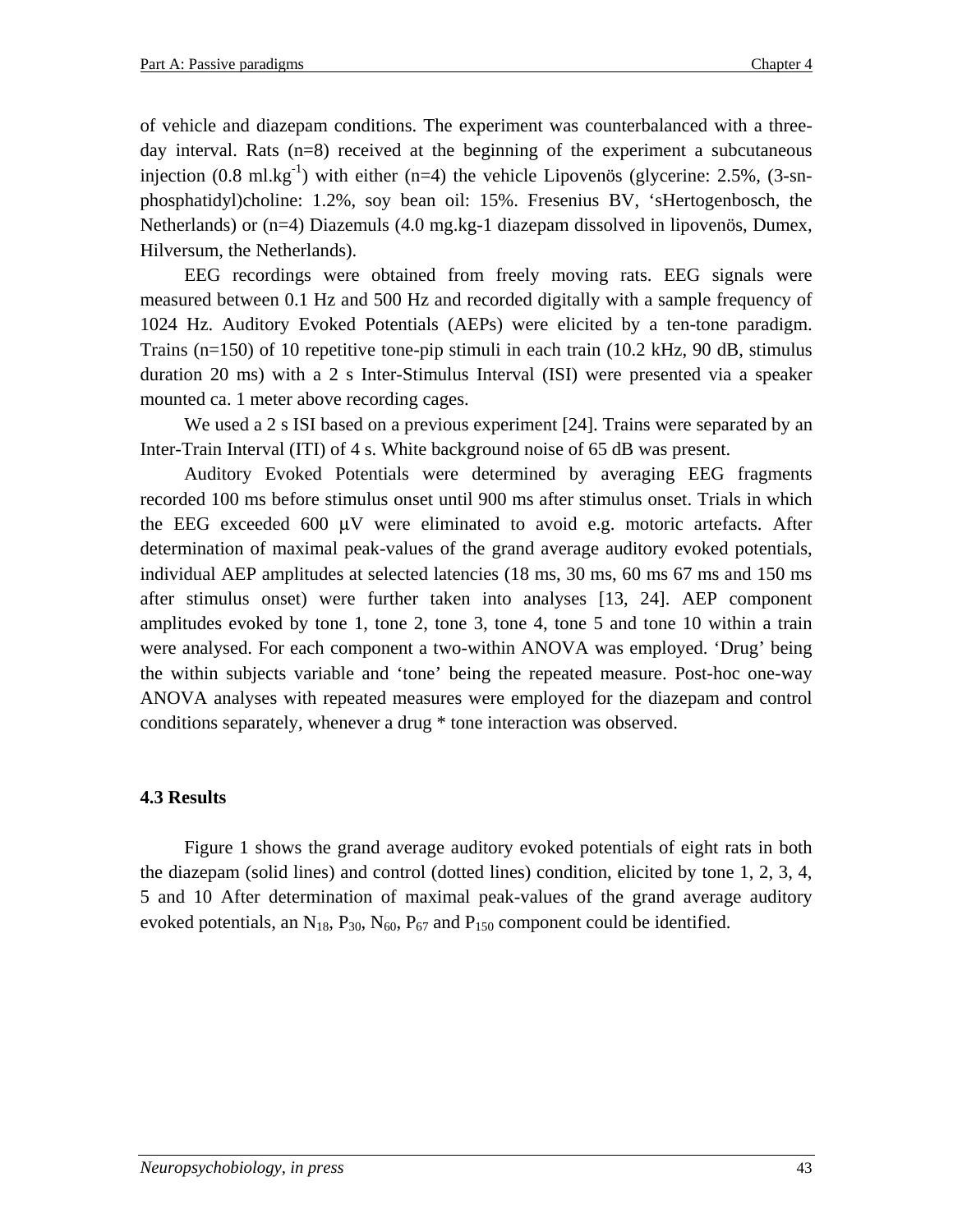#### **Figure 1**



#### $\frac{1}{2}$ **Figure 2**

### AEP components



Figure 1.

Grand average AEPs (rats n=8) evoked by 10 consecutive tone pips within a train (y-axes, bottom to top: tone 1, tone 2, tone 3, tone 4, tone 5 and tone 10, each tone n=150), for both conditions (dotted lines for the control condition, solid lines for the diazepam condition). Latencies are given in milliseconds after stimulus onset (x-axes); amplitudes are given in  $\mu$ V (y-axes). The N<sub>18</sub>, P<sub>30</sub>,  $N_{60}$ ,  $P_{67}$  and  $P_{150}$  components are marked in the grand average AEP elicited by tone 10.

Figure 2.

From top to bottom amplitudes of the  $N_{18}$ ,  $P_{30}$ ,  $N_{60}$ ,  $P_{67}$  and  $P_{150}$  components are depicted. AEP component amplitudes (yaxes) are given for both conditions (open circles for the control condition, solid circles for the diazepam condition), in response to tone 1, 2, 3, 4, 5 and 10 of a train (x-axes). Stimulus repetition effects are depicted for both conditions (dotted lines for the control condition, solid lines for the diazepam condition, and only one line if no drug effect was observed), with either a limited exponential growth curve (significant amplitude decrement with stimulus repetition) or a straight line, (no significant amplitude decrement with stimulus repetition). P-values of main drug effects, main tone effects and drug \* tone effects are given in the panels.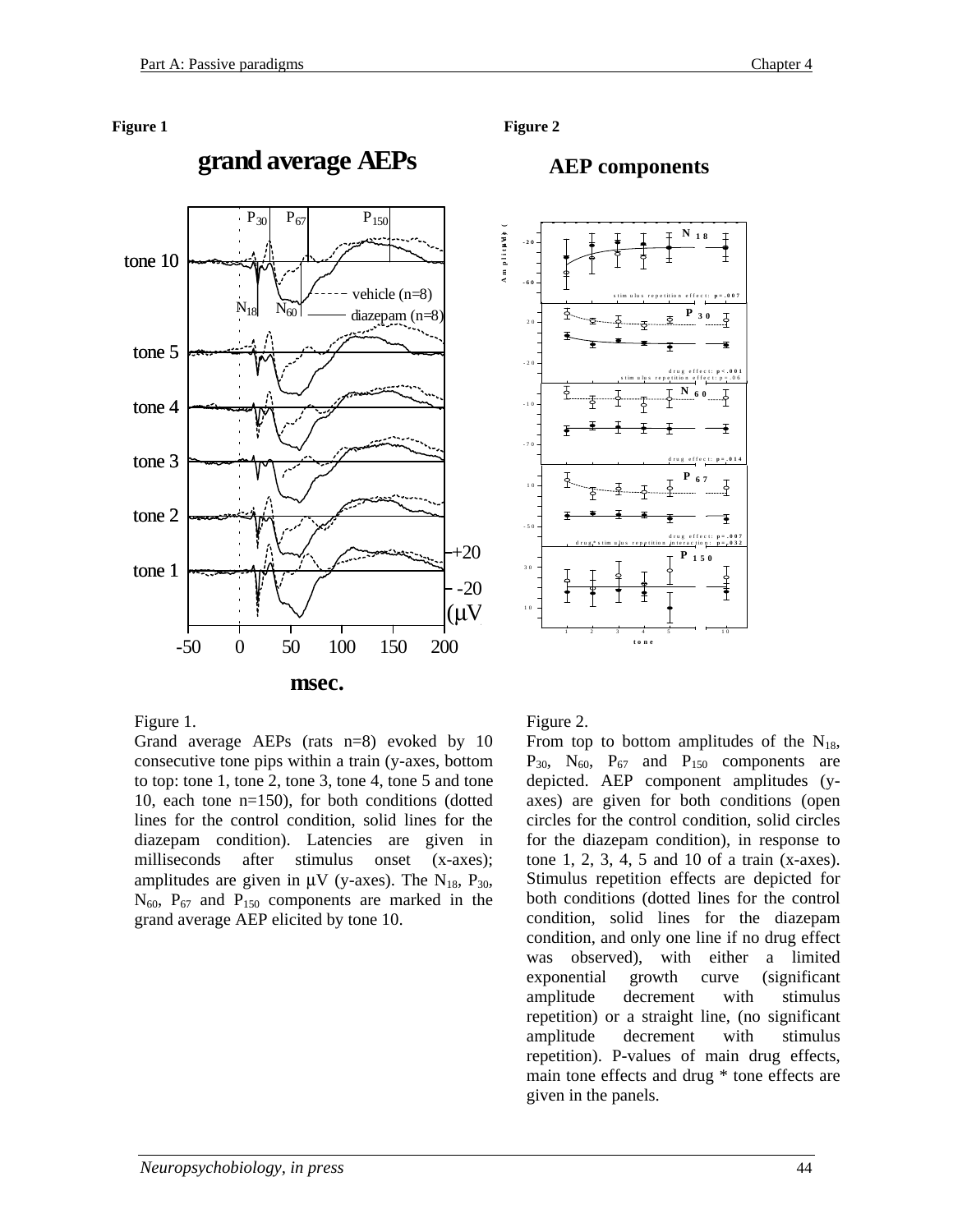Main tone effect: With respect to the amplitudes of the middle-latency  $N_{18}$  and  $P_{30}$ AEP components, decreases in amplitudes with stimulus repetition were observed  $(N_{18})$ : F(5,35)=3.8, p=.007; P30: F(5,35)=2.4, p=.06 marginally significant).

Drug  $*$  tone interaction: With respect to the amplitude of the  $P_{67}$  AEP component, a drug  $*$  tone interaction was found (F(5,35)=14.6, p=.032). Post-hoc one-way ANOVA with repeated measures revealed that the amplitude of the  $P_{67}$  AEP component decreased with stimulus repetition  $(p<0.05)$  in the control condition, whereas in the diazepam condition no stimulus repetition effect was found. No drug, tone or interaction effects were observed with respect to the  $P_{150}$  component.

#### **4.4 Discussion**

The objective of this study was to investigate the effects of diazepam on sensory gating of AEP components in rats. In this study we found that diazepam did not alter sensory gating of the middle-latency AEP components. However, diazepam disrupted sensory gating of late-latency AEP components indicating effects on cognitive aspects of information processing. A diminished ability of sensory gating, or habituation, has been ascribed to deficits in attention [27]. Our results might thus be related to the well-known effects of benzodiazepines on attention [3-5].

#### *4.4.1 Main drug effect.*

In this study we found a decrease of the middle-latency  $P_{30}$  component due to diazepam. With respect to the late-latency components, we found an increase (more negative values) of the  $N_{60}$  and  $P_{67}$  AEP components. This is in agreement with a previous study where we found more negative values of the late-latency  $N_{58}$  and  $P_{72}$  AEP components due to diazepam in rats [13]. Increased EP peaks have commonly been reported during states of low arousal [28, 29]. Previous experiments at our department showed that total amount of sleeping time almost doubled with a comparable dosage of diazepam in rats [30]. Our finding of the increased late-latency AEP component might thus be ascribed to a decrease in arousal due to the hypnotic effects of diazepam [1].

#### *4.4.2 Main tone effect.*

We found decreased amplitudes of the middle-latency  $N_{18}$  and  $P_{30}$  AEP components with stimulus repetition in both the diazepam and the control condition. Decreased amplitudes, or sensory gating, of middle-latency AEP components with stimulus repetition are in agreement with results from studies employing the two-tone paradigm in both humans [31, 32] and rats [26, 33].

In a previous study [24] we stated that if amplitude reductions with stimulus repetition depended on the ISI length between stimuli, this would support theories of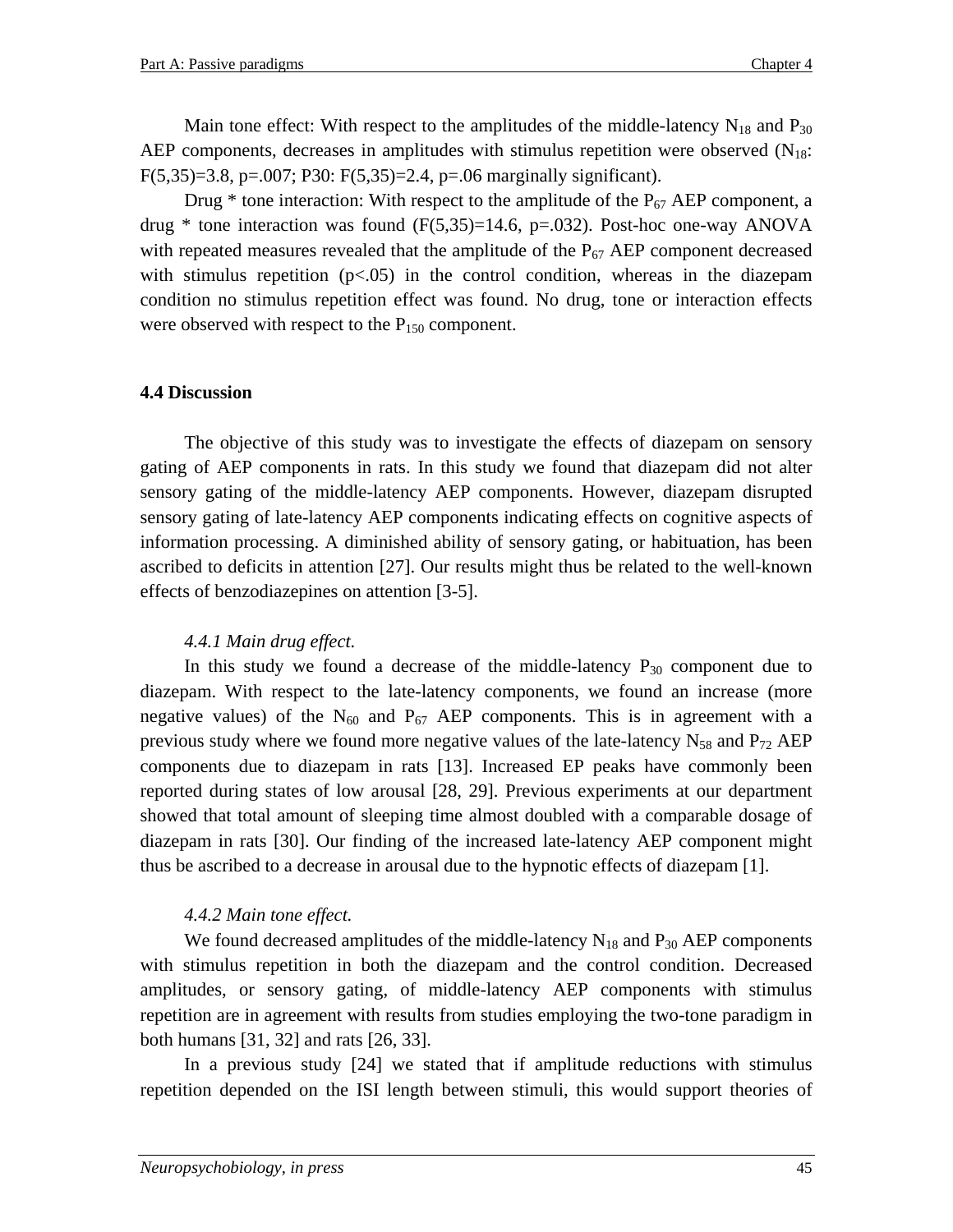neuronal recovery phenomena underlying sensory gating [19, 21, 22]. Alternatively, if amplitude reductions with stimulus repetitions would occur independently of the ISI length, this would suggest that behaviourally mediated habituation underlies sensory gating [8, 22].

Decrements of middle-latency AEP components appear to be ISI dependent in humans [22, 25, 34] and rats [24, 35, 36], thus supporting the neuronal recovery function explanation of sensory gating of middle-latency AEP components. In the present study, we found amplitude reductions of the middle-latency  $N_{18}$  and  $P_{30}$  AEP components in both the diazepam and control condition. Therefore, diazepam does not affect sensory gating of middle-latency components, suggesting that diazepam does neither enhance nor diminish neuronal recovery functions underlying sensory gating.

### *4.4.3 Drug \* tone interaction*

In this study we found that in the control condition the amplitudes of the latelatency  $P_{67}$  AEP component decreased with stimulus repetition, whereas in the diazepam condition no such decrement was found. In our previous study [24] we found that reductions of late-latency AEP components occurred independently of ISI length, thus favouring the explanation of behaviourally mediated habituation underlying sensory gating [8, 22]. Diazepam therefore seems to diminish behaviourally mediated habituation underlying sensory gating.

In all, we found that diazepam increased amplitudes of late-latency AEP components. Stimulus repetition effects with respect to middle-latency AEP components were not disrupted by diazepam, whereas stimulus repetition effects with respect to the late-latency AEP component were disrupted by diazepam. These findings suggest that highly automated neuronal recovery functions underlying sensory gating remain intact whereas behaviourally mediated habituation is diminished due to diazepam.

#### **Acknowledgement**

We hereby thank Hans Krijnen, Jean-Paul Dibbets and Elly Willems-van Bree. This study was possible due to a grant of the National Epilepsy Fund (NEF-96-02).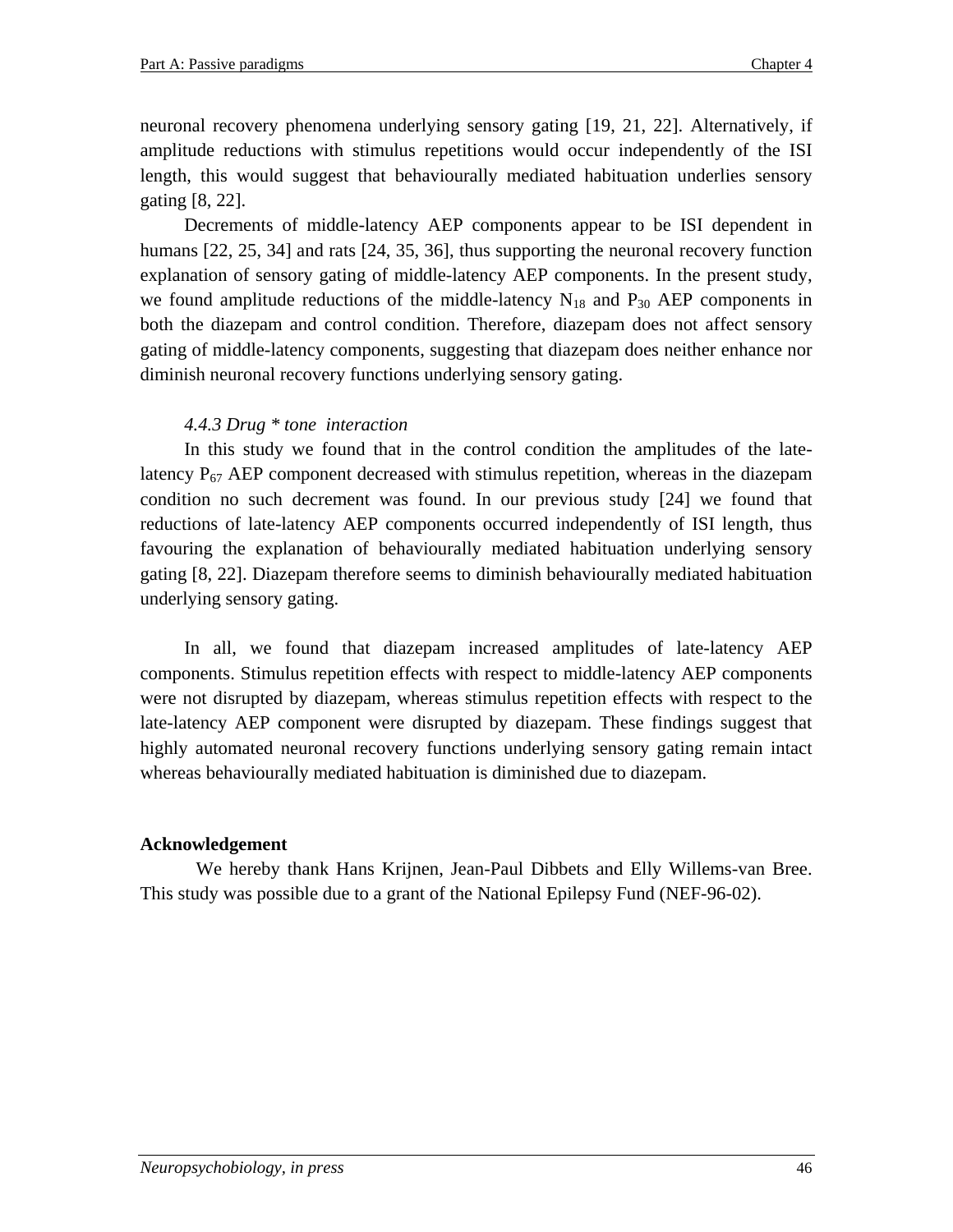### **4.5 References**

- 1. File SE: The history of benzodiazepine dependence: a review of animal studies. Neurosci Biobehav Rev 1990;14:135-146.
- 2. Hutchinson M.A, Smith PF, Darlington CL: The behavioral and neuronal effects of the chronic administration of benzodiazepine anxiolytic and hypnotic drugs. Prog Neurobiol 1996;49:73-97.
- 3. Golombok S, Moodley P, Lader M: Cognitive impairment in long-term benzodiazepine users. Psychol Med 1988;18:365-374.
- 4. Curran HV: Benzodiazepines, memory and mood: a review. Psychopharmacol Berl 1991;105:1-8.
- 5. Gorrissen MEE, Eling PATM, Van Luijtelaar ELJM, Coenen AML: Effects of diazepam on encoding processes. J Psychopharmacol 1997;9:113-121.
- 6. Meador KJ: Cholinergic, serotonergic and GABAergic effects on the ERP. perspectives of event-related potentials research. Electroen Clin Neurophysiol 1995;Suppl. 44:151-155.
- 7. Ehlers CL, Wall TL, Chaplin RI: Late latency event-related potentials in rats: effects of dopaminergic and serotonergic depletions. Pharmacol Biochem Behav 1991;38:789-793.
- 8. Noldy NE, Neiman J, El-Nesr B, Carlen PL: Late auditory evoked potentials: A method for monitoring drug effects on the central nervous system. Neuropsychobiol 1990;23:48-52.
- 9. Näätänen R: The role of attention in auditory information processing as revealed by event-related potentials and other brain measures of cognitive function. Behav Brain Sci 1990;13:201-288.
- 10. Coenen AML: Neuronal activities underlying the electroencephalogram and evoked potentials of sleeping and waking: implications for information processing. Neurosci Biobehav Rev 1995;19:447-463.
- 11. Shaw NA: The auditory evoked potential in the rat A review. Prog Neurobiol 1988;31:19-45.
- 12. Barth DS, Di S: Three-dimensional analysis of auditory-evoked potentials in rat neocortex. J Neurophysiol 1990;64:1527-1536.
- 13. Jongsma MLA, Van Rijn CM, De Bruin EA, Dirksen R, Coenen AML: Time course of chronic diazepam effects on the auditory evoked potential of the rat. Eur J Pharmacol 1998;341:153-160.
- 14. Ruchkin DS, Sutton S, Silver K, Macar F: P300 and feedback provided by absence of the stimulus. Psychophysiol 1991;18:271-282.
- 15. Gaillard AWK: Problems and paradigms in ERP research. Biol Psychol 1988;26:91- 109.
- 16. Shinba T, Andow Y, Shinozaki T, Ozawa N, Yamamoto K: Event-related potentials in the dorsal hippocampus of rats during an auditory discrimination paradigm. Electroen Clin Neurophysiol 1996;100:563-568.
- 17. Chertoff ME, Nielsen-Bohlman L, Knight RT: Auditory event-related potentials dissociate early and late memory processes. Electroen Clin Neurophysiol 1995;96:157-168.
- 18. Polich J: Attention, probability and task demands as determinants of P300 latency from auditory stimuli. Electroen Clin Neurophysiol 1986;63:251-259.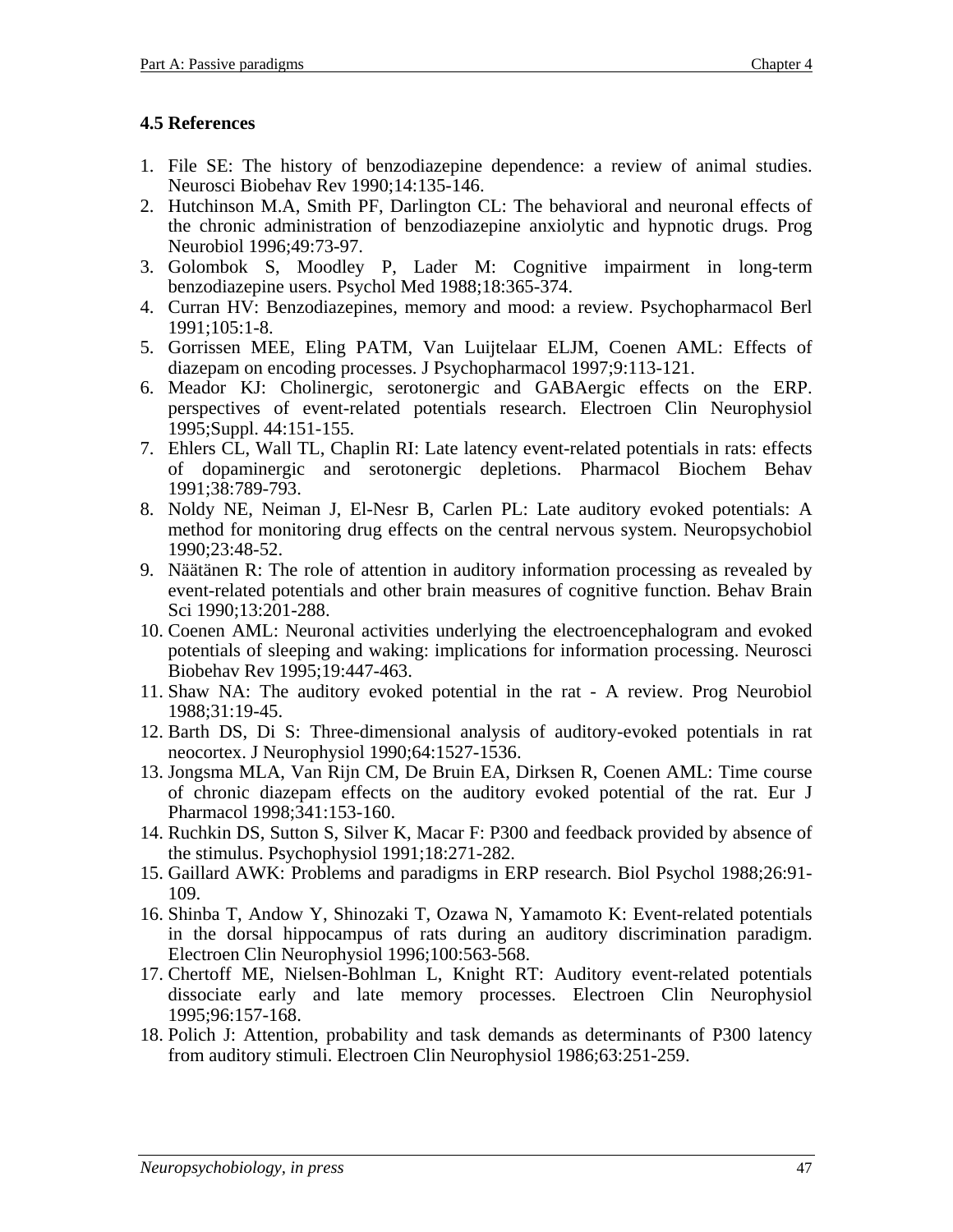- 19. Boutros NN, Torello MW, Barker BA, Tueting PA, Wu SC, Nasrallah HA: The P50 evoked potential component and mismatch detection in normal volunteers: implications for the study of sensory gating. Psychiat Res 1995;57:83-88.
- 20. Braff DL: Information processing and attention dysfunctions in schizophrenia. Schizoph Bull 1993;18:233-259.
- 21. Papanicolaou AC, Loring DW, Eisenberg HM: Evoked potential attenuation in the two-tone paradigm. Inter J Psychphysiol 1985;3:23-28.
- 22. Freedman R, Adler LE, Waldo MC, Pachtman E, Franks RD: Neurophysiological evidence for a defect in inhibitory pathways in schizophrenia: comparison of medicated and drug-free patients. Biol Psychiat 1983;18:537-551.
- 23. Knight RT, Staines WR, Swick D, Chao LL: Prefrontal cortex regulates inhibition and excitation in distributed neural networks. Acta Psychologica 1999;101:159-178.
- 24. Jongsma MLA, Van Rijn CM, Dirksen R, Coenen AML: Effects of stimulus repetitions with different interstimulus intervals on the rat auditory evoked potential. Excerpta Medica 1999;ICS 1162:249-255.
- 25. Adler LE, Pachtman E, Franks RD, Pecevich M, Waldo MC, Freedman R: Neurophysiological evidence for a defect in neuronal mechanisms involved in sensory gating in schizophrenia. Biol Psychiat 1982;17:639-654.
- 26. De Bruin NMWJ, Ellenbroek BA, Cools AR, Coenen AML, Van Luijtelaar ELJM: Differential effects of ketamine on gating of auditory evoked potentials and prepulse inhibition in rats. Psychopharmacol 1999;142:9-17.
- 27. Erwin RJ, Turetsky BI, Moberg P, Gur RC, Gur RE: P50 abnormalities in schizophrenia: relationship to clinical and neuropsychological indices of attention. Schizoph Res 1998;33:157-167.
- 28. Bringmann A, Klingberg F: Behavior-dependent and drug-induced changes of rat visual evoked potential: relation to the EEG spectral power. Neuropsychobiol 1995;31:89-97.
- 29. Meeren HKM, Van Luijtelaar ELJM, Coenen AML: Cortical and Thalamic visual evoked potentials during sleep-wake states and spike-wave discharges in the rat. Electroencephalogr Clin Neurophysiol 1998;108:306-319.
- 30. Coenen AML, Luijtelaar ELJM: Effects of diazepam and two beta-carbolines on epileptic activity and on EEG and behaviour in rats with absence seizures. Pharmacol Biochem Behav 1989;32:27-35.
- 31. Schwartzkopf SB, Lamberti JS, Smith DA: Concurrent assessment of acoustic startle and auditory P50 evoked potential measures of sensory inhibition. Biol Psychiat 1993;33:815-828.
- 32. Lamberti JS, Schwarzkopf SB, Boutros N, Crilly JF, Martin R: Within-session changes in sensory gating assessed by P50 evoked potentials in normal subjects. Prog Neuro-Psychopharmacol Biol Psychiat 1993;17:781-791.
- 33. Shucard DW, Specht CM: Fast habituation of the long-latency auditory evoked potential in the awake albino rat. Electroen Clin Neurophysiol 1996;100:78-84.
- 34. Zouridakis G, Boutros NN: Stimulus parameter effects on the P50 wave and sensory gating in normals. Psychiat Res 1992;69:169-181.
- 35. Simpson GV, Knight RT: Multiple brain systems generating the rat auditory evoked potential. I. Characterization of the auditory cortex response. Brain Res 1993;602:240-250.
- 36. Miyazato H, Skinner RD, Reese NB, Boop FA, Garcia-Rill E: A middle-latency auditory evoked potential in the rat. Brain Res Bull 1995;37:247-255.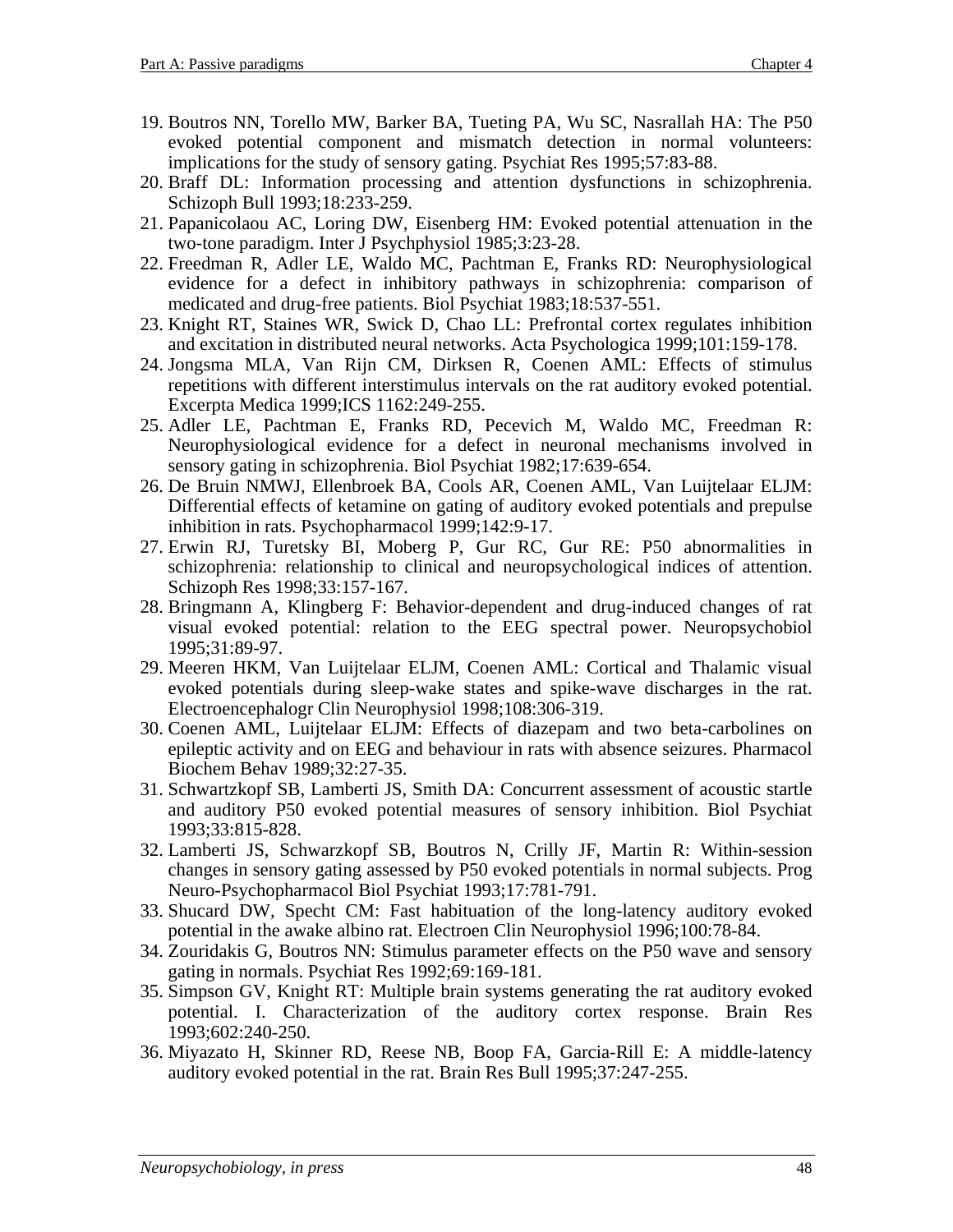### **CHAPTER 5: OMISSION EVOKED POTENTIALS (OEPS) IN RATS AND THE EFFECTS OF DIAZEPAM**

#### MARIJTJE L.A. JONGSMA $^{\rm l}$ , ANTON M.L. COENEN $^{\rm 2}$  AND CLEMENTINA M. VAN RIJN<sup>1,2</sup>

#### <sup>1</sup>Department of Anesthesiology,<sup>2</sup> NICI\Department of Comparative and Physiological *Psychology,University of Nijmegen, The Netherlands.*

Abstract: Introduction: We investigated whether Evoked Potentials to omitted stimuli could be measured in rats. Such an animal model would provide a direct measure of experimental manipulations on aspects of information processing concerned with expectancy and time estimation.

Methods: In the first experiment, Omission Evoked Potentials (OEPs) were elicited in rats by omitting stimuli (10%) from a train of tone-pips with a fixed ISI (3 s) in a test session. The control session consisted of omitting stimuli (10%) from a train of tone-pips with a variable ISI (2.5-3.5 s.). In the second experiment OEPs were measured in rats that received 4 mg.kg-1 diazepam or vehicle s.c.

Results: In the test session of the first experiment half of the animals showed an OEPs which consisted of a late-latency positive wave (100-400 ms.). No OEPs were found in the control session. Animals showing an OEPs in experiment 1 were passed to experiment 2. In the vehicle condition of the second experiment all rats showed an OEPs. In the diazepam condition no OEPs were found.

Conclusions: We found that OEPs can be measured in rats. In addition, OEPs are disrupted by diazepam. We propose that OEPs might provide a direct and sensitive tool to study e.g. drug effects on aspects of information processing.

Key words: Evoked Potentials; Omitted stimuli; Diazepam; Information processing; Expectancy; Time estimation.

### **5.1 Introduction**

EPs (Evoked Potentials) are small voltage fluctuations resulting from sensory, cognitive, or motor evoked neural activity. These electrical changes are commonly obtained by averaging EEG epochs time-locked to repetitious events. An important goal in Evoked Potential (EP) research is to examine aspects of information processing related to e.g. memory, learning, and attention [2]. Various cognitive processes that occur between stimulus and response can be studied by employing different experimental stimulation paradigms for eliciting EPs.

EPs consist of components that are typically divided based on their latency into exogenous and endogenous components [10, 26]. It is assumed that components appearing 0-10 ms. after stimulus onset, the exogenous components, are primarily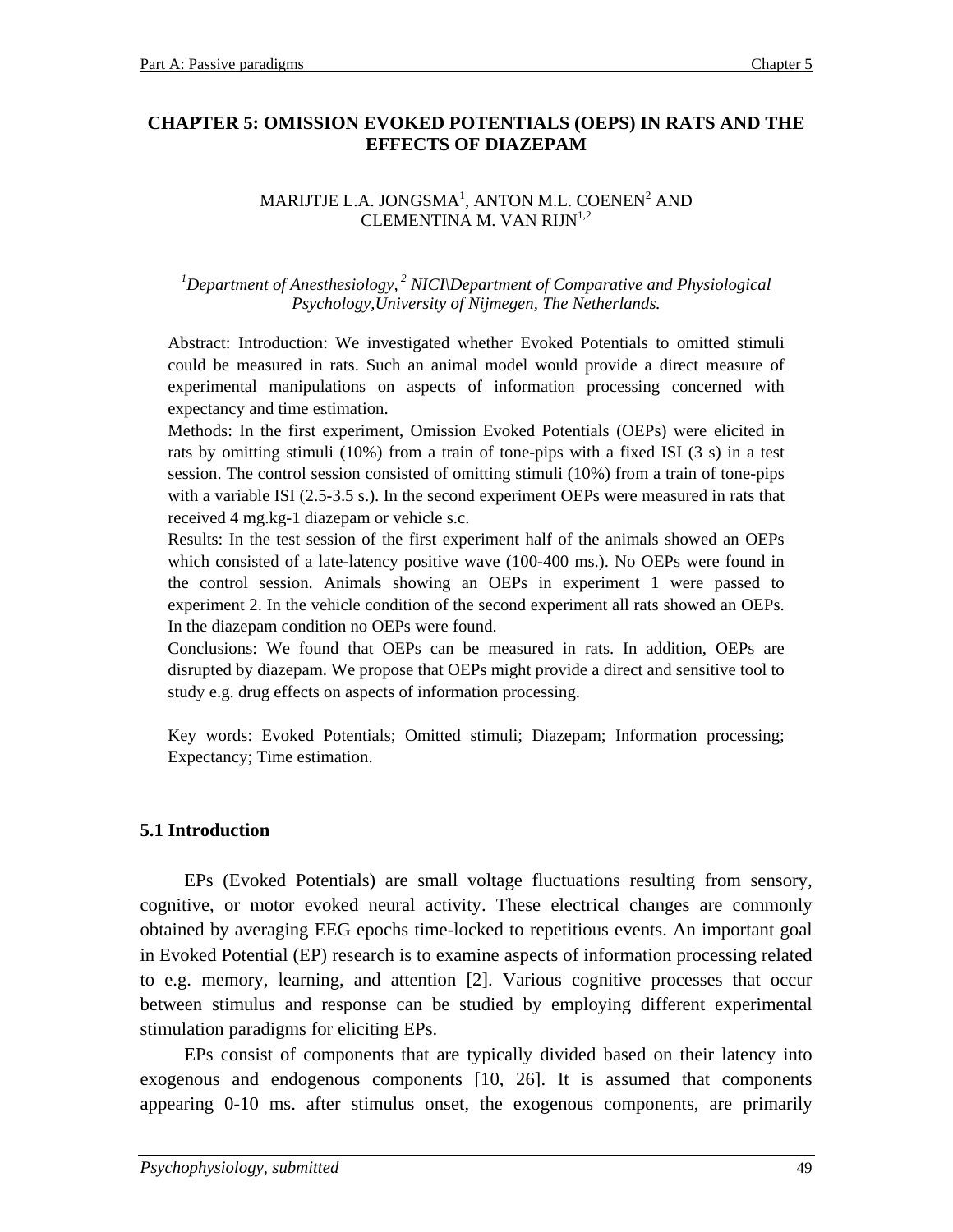determined by the physical characteristics of the external stimulus [4, 34]. The components appearing >10 ms. after stimulus onset, the endogenous components, are assumed to be determined by cognitive aspects of information processing [4, 14, 34].

However, studying information processing by comparing endogenous EP components from different experimental designs is difficult because of the interaction between exogenous and endogenous components results in complex waveforms [14].

EPs in reaction to omitted stimuli exist entirely of endogenous components. Thus recorded EPs can be wholly attributed to aspects of information processing involved in the (internal) event of stimulus omission [4, 37]. The omitted stimulus paradigm therefore provides a gallant and straightforward tool to elicit selectively endogenous EP components.

Evoked potentials to omitted stimuli consist of a late positive wave, similar to the P300 and have been known in human subjects for many years [1, 5, 7, 8, 19, 22, 33, 36- 40]. Evoked potentials to omitted stimuli are supposed to reflect expectancy and are strongly influenced by attention [3, 4, 7, 37]. Expectancy depends to a large degree upon memory and time sense [33, 37, 40].

These evoked potentials to omitted stimuli have been previously referred to as Missing Stimulus Potentials [36, 37], Omitted Stimulus Potentials [7] and Emitted Potentials [3]. In this paper we will refer to these evoked potentials as Omission Evoked Potentials, OEPs, to indicate that we are dealing with (a special kind of) Evoked Potentials (and also because we like the abbreviation so much because it sounds like 'Oops', there's one missing!).

### *5.1.1 Objective*

In the present paper, we investigated if OEPs could be measured in rats. If so, this would offer a very direct and efficient measure to analyse the influence of experimental manipulations, such as the influence of psychoactive drugs or brain lesions, on an endogenous EP component in an animal model.

In the first experiment we measured rat OEPs in a test condition by omitting 10% of the stimuli from a train of tone-pips with a fixed 3 s. inter-stimulus interval (ISI). Since OEPs are supposed to reflect the expectation of a stimulus, an obvious control condition would be to manipulate this expectation by making the prediction of the next stimulus uncertain [7]. Thus, in our control condition we measured OEPs in a session with a 2.5- 3.5 s variable ISI.

In a second experiment we analysed the influence of a pharmacological manipulations on information processing by applying the omitted stimulus paradigm. We measured the effect of diazepam, a benzodiazepine, on the rat OEPs, as benzodiazepines, among other effects, are well known to affect aspects of information processing such as attention and memory [11, 16, 17]. To our knowledge, OEPs have not yet been measured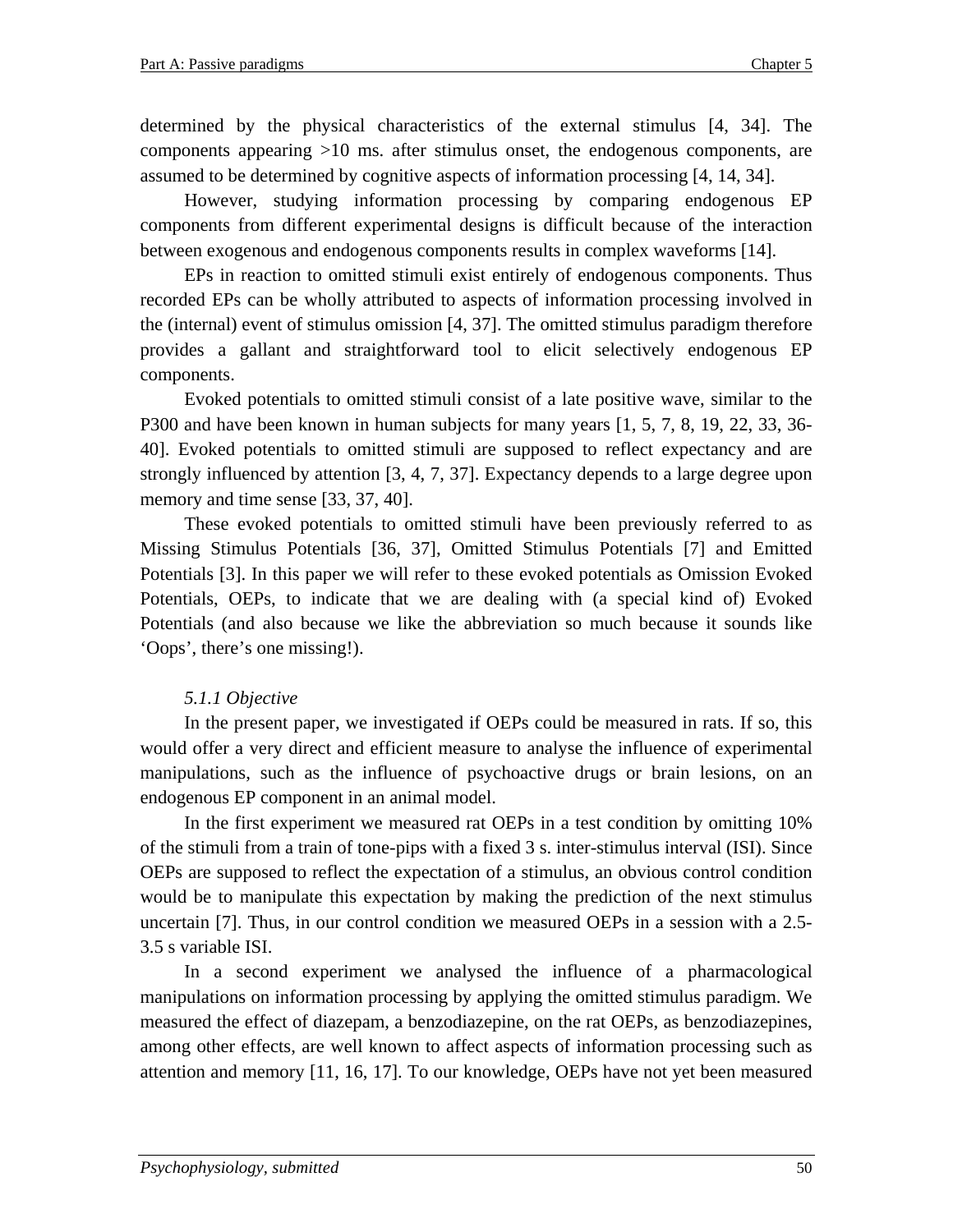in rats nor been used to study the effects of psychoactive drugs on information processing.

#### **5.2 Materials and methods**

This study was performed in accordance with the guidelines of the European Community for the use of experimental animals. Approval of the local ethics committee for animal studies was obtained. Sixteen male Wistar rats, weighting  $407 \pm 34.4$  g (mean  $\pm$  S.D.) were maintained on a 12-12-h light-dark cycle with lights off at 8.00 a.m., and were singly housed with food and water ad libitum.

Isoflurane anaesthesia was used for implanting a tri-polar electrode (Plastics One, MS 333/2a) which was fixed on the skull with dental acrylic cement. Coordinates of the first active electrode related to bregma were: A -3.4, L 2.0. The second active electrode and the ground electrode were placed above the cerebellum. Animals were allowed to recover for two weeks before recordings were made.

### *5.2.1 recording procedures*

EEG recordings were obtained from freely moving rats. EEG signals were measured between 0.1 Hz and 500 Hz and recorded digitally with a sample frequency of 1024 Hz and digitally post-filtered between 0.1 Hz and 30 Hz. Auditory Evoked Potentials (AEPs) in response to stimuli preceding and following stimulus omission and Omission Evoked Potentials (OEPs) were determined by averaging EEG fragments recorded 50 ms before stimulus (omission) onset until 500 ms after stimulus (omission) onset. A rejection program was utilised to eliminate individual trials in which the EEG exceeded 600  $\mu$ V, thereby excluding trials with high EEG amplitudes due to e.g. motoric artefacts.

### *5.2.2 Experiment 1*

In the test session, AEPs were elicited by pure tone-pip stimuli (11.0 kHz, 85 dB) with a fixed ISI of 3.0 s. OEPs were elicited by omitting 10% of the stimuli ( $n=150$ ) from the background train of pure tone-pip stimuli (n=1350).

In a control session, AEPs were elicited by pure tone-pip stimuli (11.0 kHz, 85 dB) with an ISI randomly varying between 2.5 and 3.5 s. OEPs were elicited by omitting 10% of the stimuli ( $n=150$ ) from the background train of pure tone-pip stimuli ( $n=1350$ ).

The test and the control session were recorded on separate days. White background noise of 65 dB was present. After visual inspection of the individual OEPs, eight rats showed a late-latency positive wave in response to an omitted stimulus in the test condition, and were further taken into analysis.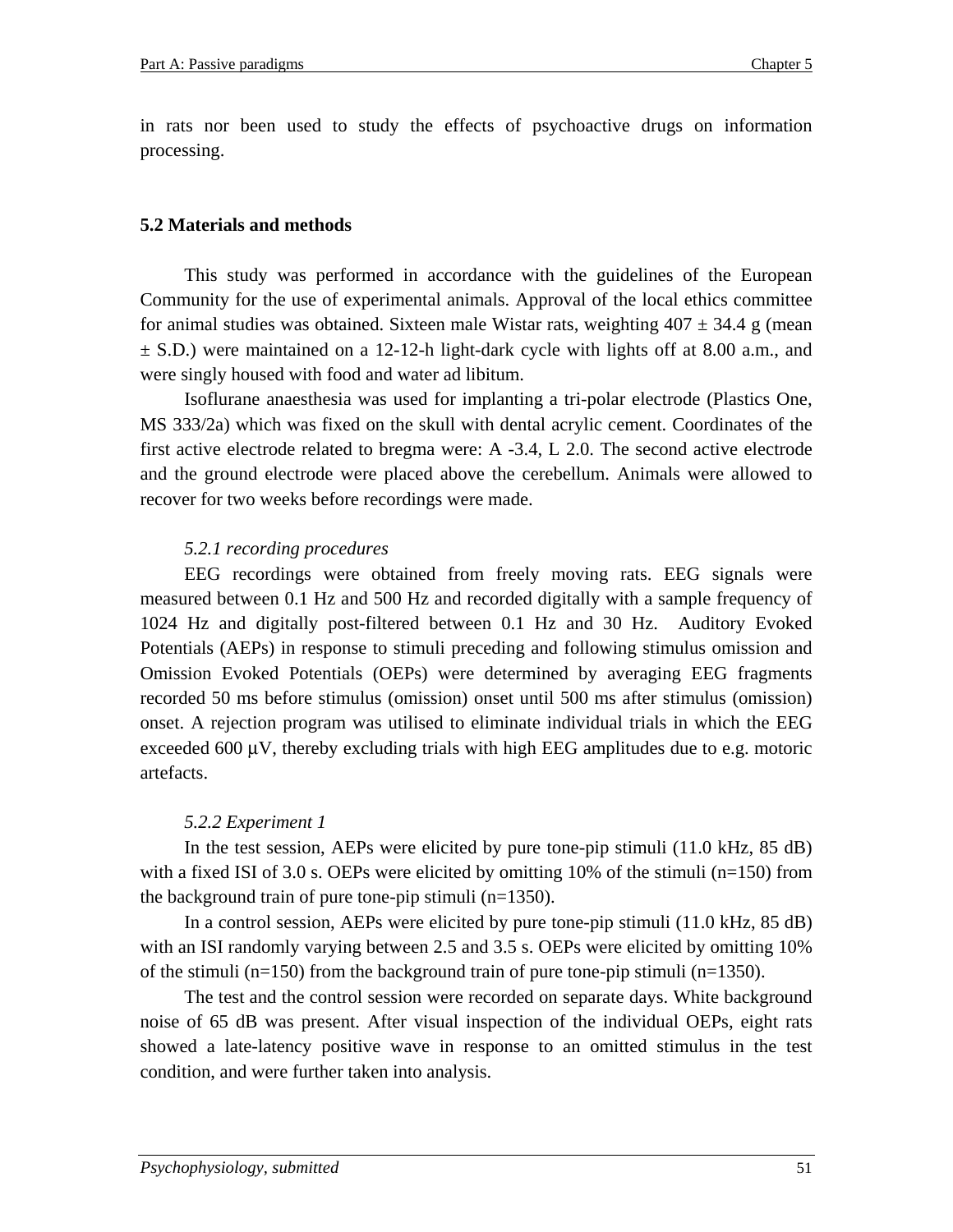### *5.2.3 Experiment 2*

From the eight rats showing an OEPs in experiment 1, three rats lost their tri-polar electrode. The remaining five rats were used the second experiment. Rats  $(n=5)$  received 4 mg.kg-1 diazepam or vehicle s.c., counterbalanced in two sessions, 3 days apart.

AEPs were elicited by pure tone-pip stimuli (10.2 kHz, 90 dB) with a fixed ISI of 2.0 s. OEPs were elicited by omitting 10% of the stimuli (n=150) from the background train of pure tone-pip stimuli (n=1350).

### *5.2.4 Statistical analysis*

Grand average AEPs in response to stimuli preceding and following stimulus omissions were obtained. After determination of maximal peak-values of the grand average auditory evoked potentials, individual AEP amplitudes at selected latencies (18 ms, 30 ms, 60 ms, 67 ms and 150 ms after stimulus onset) were further taken into analyses [20, 21]. AEP component amplitudes evoked by stimuli preceding and following omitted stimuli were analysed. For each component a two-within ANOVA was employed, with 'test session' and 'control session' being the first within variable and 'preceding' or 'following' omitted stimuli being the repeated measure.

Grand average OEPs (n=8) were obtained. For both the test and control session, tprofiles were constructed [22] by determining the group t-values for each sample point (50ms before till 500 ms after stimulus omission occurred). The percentages of t-values that reached significance were determined. T-values reached significance (p≤.05, onetailed, tested against 0) when t > 1.895 in experiment 1 (n=8), or when t > 2.132 in experiment  $2$  (n=5). An OEPs was considered to be significantly different from an averaged ongoing EEG signal, not phase-locked to stimulus omission, if more than 5% of the t-values in the t-profile exceeded the level of significance.

### **5.3 Results**

### *5.3.1 Experiment 1*

Figure 1 shows the grand average AEPs and OEPs of rats (n=8) in the test session (figure 1a) and the control session (figure 1c) ISI condition. No differences were found between the AEPs elicited in the test and control session. Also no differences were found AEPs preceding stimulus omission and the AEPs following stimulus omission.

Figure 1a shows the grand average AEPs and OEPs (solid line) as obtained in the test session (n=8). The reaction to an expected yet omitted stimulus, the OEPs, was a long-latency positive wave.

Figure 1b shows the constructed t-profile of the OEPs obtained in the test session. With respect to the OEPs as measured in the test session 27.0% of the t-values (clustered between 100-400ms. after stimulus omission occurred) exceeded the level of significance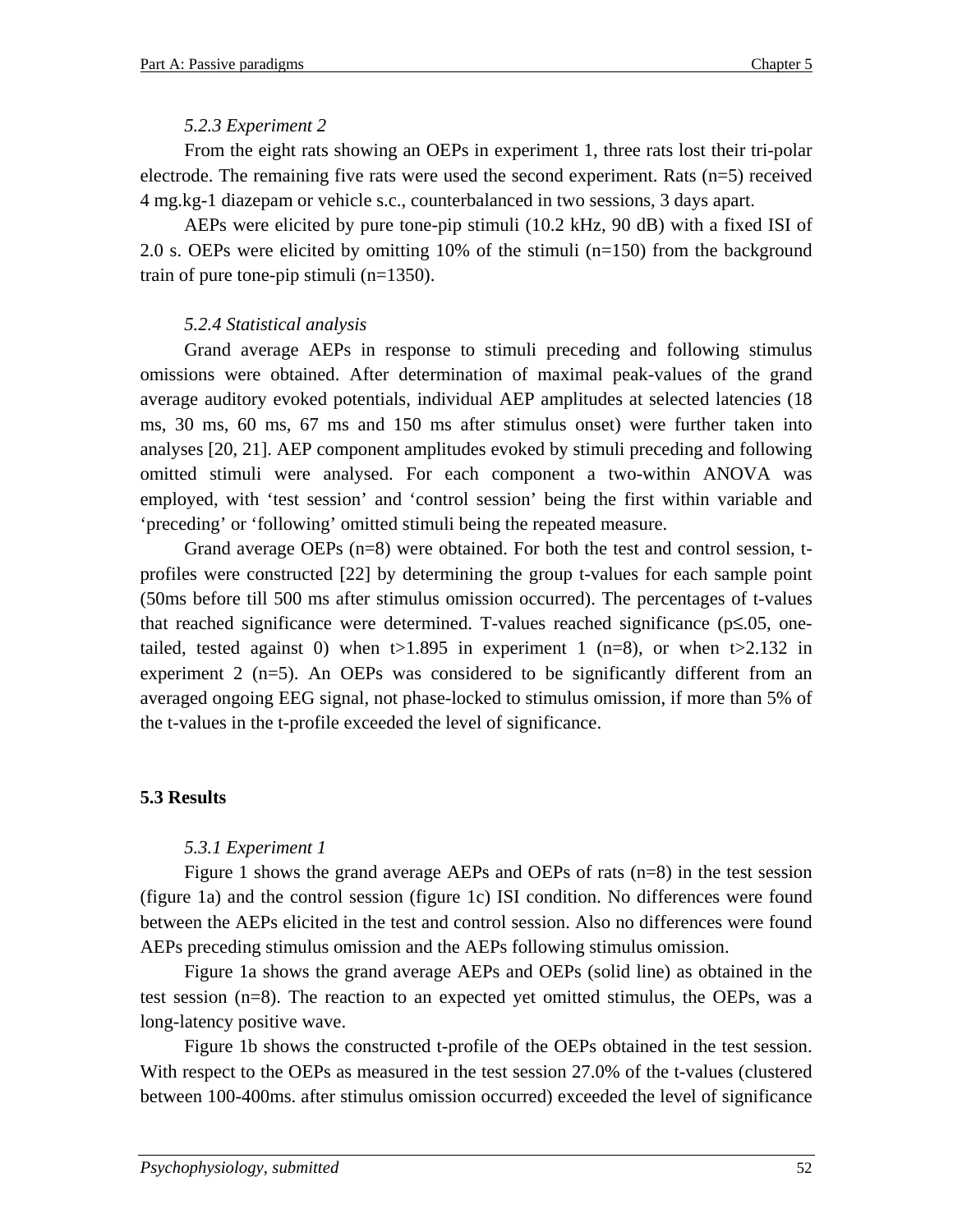and was therefore considered to be significantly different from an averaged ongoing EEG signal, not phase-locked to stimulus omission.

Figure 1c shows the grand average AEPs and OEPs (dotted line) as obtained in the control session (n=8) with the variable 2.5-3.5 ISI.

Figure 1d shows the constructed t-profile of the OEPs obtained in the control session. None of the t-values exceeded the level of significance, and the response was therefore considered to be just an averaged ongoing EEG signal, not phase-locked to stimulus omission.

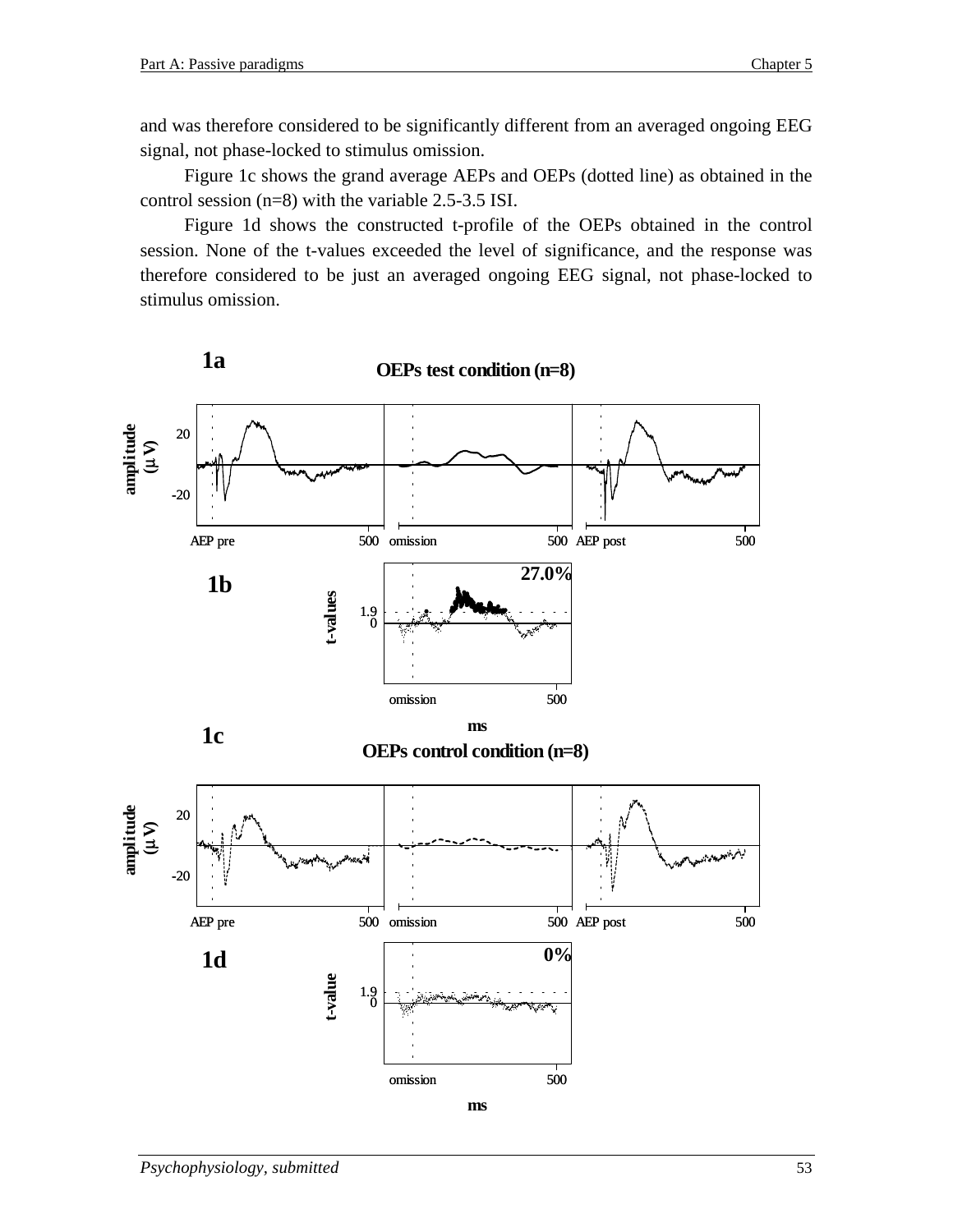### **Figure 1**

Figure 1a shows the grand average AEPs (n=8) elicited by tones preceding omitted stimuli (left), grand average OEPs elicited by omitted stimuli (middle) and grand average AEPs elicited by tones following omitted stimuli (right) in the test session with a 3 s. fixed ISI. Amplitudes are given in µV (y-axes) by latencies in milliseconds (x-axes). The dotted lines mark the time of stimulus (omission) onset.

Figure 1b shows the constructed t-profile for each sample point of the OEPs obtained in the test session. The dotted line on the y-axes shows the level of significance (1.895). Significant values (27.0% of total values) are depicted in solid dots, non-significant values in small points.

Figure 1c shows the grand average AEPs (n=8) elicited by tones preceding omitted stimuli (left), grand average OEPs (n=8) elicited by omitted stimuli (middle) and grand average AEPs (n=8) elicited by tones following omitted stimuli (right) in the control session with a 2.5-3.5 s. variable ISI. Amplitudes are given in  $\mu$ V (y-axes) by latencies in milliseconds (x-axes). The dotted lines mark the time of stimulus (omission) onset.

Figure 1d shows the constructed t-profile for each sample point of the OEPs obtained in the control session. The dotted line on the y-axes shows the level of significance (1.895). None of the values exceeded the level of significance.

### *5.3.2 Experiment 2*

Figure 2 shows the grand average AEPs and OEPs obtained in the 'vehicle' condition (figure 2a) and the 'diazepam' condition (figure 2c).

With respect to the AEPs preceding and following stimulus omission only main drug-effects were found. The amplitude of the middle-latency  $P_{30}$  AEP component was decreased in the diazepam condition compared to the control condition  $(F(1,4)=13.9,$ p=.0018). The amplitudes of the late-latency  $N_{60}$  and  $P_{67}$  AEP components were increased, implying that they had a more negative value in the diazepam condition compared to the control condition  $(F(1,4)=20.4, p=.0004; F(1,4)=23.3, p=.0002$ respectively). No drug effects on either the  $N_{18}$  or the  $P_{150}$  were observed.

Figure 2a shows the grand average AEPs and OEPs (solid line) as obtained in the vehicle condition (n=5). The reaction to an expected yet omitted stimulus, the OEPs, was a long-latency positive wave in the vehicle ISI condition.

Figure 2b shows the constructed t-profile of the OEPs obtained in the vehicle condition. With respect to the OEPs as measured in the vehicle condition 12.9% of the tvalues (clustered between 100-400ms. after stimulus omission occurred) exceeded the level of significance and was therefore considered to be significantly different from an averaged ongoing EEG signal, not phase-locked to stimulus omission.

Figure 2c shows the grand average AEPs and OEPs (dotted line) as obtained in the diazepam condition (n=5).

Figure 2d shows the constructed t-profile of the OEPs obtained in the diazepam condition. None of the t-values exceeded the level of significance, and the response was therefore considered to be just an averaged ongoing EEG signal, not phase-locked to stimulus omission.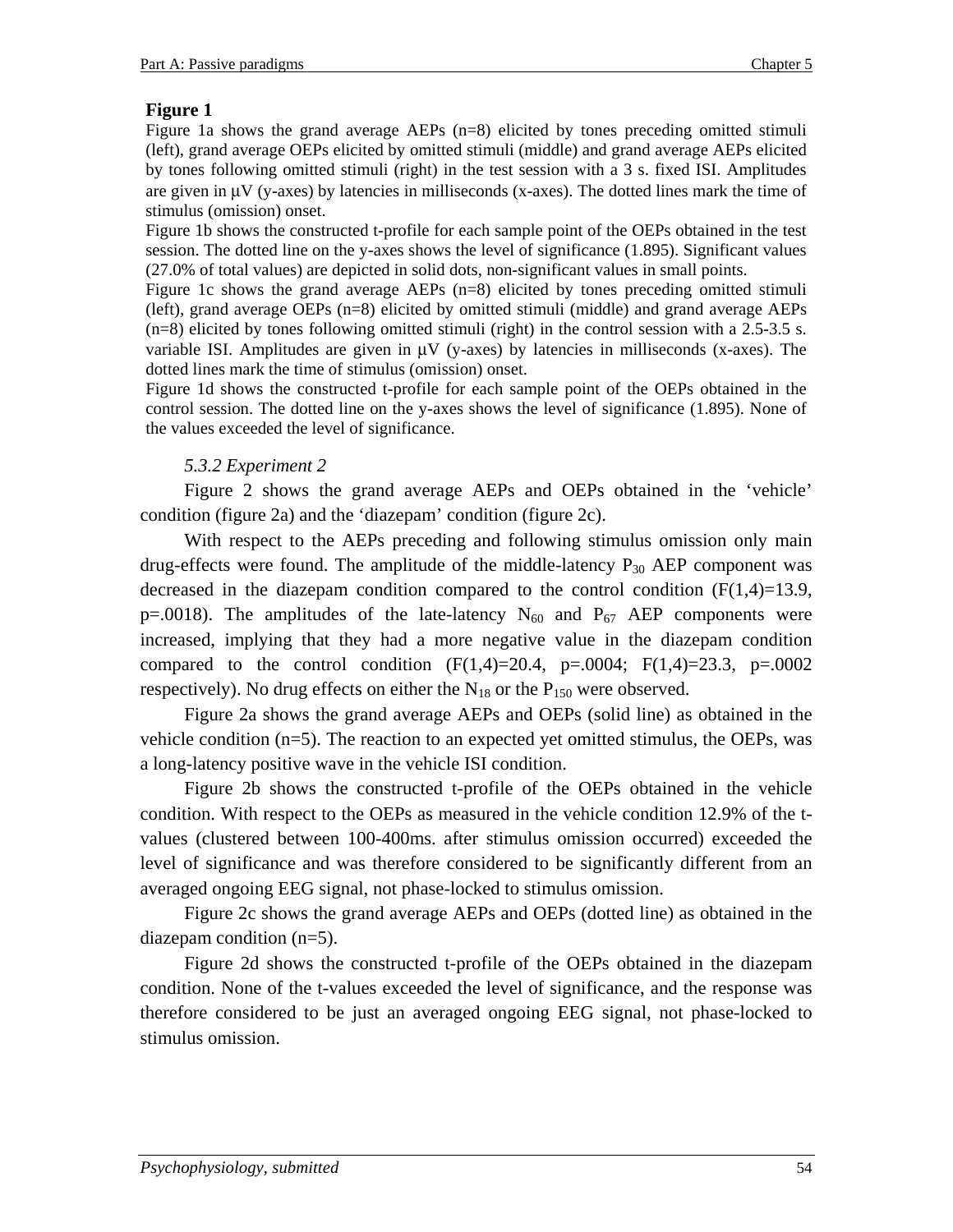

#### **Figure 2**

Figure 2a shows the grand average AEPs (n=5) elicited by tones preceding omitted stimuli (left), grand average OEPs elicited by omitted stimuli (middle) and grand average AEPs elicited by tones following omitted stimuli (right) in the vehicle condition. Amplitudes are given in  $\mu$ V (y-axes) by latencies in milliseconds (x-axes). The dotted lines mark the time of stimulus (omission) onset.

Figure 2b shows the constructed t-profile for each sample point of the OEPs obtained in the vehicle condition. The dotted line on the y-axes shows the level of significance (2.132). Significant values (12.9% of total values) are depicted in solid dots, non-significant values in small points.

Figure 2c shows the grand average AEPs (n=5) elicited by tones preceding omitted stimuli (left), grand average OEPs elicited by omitted stimuli (middle) and grand average AEPs elicited by tones following omitted stimuli (right) in the diazepam condition. Amplitudes are given in  $\mu$ V (y-axes) by latencies in milliseconds (x-axes). The dotted lines mark the time of stimulus (omission) onset.

Figure 2d shows the constructed t-profile for each sample point of the OEPs obtained in the diazepam condition. The dotted line on the y-axes shows the level of significance (2.132). None of the values exceeded the level of significance.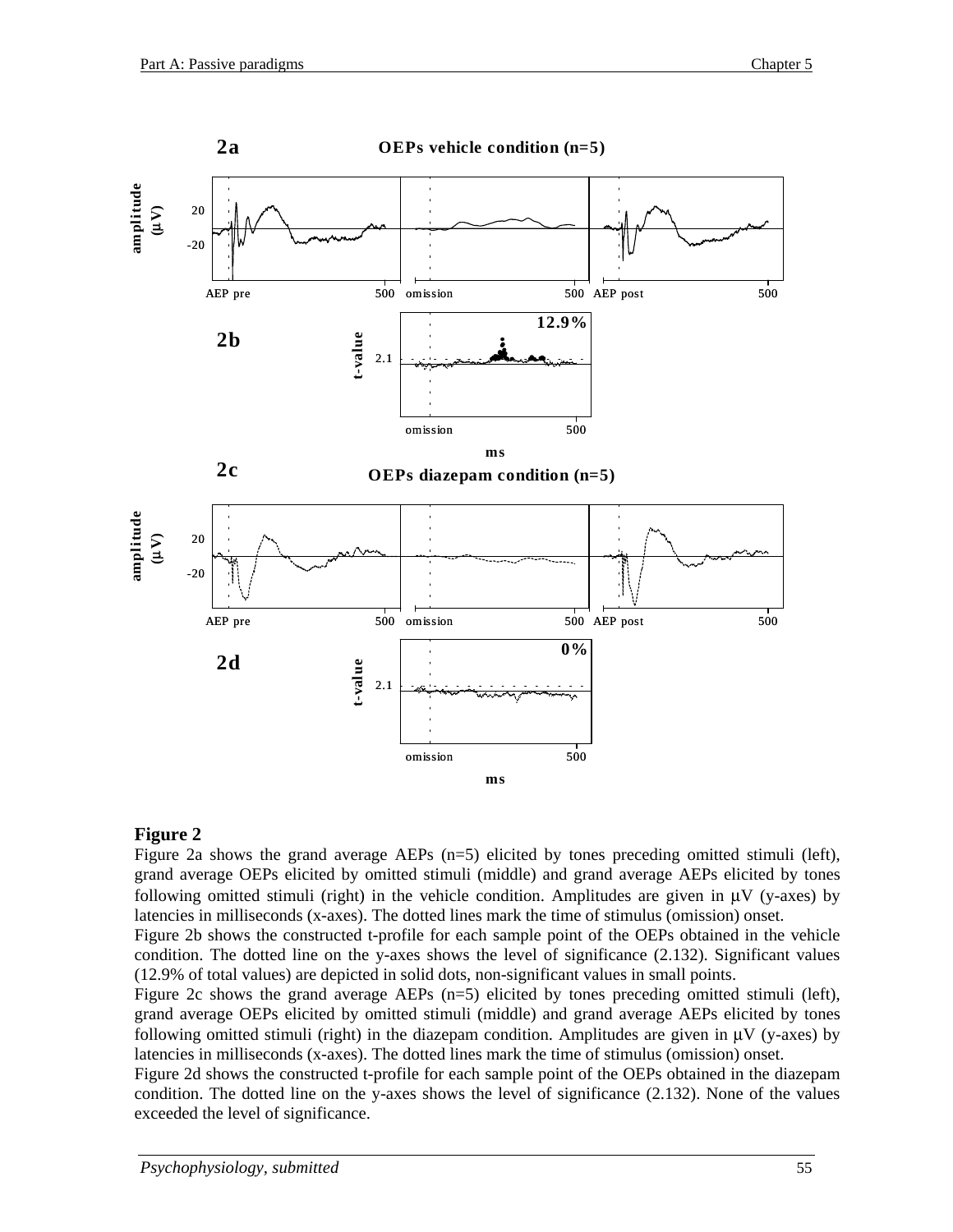#### **5.4 Discussion**

### *5.4.1 Experiment 1*

We were able to measure the rat OEPs elicited by omitting stimuli from a background train of tone-pip stimuli in a test session with a fixed ISI. The event of stimulus omission had no effect on AEPs preceding stimulus omission and the AEPs following stimulus omission.

Many studies investigating aspects of information processing on EPs require a motoric response of the subject, e.g. a button press [14]. Likewise, most studies measuring OEPs also require active participation of the subjects, by giving either a motoric response [19, 33] or by counting the omissions [1, 7, 37, 38]. Active subject participation however might be difficult to acquire e.g. in animal models.

Few studies have attempted to measure reactions to omitted stimuli in passive conditions [27, 28]. In the last study [28] only the effect of partial stimulus omissions was measured and resembled therefore more an oddball paradigm than an omitted stimuli paradigm. In the present study we measured OEPs in rats by employing a passive paradigm.

Most studies measuring OEPs use high  $(≥ 1Hz)$  stimulation rates [1, 3, 22, 27, 33, 36, 38, 39, 40].

Only few studies have measured OEPs with low  $\langle$  1Hz) stimulation rates [19, 37] or both [7]. Bullock et al. [7] described 2 types of OEPs in humans, those following fast stimulation rates (fast OEPs) and those following slow stimulation rates (slow OEPs). They found that slow OEPs consisted of a large, slow, positive wave. Like Bullock et al., [7] other studies using low stimulation rates have also reported a long-latency positive wave in response to stimulus omission  $[1, 7, 36, 37]$ . The present study shows that the rat OEPs also consist of a long-latency positive wave, occurring 100-400 ms. after the event of stimulus omission.

Bullock et al., [7] found in humans that jitter of the conditioning intervals greatly reduced the slow OEPs. This is in agreement with our results of the control session. We found that if the prediction of the omitted stimulus was made uncertain by using a variable ISI, OEPs could no longer be measured.

Although we were able to measure OEPs in rats, only eight out of sixteen rats showed a late-latency positive wave in response to omitted stimuli. This is in agreement with Alain et al., [1] who only found OEPs in half their subjects. Others also excluded subjects from their experiments who failed to show an OEPs [3, 38]. Näätänen et al., [27], also found considerable variability of OEPs between individual subjects, such that no consistent OEPs over subjects could be detected. Others have reported that training of subjects was required before an OEPs could be measured [3, 7, 33].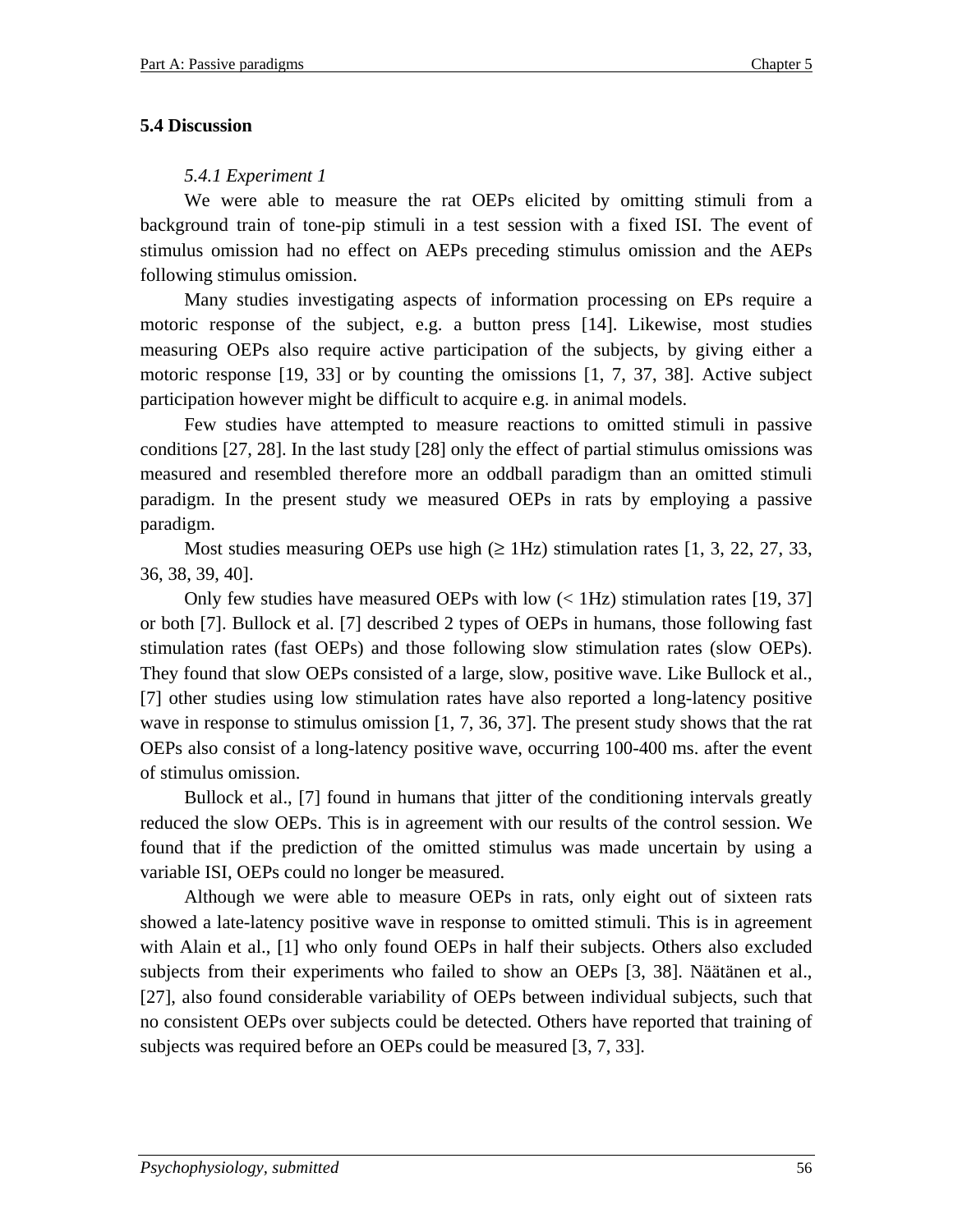### *5.4.2 Experiment 2*

In this study we found a decrease of the middle-latency  $P_{30}$  component due to diazepam. With respect to the late-latency components, we found an increase (more negative values) of the  $N_{60}$  and  $P_{67}$  AEP components. This is in agreement with a previous study where we found more negative values of the late-latency  $N_{58}$  and  $P_{72}$  AEP components due to diazepam in rats [20].

As in experiment 1 the reaction to the omission of an expected stimulus, the OEPs, was a long-latency positive wave in the vehicle condition. We found that when treated with diazepam, rats failed to produce an OEPs when stimulus omission occurred.

Expectancy and timing behaviour have also been studied in rats using measures of temporal discrimination in learning experiments [9, 15]. Lau and Heatherington [23] used a DRL (differential reinforcement of low rate) 45 s schedule in which only responses that occur after a minimum time interval (in this case 45 s.) were reinforced. Rats showed a normally distributed amount of responses, with the maximum amount of responses at 45 s. thus suggesting the ability of rats to correctly time the interval. In addition, they investigated the effects of alprazolam on timing performance using this DRL 45 s. schedule in rats [23]. Their results show that alprazolam treated rats no longer show normally distributed responses with a maximum at 45 s. but a far more flattened distribution with several peaks, thus suggesting that alprazolam diminishes the ability to time an interval. In human subjects, Ramssayer [31, 32] found that a single-dose of midazolam decreased time-estimation in the range of 1 to 2 s. Time-estimation appears to depend on memory processes [31]. Since benzodiazepines are well known to affect memory, this might explain their effect on time-estimation.

This is in agreement with the present study where we found that diazepam treated rats failed to produce an OEPs when stimulus omission occurred. Diazepam seems to affect expectancy and timing behaviour.

We found that OEPs can be measured in rats. In addition, OEPs appeared to be sensitive for a pharmacological manipulation. We propose that the rat OEPs provides a useful tool for measuring the influence of experimental manipulations, such as the influence of psychoactive drugs or brain lesions, on an endogenous EP

### **Acknowledgement**

We hereby greatly acknowledge Willie van Schaijk, Elly Willems-van Bree, Francien van de Pol, Hans Krijnen and Jean-Paul Dibbets for their (bio)technical support.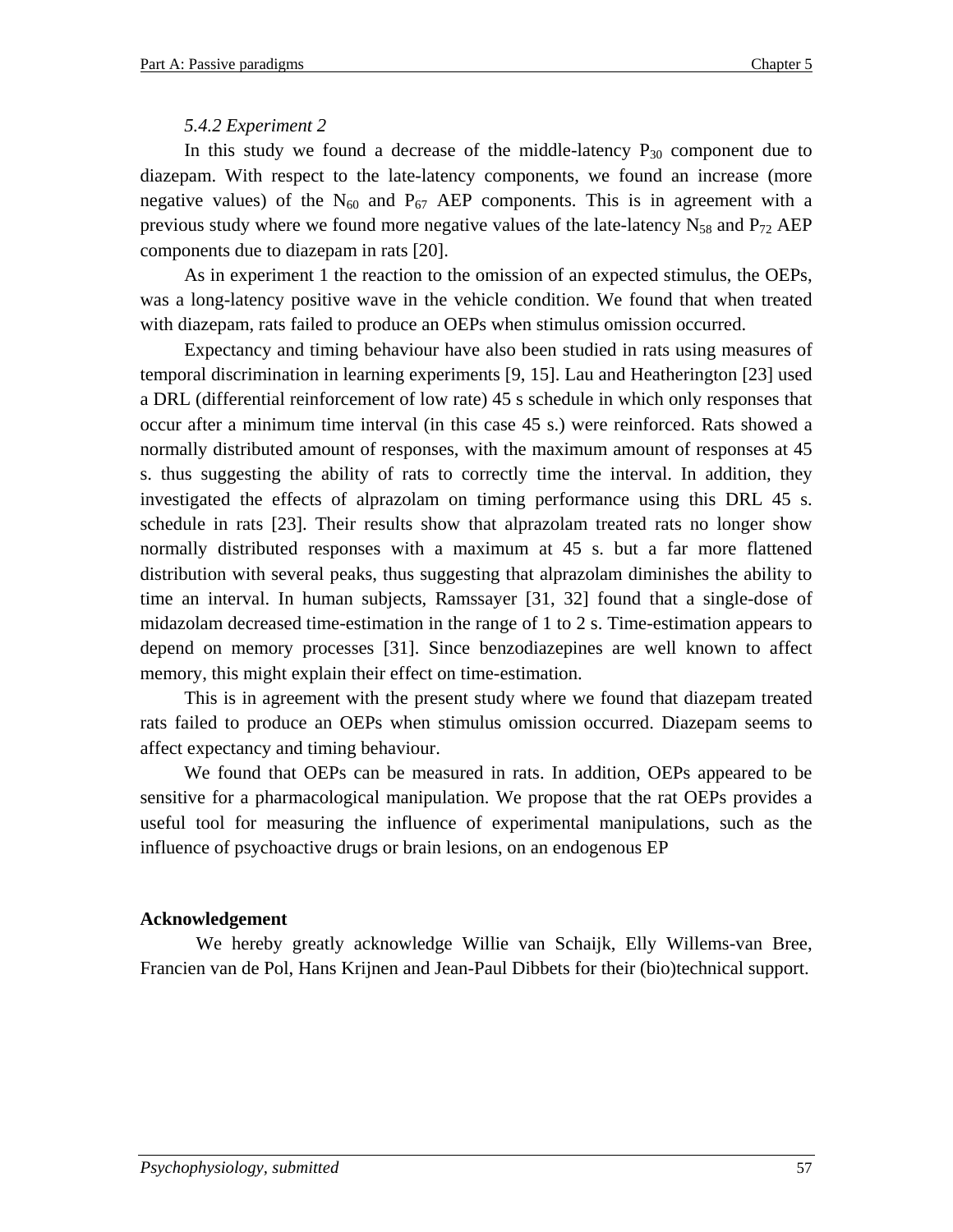### **5.5 References**

- 1. Alain C, Richer F, Achim A. Saint Hilaire JM. Human intracerebral potentials associated with target, novel, and omitted auditory stimuli. Brain Topography. 1989;1:237-245.
- 2. Başar E. Brain function and oscillations II: Integrative brain function. Neurophysiology and cognitive processes. Berlin Heidelberg: Springer-Verlag, 1999.
- 3. Besson M, Faita F, Czternasty C, Kutas M. What's in a pause: event-related potential analysis of temporal disruptions in written and spoken sentences. Biol. Psychol. 1997;46:3-23.
- 4. Blackwood DHR, Muir WJ Cognitive brain potentials and their application. British J. Psychiatry. 1990;157(suppl 9):96-101.
- 5. Besson M, Faita F, Czternasty C, Kutas M. What's in a pause: event-related potential analysis of temporal disruptions in written and spoken sentenes. Biol. Psychol. 1997;46:3-23.
- 6. Bringmann A, Klingberg F. Behavior-dependent and drug-induced changes of rat visual evoked potential: relation to the EEG spectral power. Neuropsychobiol. 1995;31:89-97.
- 7. Bullock TH, Karamürsel S, Achimowicz JZ, McClune MC, Başar-Eroglu C. Dynamic properties of human visual evoked and omitted stimulus potentials. Electroenceph. Clin. Neurophysiol. 1994;91:42-53.
- 8. Chao LL, Nielsen-Bohlman L, Knight RT. Auditory event-related potentials dissociate early and late memory processes. Electroenceph. Clin. Neurophysiol. 1995;96:157-168.
- 9. Church RM. The internal clock. In: Hulse SH, Fowler H, Honig WK, editors. Cognitive processes in animal behavior. Hilldale, NJ: Lawrence Erlbaum, 1978:277- 310.
- 10. Coenen AML. Neuronal activities underlying the electroencephalogram and evoked potentials of sleeping and waking: implications for information processing. Neurosci. Biobehav. Rev. 1995;19:447-463.
- 11. Curran HV. Benzodiazepines, memory and mood: a review. Psychopharmacol. Berl. 1991;105:1-8
- 12. Ehlers CL, Wall TL, Chaplin RI. Late latency event-related potentials in rats: effects of dopaminergic and serotonergic depletions. Pharmacol. Biochem. Behav. 1991;38:789-793.
- 13. File SE. The history of benzodiazepine dependence: a review of animal studies. Neurosci. Biobehav. Rev. 1990;14:135-146.
- 14. Gaillard AWK. Problems and paradigms in ERP research. Biol. Psychol. 1988;26:91- 109.
- 15. Gibbon J, Malapani C, Dale CL. Gallistel CR. Towards a neurobiology of temporal cognition: advances and chalanges. Current Opinion Neurobiol. Cogn. Neurosci. 1997;7(2):170-184.
- 16. Golombok S, Moodley P, Lader M. Cognitive impairment in long-term benzodiazepine users. Psychol. Med. 1988;18:365-374.
- 17. Gorrissen MEE, Eling PATM, Van Luijtelaar ELJM, Coenen AML. Effects of diazepam on encoding processes. J. Psychopharmacol. 1997;9:113-121.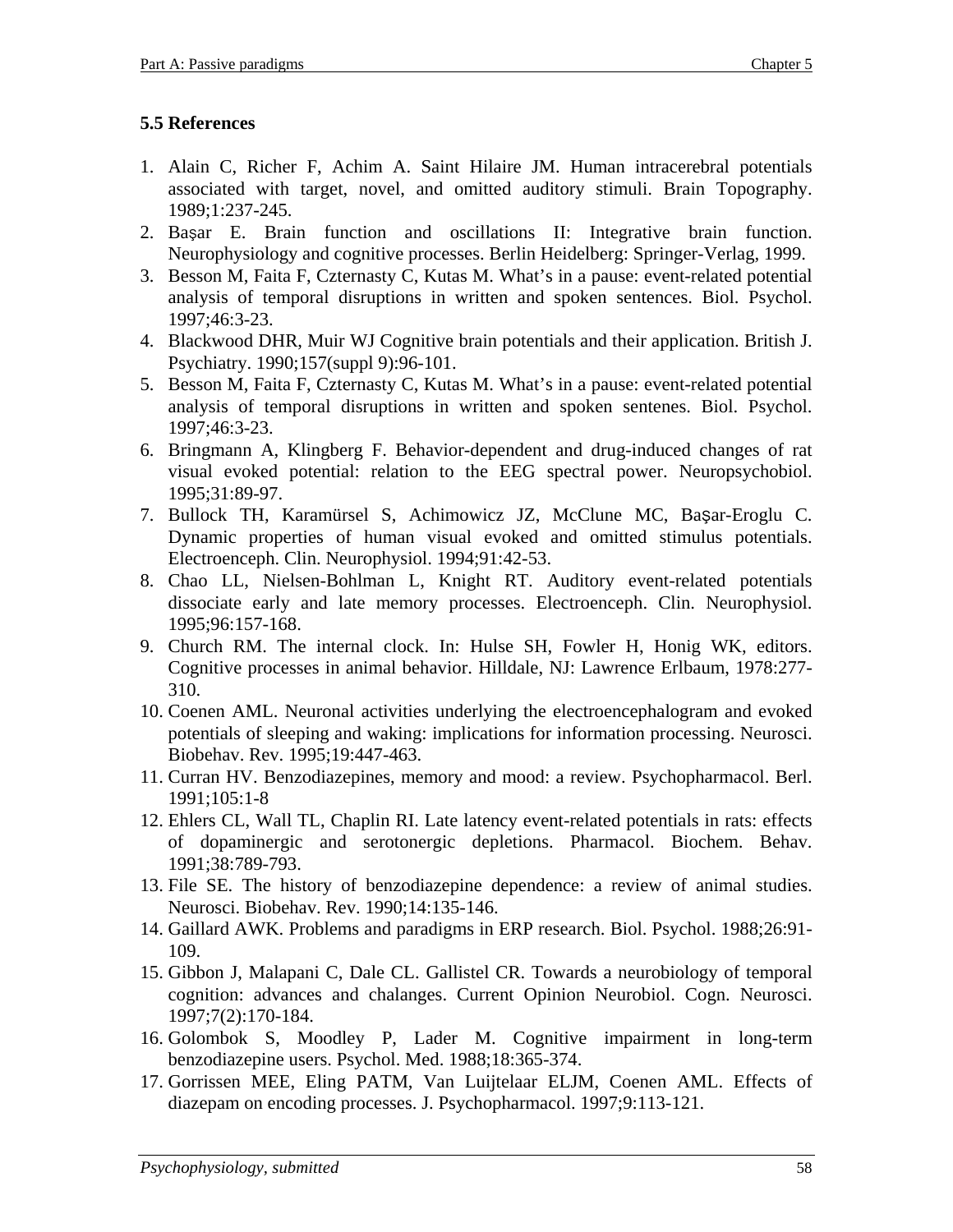- 18. Hutchinson MA, Smith PF, Darlington CL. The behavioral and neuronal effects of the chronic administration of benzodiazepine anxiolytic and hypnotic drugs. Prog. Neurobiol. 1996;49:73-97.
- 19. Jocoy EL, Arruda JE, Estes KM, Yagi Y, Coburn KL. Concurrent visual task effects on evoked and emitted auditory P300 in adolescents. Int. J. Psychophysiol. 1998;30:319-328.
- 20. Jongsma MLA, Van Rijn CM, De Bruin EA, Dirksen R, Coenen AML. Time course of chronic diazepam effects on the auditory evoked potential of the rat. Eur. J. Pharmacol. 1998;341:153-160.
- 21. Jongsma MLA, Van Rijn CM, Dirksen R, Coenen AML. Effects of stimulus repetitions with different interstimulus intervals on the rat auditory evoked potential. Excerpta Medica. 1999;ICS 1162:249-255.
- 22. Kreitschmann-Andermahr I, Rosburg T, Meier T, Volz H-P, Nowak H, Sauer H. Impaired sensory processing in male patients with schizophrenia: a magnetoencephalographic study of auditory mismatch detection. Schizophrenia Research. 1999:35:121-129.
- 23. Lau CE, Heatherington AC. Pharmacokinetic-pharmacodynamic modeling of stimulatory and sedative effects of alprazolam: timing performing deficits. J. Pharmacol. Experiment. Therapeutics. 1997;283:1119-1129.
- 24. Meador KJ. Cholinergic, serotonergic and GABAergic effects on the ERP. perspectives of event-related potentials research. Electroenceph. Clin. Neurophysiol. 1995;Suppl. 44:151-155.
- 25. Meeren HKM, Van Luijtelaar ELJM, Coenen AML. Cortical and Thalamic visual evoked potentials during sleep-wake states and spike-wave discharges in the rat. Electroenceph. Clin. Neurophysiol. 1998;108:306-319.
- 26. Näätänen R. The role of attention in auditory information processing as revealed by event-related potentials and other brain measures of cognitive function. Behav. Brain. Sci. 1990;13:201-288.
- 27. Näätänen R, Paavilainen P, Alho K, Reinikainen K, Sams M. The mismatch negativity to intensity changes in an auditory stimulus sequence. In: Johnson Jr R, Rohrbaugh JW, Parasuraman R, editors. Current trends in event-related brain potential research. EEG Supplement 40. Amsterdam: Elsevier, 1987:125-131.
- 28. Noldy NE, Neiman J, El-Nesr B, Carlen PL. Late auditory evoked potentials: A method for monitoring drug effects on the central nervous system. Neuropsychobiol. 1990;23:48-52.
- 29. Nordby H, Hammerborg D, Roth WT, Hugdahl K. ERPs for infrequent omissions and inclusions of stimulus elements. Psychophysiol. 1994;31:544-552.
- 30. Polich J. Attention, probability and task demands as determinants of P300 latency from auditory stimuli. Electroenceph. Clin. Neurophysiol. 1986;63:251-259.
- 31. Rammsayer TH. Effects of benzodiazepine-induced sedation on temporal processing. Intern. Human Psychopharmacol. 1992;7:311-318.
- 32. Rammsayer TH. A cognitive-neuroscience approach for elucidation of mechanisms underlying temporal information processing. Intern. J. Neurosci. 1994;77:61-67.
- 33. Ruchkin DS, Sutton S, Silver K, Macar F. P300 and feedback provided by absence of the stimulus. Psychophysiol. 1991;18:271-282.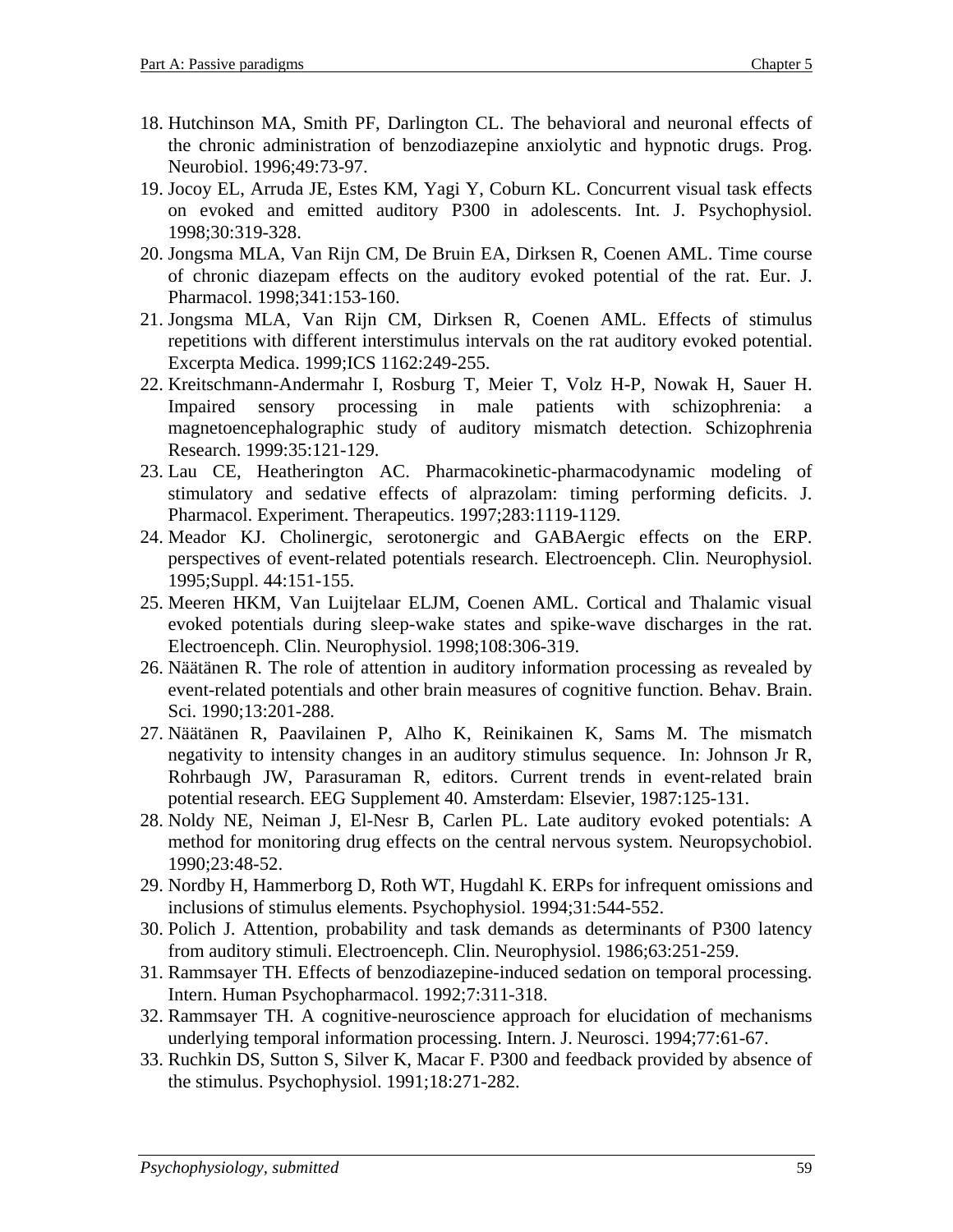- 34. Shaw NA. The auditory evoked potential in the rat A review. Prog. Neurobiol. 1988;31:19-45.
- 35. Shinba T, Andow Y, Shinozaki T, Ozawa N, Yamamoto K. Event-related potentials in the dorsal hippocampus of rats during an auditory discrimination paradigm. Electroenceph. Clin. Neurophysiol. 1996;100:563-568.
- 36. Simson R, Vaughan Jr HG, Ritter W. The scalp topography of potentials associated with missing visual or auditory stimuli. Electroenceph. Clin. Neurophysiol. 1976;40:33-42.
- 37. Takasaka Y. Expectancy-related cerebral potentials associated with voluntary time estimation and omitted stimulus. Folia Psychiatrica et Neurologica Japonica. 1985;39:167-172.
- 38. Tarkka IM, Stokic DS. Source localization of P300 from oddball, single stimulus and omitted stimulus paradigms. Brain Topography. 1998;2:141-151.
- 39. Tervaniemi M, Saarinen J, Paavilainen P, Danilova N, Näätänen R. Temporal integration of auditory information in sensory memory as reflected by the mismatch negativity. Biological Psychobiology 1994;38:157-167.
- 40. Yabe H, Tervaniemi M, Reinikainen K, Näätänen R. Temporal window of integration revealed by MMN to sound omission. NeuroRep. 1997;8:1971-1974.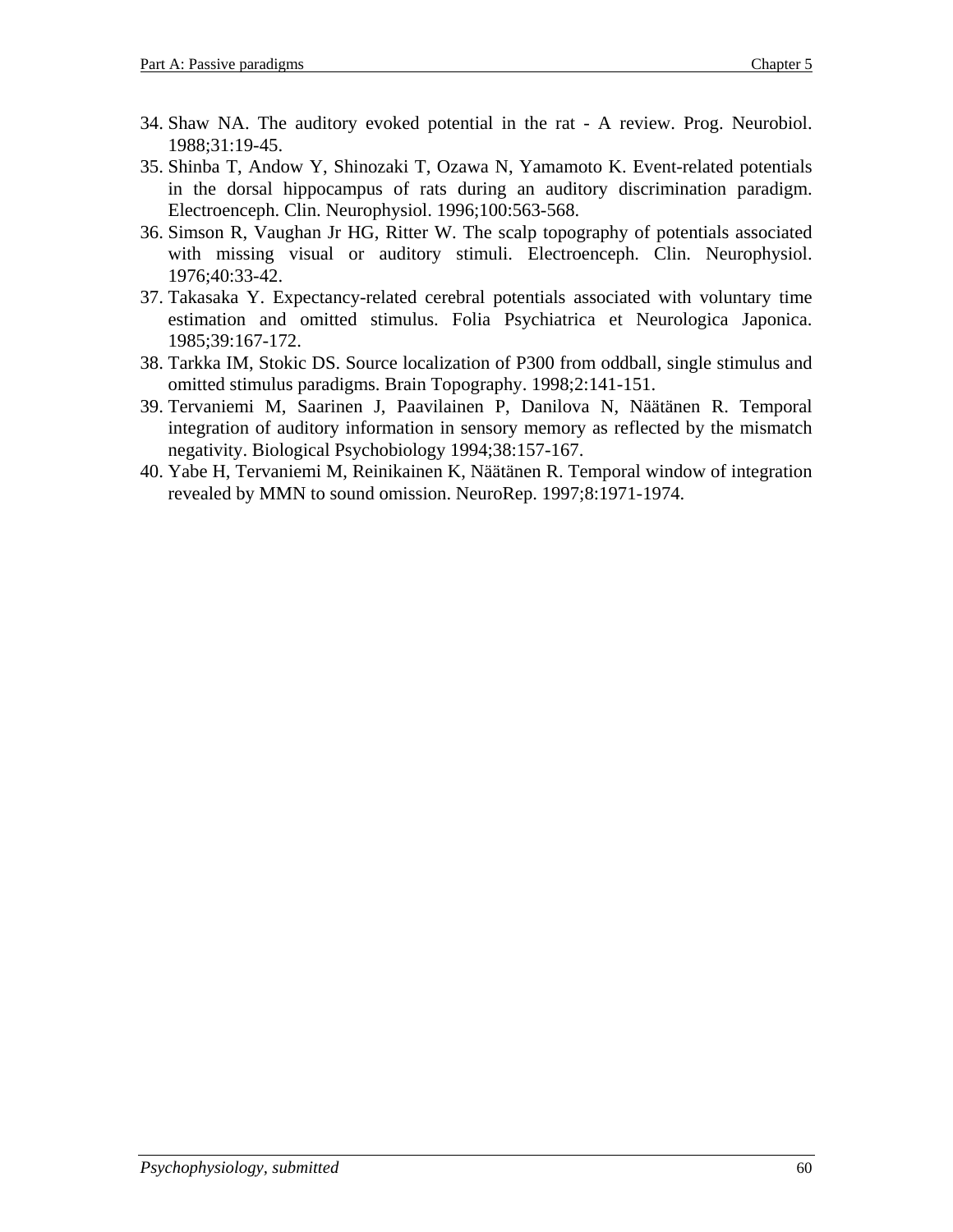### **CHAPTER 6: EFFECTS OF DIAZEPAM ON AUDITORY EVOKED POTENTIALS (AEPS) AND OMISSION EVOKED POTENTIALS (OEPS) IN HUMANS**

MARIJTJE L.A. JONGSMA $^{\rm l}$ , CLEMENTINA M. VAN RIJN $^{\rm l,2}$ , ARWIN SETZ $^{\rm l}$ , ANNIKA S. SMIT $^2$ , IRENE BERBEN $^2$ , RIS DIRKSEN $^1$  AND ANTON M.L. COENEN $^2$ 

<sup>1</sup>Department of Anesthesiology,<sup>2</sup> NICI\Department of Comparative and Physiological *Psychology,University of Nijmegen, The Netherlands.*

#### Abstract:

In this study we measured the effects of diazepam on AEPs and OEPs in humans, in order to make a comparison between human data and data obtained in previous experiments in rats.

Students received 10 mg diazepam  $(n=8)$  or placebo  $(n=8)$ . Trains of 10 repetitive tonepip stimuli (70dB, 1000Hz) evoking AEPs, followed by the omission of such a stimulus, evoking OEPs, were presented (inter-stimulus interval (ISI) 1 s; inter-train interval (ITI) 2 s).

Diazepam decreased the N180 component and increased the late-latency N370 and P420 components. The increase of the late-latency components might be due to a diazepaminduced decrease in arousal or a decrease in variability. Stimulus repetition did not affect AEP components, probably due to the small difference between the ISI (1 s) and the ITI (2 s). The reaction to the omission of an expected stimulus, the OEPs, was a long-latency positive wave in control conditions. With diazepam-treated no such deflection was found. Difference OEPs however failed to reach significance, possibly due to lack of training. We found very similar results of diazepam on human AEPs and OEPs as on rat AEPs although latencies appeared to be much larger in humans. Since experimental control in rats is much higher they provide an excellent model to study e.g. effects of psychoactive drugs on information processing.

Key words: diazepam, auditory evoked potentials, sensory gating, habituation, omitted stimuli, time-estimation.

#### **6.1 Introduction**

Benzodiazepines have sedating, muscle relaxant, anti-convulsant and anxiolytic effects [1]. In addition, benzodiazepines affect aspects of information processing [2, 3]. Evoked Potentials (EPs) provide a sensitive method for studying the effects of drugs on aspects of information processing [4].

EPs are discrete and minute electrical potentials that appear in the EEG, produced by, and time-locked to, sensory stimuli [5]. EP components are typically divided on the basis of latency into early-, middle- and late-latency components [6]. Amplitudes and latencies of early components appearing 0-10 ms after stimulus onset [7, 8], are determined by the physical characteristics of the stimulus [5-7]. Amplitudes and latencies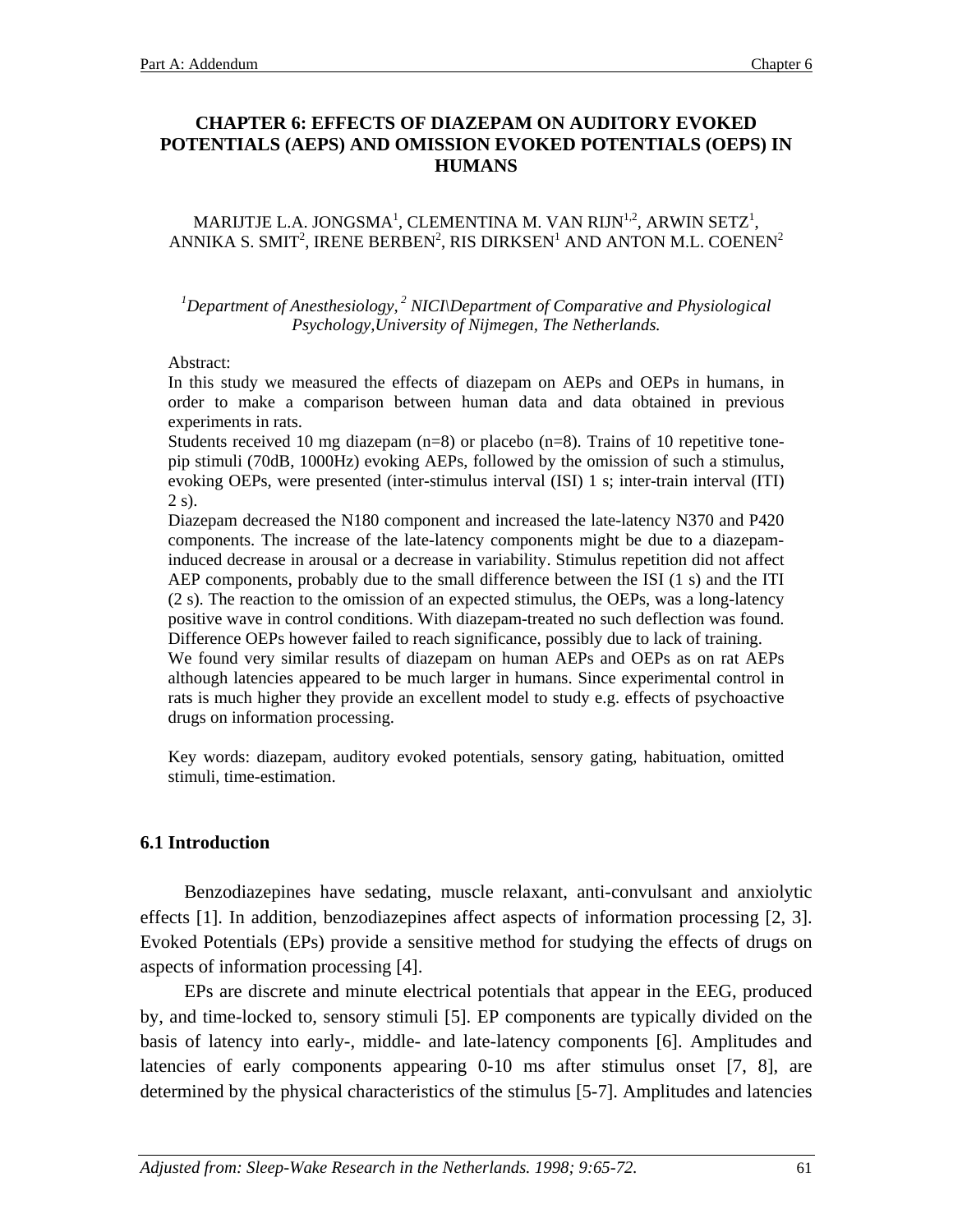of the middle-  $(10-100 \text{ ms})$  and late-latency  $(>100 \text{ ms})$  components are primarily determined by aspects of information processing involved by the stimulus event [5-8]. Therefore, the effects of diazepam on middle- and late-latency EP components might reveal insight into its effects on information processing.

Many studies investigating aspects of information processing on EPs require a motoric response of the subject (e.g. a button press) [6, 9]. However, such responses might be additionally affected by the sedative and muscle relaxant properties of diazepam [2]. In addition, by using single stimuli, changes in the middle- and late-latency EP components can not additionally be attributed to changes in the physical characteristics of the stimulus, but only be attributed to changes in aspects of information processing involved by the stimulus event.

In previous experiments we determined whether such passive single-stimulus paradigms could be used to measure the effects of diazepam on different aspects information processing in rats [10-12]. In a first experiment, we studied the effects of diazepam on sensory gating in rats, by measuring diazepam effects on Auditory Evoked Potentials (AEPs) elicited in a ten-tone paradigm [11]. In this study we found that automated neuronal recovery functions underlying sensory gating of middle-latency AEP components remained intact with diazepam. However, diazepam decreased behaviorally mediated habituation of the late-latency AEP components.

In addition, we measured the effects of diazepam on Omission Evoked Potentials (OEPs) in rats [12]. We found that OEPs could be measured in rats. However, OEPs were disrupted by diazepam suggesting that diazepam affects expectancy and time estimation. We proposed that in rats diazepam affects information processing of mainly higher order characteristics (e.g. the temporal pattern) of stimuli.

In this study we repeated these experiments by measuring the effects of diazepam on AEPs and OEPs in humans in order to make a comparison between our animal model and human data.

#### **6.2 Materials and methods**

Sixteen students (mean age 21 years) who complied with the medical exclusion criteria, received 10 mg diazepam (n=8) or placebo (n=8) p.o. All subjects signed an informed consent. EEG was registered with tin electrodes mounted in an elastic electrode cap (Electrocap International). EEG was derived from Fz, Cz, Pz, F3, C3; P3, and P4, according to the 10-20 electrode system [14]. Only Cz data will be presented in this paper. The left mastoid served as reference. A ground electrode was placed on the forehead. Electrode impedance was less than 3 kOhms. EEG signals were measured between 0.016 Hz and 30 Hz and recorded digitally with a sample frequency of 512 Hz.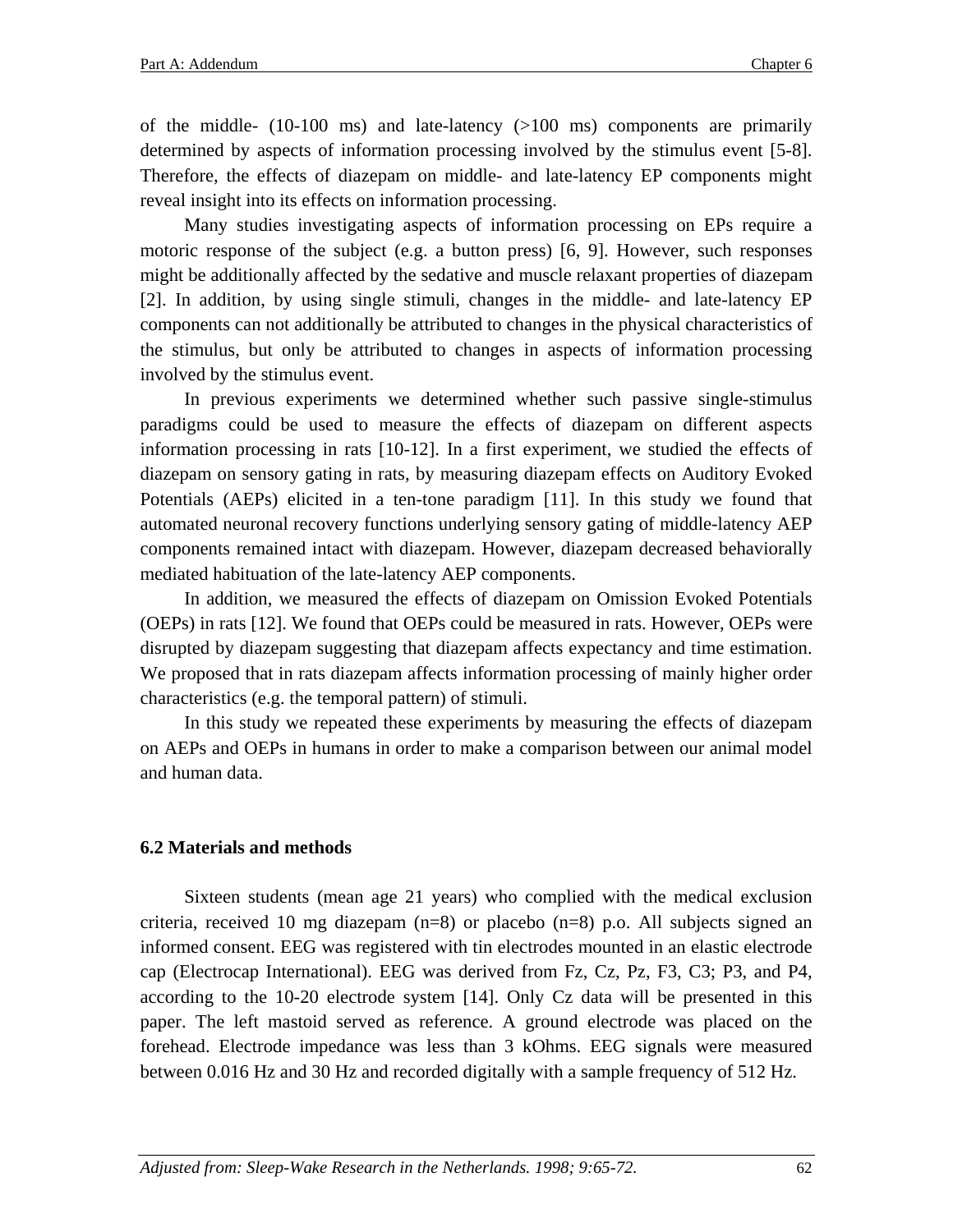Trains of 10 repetitive tone-pip stimuli (70dB, 1000Hz, ISI 1s.), evoking AEPs, followed by the omission of such a stimulus, evoking OEPs, were presented.

Data analysis: AEPs and OEPs were determined by averaging EEG fragments recorded 100 ms. before stimulus onset until 1000 ms. after stimulus onset. Besides the average of these EEG epochs, corresponding SDs with respect to tone 1 in each train were also calculated.

A grand average AEP evoked by tone 1 for the placebo condition was constructed. Component latencies of AEPs were selected based on the maximum peak amplitude of this grand average AEP. Individual amplitudes at the selected latencies were determined [9a,b]. AEP component amplitudes evoked by the consecutive tones 1, 2, 3, 4, 5 and 10 within a train were further taken into analysis. For each component a two-way ANOVA was employed. Post-hoc one-way ANOVA analyses with repeated measures were employed for the diazepam and placebo conditions separately when interaction effects were found.

Grand average OEPs were constructed for both conditions. Difference OEPs were constructed by subtracting the OEPs obtained in the diazepam condition from the OEPs obtained in the placebo condition. For these difference-OEPs a t-profile was constructed (t-values for each data point between 100 ms before omission onset and 800 ms after omission onset were calculated). T-values reached significance ( $p<0.05$ ) when t $\lt$ -2.308 or t>2.308. The diazepam effect was considered significant if more than 5% of the t-values would reach significance. SDs corresponding to the AEPs evoked by tone 1 in each train were analysed this way as well.

#### **6.3 Results**

Diazepam decreased the N180 (p<.0001) and increased the N370 and P420 amplitudes (p=.0006, p<.0001 respectively, see fig. 1 and 2). Furthermore, lower SDs of individual AEPs due to diazepam were observed (see fig. 3). No stimulus repetition effects or interaction effects were found (see fig. 2). The reaction to the omission of an expected stimulus, the OEPs, was a long-latency positive wave (300-550msec) in control conditions. With diazepam-treated no such deflexion was found. Difference OEPs however failed to reach significance (see fig. 4a).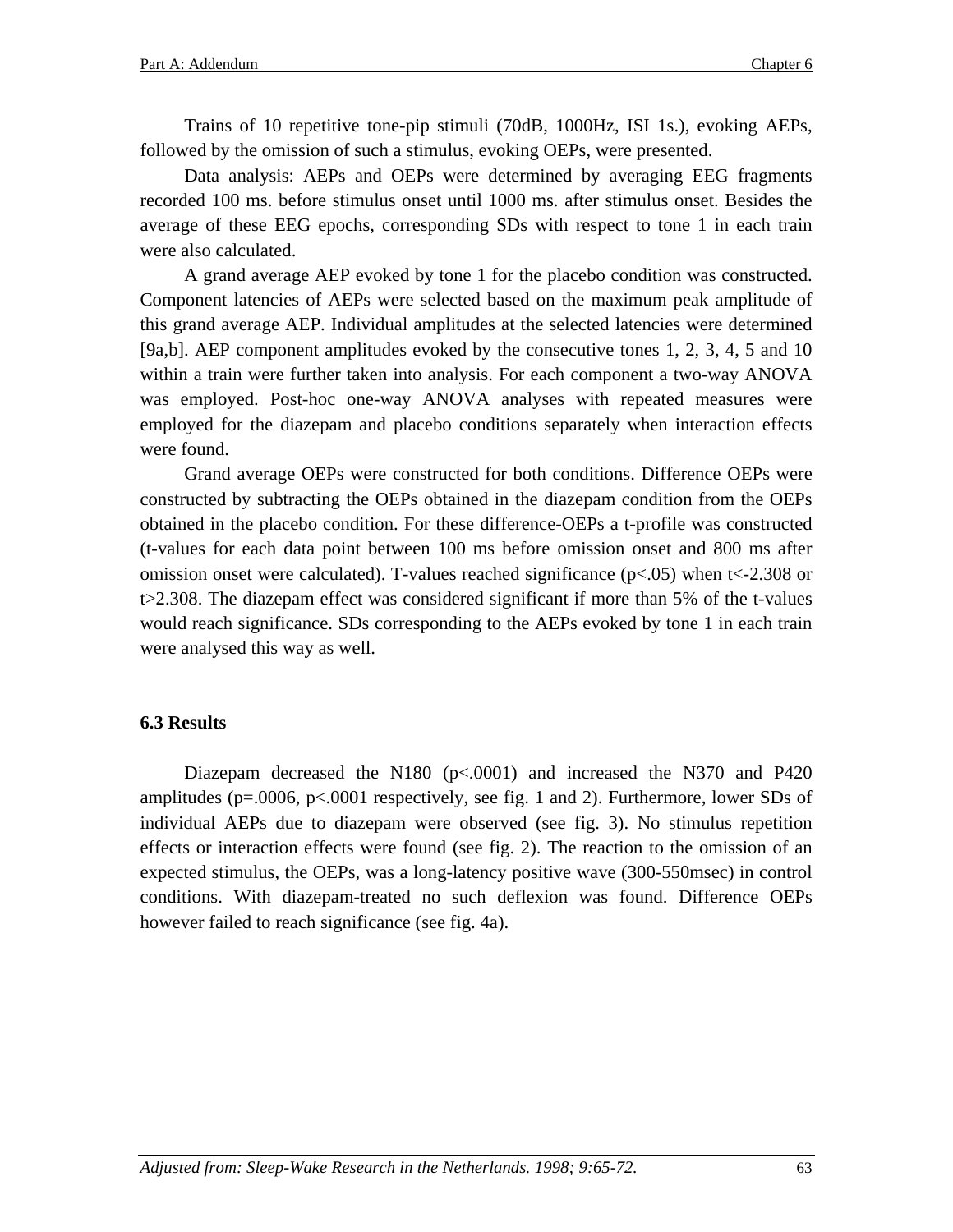**Figure 1**



**Figure 2 AEP components over 10 tones**

Figure 1 shows the grand average AEPs from bottom to top evoked by tone 1, 2, 3, 4, 5 and 10 within a train for both the diazepam (solid lines) and placebo condition (dotted lines).

Figure 2 shows the AEP component amplitudes with stimulus repetition for both the diazepam (black circles) and placebo condition (open circles).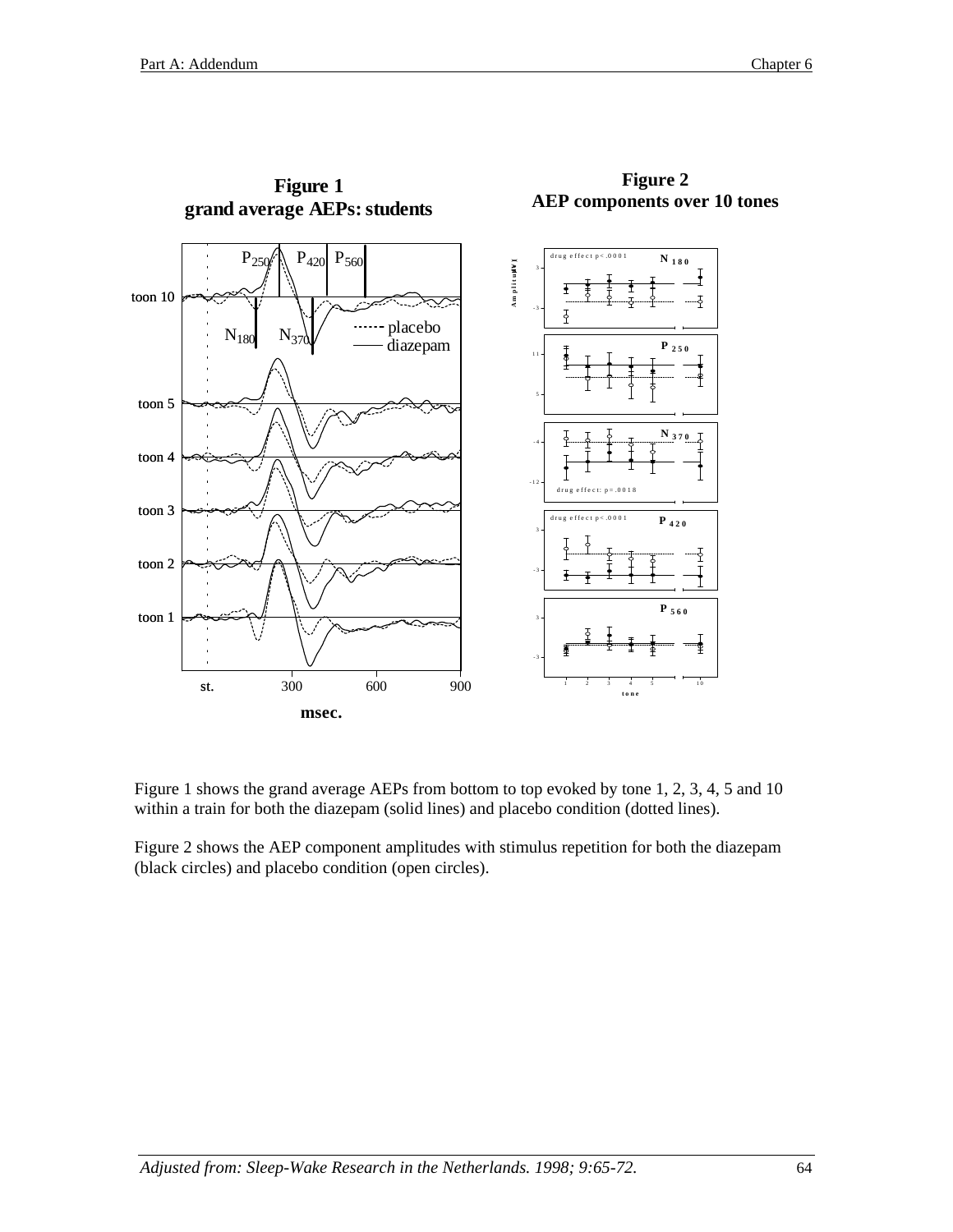



Figure 4a shows grand average OEPs for both the diazepam (solid line) and placebo condition (dotted line).

Figure 4b shows the AEP to tone 1 (dotted line) and OEP (solid line) of subject 1 (placebo condition) who appeared to be an experienced drum player.

#### **6.4 Discussion**

Diazepam decreases the amplitudes of the N180 AEP components. In our previous study [11] we found a decrease of a P30 AEP component due to diazepam in rats. This is in agreement with the in general reported decreased AEP amplitudes due to diazepam [4, 8, 15]. In addition, diazepam increased amplitudes of long-latency N370 and P420 AEP components in humans. In previous experiments, we have consistently observed increased late-latency AEP components (i. e. more negative values) in rats due to diazepam [11, 13]. Increased AEP amplitudes have also been reported during states of low arousal [16]. Our finding of increased AEP amplitudes might thus be ascribed to a decrease in arousal due to the sedative effects of diazepam [1-3, 8].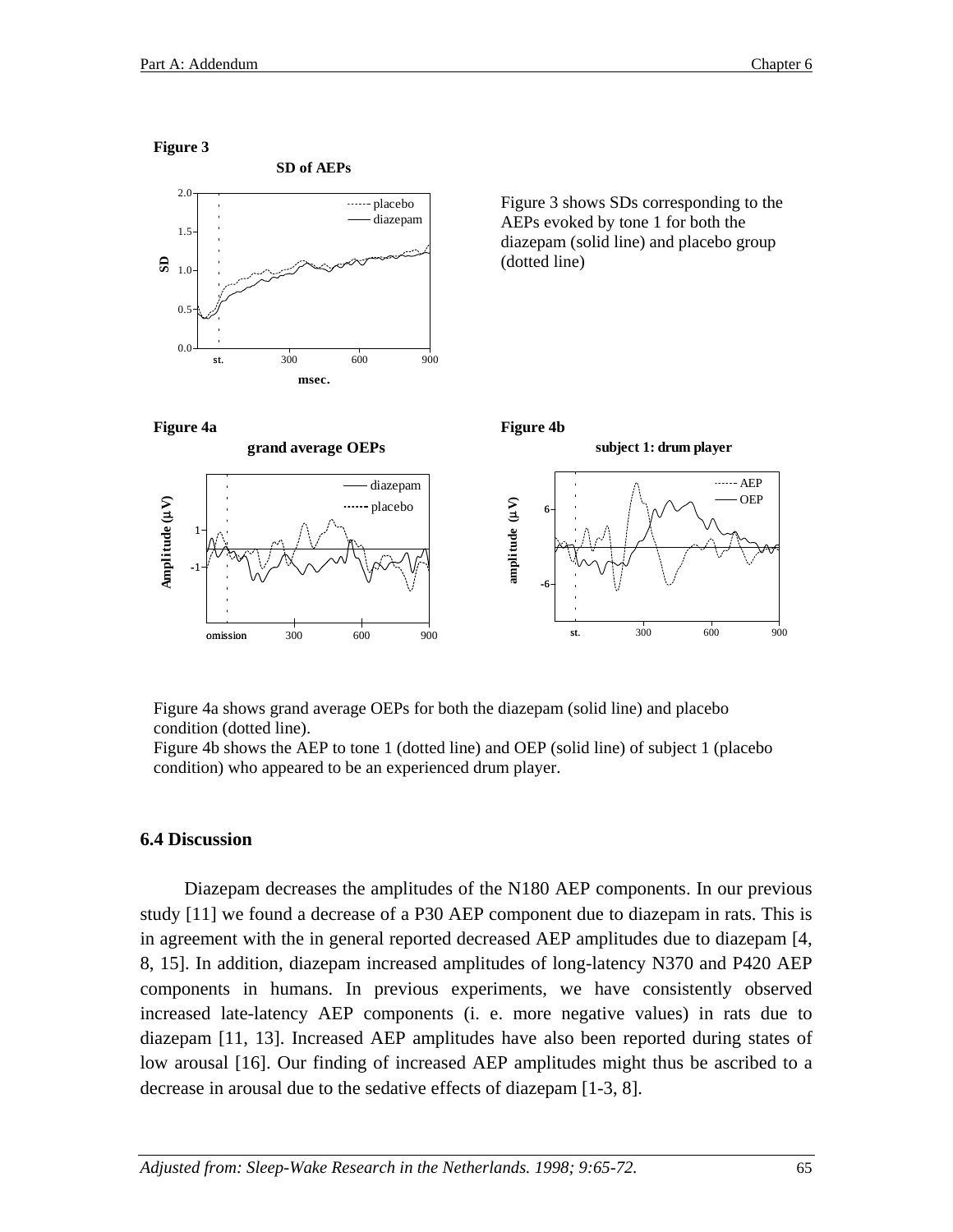A general problem with AEP component analyses in average waveforms, is that during a session, there will be considerable variability in the state of the subject's arousal and other sources of uncontrolled variation [18, 19]. This will lead to temporal variability in the peak of the deflection (also referred to as latency jitter) in the single trials underlying the average [19]. Latency jitter will thus result in decreased amplitudes in the individually averaged AEPs [17, 19]. We observed decreased SDs when treated with diazepam. It is reasonable to assume that latency jitter is positively correlated with the SD corresponding to the averaged AEP amplitudes. We therefore propose that diazepam decreases the variability in the subject's attention, leading to more stereotypical responding and thus higher amplitudes.

In our previous study we observed stimulus repetition effects on both middle- and late-latency AEP components in rats [11]. However, no stimulus repetition effects were found in the present study, possibly due to less experimental control and higher variation between subjects. In addition, the difference in length between the ISI (1 s) and the ITI (2 s) used in this study might have been too short. In our previous rat experiment [10] we found fairly similar effects of stimulus repetition in trials where the ISI was either 1 or 2 s. Effects of stimulus repetition might thus have been masked by an insufficient recovery time between trains.

Few studies have examined the effect of (partial) stimulus omission [9, 19, 20]. It has been proposed that the response to an omitted stimulus would enable one to investigate the mechanism storing temporal information in the brain [19, 21].

Although no consistent OEPs could be measured in this study, stimulus omissions did evoke a very large P3 in subject 1 (see fig. 4b), who reported after the experiment to be a drum player, and was therefore experienced in recognizing temporal patterns. In a previous study we were able to measure OEPs in rats, although only eight out of sixteen rats showed a late-latency positive wave in response to omitted stimuli. This is in agreement with Alain et al., [23] who only found OEPs in half their subjects. Näätänen et al., [24] also found considerable variability of OEPs between individual subjects, such that no consistent OEPs over subjects could be detected. Others have reported that training of subjects was required before an OEPs could be measured [9, 25, 26]. Although the diazepam effect on OEPs was not significant, similar results were obtained in our previous rat study [12], namely a positive wave in the control condition which disappeared in the diazepam condition.

In all, we found very similar results to the effects of diazepam on AEPs and OEPs in humans compared to our previous experiments in rats [11-13]. More significant results were obtained in the rat study however, probably due to less variation between subjects and higher experimental control. Rats therefore provide an excellent model to study the effects of psychoactive drugs on information processing, as measured with EPs, in passive single-stimulus paradigms.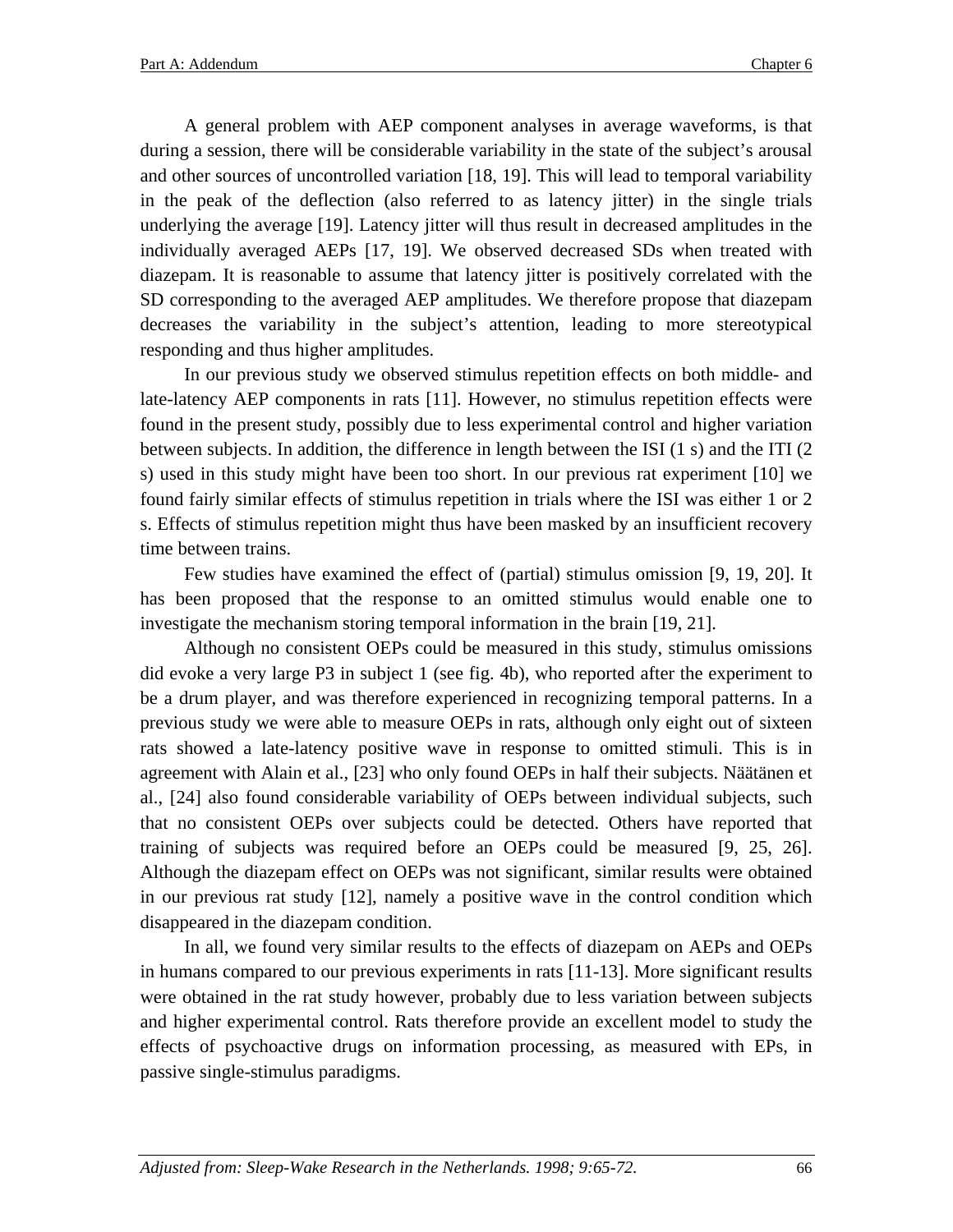### **Acknowledgement**

We hereby greatly acknowledge Willy van Schaijk, Elly Willems-van Bree, Jean-Paul Dibbets Hans Krijnen and Francien van der Pol. This study was possible due to a grant of the National Epilepsy Fund (NEF-96-02).

## **6.5 References**

- 1. File SE, 1990. The history of benzodiazepine dependence: a review of animal studies. Neurosci. Biobehav. Rev. 14, 135-146.
- 2. Golombok S, Moodley P, Lader M, 1988. Cognitive impairment in long-term benzodiazepine users. Psychol. Med. 18, 365-374.
- 3. Gorissen MEE, 1998. Guides to oblivion: A study on the amnesic effects of benzodiazepines. Drukkerij Elinkweerd: Utrecht.
- 4. Noldy NE, Neiman J, El-Nesr B, Carlen PL, 1990. Late auditory evoked potentials: A method for monitoring drug effects on the central nervous system. Neuropsychobiol. 23, 48-52.
- 5. Coenen AML, 1995. Neuronal activities underlying the electroencephalogram and evoked potentials of sleeping and waking: implications for information processing. Neurosci. Biobehav. Rev. 19, 447-463.
- 6. Gaillard AWK, 1988. Problems and paradigms in ERP research. Biol. Psychol. 26, 91-109.
- 7. Shaw NA, 1988. The auditory evoked potential in the rat a review. Prog. Neurobiol. 31, 19-45
- 8. Curran HV, Pooviboonsuk P, Dalton JA, Lader MH, 1998. Differentiating the effects of centrally acting drugs on arousal and memory: an event-related potential study of scopolamine, lorazepam and diphenhydramine. Psychopharmacol. 135, 27-36.
- 9. Ruchkin DS, Sutton S, Silver K, Macar F, 1981. P300 and feedback provided by absence of the stimulus. Psychophysiol. 18, 271-282.
- 10. Jongsma, M.L.A., Van Rijn, C.M., Dirksen, R. and Coenen, A.M.L. (1998). Effects of stimulus repetitions with different interstimulus intervals on the rat auditory evoked potential. Excerpta Medica, ICS 1162: 249-255
- 11. Jongsma, M.L.A., Van Rijn, C.M., Van Schaijk, W.J. and Coenen, A.M.L. Effects of diazepam on auditory evoked potentials of rats elicited in a ten-tone paradigm. *(Neuropsychobiology, in press).*
- 12. Jongsma, M.L.A., Coenen, A.M.L. and Van Rijn, C.M., Omission Evoked Potentials (OEPs) in rats and the effects of diazepam*. (Psychophysiology, submitted).*
- 13. Jongsma, M.L.A., Van Rijn, C.M., De Bruin, E.A., Dirksen, R., and Coenen, A.M.L. (1998) Time course of chronic diazepam effects on the auditory evoked potential of the rat. European Journal of Pharmacology. 341:153-160.
- 14. Jasper HH, 1958. The ten twenty electrode system of the International Federation of Societies for Electroencephalography and Clinical Neurophysiology. Electroencephalogr. Clin. Neurophysiol. 10, 370-375
- 15. Allen H., Curran V, Lader M, 1991. The effects of repeated doses of clomipramine and alprazolam on physiological, psychomotor and cognitive functions in normal subjects. J. Clin. Pharmacol. 40, 355-362.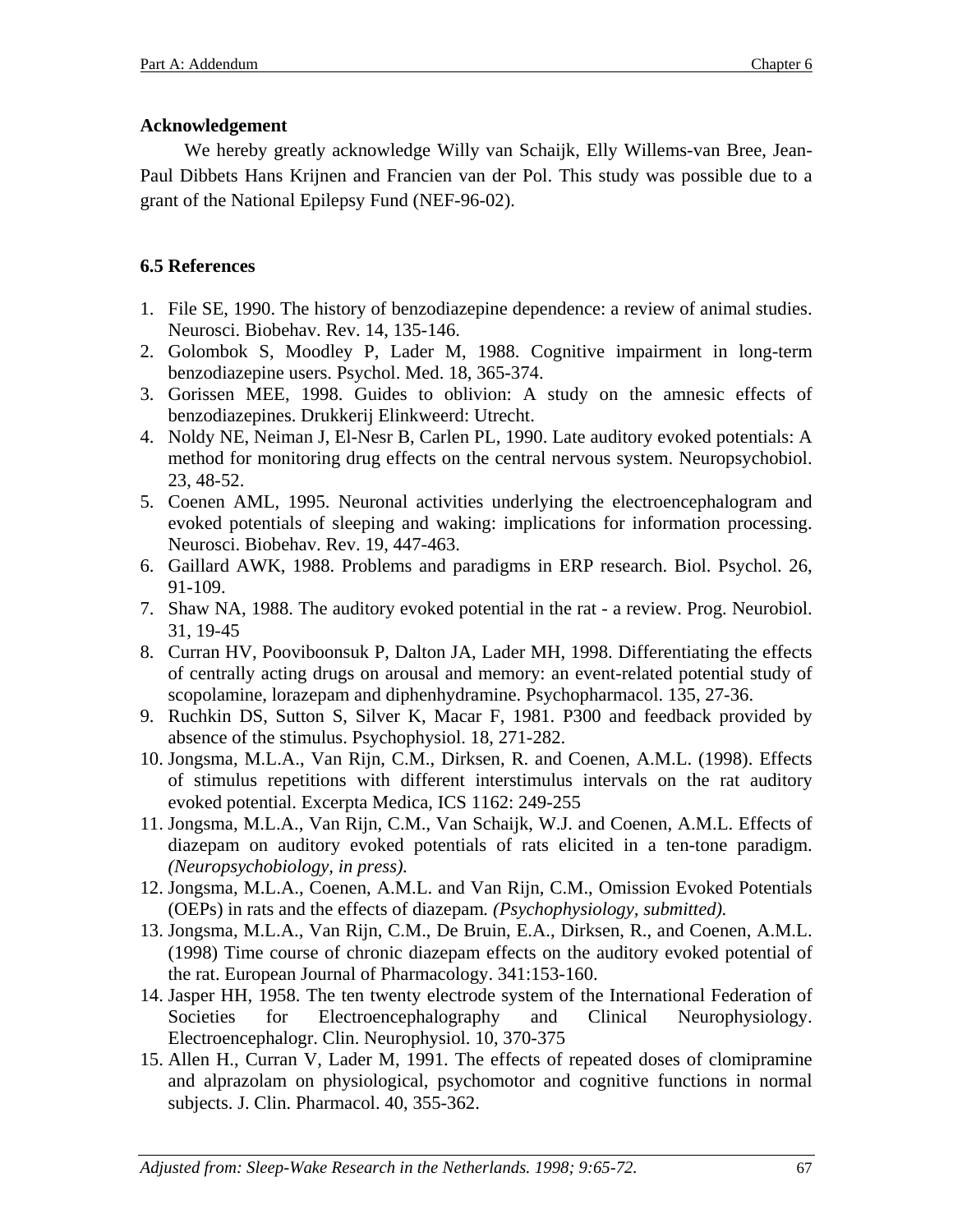- 16. Bringmann A., Klingberg F, 1995. Behavior-dependent and drug-induced changes of rat visual evoked potential: relation to the EEG spectral power. Neuropsychobiol. 31, 89-97.
- 17. Hoormann J, Falkenstein M., Schwarzenau P, Hohnsbein J, 1998. Methods for quantification and statistical testing of ERP differences across conditions. Behav. Res. Meth. Instrum. Comp. 30, 103-109.
- 18. Van Boxtel GJM, 1998. Data analysis and interpretation. Behav. Res. Meth. Instrum. Comp. 30, 87-102.
- 19. Yabe H, Tervaniemi M, Reinikainen K, Näätänen R, 1997, Temporal window of integration revealed by MMN to sound omission. NeuroRep. 8, 1971-1974.
- 20. Nordby H, Hammerborg D, Roth WT, Hugdahl K, 1994. ERPs for infrequent omissions and inclusions of stimulus elements. Psychophysiol. 31, 544-552.
- 21. Klinke R, Fruhstorfer H, Finkenzeller P. 1968, Evoked responses as a function of external and stored information. Electroencephalogr. Clin. Neurophysiol 25:119-122.
- 22. Blackwood DHR, Muir WJ. 1990, Cognitive brain potentials and their application. Brit. J. Psychiat. 157, 96-101.
- 23. Alain C, Richer F, Achim A. Saint Hilaire JM. Human intracerebral potentials associated with target, novel, and omitted auditory stimuli. Brain Topography. 1989;1:237-245.
- 24. Näätänen R, Paavilainen P, Alho K, Reinikainen K, Sams M. The mismatch negativity to intensity changes in an auditory stimulus sequence. In: Johnson Jr R, Rohrbaugh JW, Parasuraman R, editors. Current trends in event-related brain potential research. EEG Supplement 40. Amsterdam: Elsevier, 1987:125-131.
- 25. Bullock TH, Karamürsel S, Achimowicz JZ, McClune MC, Başar-Eroglu C. Dynamic properties of human visual evoked and omitted stimulus potentials. Electroenceph. Clin. Neurophysiol. 1994;91:42-53.
- 26. Besson M, Faita F, Czternasty C, Kutas M. What's in a pause: event-related potential analysis of temporal disruptions in written and spoken sentences. Biol. Psychol. 1997;46:3-23.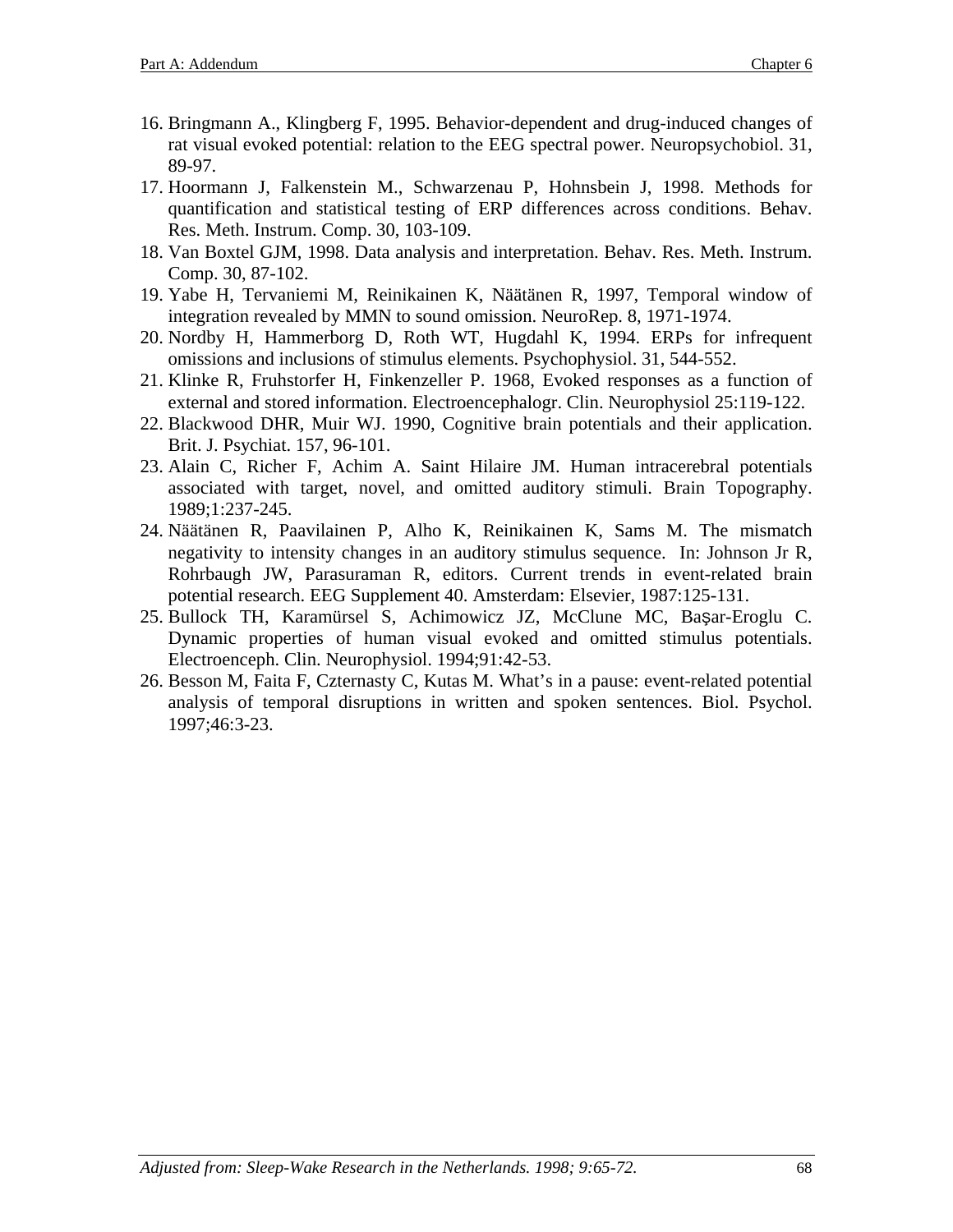# **PART B**

# **EEG-EP INTERRELATIONS**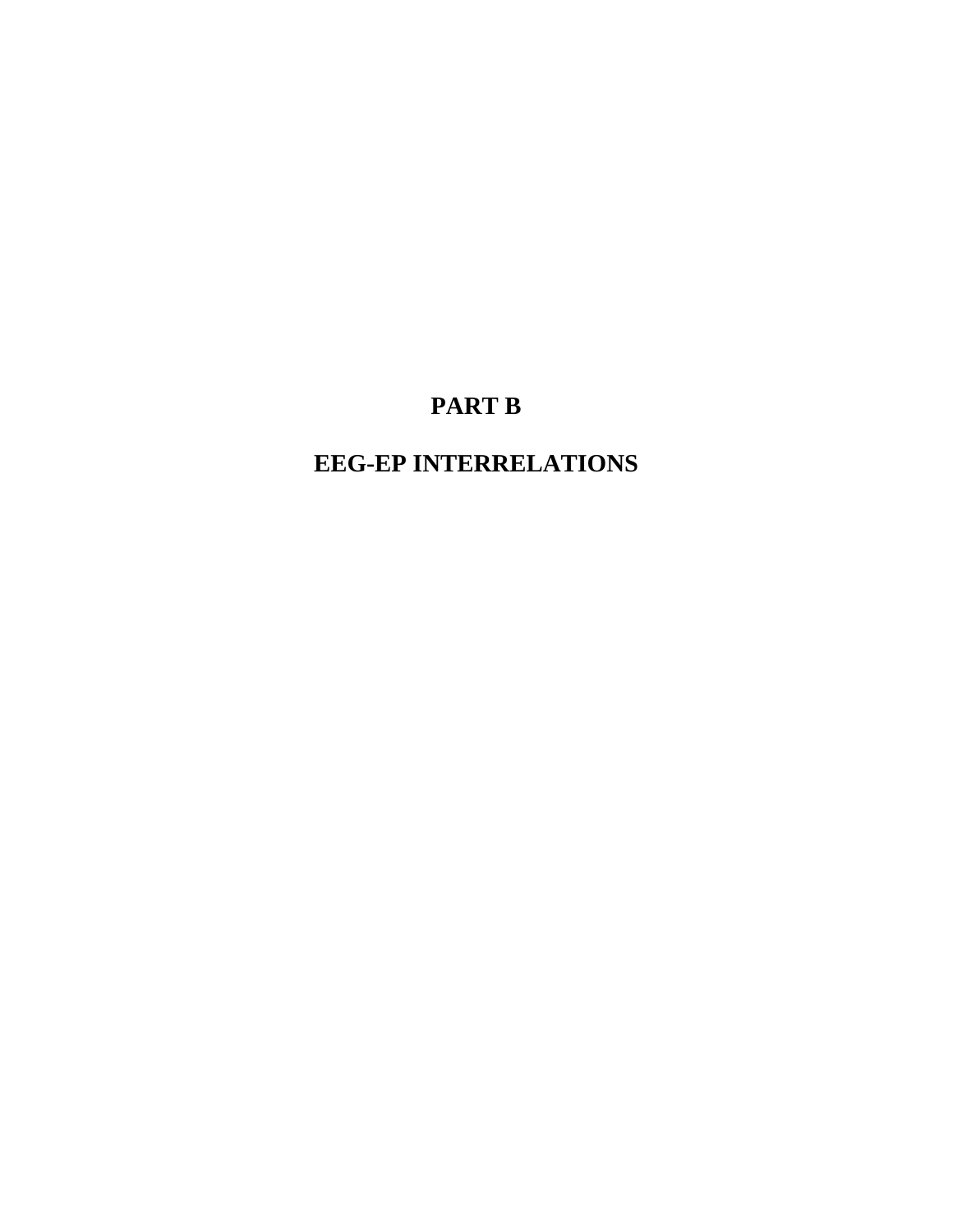### **CHAPTER 7: CHRONIC EFFECTS OF DIAZEPAM ON THE SPECTRAL CONTENT OF THE RAT EEG**

### MARIJTJE L.A. JONGSMA $^{\rm l}$  AND CLEMENTINA M. VAN RIJN $^{\rm l,2}$

<sup>1</sup>Department of Anesthesiology,<sup>2</sup> NICI\Department of Comparative and Physiological *Psychology,University of Nijmegen, The Netherlands.*

#### Abstract:

We determined the effect of long-term continuous diazepam treatment on the spectral content of the EEG in rats. Diazepam was administered for 21 days using subcutaneously implanted silastic tubes, resulting in constant blood concentrations.

Diazepam caused a decrease in the power of the low frequency bands (1-8 Hz) and an increase in the power of the high frequency bands (21-40 Hz). These changes persisted during 21 days of treatment and were no longer detected in a post drug control measurement on the 9th day after removing the tubes.

No tolerance developed to the effect of diazepam on the spectral content of the EEG. This indicates that in 21 days there is no decline in the effect of interaction of diazepam with the  $GABA_A$  - benzodiazepine receptor complexes responsible for the power spectrum changes.

Key words: Benzodiazepine, Diazepam, Tolerance, Rats, EEG, Spectral Analysis.

#### **7.1 Introduction**

It is known that tolerance develops to the behavioural effects of benzodiazepines: e.g. in rats to the sedating effects, to the motor impairing effects and to the anticonvulsive activity [4,5]. A reduction in the course of time of the spectral changes in the EEG (i.e. a decrease in the power of the low frequencies and an increase in the power of the high frequencies [1,2,11]) is reported in multiple dose regime studies [12,13,17]. However, it is clinical knowledge that the EEG changes induced by benzodiazepines persist during chronic treatment (W. van Emde Boas, personal communication). Tolerance development might depend on the dose regime [4,9,19]. Repeated dosages of a benzodiazepine in rats result in major fluctuations in the concentrations of the drug [7] due to the short half life time in these animals  $(\pm 1$  hour for diazepam, [6]). In humans, repeated dosages result in more constant blood concentrations due to the long half life time  $(\pm 40$  hours, [10]). We investigated the effect of diazepam on the EEG of rats having constant blood concentrations during 21 days. Silastic tubes containing diazepam were subcutaneously implanted, allowing a continuous release [7,8,16,20]. During the treatment we repeatedly determined the power spectrum of the EEG.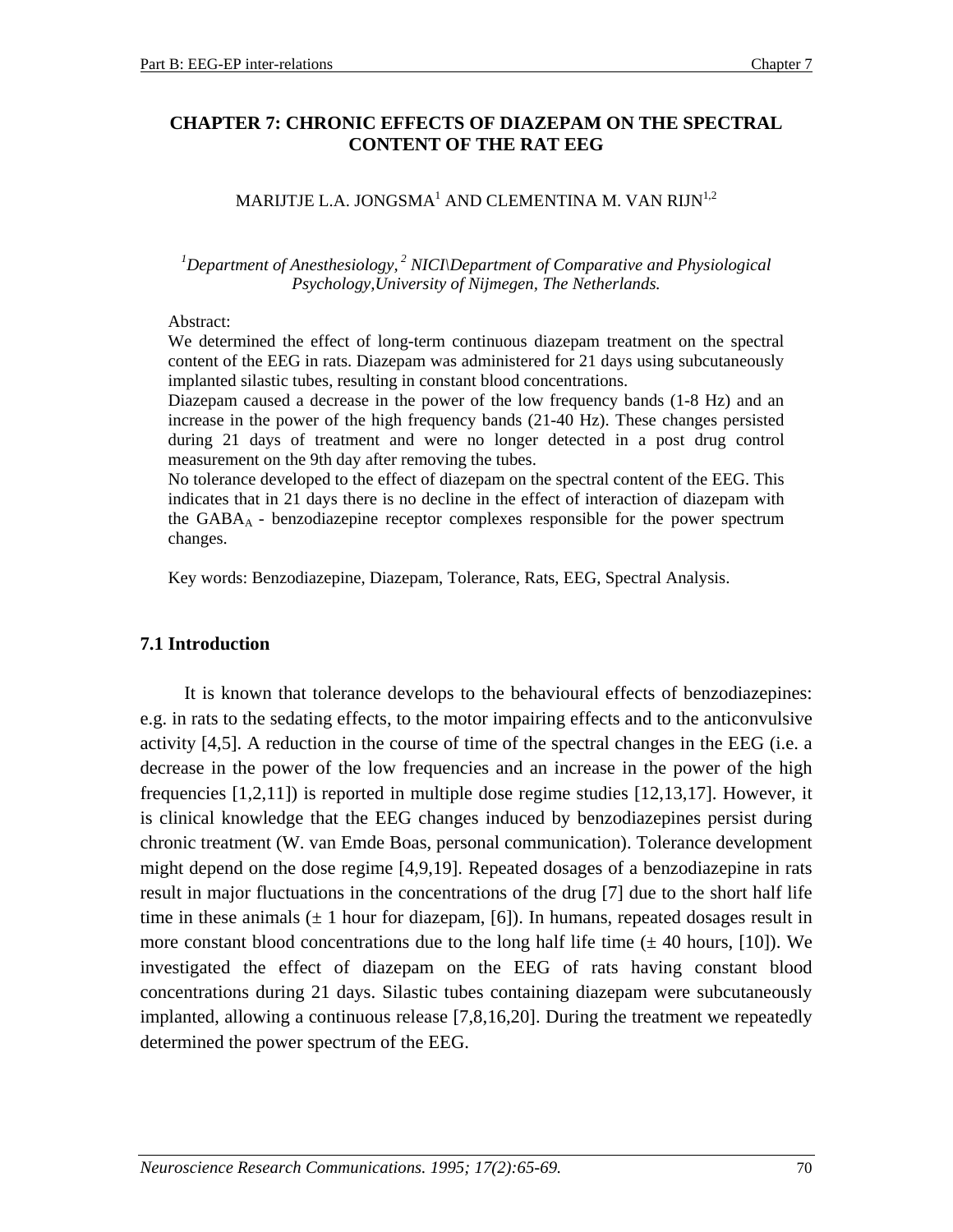#### **7.2 Materials and methods**

Sixteen male WAG/Rij rats were used, age 10 months and weighing  $350 \pm 16$ grams (mean  $\pm$  SD) at the start of the experiment. Animals were maintained on a 12-12 hour light-dark cycle: lights off at 9 am. Rats were single housed in standard cages with ad libitum access to standard food and water.

Three electrodes were implanted under complete Hypnorm anaesthesia (Plastic Products Company, MS 333/2A). The coordinates related to bregma were: A 2.0, L 2.0; A -3.7, L 9.0. A ground electrode was placed above the cerebellum. Animals were allowed to recover one week. EEG signals were measured between 1 Hz and 100 Hz and recorded digitally with a sample frequency of 200 Hz. Recordings took place from 11 am until 1 pm. Two baselines were recorded.

Per animal we used 8 silastic tubes of 8 cm (Dow Corning, 0.062 inch inner diameter; 0.095 inch outer diameter), each containing 100 mg of solid diazepam. Controls received empty tubes. Implantation and removal were carried out under ether anaesthesia. Experimental recording started 24 hours after tube implantation. A post-drug recording was taken 9 days after tube removal.

Total benzodiazepine activity in the blood was determined with a receptor binding assay. Blood samples of 100 µL were taken from the tail venes and hemolyzed in water. The samples were extracted in pentane/dichloormethane. Evaporated extract fractions were incubated during 90 min at  $0^{\circ}$  C with rat-brain membrane preparations and 3 nM [methyl-3H]diazepam, followed by rapid filtration. Specific benzodiazepine activity was expressed relative to the activity on day 2. Statistical analysis was performed by linear regression followed by a F-test of the slope.

The spectral content of the EEG was determined by Fast Fourier Transformation for 10 periods of 3.2 sec of EEG during passive wakefulness. This state was defined as observed immobile behaviour together with low voltage and fast frequency EEG [1,2]. A mean spectrogram was constructed for each animal per recording day and expressed in standardized scores (z-scores). We determined the mean power in the delta-band (1-4 Hz), the theta-band (4-8 Hz), the alpha-band (8-12 Hz) and the beta-band (12-40 Hz) [18]. Statistical analysis was performed by ANOVA for repeated measurements.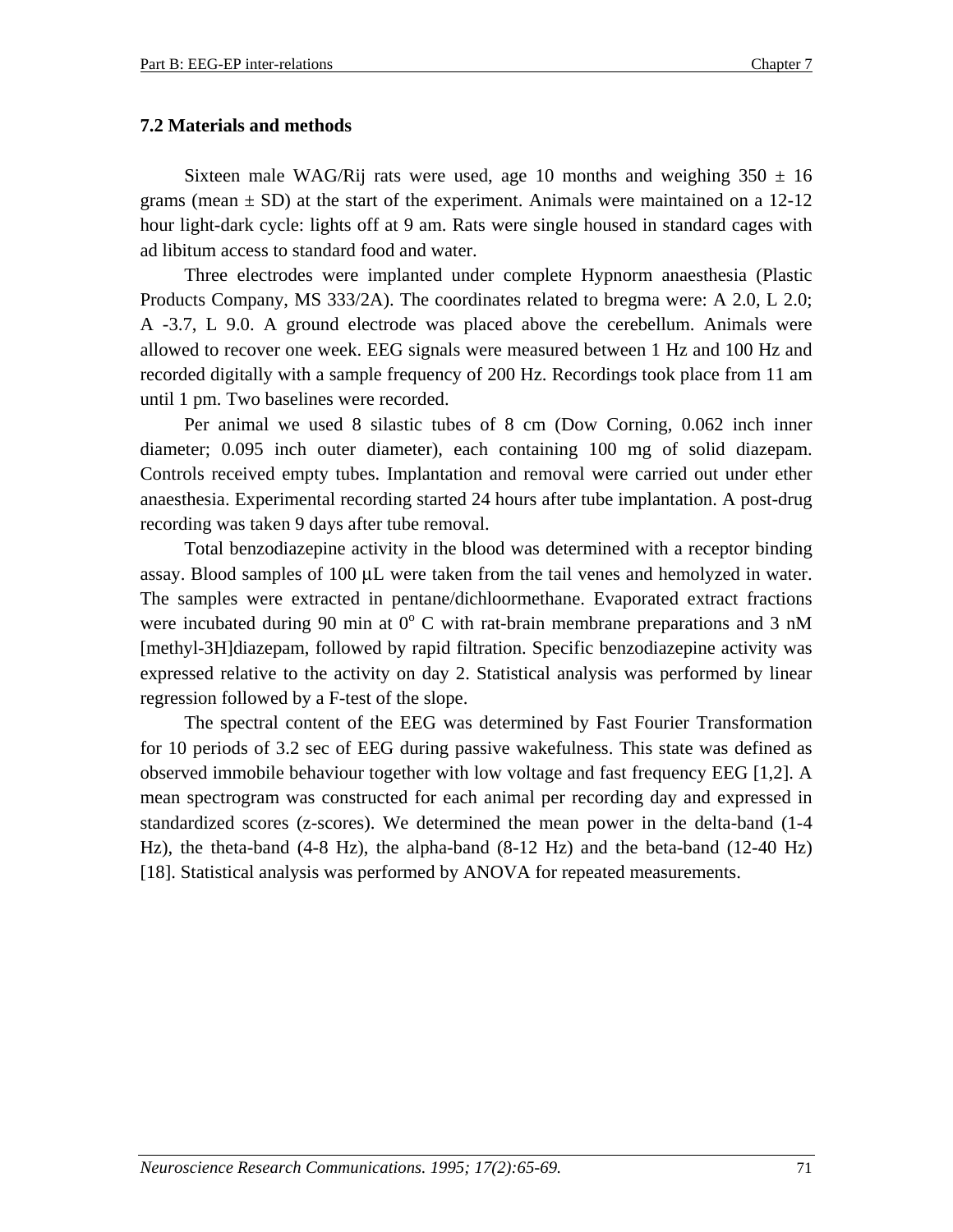

power (z-scores)

Fig. 1.

Relative blood concentrations during 21 days of diazepam treatment with subcutaneously implanted silastic tubes. Concentration values are relative the activity on day 2. Mean's and S.E.M.'s on five treatment days (2, 4, 9, 18 and 21) are given (n=8 animals with 8 tubes of 8 cm each). The slope obtained by linear regression is not significantly different from zero (F-test;  $p=0.6$ ).



#### Fig. 2.

Effects of diazepam treatment during 21 days on the EEG frequency bands. Data points are given for controls (open circles, n=8) and for diazepam treated rats (filled circles, n=8).

Mean power is expressed in z-scores (mean's and S.E.M.'s) on two baseline recording days (-10) and -5), five treatment days (1, 3, 8, 18 and 21) and one post-treatment day (30).

Data are given for the delta-band (1-4 Hz), theta-band (4-8 Hz), alpha-band (8-12 Hz) and betaband (12-40 Hz). On all treatment days diazepam induces a decrease in the delta- and the thetaband and an increase in the beta-band (ANOVA p≤0.0008). No drug-day interaction was found.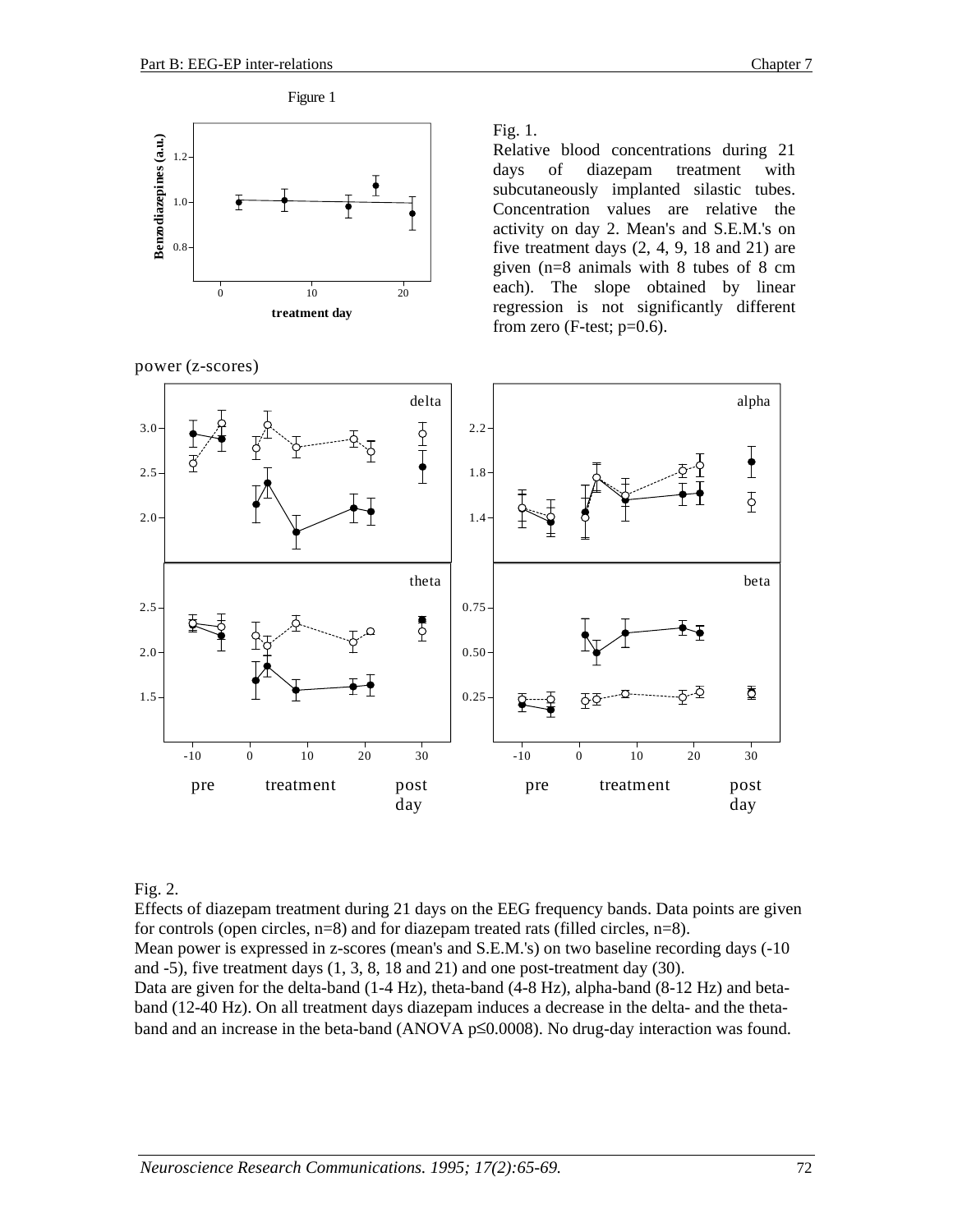#### **7.3 Results**

The diazepam output from the implanted tubes was  $17.6 \pm 1.6$  mg per animal per day (mean  $\pm$  SD, n=8 animals with 8 tubes). The total benzodiazepine concentrations in the blood were constant during the 21 days (fig 1). A blood sample taken on day 2 analyzed by HPLC showed that the absolute concentration of diazepam was 0.7 µM (200 ng/ml) and of its main metabolite desmethyldiazepam was  $1.2 \mu M$  (336 ng/ml). The effects of these constant diazepam blood concentrations on the frequency bands of the EEG power spectra are presented in Fig. 2. During 21 days of treatment we found a decrease in the mean power of the low frequency bands (delta:  $F1,15=27.92, p<0.0001$ 

and theta:  $F1,15=17.96$ ,  $p=0.0008$ ) and an increase in the high frequency band (beta: F1,15=47.15, p<0.0001). No drug-day interaction was found. No differences were found on the baseline days nor on the 9th day after removal of the tubes between the control group and the experimental group.

#### **7.4 Discussion**

Blood concentrations remained constant during 21 days of implantation of silastic tubes with diazepam. This observation confirms earlier reports using this method [7].

The spectral content of the EEG was determined of EEG during passive wakefulness, a state known to be sensitive to drug effects [1]. During the entire treatment a decrease in the power of the low frequency bands and an increase in the power of the high frequency band was found. These changes are characteristic of single dose treatment with benzodiazepines [1,2,11]. During the treatment period no tolerance developed to the changes in the power spectrum. This observation confirms clinical knowledge that the EEG changes induced by benzodiazepines persist during chronic treatment. Humans, using benzodiazepines chronically, are likely to have fairly constant blood concentrations [10]. Tolerance development might be dependent on the dose regime, i.e. on changes in the concentration of the drug [4,9,19]. Sala et al. found that full tolerance developed to the increase in the beta band within 4 weeks using a single oral dose of 40 mg/kg chlordiazepoxide per day in rats [17]. We suggest that constant vs. fluctuating blood concentrations account for different results.

The changes in frequency bands of the EEG induced by diazepam reflect the interaction of the compound with the  $GABA_A$  - benzodiazepine receptor complex. This was shown in a single dose study by Mandema et al. [11]. They found a perfect correlation between the benzodiazepine concentration producing half of the maximum EEG effect and the benzodiazepine affinity to the receptor site on the  $GABA_A$  complex. This was determined in whole brain homogenates using tritiated flumazenil as the ligand [11]. Different GABA<sub>A</sub> - benzodiazepine receptor subtypes exist in different brain areas,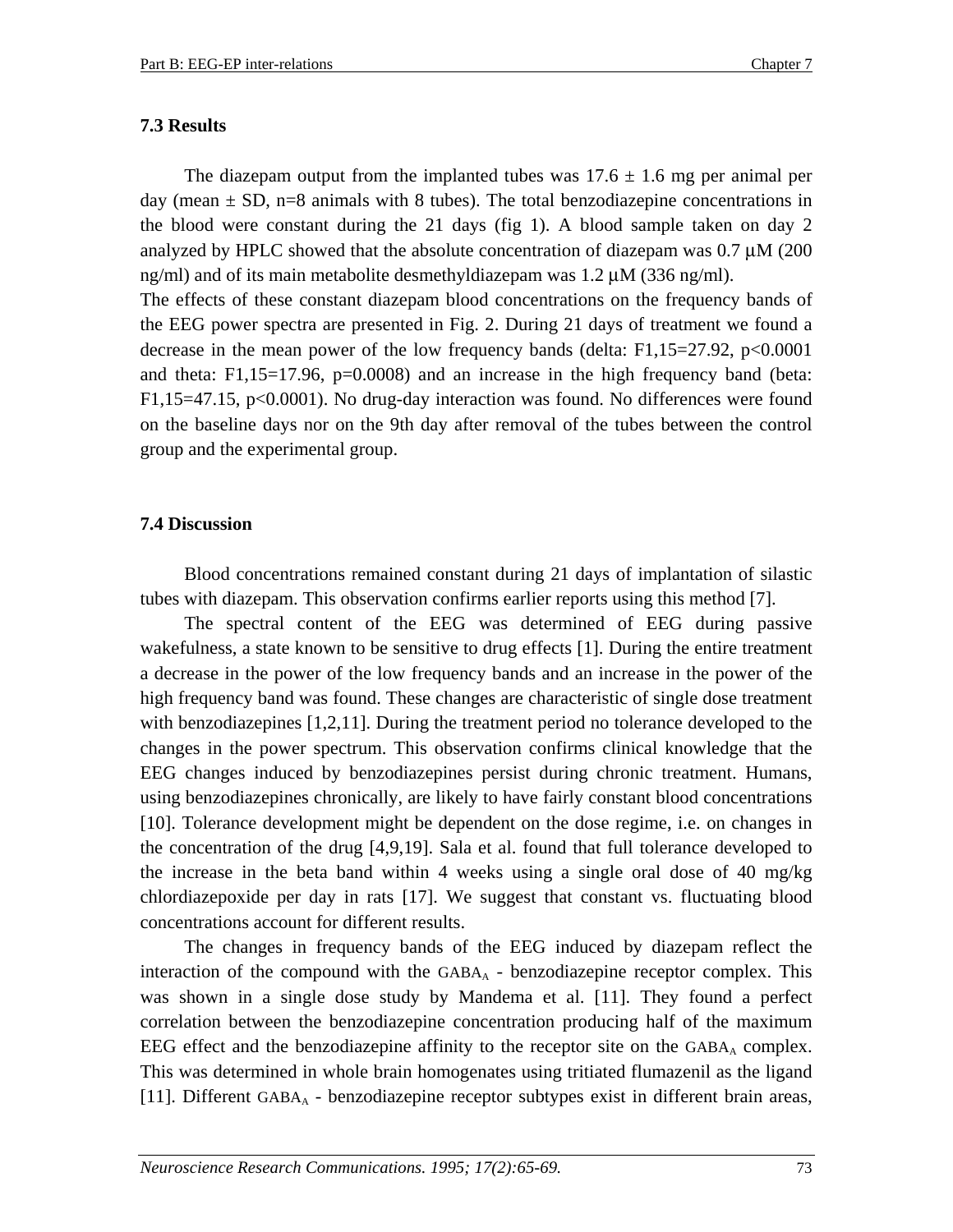presumably serving different physiological functions [3,14]. In order to clarify the mechanisms underlying tolerance development, it is important to know whether interactions of a benzodiazepine with its effector system remain intact during tolerance development. Our data indicate that in 21 days there is no decline of the effect of interaction of benzodiazepines with those receptor complexes that are responsible for the power spectrum changes. Three weeks of continuous treatment of rats with diazepam by the method described here did not alter the total benzodiazepine binding [16] but rather decreased the coupling between the GABA site and the benzodiazepine site [8]. It was found that the  $\gamma_2$  subunit mRNA levels in the cortex were decreased [20]. The presence of the  $\gamma_2$  subunit in the GABA<sub>A</sub> receptor causes the typical benzodiazepine effects in vitro [15]. Could it be that the effects of benzodiazepine treatment on the spectral content of the EEG are independent of the  $\gamma_2$  subunit? Indeed, most of the subunits investigated did not change during chronic treatment [20]. In agreement with a presumed difference in receptors involved in behavioural and EEG changes, benzodiazepines disrupt the regular relationship between EEG and behaviour [2]. The molecular basis underlying this pharmacological dissociation might manifest itself in chronic studies.

## **Acknowledgement**

Drs. J.P. Zwart and Dr. A.M.L. Coenen are gratefully acknowledged for critically reading this manuscript, E. Willems, W.J. van Schaijk and M.Th.M. Janssen for technical support, Dr. D.R.A. Uges for determining a blood concentration by HPLC and Roche Nederland B.V. for donating the diazepam. This study was supported in part by the National Committee on Epilepsy of the National Epilepsy Fund "The Power of the Tiny"; CLEO A84.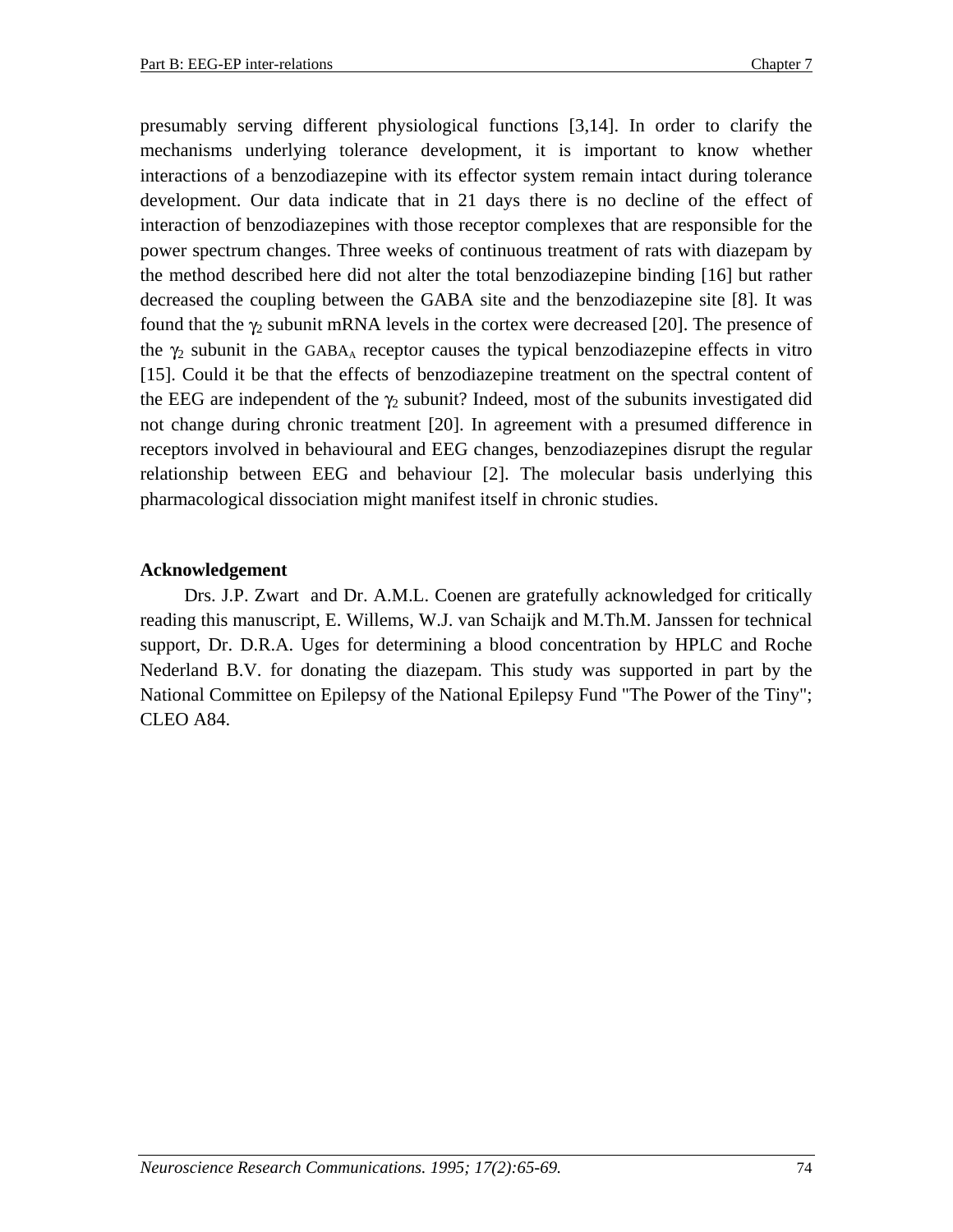## **7.5 References**

- 1. Coenen, A.M.L. and Van Luijtelaar, E.L.J.M. (1989) Pharmacol. Biochem. Behav. 32 27.
- 2. Coenen, A.M.L. and Van Luijtelaar, E.L.J.M. (1991) Sleep 14, 464.
- 3. Doble, A. and Martin, I.L. (1992) Trends Pharmacol. Sci. 13, 76.
- 4. File, S.E. (1985) Neurosci. Biobehav. Rev. 9, 113.
- 5. File, S.E. (1990) Neurosci. Biobehav. Rev. 14, 135.
- 6. Friedman, H., Abernethy, D.R., Greenblatt, D.J. and Shader, R.I. (1986) Psychopharmacol. 88, 267.
- 7. Gallager, D.W., Malcolm, A.B., Anderson, S.A. and Gonsalves, S.F. (1985) Brain Res. 342, 26.
- 8. Heninger, C. and Gallager, D.W. (1988) Neuropharmacol. 27, 1073.
- 9. Kalynchuk, L.E., Kwon Kim, C., Pinel, J.P.J. and Kippin, T.E. (1994) Behavioural Neurosci. 108, 213.
- 10. Klotz, U. (1983) In: The benzodiazepines: from molecular biology to clinical practice. E. Costa (ed). Raven Press, New York, p247.
- 11. Mandema, J.W. and Danhof, M. (1992) Clin. Pharmacokinet. 23, 191.
- 12. Massoti, M., Mele, L. and DeLuca, C. (1990) Pharmacol. Biochem. Behav. 35, 933.
- 13. Mele, L., Sagratella, S. and Massotti, M. (1984) Brain Res. 323, 93.
- 14. Olsen, R.W., Tyler-McCabe, R. and Wamsley, J.K. (1990) J. Chem. Neuroanat. 3, 59.
- 15. Pritchett, D.B., Sontheimer, H., Shivers, B.D., Ymer, S., Kettenmann, H., Schofield, P.R. and Seeburg, P.H. (1989) Nature 338, 582.
- 16. Ramsey-Williams, V.A., Wu, Y. and Rosenberg, H.C. (1994) Pharmacol. Biochem. Behav. 48, 765.
- 17. Sala, M., Leone, M.P., Lampugnani, P., Braida, D., and Gori, E. (1995) Eur. J. Pharmacol. 273, 35.
- 18. Santucci, V., Rocher, D., Veyrun, J. and Bizière, K. (1986) Naunyn-Schmiedeberg's Arch. Pharmacol. 333, 186.
- 19. Siegel, S. (1986) In: Tolerance to Beneficial and Adverse Effects of Antiepileptic Drugs. W.P. Koella et al. (eds). Raven Press, New York, p89.
- 20. Wu, Y.X., Rosenberg, H.C., Chiu, T.H., and Zhao, T.J. (1994) J. Mol. Neurosci. 5, 105.
- 21. Blackwood DHR, Muir WJ. 1990, Cognitive brain potentials and their application. Brit. J. Psychiat. 157, 96-101.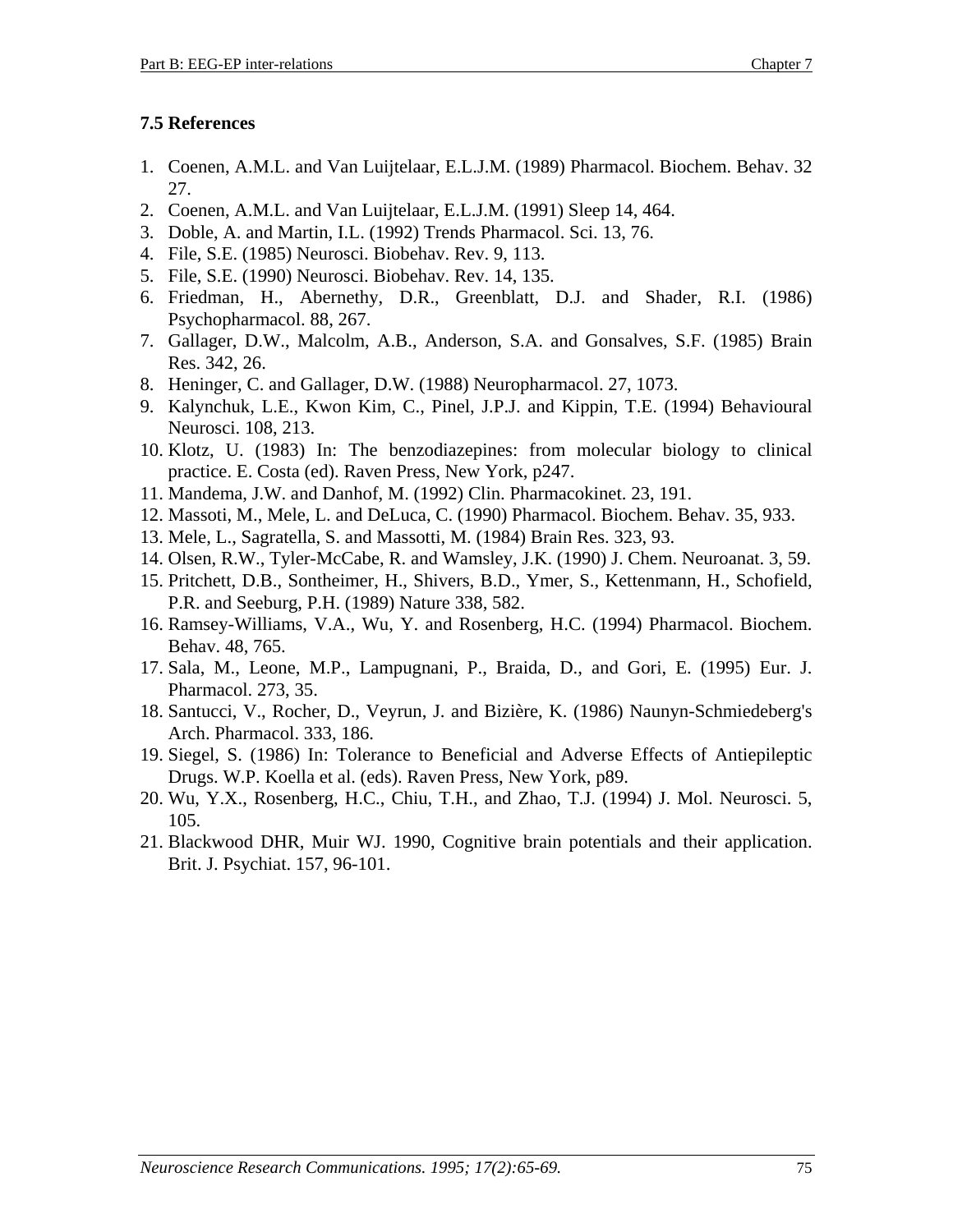### **CHAPTER 8: INFLUENCE OF THE POWER-SPECTRUM OF THE PRE-STIMULUS EEG ON THE CONSECUTIVE AUDITORY EVOKED POTENTIAL IN RATS**

#### MARIJTJE L.A. JONGSMA $^{\rm l}$ , CLEMENTINA M. VAN RIJN $^{\rm l,2}$ , R. QUIAN QUIROGA $^{\rm 3}$ , W.J. VAN SCHAIJK $^2$ , R. DIRKSEN $^4$  AND ANTON M.L. COENEN $^2$

*1 Department of Anesthesiology, NICI\ 2Department of Comparative and Physiological Psychology,University of Nijmegen, The Netherlands. 3 John von Neumann Institut fuer Computing. Forschungszentrum Juelich. 52425 Juelich Germany*

Abstract: Evoked Potentials (EPs) are responses that appear in the EEG due to external stimulation. Findings indicate that changes in EPs can be related to changes in frequencies of the pre-stimulus EEG. Auditory EPs of rats (n=8) were measured in reaction to tone-pip stimuli (90 dB, 10.2 kHz, ISI 2s, n=1500). Trials were ranked according to the percentage of delta (1-4 Hz), theta (5-8), alpha (9-12) or beta power (13- 30 Hz) in the pre-stimulus EEG. Consecutive AEPs were computed. An increase in beta and a decrease in delta resulted both in an increase in the N60 and P70 component and a decrease in the P150-200 component. These beta and delta changes have been associated with changes in arousal. The increased N60 and P70 components with increases in beta might reflect increased attention due to an increase in arousal. We found that an increase in delta activity, leads to an increase of the late-latency P150-200 component, possibly due to an increased synchronization in the EEG.

#### **8.1 Introduction**

Evoked Potentials (EPs) are discrete and minute electrical potentials that appear in the electroencephalogram (EEG). They are usually produced by, and time-locked to, external sensory stimulation [6]. Until the early 1980s, EPs were considered to be deterministic signals, whereas the background EEG was considered to be random noise [1, 2]. Findings however indicate that the background EEG and EPs are related in a fundamental manner [1, 2, 3]. Many investigators nowadays regard EPs as a reorganization of the spontaneous EEG [1, 2, 3, 14]. Background EEG activity and EPs have been related using a variety of approaches.

One such approach involves the recording of EPs during different sleep stages and wakefulness [4, 11, 12]. Similar to EEG patterns, the architecture of EPs is dependent on the state of alertness [12]. During waking, components in the EP are moderate in amplitude, while during slow wave sleep larger waves are visible [5, 11]. This is caused by more synchronized unit responses with sharper phases of excitations and inhibitions, which results from increased hyperpolarizations [6, 11].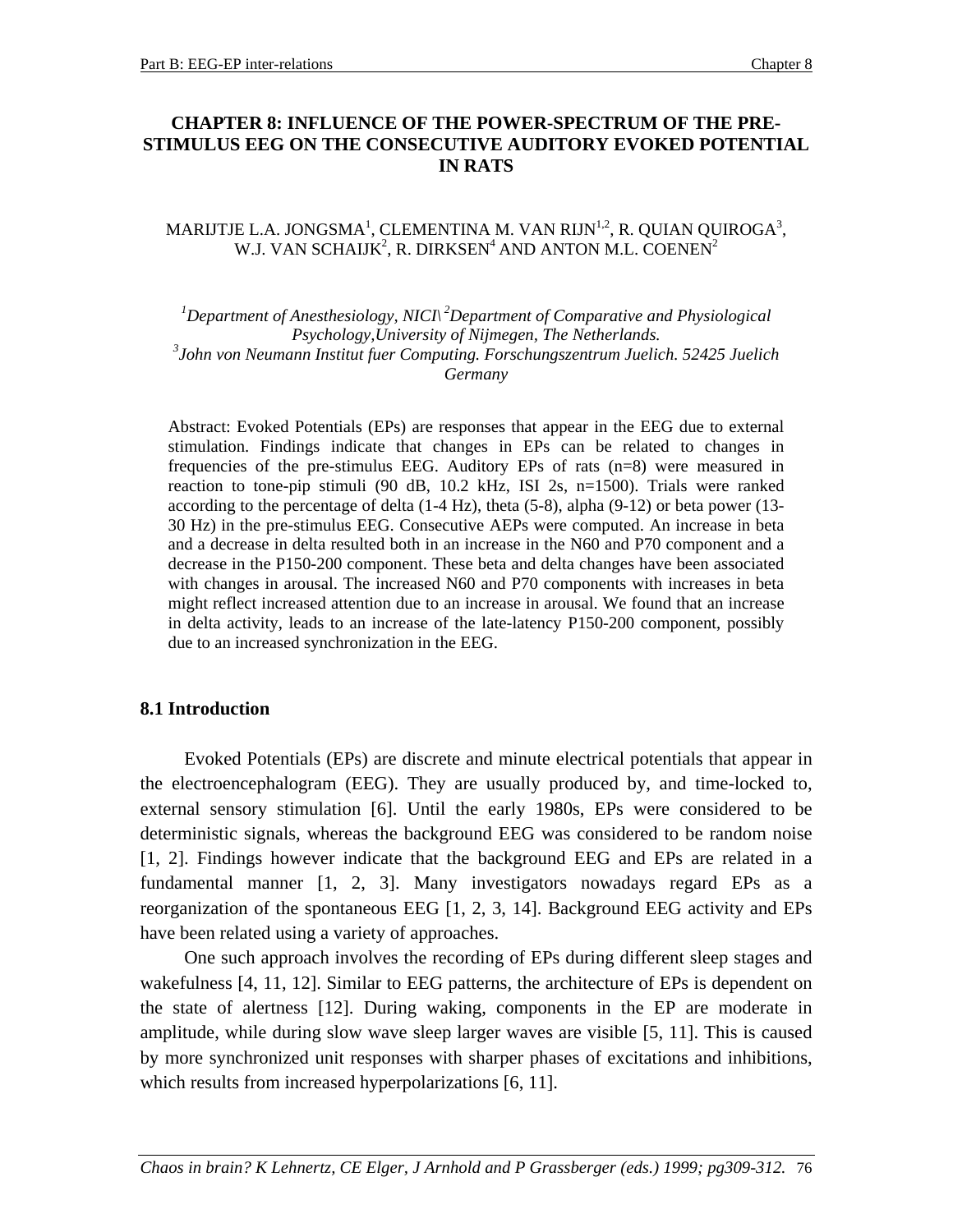Another approach involves recording pre- and post-stimulus EEG epochs and assessing how changes in the spectral power of the pre-stimulus EEG affects the poststimulus EP measures [3]. The effects of more subtle variations in the level of arousal on the EP can thus be studied. Still little is known about the relation between small prestimulus EEG variations and the subsequent EP. We studied the EEG-EP relations in rats by averaging EPs based on the relative magnitude in the pre-stimulus EEG.

#### **8.2 Materials and methods**

This study was performed in accordance with the guidelines of the European Community for the use of experimental animals. Approval of the local ethical committee for animal studies has been obtained. Male Wistar rats (n=8) weighting  $470 \pm 49$  grams were used. Isoflurane anesthesia was used for implanting a tripolar electrode set (Plastics One, MS 333/2a). The coordinates of the first active electrode related to bregma were A-3.4, L2.0. The second active electrode and the ground electrode were placed above the cerebellum. Animals were allowed to recover for two weeks before recordings were made.

EEG signals were measured between 0.1 and 500 Hz and recorded digitally with a sample frequency of 1024 Hz. Auditory Evoked Potentials (AEPs) were elicited by 1500 tone-pip stimuli (10.2 kHz, 90 dB, stimulus duration 20 ms) with a 2 s (90%) or 4 s (10%) ISI (Inter-Stimulus Interval). White background noise of 65 dB was present.

Based on a previous studies by Baar [1] and Brandt et al. [3], we determined the spectral contents of pre-stimulus EEGs (1 s before stimulus onset) by Fast Fourier Transformations. In four separate analyses, the AEP trials were categorized in ten groups, according to their increasing percentage of delta (1-4 Hz, categories of 10%), theta (5-8 Hz, categories of 10%), alpha (9-12 Hz, categories of 2.5%) or beta (13-30 Hz, categories of 4%) of the magnitude of the total spectrum (1-30 Hz).

AEPs were constructed for each EEG band, by sub-averaging the single trials corresponding to the different categories. Individual amplitudes at selected latencies  $(N_{18}$ ,  $P_{30}$ ,  $N_{40}$ ,  $N_{60}$ ,  $P_{68}$  and  $P_{150-200}$ ) were further taken into analysis. For each component an ANOVA with repeated measures was employed with the percentage 'delta', 'theta', 'alpha' or 'beta' being the repeated measure.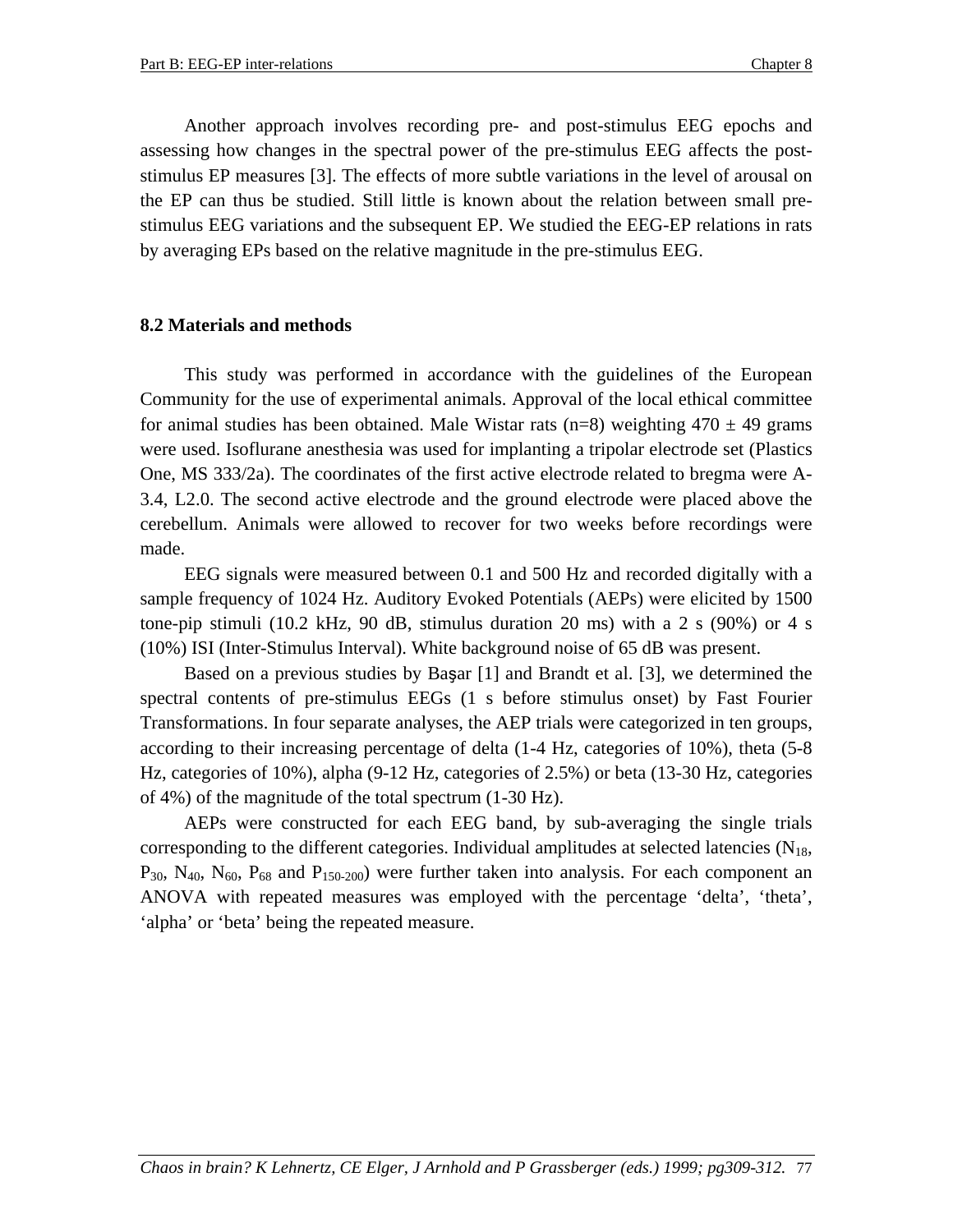#### **8.3 Results**

0-2.5%

-50 0 50 100 150 200 250 **msec.**

Figure 1 shows the selectively averaged AEPs, belonging to increasing percentages of 'delta' (figure 1a), 'theta' (figure 1b), 'alpha' (figure 1c) and 'beta' (figure 1d) in the pre-stimulus EEG. After determination of maximal peak-values of the total grand average AEP, an  $N_{18}$ ,  $P_{30}$ ,  $N_{40}$ ,  $N_{60}$ ,  $P_{68}$  and  $P_{150-200}$  component could be identified





0-4%

-50 0 50 100 150 200 250 **msec.**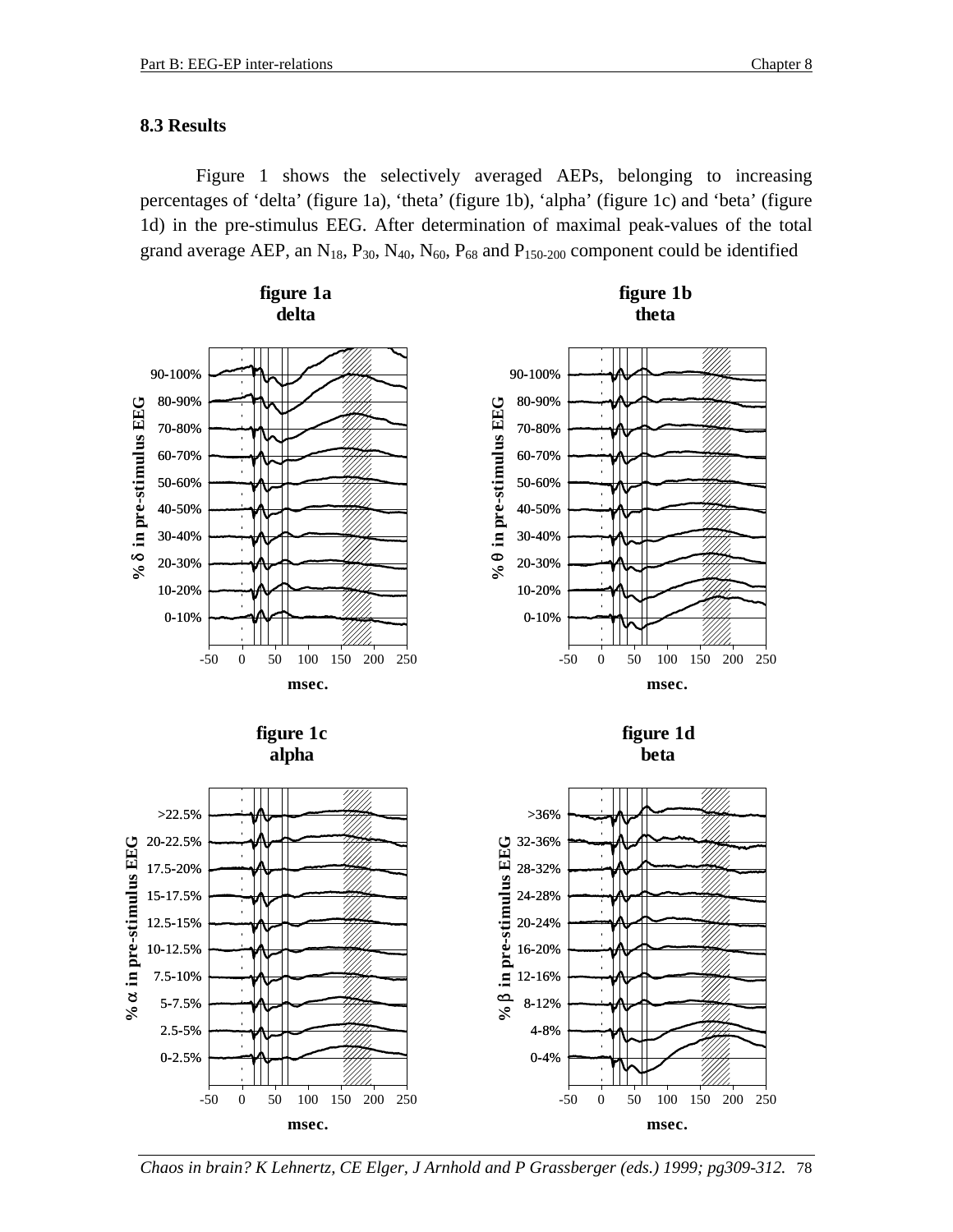

Figure 2 shows the amplitudes of the AEP components with increasing percentages of 'delta' (figure 2a), 'theta' (figure 2b), 'alpha' (figure 2c) or 'beta' (figure 2d).

*Delta effect:* The amplitude of the  $N_{18}$  increased with an increase in delta (F(1,9)=4.1; p<.0001). The  $N_{60}$  and  $P_{68}$  decreased and the  $P_{150-200}$  increased with an increase in delta  $(F(1,9)=8.7; p<.0001, F(1,9)=5.6; p<.0001$  and  $F(1,9)=29.4; p<.0001$  respectively). *Theta effect:* The  $N_{60}$  and  $P_{68}$  increased and the  $P_{150-200}$  decreased with an increase in theta activity  $(F(1,9)=9.0; p<.0001; F(1,9)=4.8 p<.0001;$  and  $F(1,9)=12.8 p<.0001$ . *Alpha effect:* The P150-200 decreased with an increase in alpha  $(F(1,9)=4.4 \text{ p} < .0001)$ . *Beta effect:* The  $N_{60}$  and  $P_{68}$  increased and the  $P_{150-200}$  decreased with an increase in beta activity in the pre-stimulus EEG  $(F(1,9)=5.7; p<.0001; F(1,9)=8.4 p<.0001;$  and  $F(1,9)=12.5$  p<.0001 respectively).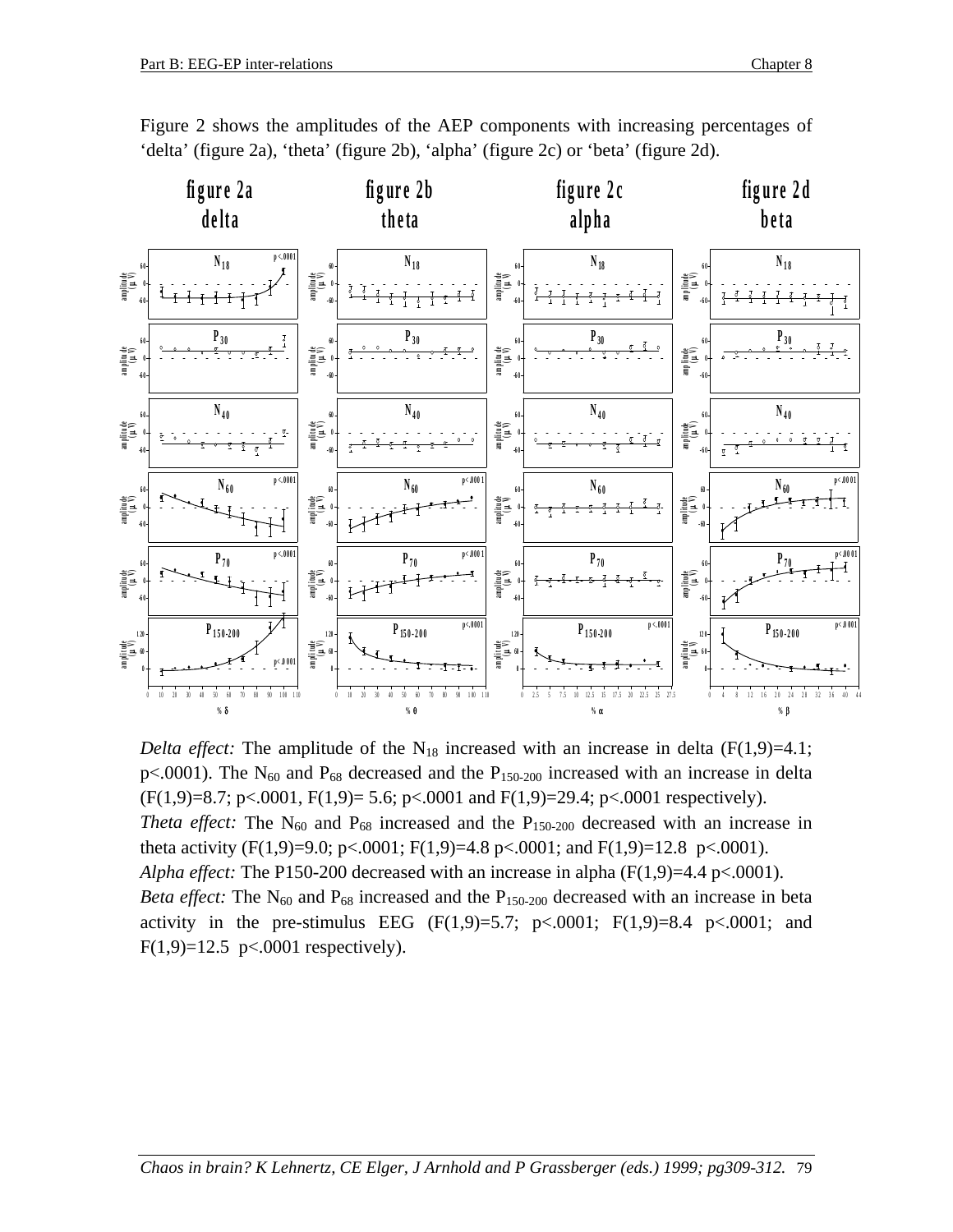#### **8.4 Discussion**

In this study, decreases in 'delta' and increases in 'beta' (and to a lesser extend increases in both 'alpha' and 'theta') resulted both in increases in the N60 and P70 components and decreases in the P150-200 component. Activity in the low and high frequency bands of the EEG are considered to be an index of cortical arousal, such that power in the low frequency (delta) bands increases with a decrease in arousal and activity in the high frequency (alpha and beta) bands increases with an increase in arousal [7].

In this study we found no effect of pre-stimulus EEG on the P30 and N40 AEP components. Early detection and evaluation of auditory information seems therefore to be unaffected by the level of the subjects arousal. This is in agreement with others who found that stages of sleep have no effect on earlier EP components [8, 9].

However, we found an increase of the N60 and P68 auditory EP components with an increase in beta activity in the pre-stimulus EEG. Increases of the human N1 [3, 4, 12], P1 [9] and P2 [3, 4] components with an increase in arousal have been reported before. Others however reported a decrease of the rat N1-P2 visually EP components with an increase in arousal [10, 11]. These components have been related most commonly to attentional processes. We therefore propose that the increased N60 and P68 auditory EP components with an increase in arousal reflect an increase in attention.

In this study we also observed an increase of the P150-200 AEP component with an increase of delta activity in the pre-stimulus EEG. Previous studies have also reported an enhancement of the P2-N3 complex during slow wave sleep in both visually EPs of rats [5, 10, 11], and auditory EPs in humans [4, 9, 12, 13]. Meeren et al. [11] ascribed increased visually EP components during slow-wave sleep to the more synchronized EEG, as compared with EP components obtained during EEG-desynchronized states, such as wakefulness and REM sleep. The hypothesis underlying this approach is that EPs are due to a superposition of stimulus induced and time-locked EEG rhythms and thus reflect resonance properties of the EEG. Bearing in mind the pre-stimulus EEG can contribute to the interpretation of the components of the consecutive EP.

#### **Acknowledgement**

We hereby gratefully acknowledge Elly Willems-van Bree, Francien van de Pol, Hans Krijnen and Jean-Paul Dibbets for their (bio-) technical support and Antoni Gamundi for his fruitful discussions. This study was also possible due to a grant of the National Epilepsy Fund (NEF-96-02).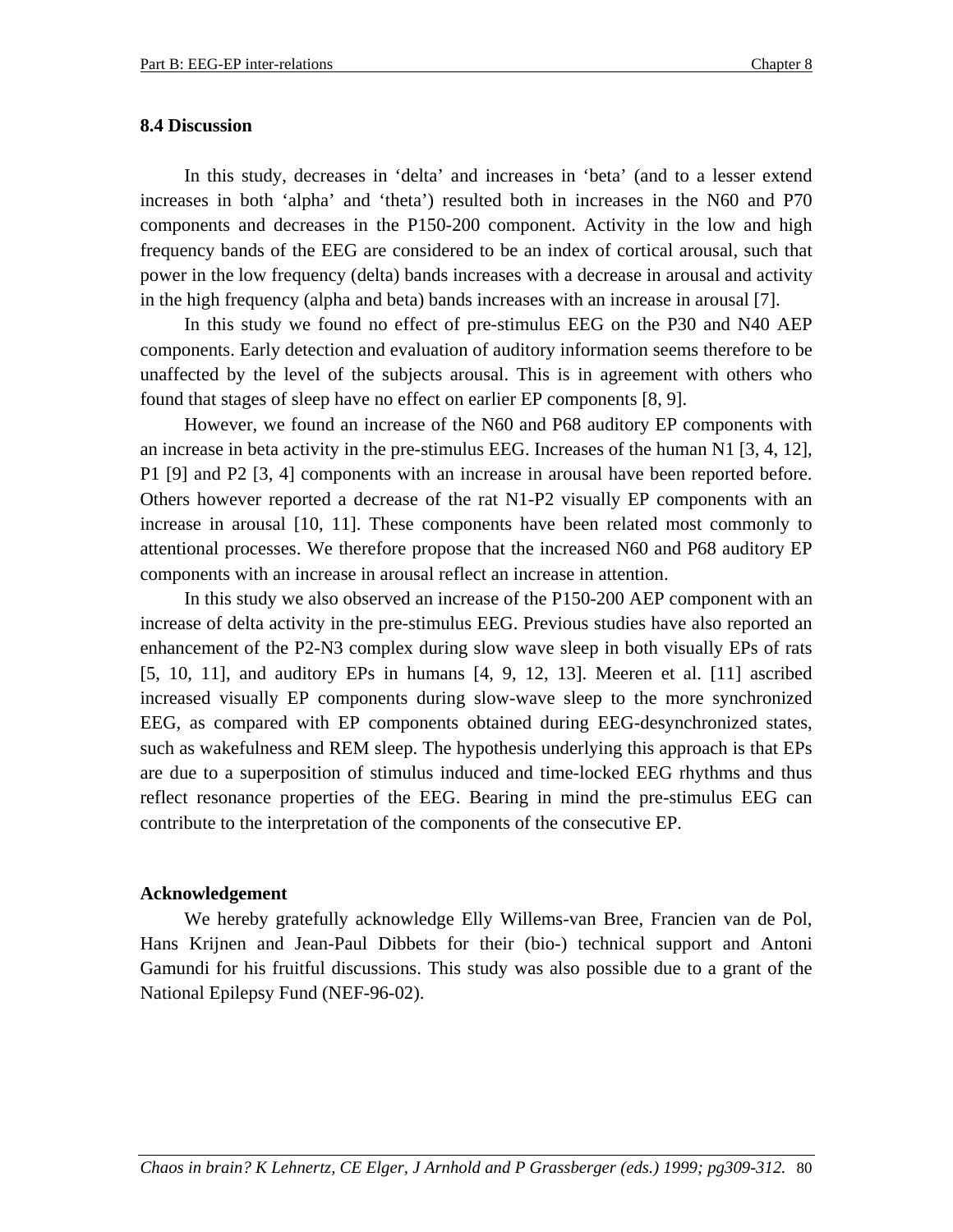## **8.5 References**

- 1. Baar, E., EEG-Brain dynamics. Relation between EEG and brain evoked potentials. Elsevier/North-Holland biomedical press, Amsterdam (1980).
- 2. Baar, E., Brain function and oscillations. Volume II: Intergrative brain function. Neurophysiology and cognitive processes. Springer-Verlag, Berlin Heidelberg (1999).
- 3. Brandt, M.E., Jansen, B.H. and Carbonari, J.P., Pre-stimulus spectral EEG patterns and the visual evoked response. Electroen Clin Neurophys 80, 16 (1991).
- 4. Bastuji, H., Garcia-Larrea, L., Franc, C. and Mauguière, F., Brain processing of stimulus deviance during slow-wave and paradoxical sleep: a study of human auditory evoked responses using the oddball paradigm. J Clin Neurophys 12, 155 (1995).
- 5. Bringmann, A. and Klingberg, F., Behavior-dependent and drug-induced changes of rat visual evoked potential: relation to the EEG spectral power. Neuropsychobiol 31, 89 (1995).
- 6. Coenen, A.M.L., Neuronal activities underlying the electroencephalogram and evoked potentials of sleeping and waking: implications for information processing. Neurosci Biobehav Rev 19, 447 (1995).
- 7. Coull, J.T., Neural correlates of attention and arousal: insights from electrophysiology, functional neuroimaging and psychopharmacology. Prog Neurobiol 55, 343 (1998).
- 8. Dujardin, K., Guerrien, A. and Leconte, P., Sleep, brain activation and cognition. Physiol Behav 47, 1271 (1990).
- 9. Erwin, R. and Buchwald J.S., Midlatency auditory evoked responses: differential effects of sleep in the human. Electroen Clin Neurophys, 65, 383 (1986).
- 10. Inoue, M., Duysens, J., Vossen, J.H.M. and Coenen, A.M.L., Thalamic multiple unit activity during spike-wave discharges in rats. Brain Res 612, 35 (1992).
- 11. Meeren, H.K.M., Van Luijtelaar, E.L.J.M. and Coenen, A.M.L., Cortical and thalamic viual evoked potentials during sleep-wake states and spike-wave discharges in the rat. Electroen Clin Neurophysiol 108, 306 (1998).
- 12. Ogilvie, R.D., Simons, I.A., Kuderian, R.H., MacDonald, T. and Rustenburg, J., Behavioral, event-related potential, and EEG/FFT changes at sleep onset. Psychophysiol 28, 54 (1991)
- 13. Wesensten, N.J., Badia, P., The P300 component in sleep. Physiol Behav, 44, 215 (1988).
- 14. Yordanova, J.Y., Kolev, V.N. and Başar, E., EEG theta and frontal alpha oscillations during auditory processing change with aging. Electroen Clin Neurophysiol 108, 497 (1998).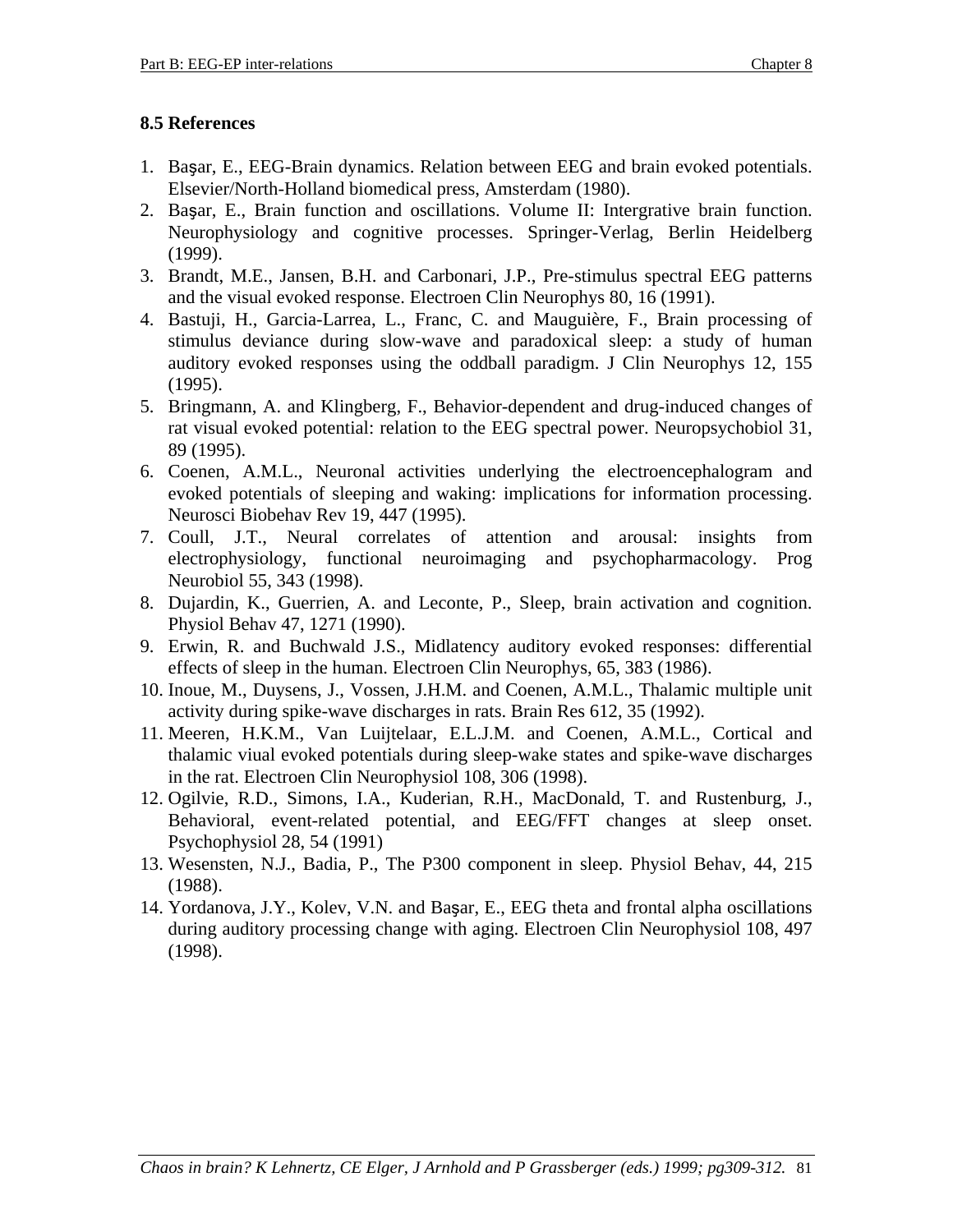## **CHAPTER 9: THE INFLUENCE OF DIAZEPAM ON EEG-AEP INTERRELATIONS IN RATS**

#### MARIJTJE L.A. JONGSMA $^{\rm l}$ , CLEMENTINA M. VAN RIJN $^{\rm l,2}$ , JAN VAN EGMOND $^{\rm l}$ , WILLIE J. VAN SCHAIJK $^2$ , ANKE SAMBETH $^2$ , AND ANTON M.L. COENEN $^2$

*1 Department of Anesthesiology, NICI\2 Department of Comparative and Physiological Psychology,University of Nijmegen, The Netherlands.*

Abstract: We investigated if diazepam-effects on the rat Auditory Evoked Potential (AEP) could be ascribed to its β-increasing effect in the EEG.

Rats received vehicle or diazepam (4 mg.kg-1). AEPs were elicited by tone-pip stimuli (90dB, 10.2kHz, ISI 2 s). Trials were ranked in 10 categories according to the β-activity in 1 s pre-stimulus EEG (3% bins). AEPs were computed for each category. ANOVAs on the P14, N18, P29, N51 and P67 component were performed. In addition, Crosscorrelation coefficients (CCCs) between all AEPs were determined.

In the vehicle condition the P29, N51 and P67 increased with increased β-activity and CCCs changed. In the diazepam condition AEP components and CCCs remained unchanged with increased β-activity. Diazepam affected the rat AEP, such that it resembled the AEP obtained during the lowest β-categories in the vehicle condition.

Increases in β have been associated with increases in arousal. Although being a sedative, diazepam is known to increase β-activity. We found that diazepam-effects on AEPs can not be ascribed to its β-enhancing effects on the EEG. Diazepam disrupted the normal AEP-EEG relation such that diazepam-effects on the rat AEPs seem to reflect the behaviourally sedative effects of diazepam and not its physiologically β-increasing effects.

Key words: Auditory Evoked Potentials, Diazepam, pre-stimulus EEG, ß-rhythm, Fourier analysis, cross- correlation.

## **9.1 Introduction**

Until the early 1980s, within cognitive neuroscience, Evoked Potentials (EPs) were considered to be deterministic signals of the brain, whereas the ongoing EEG was considered to be random noise [1, 2]. Findings however indicate that the ongoing EEG and EPs are related in a fundamental manner [1, 3]. Although these EEG-EP relations have been studied during normal sleep/wake stages [4, 16], EEG-EP interrelations have not yet been determined after pharmacological induced sedation.

Benzodiazepines have, amongst other properties, sedating effects [8, 12]. Although benzodiazepines are sedatives, they are also known to increase the β-activity in the EEG [6]. Since increases in β-activity are normally understood as increases in arousal, this phenomenon is known as pharmacological dissociation [6].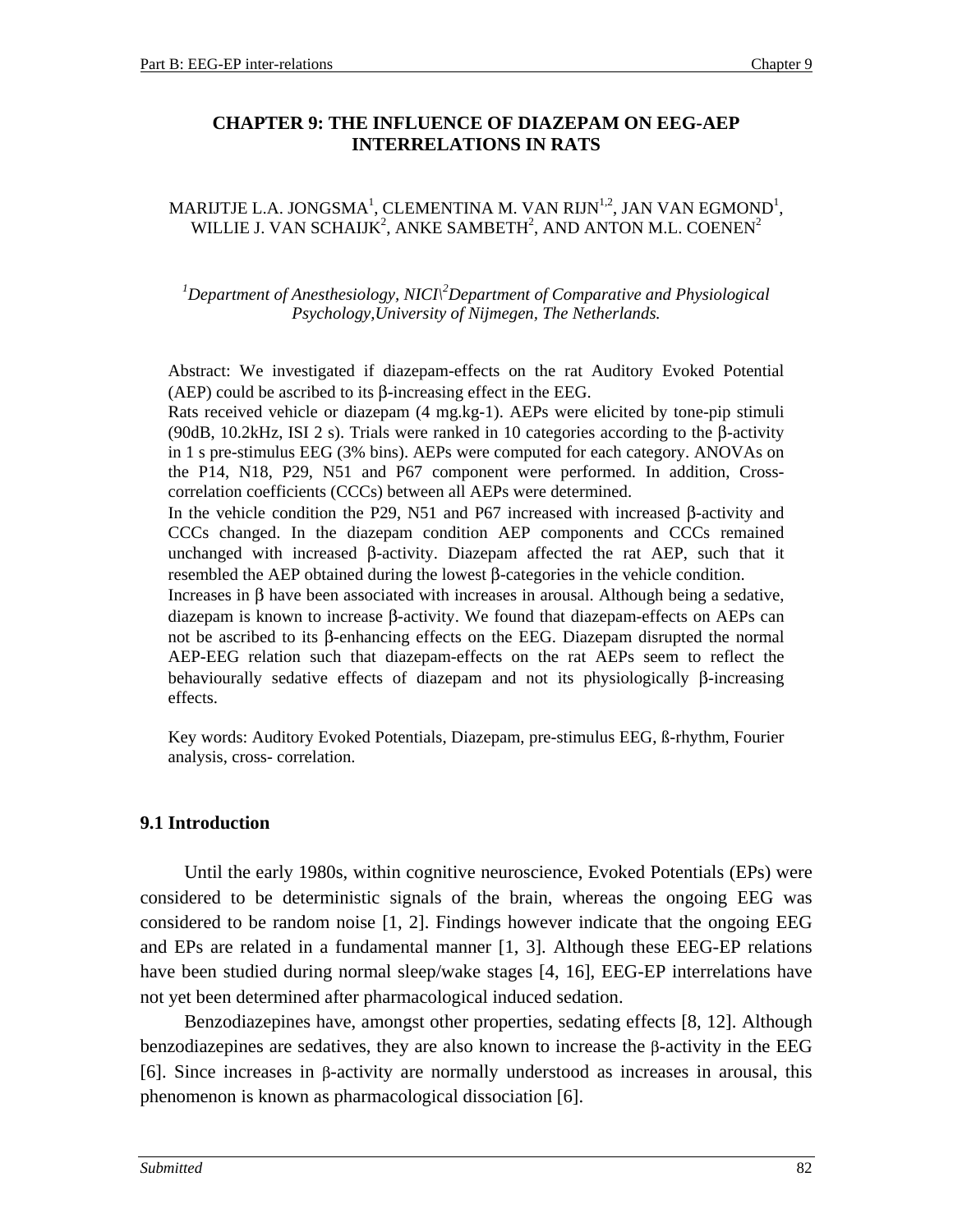Benzodiazepines also affect aspects of information processing [9, 10]. Since EPs allow objective measurement of information processing [18] they provide a sensitive method for studying the effects of psychoactive drugs on information processing [15, 17]. Indeed, benzodiazepines are known to alter endogenous EP components in both rats [11, 14] and humans [7, 19].

## *9.1.1 Objective*

We investigated if the effects of diazepam on rat auditory evoked potentials (AEPs) could be ascribed to the β-increasing effects of diazepam on the EEG, by comparing AEPs of vehicle and diazepam treated rats with the same relative amount of β-activity in the pre-stimulus EEG [3].

## *9.1.2 Hypotheses*

The following three hypotheses were tested:

 $H_0$ : The effects of diazepam on the rat AEP can be fully ascribed to its β-increasing effect. Thus: if we compare trials of diazepam and vehicle treated rats `with the same percentage of β in the pre-stimulus EEG, drug effects on the consecutive AEPs would disappear.

 $H<sub>1</sub>$ : The effects of diazepam on the rat AEP can be partly ascribed to its β-increasing effect. Thus: if we compare trials of diazepam and vehicle treated rats `with the same percentage of  $\beta$  in the pre-stimulus EEG, diazepam would affect both the EEG and AEP. However no interaction effects would be observed meaning that diazepam does not alter the EEG-AEP interrelation.

 $H_2$ : The effects of diazepam on the AEP can not be ascribed to its β-increasing effect. Thus: if we compare trials of diazepam and vehicle treated rats `with the same percentage of β in the pre-stimulus EEG, diazepam would affect both the rat EEG and AEP. In addition interaction effects would be observed meaning that diazepam does alter the EEG-AEP interrelation.

# **H <sup>0</sup> %** β **AEP H <sup>1</sup> %** β **AEP H <sup>2</sup> %** β **AEP**

## **9.2 Materials and methods**

This study was performed in accordance with the guidelines of the European Community for the use of experimental animals. Approval of the local ethical committee for animal studies has been obtained. Eight male adult Wistar rats,  $(470 \pm 49 \text{ grams})$ ,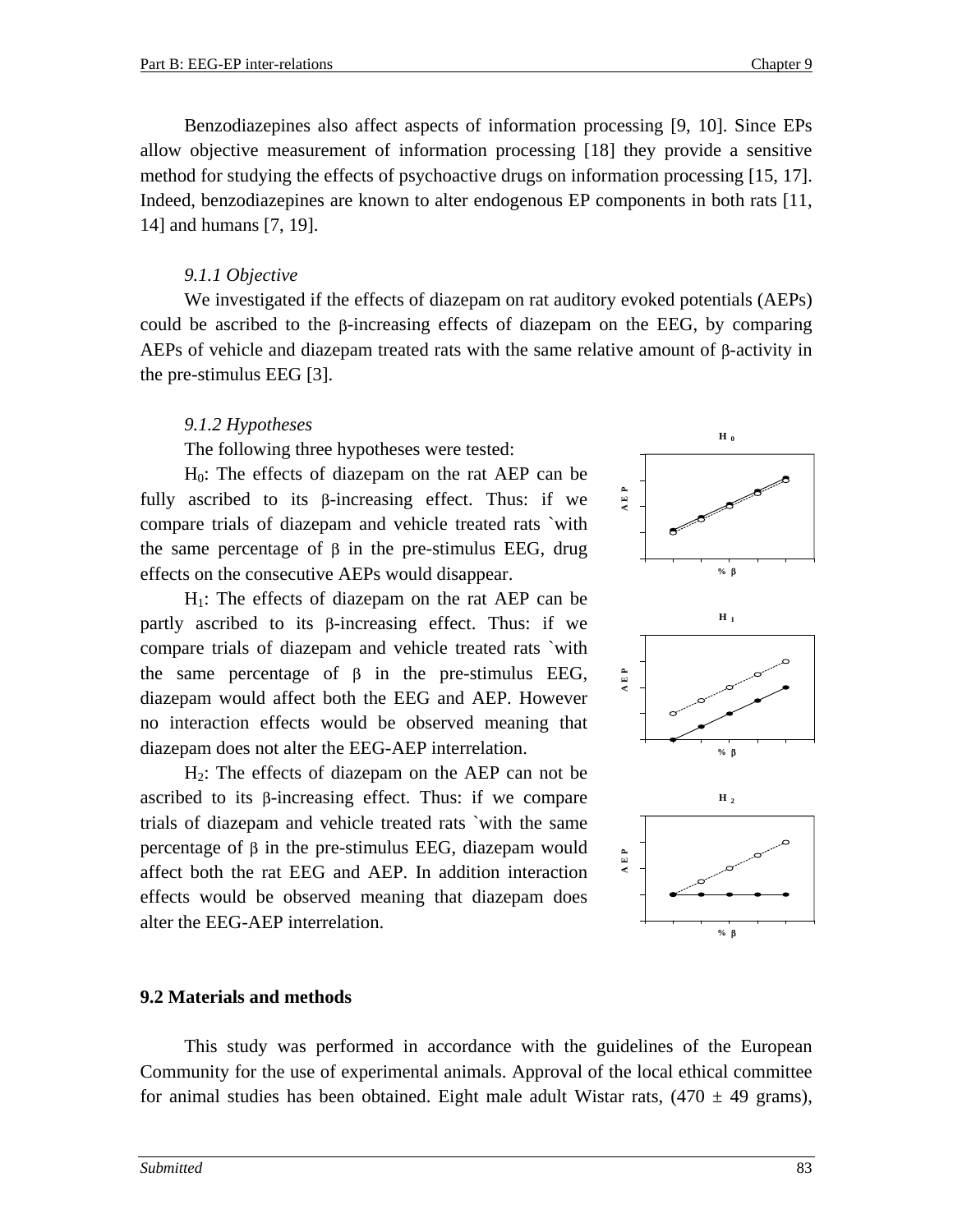were singly housed with food and water ad libitum. Isoflurane anaesthesia was used for implanting a tripolar electrode set (Plastics One, MS 333/2a). The coordinates of the first active electrode related to bregma were: A -3.4, L 2.0. The second active electrode and the ground electrode were placed above the cerebellum.

The experiment was counterbalanced with a three-day interval. Rats received either diazepam 4mg.kg-1 s.c. (Diazemuls; Dumex, Hilversum, the Netherlands) or vehicle (Lipovenös; Fresenius BV, 'sHertogenbosch, the Netherlands). EEG signals were measured between 0.1 Hz and 500 Hz and sampled with 1024 Hz. AEPs were elicited by 1350 tone-pip stimuli (10.2 kHz, 90 dB, stimulus duration 20 ms) with a 2 s (90%) or 4 s (10%) Inter-Stimulus Interval (ISI). White background noise of 65 dB was present.

The spectral content of pre-stimulus EEG was determined by FFT on 1 s EEG preceding each stimulus onset. Trials were categorised in ten groups, according to their relative magnitude in the β-band (the percentage 13-30 Hz of the total magnitude 1-100 Hz).

For each category, AEPs were determined by averaging EEG fragments recorded 100 ms before stimulus onset till 1000ms after stimulus onset. Individual amplitudes at selected latencies ( $P_{14}$ ,  $N_{18}$ ,  $P_{29}$ ,  $N_{51}$  and  $P_{67}$ ) were further taken into analysis [14]. Grand average AEPs were constructed for 10 categories of increasing β-activity (3% bin width, ranging from 0-3% β in category 1 to >27% β in category 10).

For each component, a two-way ANOVA was employed. 'Drug' being the between variable and 'β' being the within variable. Post-hoc one-way ANOVA analyses were performed whenever a 'drug'\*'β' interaction effect was observed.

In addition cross-correlation coefficients (CCCs) were determined of all AEPs in the vehicle condition, in the diazepam condition, and between vehicle and diazepam conditions. We determined CCCs on the AEP endogenous components (all values in the window 10-100 ms after stimulus onset) [13]. Denoting the N samples of AEPn as AEPni  $(i=1..N)$ , the zero-delay inter-AEP CCC is obtained from:

$$
CCC_{n \Leftrightarrow m} = \sum_{i=1}^{N} \frac{(AEP_{ni} - AEP_n)}{N_n} \times \frac{(AEP_{mi} - AEP_m)}{N_m},
$$
 where the normalization factor  

$$
N_n = \sqrt{\sum_{i} (AEP_{ni} - \overline{AEP_n})^2}
$$
, and the mean AEP signal  $\overline{AEP_n} = \sum_{i=1}^{N} AEP_{ni} / N$ . Defined

this way, CCC expresses the resemblance of the two AEPs involved: CCC=1 is obtained for identical signals, CCC=-1 for mutual inverted signals.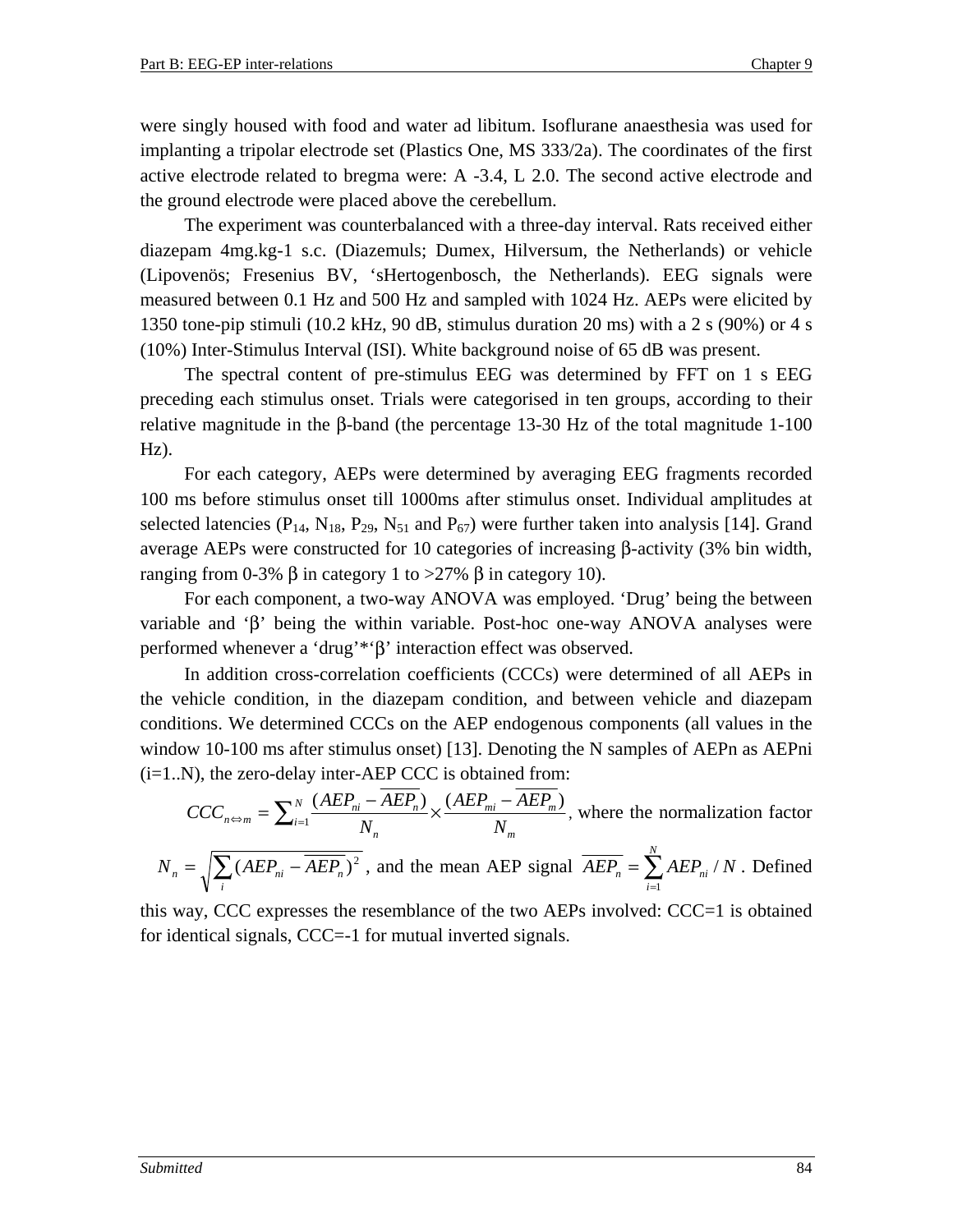#### **Figure 1**



averaged AEPs (0-100 ms after stimulus onset, y-axis), belonging to increasing percentages of relative ß-activity in the prestimulus EEG (x-axis) for the vehicle (n=8, dotted lines) and diazepam (n=8, solid lines) condition.

## **9.3 Results**

Diazepam increased β-activity ( $p=0.006$ ), mean β-activity over all trials in the vehicle condition being 14.3% β 0.46, in the diazepam condition being 18.0% β 1.04

Figure 1 shows the averaged AEPs, per β-category for both the vehicle (n=8, dotted lines) and diazepam (n=8, solid lines) condition. After determination of maximal peakvalues of the total grand average AEP for the vehicle condition, a P14, N18, P29, N51 and P67 component could be identified.

Figure 2 shows the amplitudes of the AEP components with increasing percentages of  $β$  in the pre-stimulus EEG for both the vehicle (dotted lines) and diazepam (solid lines) condition.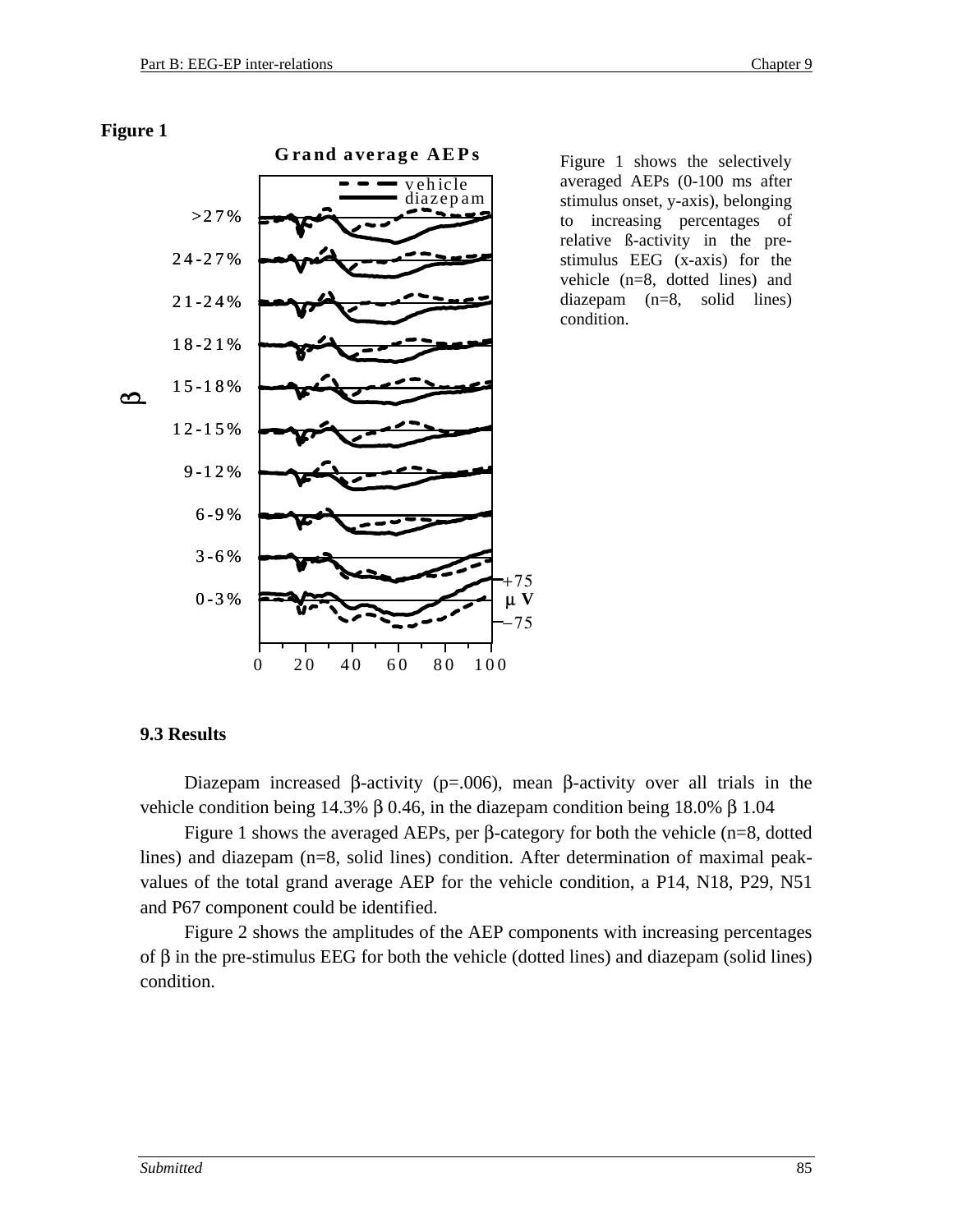#### **Figure 2**



Figure 2 shows the amplitudes of the five AEP components (y-axes) with increasing percentages of β (x-axes) for both the vehicle (dotted lines) and diazepam (solid lines) condition.

#### *9.3.1 ANOVA results*

No drug- nor β-effect was found with respect to the amplitude of the P14 AEP component. The amplitudes of the N18 and P29 AEP components were decreased in the diazepam condition compared to the control condition (F=4.6; F=51, both p<.0001). The amplitude of the N51 was enhanced (e.g. more negative values, F=55.5, p<.0001) and the P67 was decreased due to diazepam (F=48.8, p<.0001).

Interactions effects with respect to the amplitudes of the P29, N51 and P67 AEP components were observed (F=3.6,  $p=.021$ ; F=2.7,  $p=.010$ ; and F=3.5, p=.001 respectively). Post-hoc analyses revealed that in the vehicle condition these three components showed a positive shift (e.g. more positive values) with an increase in  $\beta$  (all p<.05), but remained unchanged in the diazepam condition. Differences between the diazepam and vehicle condition occurred in the higher β-categories  $(>12\%)$  (p<.05) whereas no differences between AEP component amplitudes were observed in the lower β-categories  $(<12\%)$ .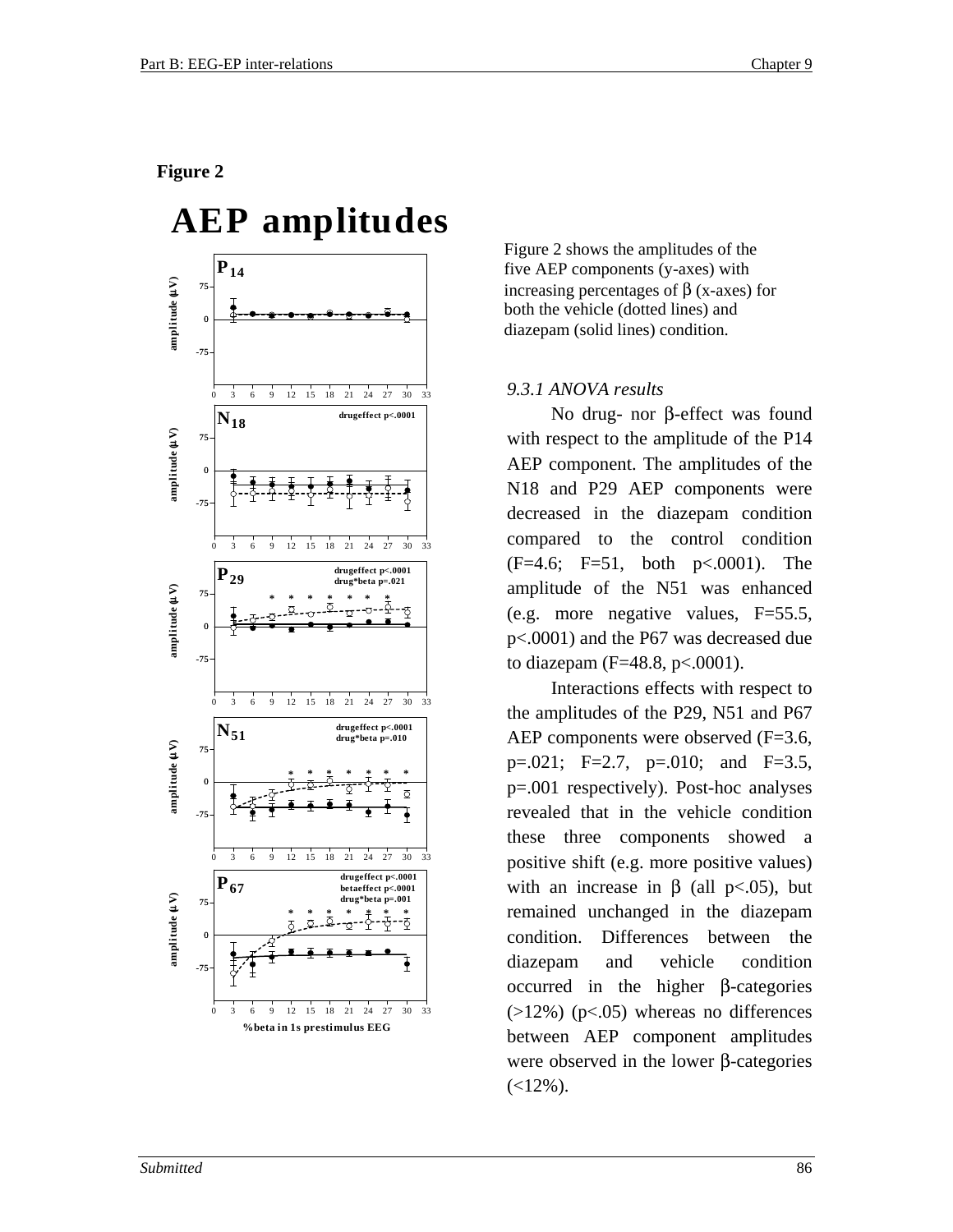### *9.3.2 cross-correlation results*

Table 1 shows the CCCs between AEPs (10-100 ms after stimulus onset). Within the vehicle condition (table 1a) CCCs decreased with changes in β-activity in the prestimulus EEG. In the diazepam condition (table 1b), all CCCs were much higher, reflecting less change of AEPs with changes in the pre-stimulus EEG.

When AEPs obtained in the vehicle condition were cross-correlated with the AEPs obtained in the diazepam conditions (table 1c) the highest CCCs were found between the AEPs in the vehicle condition with low  $\beta$ -activity (<12%) in the pre-stimulus EEG and AEPs in the diazepam condition of all  $\beta$ -categories (0->27%).



#### **9.4 Discussion**

Diazepam is known to increase β-activity in the EEG. When corrected for this effect by comparing AEPs subaveraged according to the amount of β-activity in 1 s prestimulus EEG, diazepam effects on the rat AEP were still observed. Therefore, the effects of diazepam on the rat AEP can not be ascribed to its effect on the  $\beta$ -band in the EEG. In addition, interaction effects were observed. We therefore accepted our H2 hypothesis, proposing that diazepam disrupts the normal EEG-AEP interrelation.

In the drug free situation, both EEG patterns and the architecture of EPs are dependent on the state of alertness Ongoing EEG activity and EPs have been related using a variety of approaches. One such approach involves the recording of EPs during different sleep stages and wakefulness (Bastuji et al., 1995; Meeren et al., 1998). During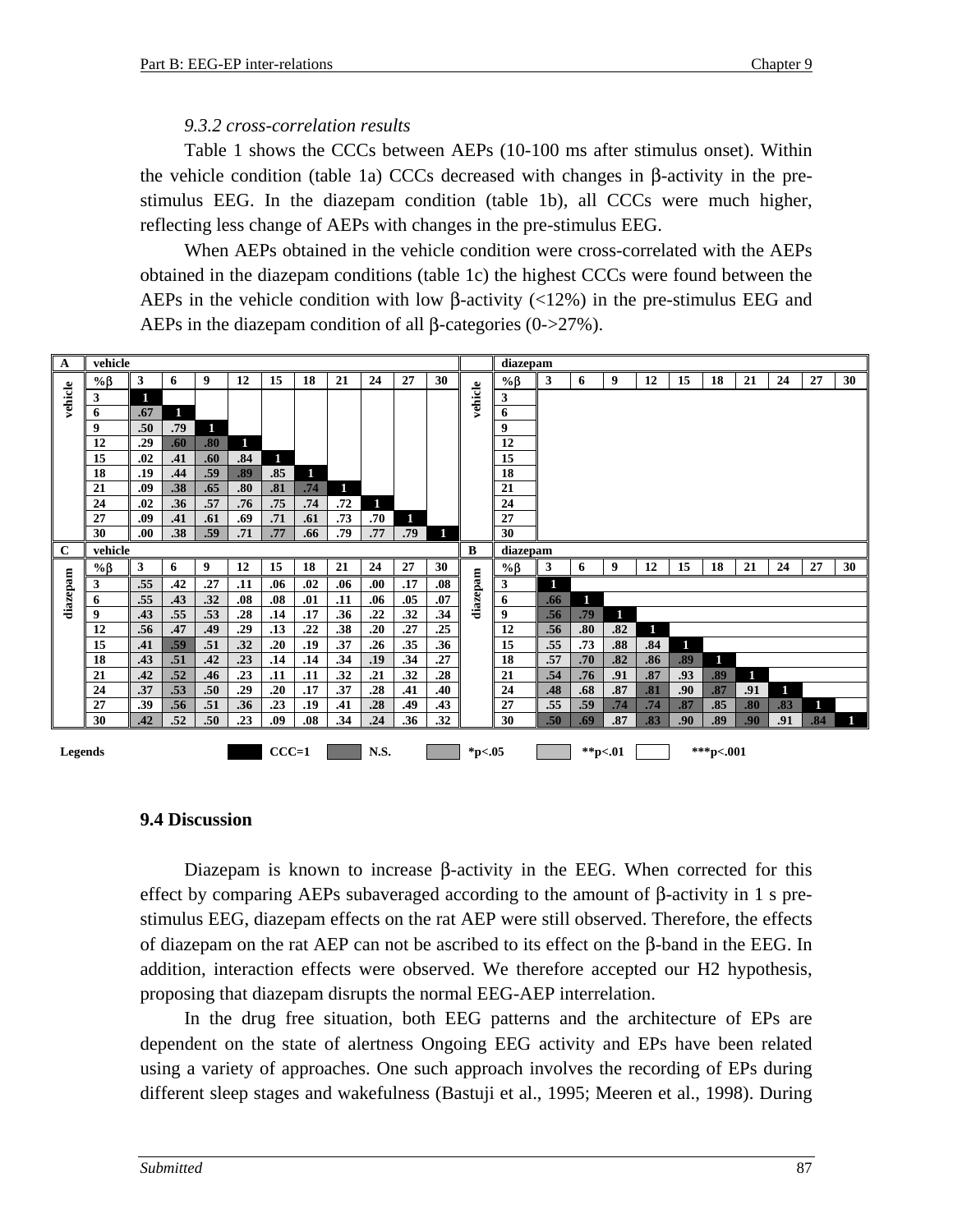sleep the EEG shows high voltage, low frequency activity and EP-components are large (Bringmann and Klingberg, 1995; Meeren et al., 1998). Such large EEG and EP components have been ascribed to the more synchronised EEG during sleep (Meeren et al., 1998). During waking, the EEG shows low voltage, high frequency activity  $(\beta)$  and EP-components are moderate in amplitude. Activity in the β-band of the EEG is considered to be an index of cortical arousal. Therefore, by assessing how changes in the β-activity of the pre-stimulus EEG affect the post-stimulus EP (Brandt et al., 1991) subtle variations in the level of arousal on the EP can be studied.

In the vehicle condition, we found increases (e.g. more positive values) of the P29, N51 and the P67 component amplitudes with an increase in β-activity in the pre-stimulus EEG. Bastuji et al., (1995) have reported an increase of the human P2 with an increase in arousal.

Diazepam affected AEP components, such that they resembled AEP components obtained during the lowest β-categories in the vehicle condition. Increments of AEP component amplitudes with an increase in β-activity were no longer observed in the diazepam condition. Therefore, diazepam effects on the rat AEP might reflect primarily the sedative properties of diazepam.

Measuring drug effects on AEPs adds information to measuring drug effects on the ongoing EEG. Moreover, diazepam effects on the rat AEPs seem to reflect the behaviourally sedative effects of diazepam and not the physiologically β-increasing effects of diazepam.

## **Acknowledgement**

We hereby gratefully acknowledge Elly Willems-van Bree, Francien van de Pol, Hans Krijnen and Jean-Paul Dibbets for their (bio-) technical support and Antoni Gamundi for his fruitful discussions. This study was also possible due to a grant of the National Epilepsy Fund (NEF-96-02).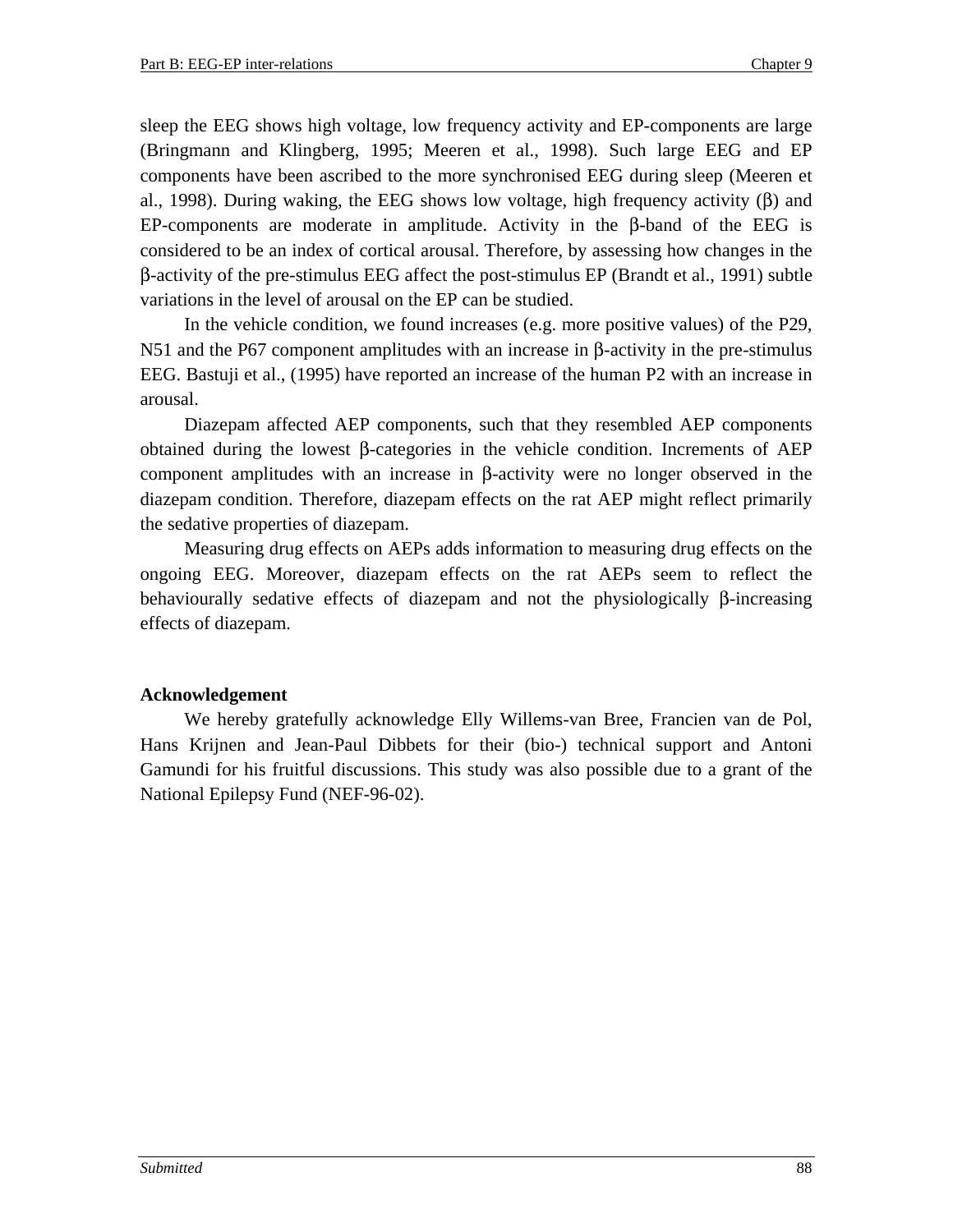## **9.5 References**

- 1. Başar E. EEG-Brain dynamics. Relation between EEG and brain evoked potentials. Amsterdam: Elsevier/North-Holland biomedical press, 1980.
- 2. Baar E. Brain function and oscillations. Volume II: Intergrative brain function. Neurophysiology and cognitive processes. Berlin Heidelberg: Springer-Verlag, 1999.
- 3. Brandt ME, Jansen BH Carbonari JP. Pre-stimulus spectral EEG patterns and the visual evoked response. Electroenceph. clin Neurophysiol. 1991, 80,16-20.
- 4. Bastuji H, Garcia-Larrea L, Franc C, Mauguière F. Brain processing of stimulus deviance during slow-wave and paradoxical sleep: a study of human auditory evoked responses using the oddball paradigm. J. clin. Neurophys. 1995, 12,155-167.
- 5. Bringmann A, and Klingberg F. Behavior-dependent and drug-induced changes of rat visual evoked potential: relation to the EEG spectral power. Neuropsychobiol. 1995, 31:89-97.
- 6. Coenen AML, Van Luijtelaar ELJM. Pharmacological dissociation of EEG and behavior: a basic problem in sleep-wake classification. Sleep 1991, 14:464-465.
- 7. Curran HV. Benzodiazepines, memory and mood: a review. Psychopharmacol. Berl. 1991, 105:1-8.
- 8. File SE. The history of benzodiazepine dependence: a review of animal studies. Neurosci. Biobehav. Rev. 1990, 14:135-146.
- 9. Golombok S, Moodley P, Lader M. Cognitive impairment in long-term benzodiazepine users. Psychol. Med. 1988, 18:365-374.
- 10. Gorrissen MEE, Eling PATM, Van Luijtelaar ELJM, Coenen AML. Effects of diazepam on encoding processes. J. Psychopharmacol. 1997, 9:113-121.
- 11. Hudnell HK, Boyes WK. The comparability of rat and human visual-evoked potentials. Neurosci. Biobehav. Rev. 1991, 15:159-64.
- 12. Hutchinson MA, Smith PF, Darlington CL. The behavioral and neuronal effects of the chronic administration of benzodiazepine anxiolytic and hypnotic drugs. Prog. Neurobiol. 1996, 49:73-97.
- 13. Jansen BH, Brandt ME. The effects of the phase of prestimulus alpha activity on the averaged visual evoked response. Electroenceph. clin. Neurophysiol. 1991, 80:241- 250.
- 14. Jongsma MLA, Van Rijn CM, De Bruin EA, Dirksen R, Coenen AML. Time course of chronic diazepam effects on the auditory evoked potential of the rat. Eur. J. Pharmacol. 1998, 341:153-160.
- 15. Meador KJ. Cholinergic, serotonergic and GABAergic effects on the ERP. perspectives of event-related potentials research. Electroenceph. clin. Neurophysiol. 1995, Suppl. 44:151-155.
- 16. Meeren HKM, Van Luijtelaar ELJM, Coenen AML. Cortical and Thalamic visual evoked potentials during sleep-wake states and spike-wave discharges in the rat. Electroenceph. clin. Neurophysiol. 1998, 108:306-319.
- 17. Noldy NE, Neiman J, El-Nesr B, Carlen PL. Late auditory evoked potentials: A method for monitoring drug effects on the central nervous system. Neuropsychobiol. 1990, 23:48-52.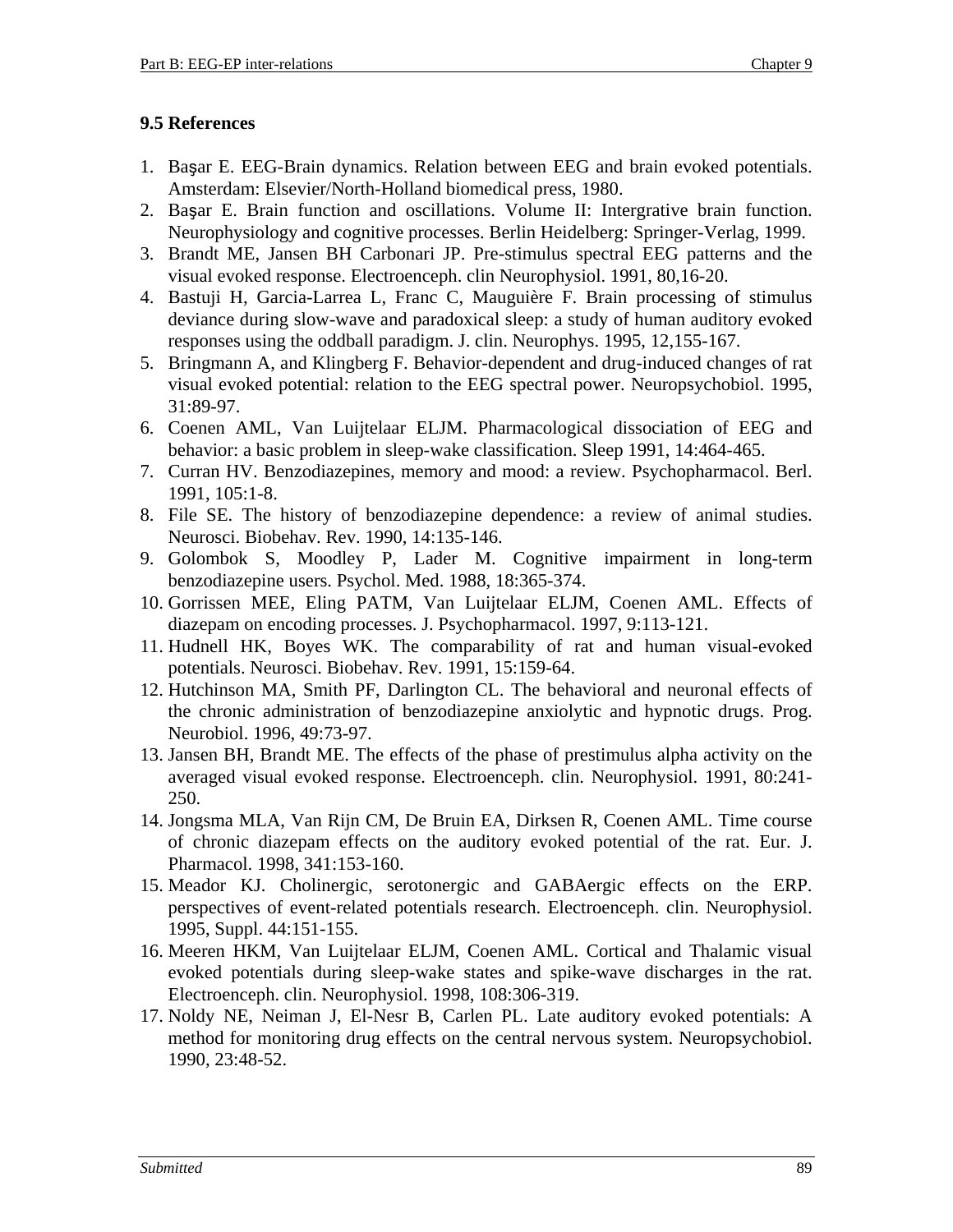- 18. Rockstroh B, Elbert T, Lutzenberger W, Altenmüller E. Effect of the anticonvulsant benzodiazepine clonazepam on event-related brain potentials in humans. Electroenceph clin Neurophysiol. 1991, 78:142-149.
- 19. Van Luitelaar ELJM, Unrug A, Coenen AML. Slow-wave positivity in oddballrelated potentials: effects of cognitive load and psychoactive drugs. Excerpta Medica 1999, ICS 1162:607-613.
- 20. Van Rijn CM, Jongsma MLA. Chronic effects of diazepam on the spectral content of the rat EEG. Neurosci Res Com. 1995, 17:65-69.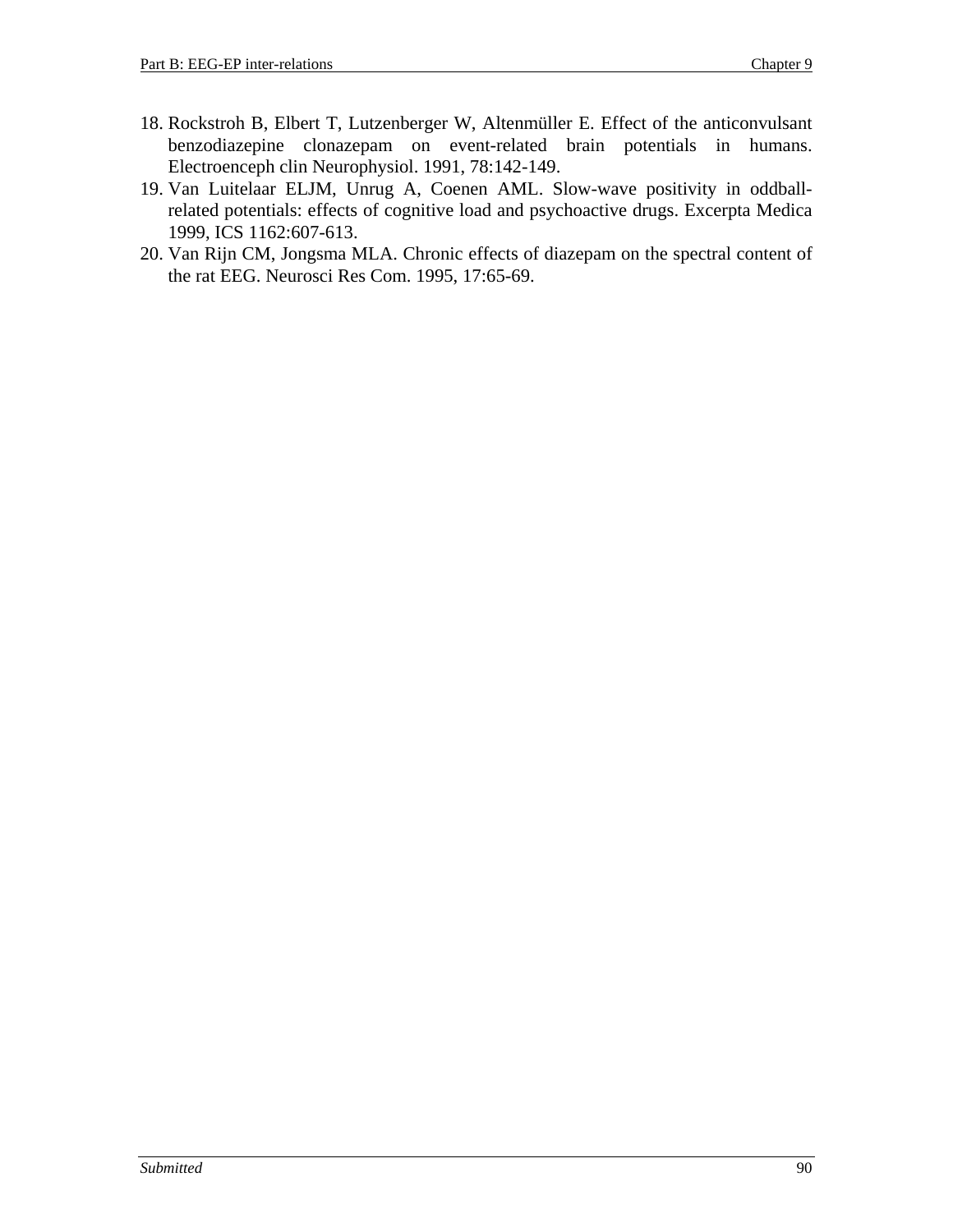## **CHAPTER 10: PROLOGUE GENERAL DISCUSSION**

One of our main aims throughout this thesis was to develop tools to study the effects of (pharmacologically induced) sedation on information processing. We investigated how a single dose of diazepam affected evoked potentials elicited in different paradigms.

Over the past 20 years, many researchers have investigated the effects of benzodiazepines on evoked potentials, see table below.

| <b>Authors</b>           | <b>Benzodiazepine</b>                           | <b>Subjects</b>          | <b>Effect</b>                           |
|--------------------------|-------------------------------------------------|--------------------------|-----------------------------------------|
|                          |                                                 |                          |                                         |
| SEP, simple stimuli      |                                                 |                          |                                         |
| [28] Todorova, 1993      | diazepam, 0.5, 1, 5 mg*kg <sup>-1</sup> i.v.    | rat $(n=88)$             | $\blacklozenge$ <sub>amplitudes</sub>   |
|                          |                                                 |                          | <b>Matencies</b>                        |
| [29] Suzuki et al., 1991 | midazolam $10 \text{ mg*kg}^{-1}$ i.v.          | rat                      | $\blacklozenge$ P1-N1 amplitudes        |
| [30] Russell et a., 1995 | midazolam, $0.1 \text{ mg*kg}^{-1}$ i.v.        | rat $(n=36)$             | no effect                               |
| [31] Auguglia et al.,    | diazepam, 10 mg i.v.                            | Creutzfeld-Jacob         | $\blacklozenge$ all amplitudes          |
| 1996                     |                                                 | patient                  |                                         |
|                          |                                                 | $(n=1)$                  |                                         |
| [32] Kochs et al., 1989  | midazolam                                       | human $(n=12)$           | $\n  QP1-N1-P2\n$                       |
|                          |                                                 |                          | amplitudes                              |
|                          |                                                 |                          | ↑P1-N1-P2latency                        |
| [33] Langeron et al.,    | Midazolam, $0.3 + 0.15$ mg*kg <sup>-1</sup> /h  | human $(n=30)$           | no effect                               |
| 1999                     |                                                 |                          |                                         |
| VEP, simple stimuli      |                                                 |                          |                                         |
| [34] Sherwin, 1970       | diazepam, 0.5, 1, 3, 5 mg*kg <sup>-1</sup> i.v. | $cat (n=16)$             | $\blacktriangleright$ amplitudes of all |
|                          |                                                 |                          | components $>30$ ms                     |
| [35] Santi et al., 1985  | diazepam, $5-10$ mg*kg <sup>-1</sup> i.v.       | rat                      | $\bigvee N1$ amplitude                  |
| [36] Hudnell and Boyes,  | diazepam, .067, .125, .25, .5                   | rats $(n=44)$            | $\bigvee$ 2F response                   |
| 1991                     | $mg*kg^{-1}$ i.v.                               |                          |                                         |
| $[36]$ "                 | diazepam, 10 mg p.o.                            | human $(n=30)$           | $\bigvee$ <sub>2F</sub> response        |
| [37] Bartel et al., 1988 | diazepam, 10 mg p.o.                            | human $(n=10)$           | no effects                              |
| [38] Boker and Heinze,   | diazepam, 2, 4, 8 mg p.o.                       | human $(n=11)$           | $\Psi$ P1-N2 amplitudes                 |
| 1984                     |                                                 |                          |                                         |
| [39] Declerck, 1985      | clonazepam, 0.4-0.8 mg i.v.                     | epileptic patients       | $\bigvee N1-N2$ amplitudes              |
|                          |                                                 | $(n=30)$                 |                                         |
| [40] Ebe et al., 1969    | diazepam, 5-6mg i.v.                            | epileptic patients (n=7) | $\blacktriangleright$ all components    |
| [41] Rockstroh et al.,   | clonazepam, 1 mg p.o.                           | human $(n=36)$           | $\blacktriangleright$ P1 amplitude      |
| 1991                     |                                                 |                          |                                         |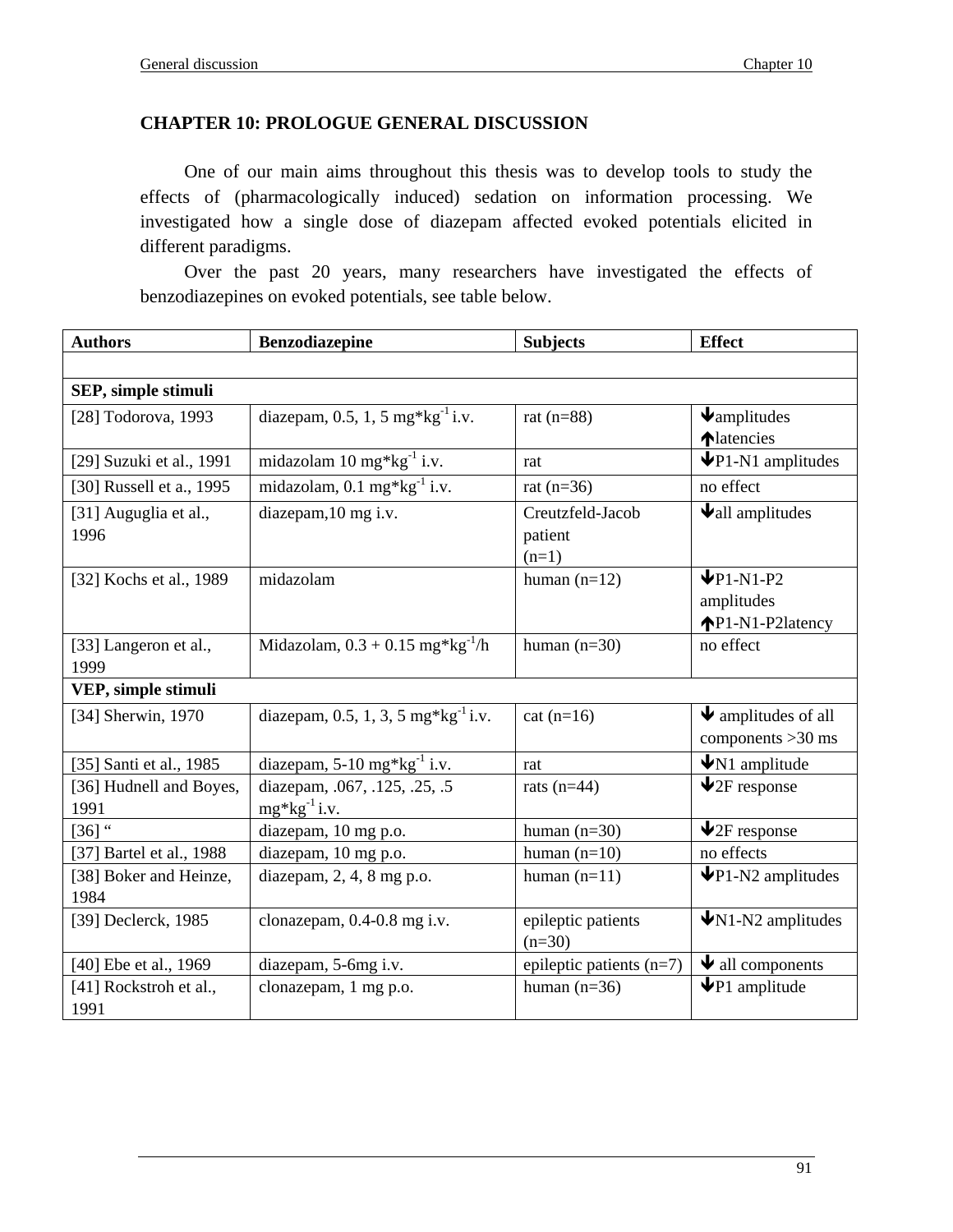| AEP, simple stimuli           |                                                |                |                                                   |
|-------------------------------|------------------------------------------------|----------------|---------------------------------------------------|
| [42] Johnson et al., 1981     | triazolam, 0.5 mg p.o.                         | human $(n=10)$ | $\Psi P1-N1$ amplitude                            |
| [32] Kochs et al., 1989       | midazolam                                      | human $(n=12)$ | $\n  QP1-N1-P2\n$                                 |
|                               |                                                |                | amplitudes                                        |
|                               |                                                |                | ↑P1-N1-P2 latencies                               |
| [43] Schwender et al.,        | midazolam, $0.2$ -0.3 mg*kg <sup>-1</sup> i.v. | human $(n=10)$ | $\bigwedge$ P1 latency                            |
| 1993                          |                                                |                |                                                   |
| $[43]$ "                      | diazepam, $0.3$ -0.4 mg*kg <sup>-1</sup> i.v.  | human $(n=10)$ | no effects                                        |
| $[43]$ "                      | flunitrazepam $0.035$ mg*kg <sup>-1</sup> i.v. | human $(n=10)$ | $\blacktriangleright$ Na-Pa amplitudes            |
| [44] Brunner et al., 1999     | Bolus midazolam i.v.                           | human $(n=9)$  | $\blacktriangleright$ Nb latency                  |
| [45] Noldy et al., 1990       | diazepam, 20 mg p.o.                           | human $(n=20)$ | $\n  WN1-P2\n$                                    |
| complex stimulation paradigms |                                                |                |                                                   |
| [46] Erwin et al., 1986       | diazepam, 10 mg p.o.                           | human $(n=12)$ | $V_{N2-P2}$ amplitude                             |
|                               |                                                |                | ↑P3 latency                                       |
| [47] Shinoto et al, 1989      | clonazepam, $30\mu g^*kg^{-1}$ p.o.            | human $(n=6)$  | <b>↑P3</b> latency                                |
| [48] Pang and Fowler,         | triazolam, 0.25 mg p.o.                        | human $(n=12)$ | <b>↑P3</b> latency                                |
| 1994                          |                                                |                |                                                   |
| [49] Engelhardt et al.,       | midazolam, 0.1, 0.2 mg* $kg^{-1}$ i.v.         | human $(n=12)$ | $\blacklozenge$ P3 amplitude                      |
| 1992                          |                                                |                |                                                   |
| [50] Allen et al., 1990       | alprazolam, 0.25 mg 3 x daily p.o.             | human $(n=12)$ | $\n  \Psi P1-N1-P2-N2\n$                          |
|                               |                                                |                | ampl.                                             |
| [51] van Leeuwen et al.,      | oxazepam, 20-40 mg p.o.                        | human $(n=18)$ | $\n  WN1-P2-N2-P3\n$                              |
| 1995                          |                                                |                | ampl.                                             |
| [52] Munte et al., 1996       | alprazolam                                     | human          | $\n  \blacktriangleright$ N1-N2-N4 ampl.          |
|                               | bromazepam                                     |                |                                                   |
| [53] Nichols et al., 1996     | lorazepam                                      | humans         | <b>↑P3</b> lat. and ampl.                         |
| [54] Martin et al., 1992      | temazepam, 10 mg p.o.                          | human $(n=12)$ | $\blacktriangleright$ P3 amplitude                |
|                               |                                                |                | <b>↑P3</b> latency                                |
| [55] Ray et al., 1992         | diazepam, 5, 10 mg p.o.                        | human $(n=8)$  | $\blacktriangleright$ P3 latency                  |
| [56] Curran et al., 1998      | lorazepam, 2 mg p.o.                           | human $(n=5)$  | $\n  W1-P2-P3\n$                                  |
|                               |                                                |                | amplitudes                                        |
| [57] Semlitsch et al., 1995   | alprazolam, 1 mg p.o.                          | human $(n=15)$ | $\overline{\Psi_{N1}}$ -P <sub>3</sub> amplitudes |
| [58] van Leeuwen et al.,      | bromazepam 6-12 mg p.o.                        | human $(n=30)$ | $\n  W1-P2-N2-P3\n$                               |
| 1991                          |                                                |                | amplitudes                                        |
| [41] Rockstroh et al.,        | clonazepam, 1 mg p.o.                          | human $(n=36)$ | $\blacktriangleright$ N1-P3 amplitudes            |
| 1991                          |                                                |                | and latencies                                     |
|                               |                                                |                | $N2$ amplitude                                    |
| [59] Nakagome et al.,         | triazolam, 0.25 mg p.o.                        | human $(n=8)$  | $\bigvee N1$ amplitude                            |
| 1998                          |                                                |                |                                                   |
| [60] Reinsel et al., 1991     | midazolam, $0.07$ mg* $kg^{-1}$ i.v.           | human $(n=10)$ | $\blacktriangleright$ P3 amplitude                |
|                               |                                                |                | ↑N3 latency                                       |
| [61] Unrug et al., 1996       | diazepam, 10mg p.o.                            | human $(n=8)$  | $\blacktriangleright$ P3 amplitude                |
| [62] Luijtelaar et al., 1998  | diazepam, 10 mg p.o.                           | $human(n=8)$   | $\blacklozenge$ N1-P3 amplitudes                  |
| [63] Urata et al., 1996       | triazolam, 0.125 mg p.o.                       | human          | $\blacktriangleright$ P3 amplitude                |
|                               |                                                |                | ↑P3 latency                                       |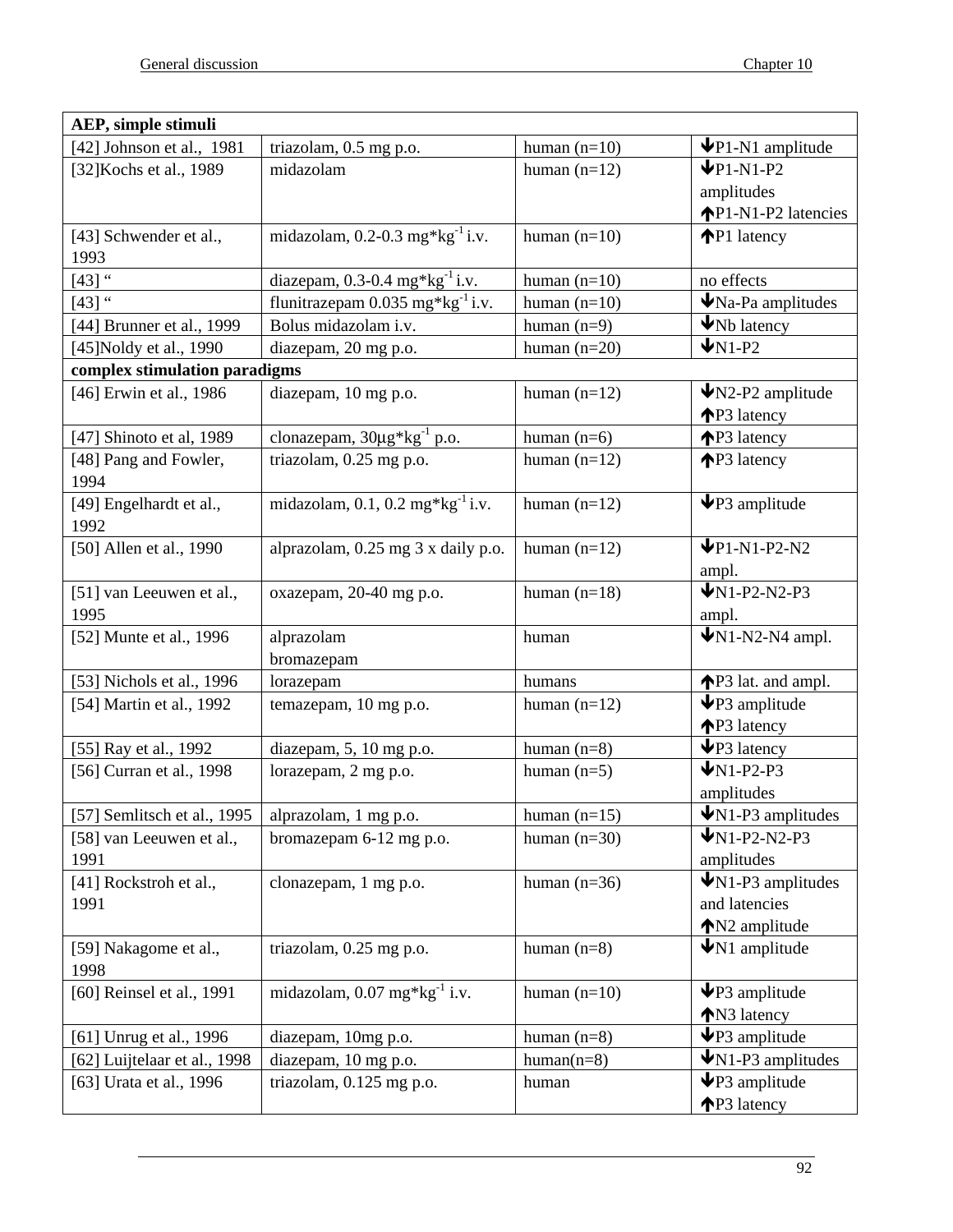Most studies investigating the effects of benzodiazepines on Evoked Potentials use simple, sensory stimuli in the sensory [28-33], visual [34-41] or auditory [42-45] modality. Although some studies found no effects of benzodiazepines on EPs [30, 33, 37, 43], most studies have reported decreased amplitudes and increased latencies in both rats [28, 29, 35, 36], cats [34] and humans [31-33, 36, 38-41]. This is in agreement with our results with respect to the middle-latency AEP components (10-50 ms after stimulus onset), where we found a decrease of a  $P_{30}$  component (chapter 4, 5 and 9). However, in our first experiment we observed an increase of a slightly later occurring  $P_{40}$  component. This might be due to a difference in dosage [37, 38].

Others [41, 65, 66] reported the boosting of a distinct late N2 AEP component after administration of a benzodiazepine in humans [41]. In this regard, we also consistently observed increased negative values of later occurring AEP components (>50 ms), starting with an increased  $N_{50-60}$  lasting till about a  $P_{70-100}$  component. This effect has been interpreted as reflecting the sedative effect of the drug.

Though the effects of benzodiazepines on EPs elicited in more complex stimulation paradigms have been investigated [46-63], to our knowledge only human studies have been reported. Most studies found decreased amplitudes [49, 51, 54-57] and increased latencies [46-48, 54, 63] of especially the late-latency P3 component. This has been interpreted as decreases in information processing capacities. Since in humans Omission Evoked Potentials, or OEPs, have been proposed to reflect similar processes as the more conventional P3 component [27, 66], it is reasonable to expect similar diazepam-effects on the OEPs as on the P3 component. In this regard, we found the abolishment of OEPs after administration of diazepam in rats.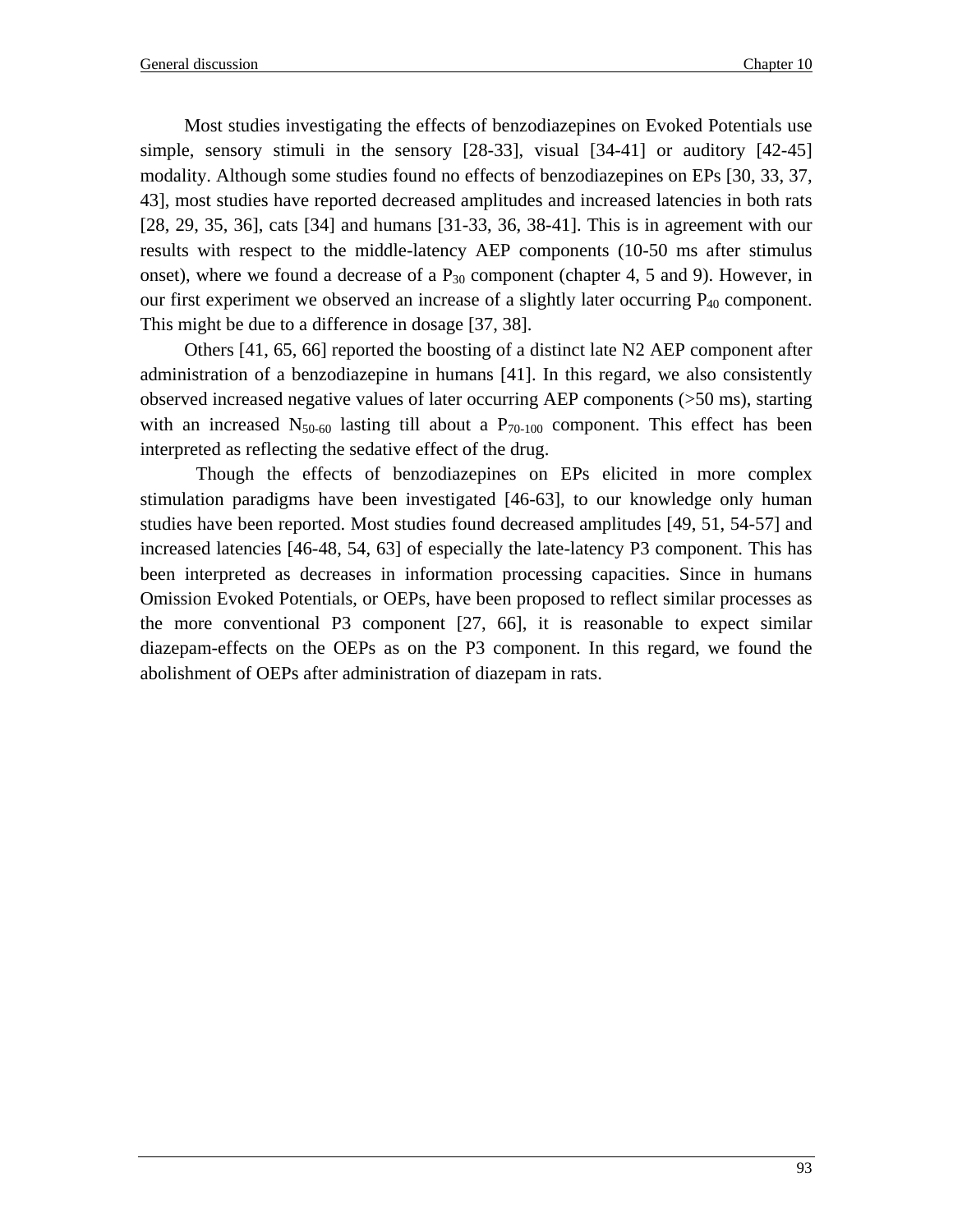## **CHAPTER 10: GENERAL DISCUSSION**

## **10.1 Discussion part A**

## *10.1.1 passive paradigms for eliciting evoked potentials*

The main aim of the first part of this thesis was to study how passive stimulus paradigms can be used to measure different aspects of information processing. In addition, we used these passive paradigms as a tool to study the effects of (pharmacologically induced) sedation on information processing. The results of experiments described in part A are summarised in table 10.1.1.

| Paradigm       | Main effect paradigm                                                     | Main effect diazepam                                  | <b>Interaction effects.</b>                    | <b>Main findings</b>     |
|----------------|--------------------------------------------------------------------------|-------------------------------------------------------|------------------------------------------------|--------------------------|
| <b>Oddball</b> |                                                                          | <b>Background tones:</b>                              | on target tones:                               | - Enhanced over-         |
| Ch.2           |                                                                          | $\mathbf{P}_{40}$ , P <sub>72</sub> -P <sub>102</sub> | $\mathbf{\Psi}$ P <sub>102</sub> over sessions | session habituation      |
|                |                                                                          | on target tones:                                      | with diazepam, not                             | due to diazepam          |
|                |                                                                          | $\bigoplus_{40}P_{48}, \bigoplus_{N_{58}}$            | with vehicle                                   |                          |
| 10-tone        | between tone $1&82$                                                      |                                                       |                                                | - ISI dependent          |
| Ch.3           | $\blacktriangleright$ N <sub>23,</sub> P <sub>30</sub> , P <sub>50</sub> |                                                       |                                                | decrements depend on     |
|                |                                                                          |                                                       |                                                | recovery phenomena       |
|                | between tone 2&10                                                        |                                                       |                                                | - ISI independent        |
|                | $\blacktriangleright$ P <sub>30</sub> , P <sub>50</sub> P <sub>150</sub> |                                                       |                                                | decrements depend on     |
|                |                                                                          |                                                       |                                                | habituation              |
| 10-tone        | over 10 tones                                                            | $\mathbf{\Psi}$ P <sub>30</sub>                       | with vehicle: $\mathbf{\Psi} \mathbf{P}_{67}$  | - Decrease habituation   |
| Ch.4           | $\blacktriangleright$ N <sub>18,</sub> P <sub>30</sub> ,                 | $N_{60} - P_{67}$                                     | with diazepam: no                              | due to diazepam          |
|                |                                                                          |                                                       | effect $P_{67}$                                |                          |
| <b>OEPs</b>    | 8 out of 16 rats                                                         | No OEPs with                                          |                                                | - OEPs can be            |
| Ch. 5          | large positive wave                                                      | diazepam                                              |                                                | measured in rats         |
|                |                                                                          |                                                       |                                                | - diazepam affects       |
|                |                                                                          |                                                       |                                                | expectancy and time-     |
|                |                                                                          |                                                       |                                                | estimation               |
| human          | no effects of stimulus                                                   | $\mathbf{V}_{\mathrm{N}_{180}}$                       |                                                | - diazepam decreases     |
| 10-tone        | repetition                                                               | $N_{370}$ - P <sub>420</sub>                          |                                                | arousal                  |
| Ch.6           |                                                                          | $\bigvee$ SD                                          |                                                | - diazepam decreases     |
|                |                                                                          |                                                       |                                                | response variability     |
| human          | only OEPs $(P_{400-600})$ in                                             |                                                       |                                                | in order to elicit OEPs, |
| <b>OEPS</b>    | one musically trained                                                    |                                                       |                                                | training is necessary    |
| Ch.6           | subject                                                                  |                                                       |                                                |                          |

**Table 10.1.1**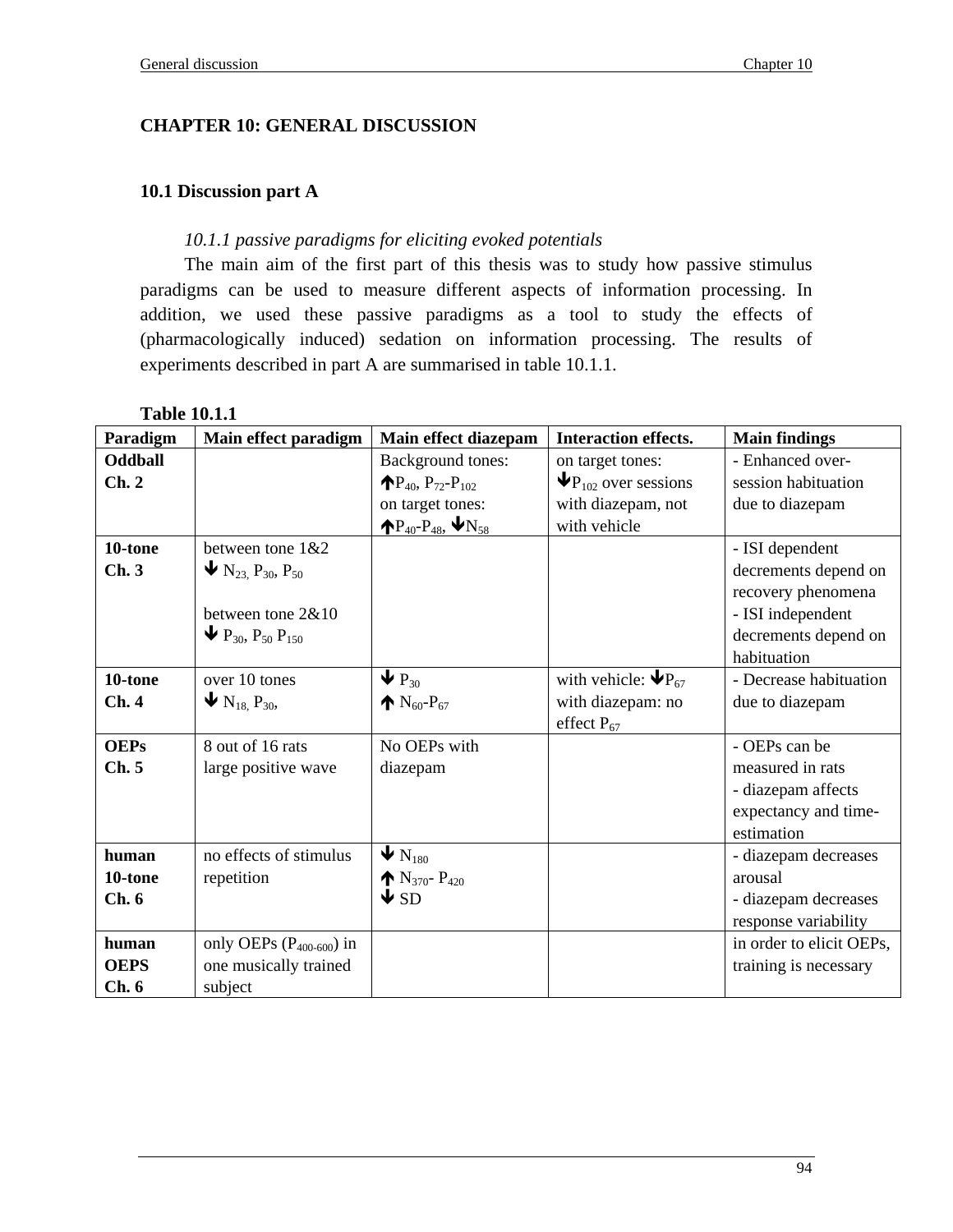## *10.1.2 The oddball paradigm*

Endogenous EP components are often elicited with a two stimulus discrimination task or the oddball paradigm [1]. An oddball paradigm is an experimental paradigm that is often used in human cognitive psychology [2]. During the oddball task the subject is exposed to two different stimuli, one of which occurs relatively infrequently and is designated as a target [3]. Stimulus-change and unpredictability are the main features of this paradigm [3]. In humans, the most striking feature of EPs elicited by the infrequent target stimuli in such an oddball task is the P3, a large positive potential, maximal over the vertex with a latency around 300 to 600 ms after stimulus onset [4-6]. This component has been proposed, amongst others, to reflect working memory functions or the degree of allocated attention [1, 7]. Although so far no unitary interpretation of P3 exists, it is noteworthy that these late endogenous components are only measured in response to 'meaningful' or 'unexpected' stimuli [4]. Though less common, similar components have also been measured in animals, like monkeys [8-10] cats [11-14] and rats [15-17].

Most oddball studies employ an active discrimination task e.g. by mental counting or a button press [18, 19]. With active subject participation it is difficult to determine whether found changes in endogenous EP components are due to changes in information processing demands, or more directly related to the generation of a response. Furthermore, psychoactive substances might differentially affect the processing of target stimuli and the initiating of a response.

## *10.1.3 The passive oddball paradigm*

Several studies however have reported similar EP results when using a passive oddball procedure [4, 20]. Therefore, in our first experiment (chapter 2) we measured EPs elicited in a passive oddball paradigm. Although we were not able to measure a P3 in this study, we did find different diazepam effects on target and background stimuli with respect to the late, endogenous components.

By presenting two physically different stimuli however, changes in EPs may not only be determined by cognitive processes, but may also be determined by the differences in the stimuli used. Although physical properties of the stimulus mainly shape the early, exogenous EP components, the influence of stimulus characteristics on later, exogenous EP components has recently been investigated [1, 21-23]. Both auditory tone intensity and frequency have been found to influence the human P3 as measured in an oddball paradigm [1]. Moreover, this influence appeared to be different for young subjects compared to older subjects [2]. Therefore, interaction effects between stimulus characteristics used in the oddball and the variable under investigating might occur [22].

An obvious solution would be to counterbalance background and target stimuli. In our first experiment (chapter 2) we could not counterbalance target and background tones because diazepam was administered chronically for three weeks in the experimental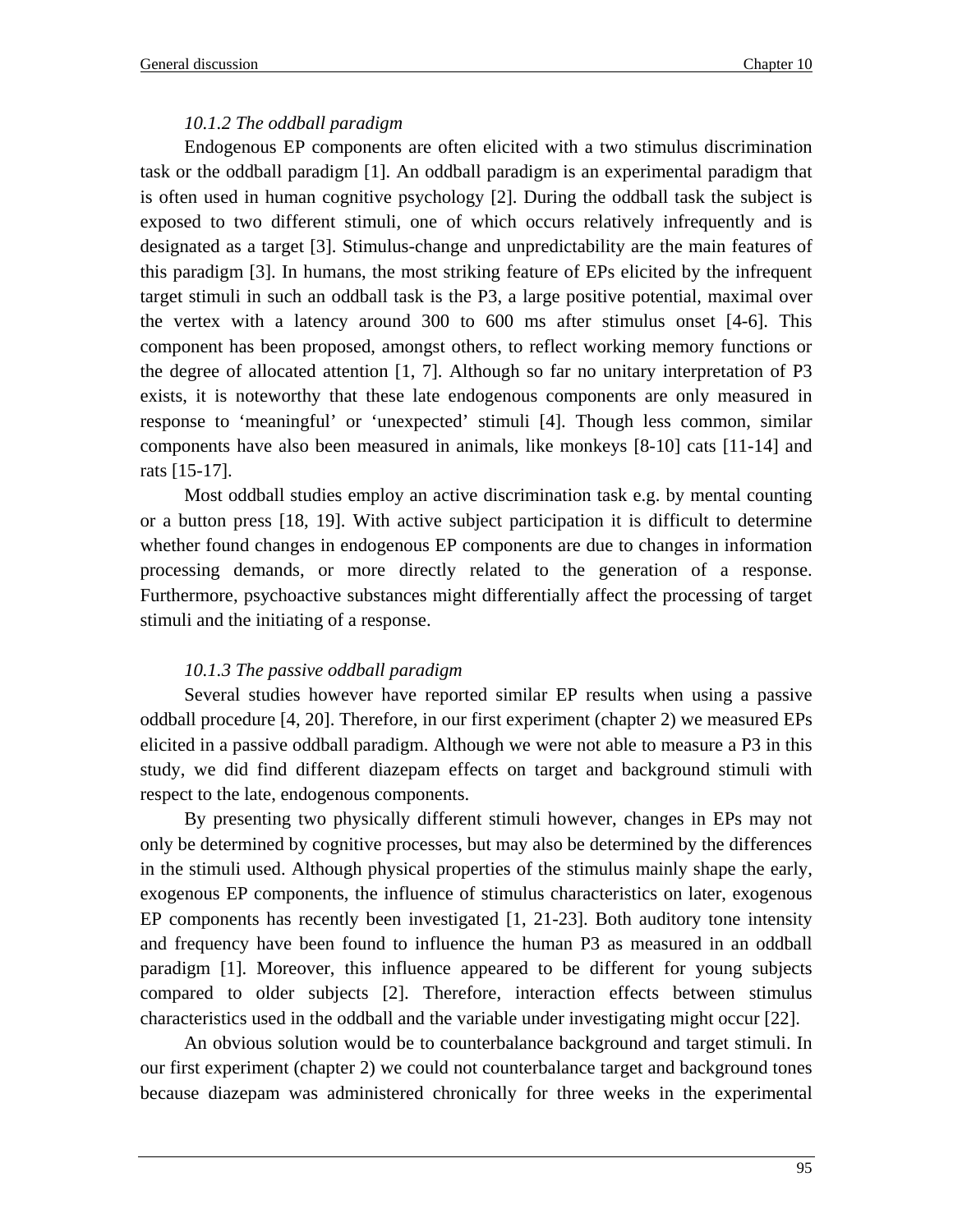group. Therefore, different effects of target and background stimuli on EPs might have been caused by differences in either first order stimulus characteristics (pitch, loudness) or second order stimulus characteristics (frequent versus infrequent occurrence). In chapter 2 we therefore did not compare AEPs elicited by target or background tones within groups.

To our knowledge, no studies so far have reported the effects of counterbalancing in an oddball procedure. However, in a recent experiment we found evidence for an interaction between diazepam effects and effects of counterbalancing on human AEPs (unpublished data, figure 10.1.3). Although thus far we have no satisfying explanation of this interaction effect, possible interaction effects should be taken into account when applying the oddball paradigm for studying the drug effects on endogenous EPs.

Figure 10.1.3: Grand average human AEPs elicited in an active oddball paradigm with counterbalancing of background and target tones.

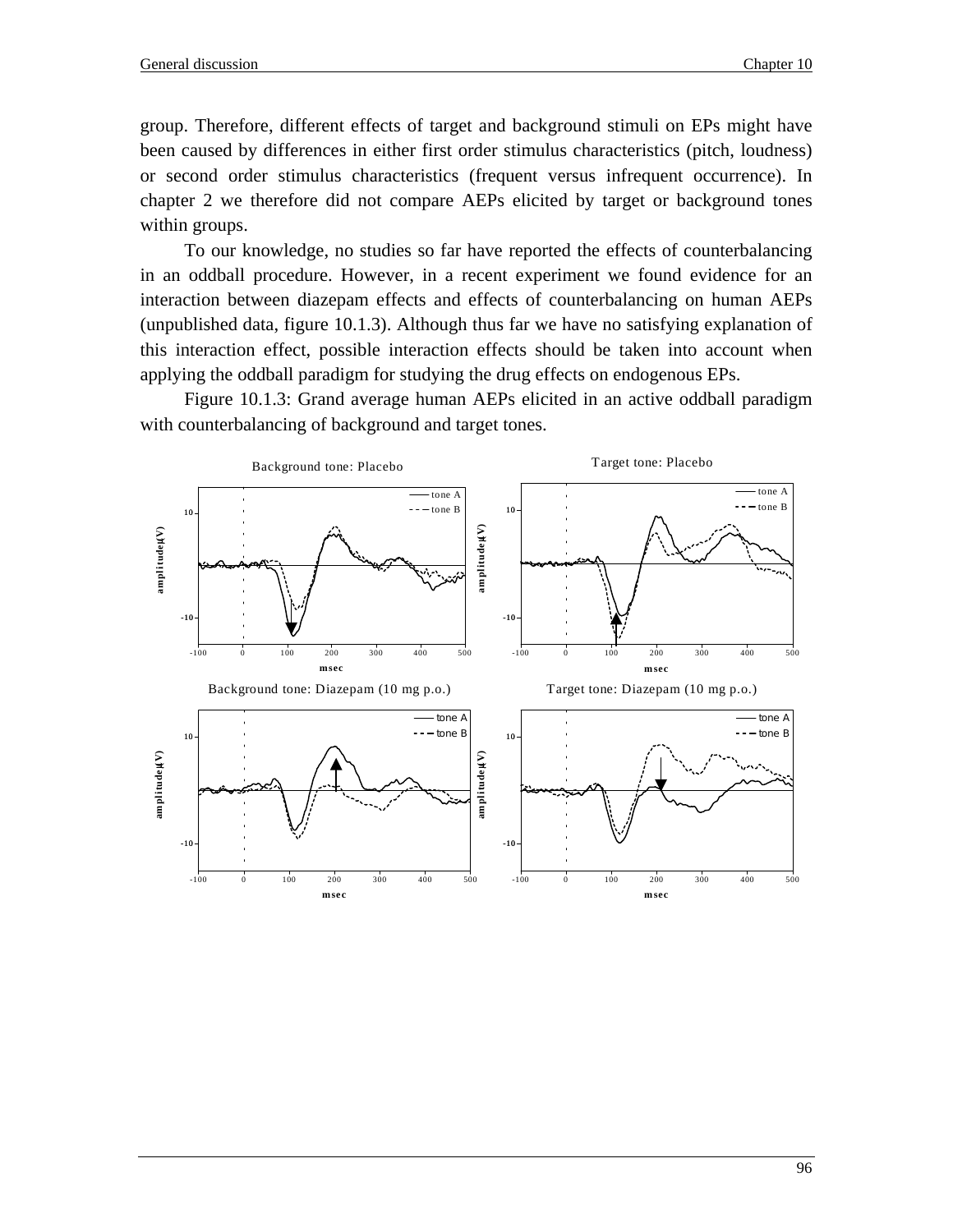## *10.1.4 single-stimulus paradigms*

A more elegant solution would be to only change the 'meaning' or higher order characteristics of single stimuli, without changing the lower order characteristics of stimuli (e.g. pitch, loudness, duration). By using such single stimulus paradigms in which only the presentation pattern of single stimuli is varied, changes in EPs can no longer be attributed to changes in stimulus characteristics, but only be attributed to changes in aspects of information processing involved by the stimulus event. The major advantage of single-stimulus paradigms is that it provides a very simple method to use in clinical and animal testing situations [2, 20]. In addition, it would cancel out possible drug by tone interaction effects.

In the chapters 3 to 6, we investigated how changes in stimulus presentation alone, and not changes in stimulus characteristics, affect the middle- and late-latency components of the rat EP, by using passive, single-stimulus paradigms.

In chapter 3 we determined whether or not amplitude reductions with stimulus repetition depended on the length of the interval between stimuli (ISI). Instead of using the well known two-tone or double-click paradigm, we employed a ten-tone paradigm. We found ISI-dependent reductions of a middle-latency  $N_{23}$ . However, we found ISIindependent decreases of a later occurring  $P_{50}$  component. We proposed that this ISIindependent decrement reflected habituation to the temporal regularity of presented stimuli. Temporal regularity of stimuli within a train is a higher order characteristic of the presented stimuli [24]. In a following experiment (chapter 4), we found that diazepam did not disrupt the ISI-dependent decrease of the  $N_{23}$  component. However, the ISIdependent decrease of a later  $P_{67}$  component was disrupted by diazepam. These findings suggest that diazepam mainly affects processing of higher-order stimulus characteristics e.g. the temporal regularity of stimuli.

To explore the issue of higher order processing of temporal patterns further, we attempted to measure EPs in reaction to omitted stimuli in chapter 5. Thus elicited omission evoked potentials, or OEPs, can be wholly attributed to aspects of information processing involved in the (internal) event of stimulus omission [25, 26] and will therefore consist entirely of endogenous components. The omitted stimulus paradigm thus provides a gallant tool to elicit selectively endogenous EP components.

Although we were able to measure OEPs in rats, we did so in only half of the rats. This is in agreement with other researchers [27] and with findings from our human experiment where we could only measure an OEPs in a subject very experienced with auditory rhythms. In addition, we found that in rats diazepam disrupted OEPs.

Because OEPs are difficult to elicit and apparently needs training of the subjects, the omitted stimuli paradigm holds mainly theoretical interests and will find little use in e.g. standard protocols for measuring drug-effects on information processing.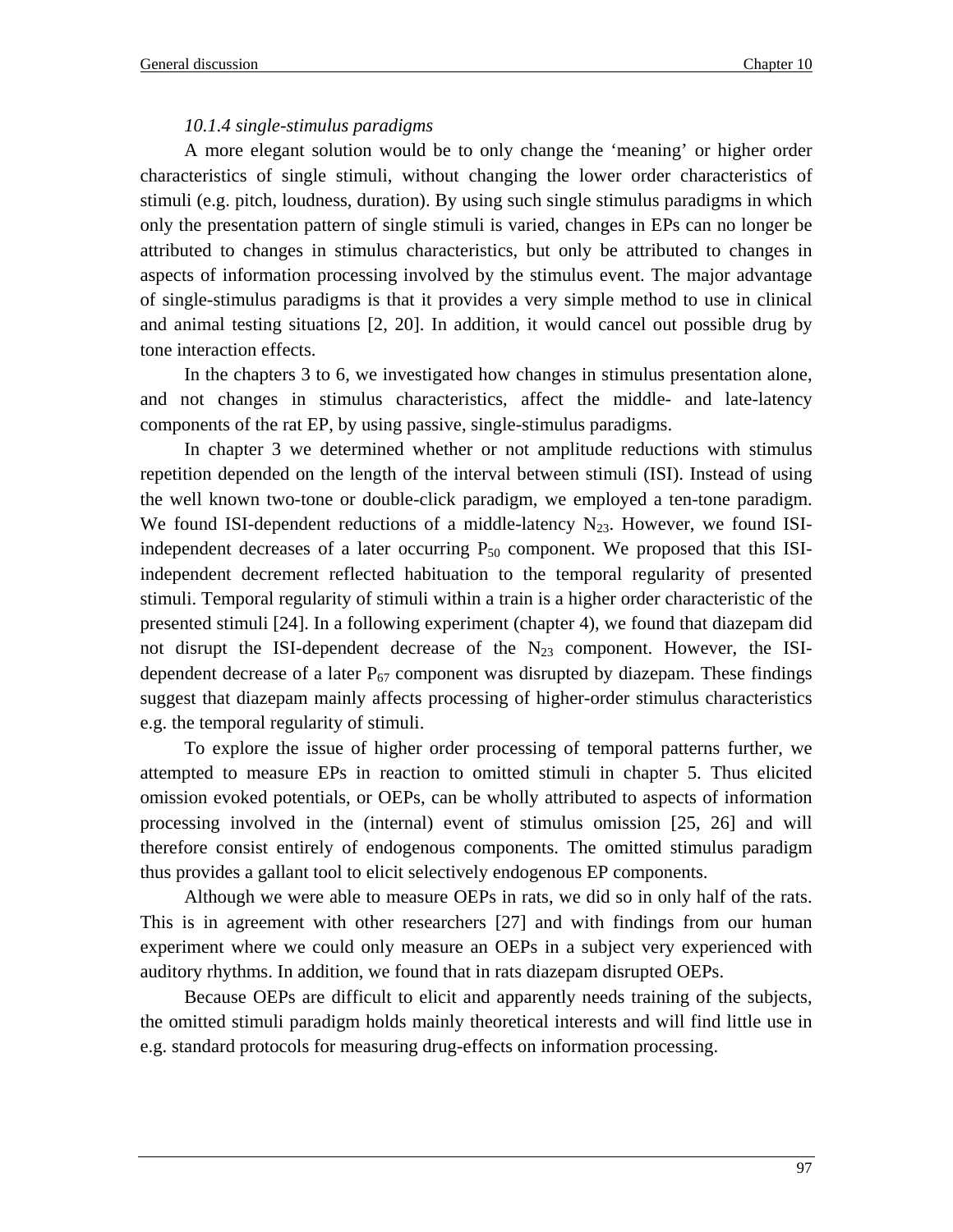## **10.2 Conclusions part A**

By employing appropriate paradigms for eliciting EPs, psychologists attempt to make inferences about processing sensory stimuli. [67-69]. One of the most important contributions of EP research to experimental psychology is the evaluation of information processing in situations in which no overt response is available [69]. An application of EPs elicited by passive paradigms could be to study information processing during general anesthesia. Although the surgical patient under general anaesthesia is assumed to be oblivious to sensory events [70, 71], there is however evidence that some degree of auditory perception may be present during general anaesthesia [72]. Measuring EPs elicited in passive paradigms might thus add to a better understanding of auditory information processing during general anesthesia. Current research is directed towards this subject.

We found that it is possible to study different aspects of information processing, like habituation (chapters 3 and 4) and time-estimation (chapter 5) by measuring EPs elicited in passive paradigms. Thus elicited EPs appeared to be sensitive to the effects of a psychoactive substance. In chapter 2, we found more pronounced drug effects on an infrequent occuring stimulus than on a frequently occurring stimulus. In chapter 4, we found that diazepam affected the processing of the temporal regularity of stimuli. This finding of differential diazepam effects higher order stimulus characteristics is in agreement with our previous findings. In chapter 5, we found that after diazepam, rats no longer showed a reaction in response to an omitted stimulus. We conclude that diazepam therefore affects mainly the processing of higher-order stimulus characteristics.

## **10.3 Discussion part B**

## *10.3.1 EEG-EP interrelations*

The main aim of the second part of this thesis was to study how subtle changes in the ongoing EEG affect the Evoked Potential. In an initial experiment (chapter 7), we determined the effects of diazepam on the ongoing EEG. In a following experiment (chapter 8), we determined how rat EPs changed with changes in the ongoing EEG. We found that diazepam affected the ongoing EEG. In addition, we found that EPs indeed change with changes in the ongoing EEG. Therefore, we investigated in a final experiment (chapter 9) if the effects of diazepam on EPs could be ascribed to the effects of diazepam on the ongoing EEG (as measured in chapter 8). The results of the experiments described in part B are summarised in table 10.3.1.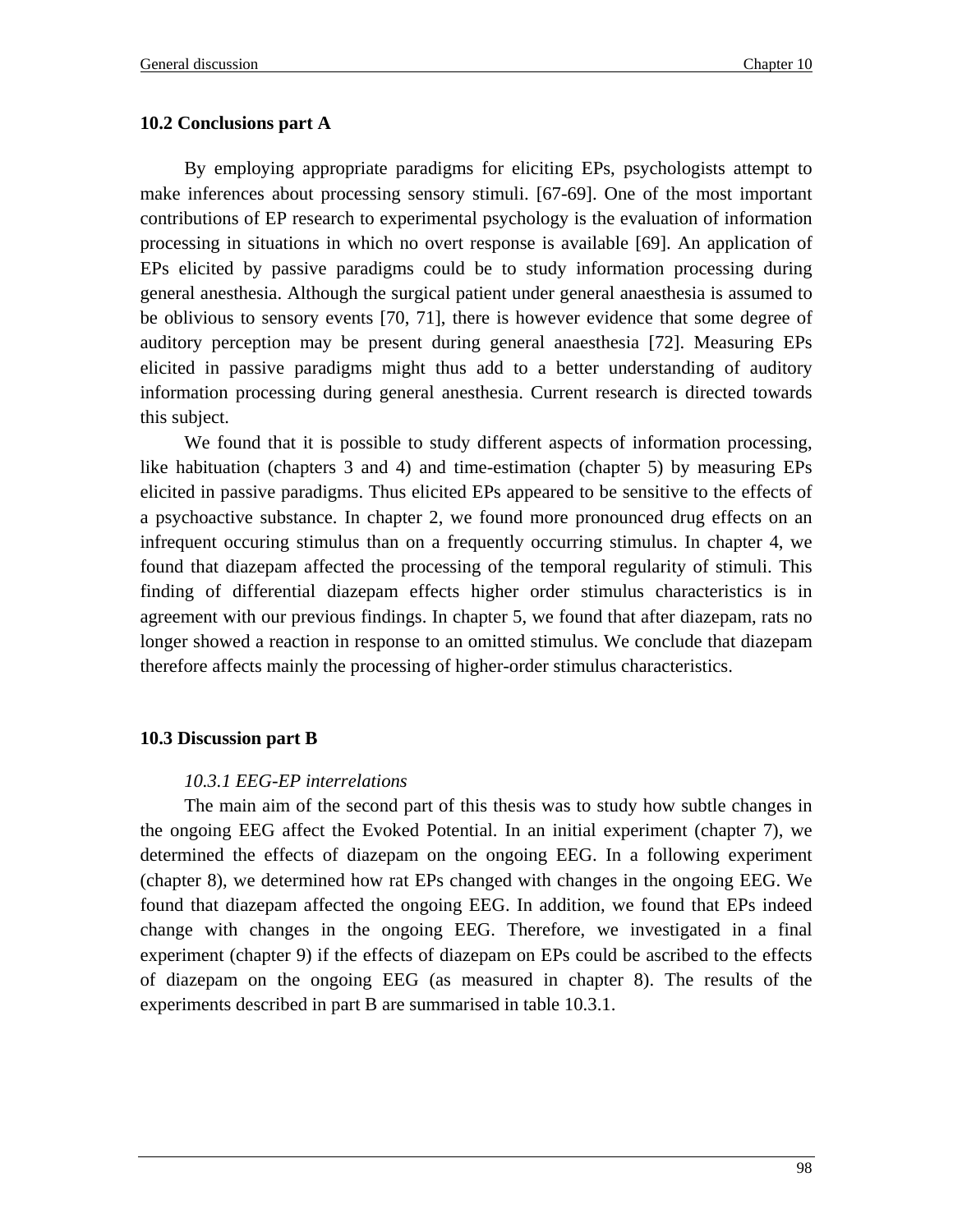| <b>Chapter</b> | Main effect of ongoing                       | Main effect of diazepam                     | <b>Main findings</b>                     |
|----------------|----------------------------------------------|---------------------------------------------|------------------------------------------|
|                | <b>EEG</b> on EP                             |                                             |                                          |
| Ch.7           |                                              | <b>On EEG</b>                               | EEG effects of diazepam on               |
|                |                                              | $\delta$ -activity $\blacktriangleright$    | the ongoing EEG remain                   |
|                |                                              | $\theta$ -activity $\blacktriangleright$    | stable over 21 days in rats              |
|                |                                              | $\alpha$ -activity: no effect               |                                          |
|                |                                              | $\beta$ activity $\bigwedge$                |                                          |
| Ch.8           | decrease in $\delta$ , $\theta$ activity and |                                             | $N_{60}$ , $P_{70}$ reflect increase in  |
|                | increase in $\beta$ activity                 |                                             | arousal                                  |
|                | all lead to:                                 |                                             |                                          |
|                |                                              |                                             | $\bigwedge P_{150}$ due to increased EEG |
|                | $N_{60}$ , P <sub>70</sub>                   |                                             | synchronisation during                   |
|                | $\mathbf{\Psi}$ P <sub>150</sub>             |                                             | sleep                                    |
| Ch.9           |                                              | On EPs                                      | Effects diazepam on rat                  |
|                |                                              | $N_{18}$ , $P_{30}$ $\blacktriangleright$ , | AEPs reflect the sedative                |
|                |                                              | $N_{51}$ - $P_{67}$ more negative           | properties of diazepam,                  |
|                |                                              | values                                      | not the $\beta$ -increasing              |
|                |                                              |                                             | properties                               |
|                | increase in $\beta$ activity: leads          | increase in $\beta$ activity: leads         |                                          |
|                | to:                                          | to:                                         |                                          |
|                | $N_{51} - P_{67}$                            | no changes $N_{51}$ - $P_{67}$              |                                          |

### **Table 10.3.1**

## *10.3.2 The EEG and EPs during sleep-wake states*

There is a strong relationship between behavior and the powerspectrum of the ongoing EEG [73]. For example, during slow wave sleep large, slow delta-waves (2-4 Hz) are visible. This is caused by more synchronised unit responses with sharper phases of excitations and inhibitions, which results from increased hyperpolarizations [74, 75]. On the other hand, during active behavior low amplitude, fast beta-waves  $(>12 \text{ Hz})$ dominate the EEG. Therefore, activity in the low and high frequency bands of the EEG are considered to be an index of cortical arousal, such that power in the low frequency (delta) bands increases with a decrease in arousal and activity in the high frequency (alpha and beta) bands increases with an increase in arousal [7].

## *10.3.3 EPs and sleep-wake states*

Similar to EEG patterns, the architecture of evoked potentials is dependent on the state of alertness [74, 75]. During waking, components in the ERP are moderate in amplitude, while during slow wave sleep larger waves are visible. Several researchers have investigated the effects of sleep on evoked potentials, see table 10.3.2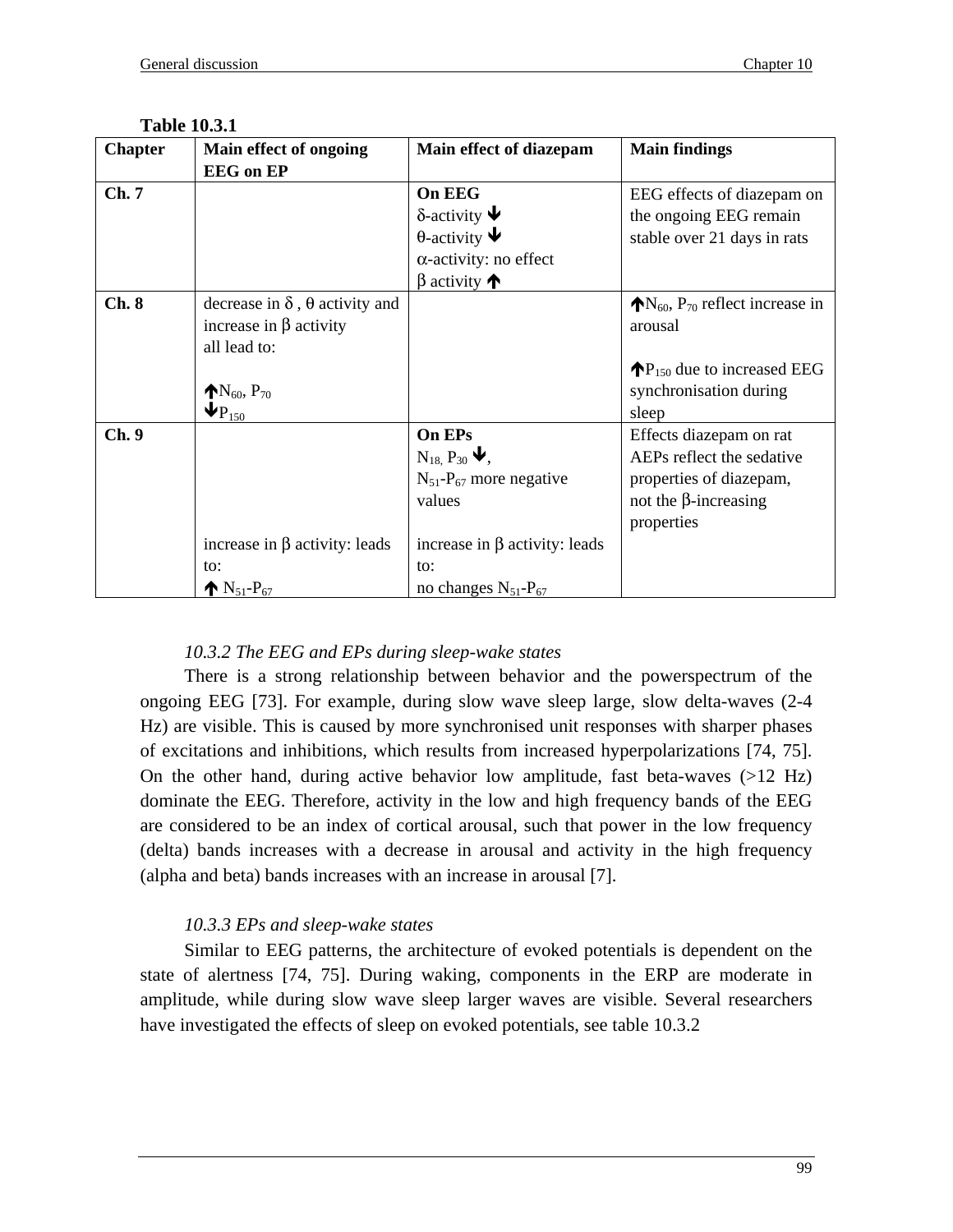| Autor(s)                                      | species        | stimulation                  | effect of sleep on EP                                                         |
|-----------------------------------------------|----------------|------------------------------|-------------------------------------------------------------------------------|
| $[76]$<br>Chen<br>and<br>Buchwald, 1986       | $cat (n=8)$    | visual                       | $\blacklozenge$ P20 amplitude                                                 |
| Bringmann<br>$[77]$<br>and<br>Klingberg, 1995 | rat $(n=30)$   | visual                       | ◆N31 latency<br>◆N41 amplitude<br>↑P60-80 amplitude                           |
| [78] Knight et al., 1985                      | rat $(n=6)$    | auditory                     | P23, N140 amplitudes<br>$\blacktriangleright$ N38, N50 amplitudes             |
| $[79]$<br>Simpson<br>and<br>Knight, 1993      | rat $(n=8)$    | auditory                     | <b>↑P25</b> amplitude                                                         |
| [75] Meeren et al., 1998                      | rat $(n=6)$    | visual                       | $\bigwedge P1$ , N1, P2 amplitudes<br>↑N3, P4 amplitudes<br>↑N3, P4 latencies |
| [80] Luijtelaar et al.,<br>1998               | rat $(n=5)$    | auditory                     | $\blacktriangleright$ P35 amplitude<br>N50, P75 amplitudes and<br>latencies   |
| [81]<br>Webster<br>and<br>Colrain, 1998       | human          | somatosensory                | Appearance<br>↑N300, N550 amplitudes                                          |
| $[82]$<br>Ujszaszi<br>and<br>Halasz, 1988     | human          | auditory                     | Appearance<br>↑N300, N550 amplitudes                                          |
| $[83]$<br>Erwin<br>and<br>Buchwald, 1986      | human $(n=14)$ | auditory                     | $\blacklozenge$ P1 amplitude                                                  |
| [84] Ogilvie et al., 1991                     | human $(n=9)$  | auditory<br>oddball paradigm | $\bigvee$ N1, P2 amplitudes<br><b>↑P1</b> , N2, N3 amplitudes                 |
| [85] Harsh et al., 1994                       | human          | auditory<br>oddball paradigm | $\blacktriangleright$ P3 amplitude<br>↑N3 amplitude                           |
| [86] Pratt et al., 1999                       | human $(n=15)$ | auditory<br>oddball paradigm | <b>↑P2</b> amplitude                                                          |
| Nielsen-Bohlman<br>$[87]$<br>et al., 1991     | human $(n=12)$ | auditory<br>passive oddball  | $N2$ , N3 amplitudes<br>$\blacktriangleright$ P3 amplitudes                   |

## **Table 10.3.2**

Some animal studies have reported decreased amplitudes of middle-latency components during sleep [76, 78, 81]. However, most animal studies found increased amplitudes and latencies of both middle-and late-latency EP components during sleep [77-79, 81, 85, 87, 88]. In line, human studies have also found decreased amplitudes of certain middle-latency EP components during sleep [84, 85]. Though more often an enhancement of middle- and late-latency components has been found [82, 83, 85-88]. These increased components have been ascribed to the in general increased ongoing EEG during slow-wave sleep. Although most commonly an enhancement of mainly the latelatency negative components is observed, studies applying an oddball paradigm have reported a decrease of the endogenous P3 component during sleep [86, 88]. This has been proposed to reflect as a decrease in information processing during sleep.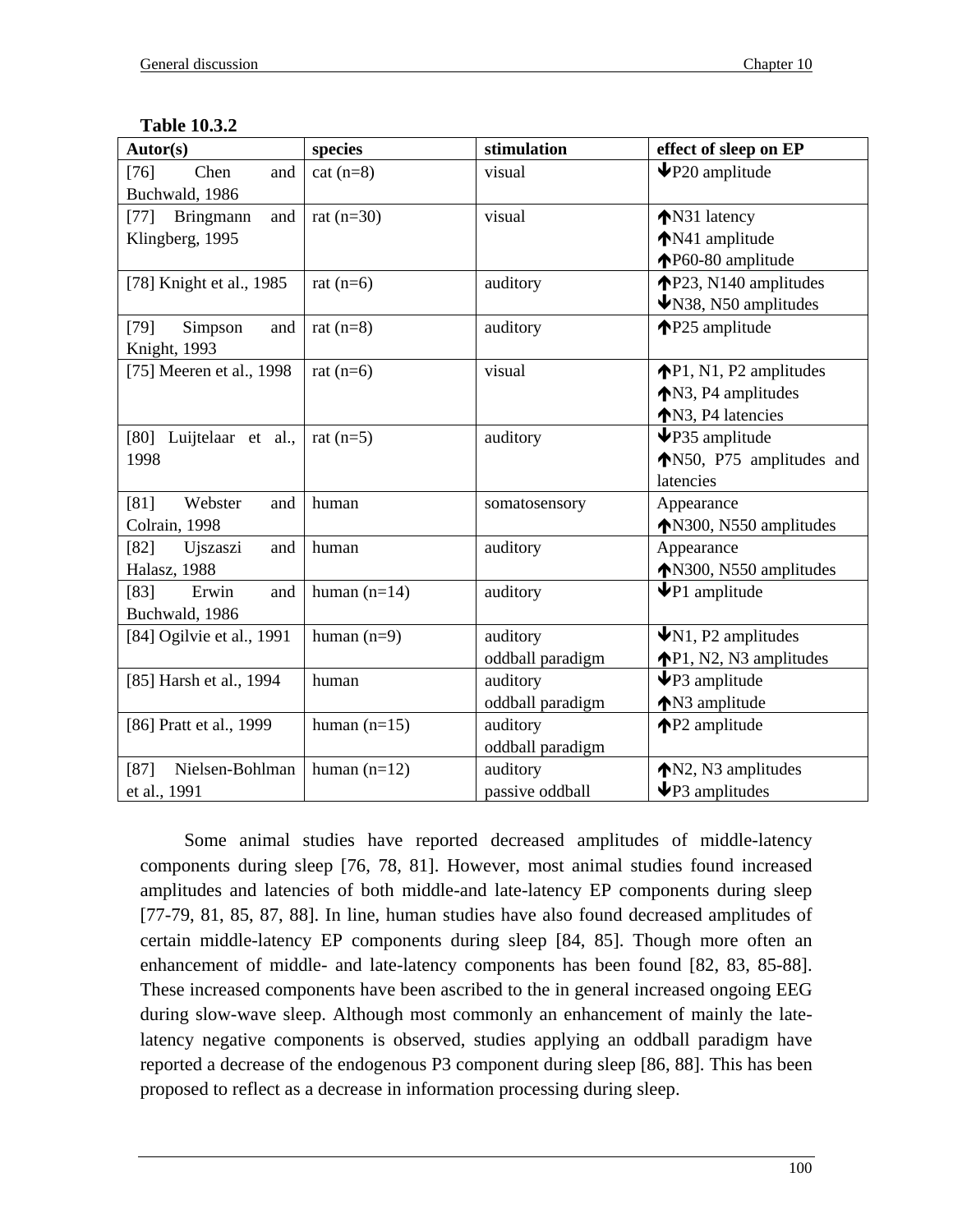## **10.4 Conclusion part B**

Since both the ongoing EEG and evoked potentials change with changes in the state of alertness, it is reasonable to assume that the ongoing EEG and EPs hold a strong interrelationship. Though until the 1960s EPs were considered to be independent of the ongoing EEG, experiments of Basar [88, 89] have shown that EPs are indeed highly determined by the ongoing EEG activity. The ongoing EEG can either inhibit or facilitate the genesis of EPs, and EP components can be understood as changes in amplitude and phase of conventional delta, theta alpha and beta activity. Background EEG activity and EPs have been related using a variety of approaches. Determining EPs during different sleep-wake stages is one such approach. A more direct approach involves recording preand post-stimulus EEG epochs and assessing how changes in the spectral power of the pre-stimulus EEG affect the post-stimulus EP measures [90]. We applied this approach in our experiments described in part B (chapter 8 and 9). By using this approach, the effects of subtle variations in the level of arousal on the EP can be studied.

In the first EEG-EP experiment (chapter 8) we found an increase of the  $N_{60}$  and  $P_{68}$ auditory EP components with an increase in beta activity in the pre-stimulus EEG. We proposed that the architecture of EPs highly depends on the spectral content of the ongoing EEG. We therefore wondered if EPs did add information to only measuring the ongoing EEG. In a subsequent experiment (chapter 9) we then investigated if the effects of diazepam on rat EPs could be totally ascribed to its effects on the ongoing EEG.

Diazepam is known to increase beta-activity in the EEG (chapter 7). When corrected for this effect by comparing EPs subaveraged according to the amount of betaactivity in 1 s pre-stimulus EEG, diazepam effects on the rat EP were still observed. Therefore, the effects of diazepam on the rat EP could not be ascribed to its effect on the beta-band in the EEG.

Diazepam affected EP components, such that they resembled EP components obtained during the lowest beta-categories in the vehicle condition. In the vehicle condition, increments in pre-stimulus beta-activity caused increments in several EP components. These increments of EP component amplitudes with an increase in betaactivity were no longer observed in the diazepam condition. Therefore, diazepam effects on the rat EP might reflect primarily the sedative properties of diazepam. We concluded that measuring EPs adds information to measuring the ongoing EEG, especially when determining drug-effects on both the state (reflected by the ongoing EEG) and responsiveness (reflected by EPs) of the brain.

In this study we found that the diazepam-effect on rat EPs seem to reflect the behaviorally sedative effects of diazepam and not its physiologically beta-increasing effects. However, we did not verify this hypothesis by comparing our EPs based on the amount of beta-activity in the pre-stimulus EEG with EPs based on sleep-wake stages.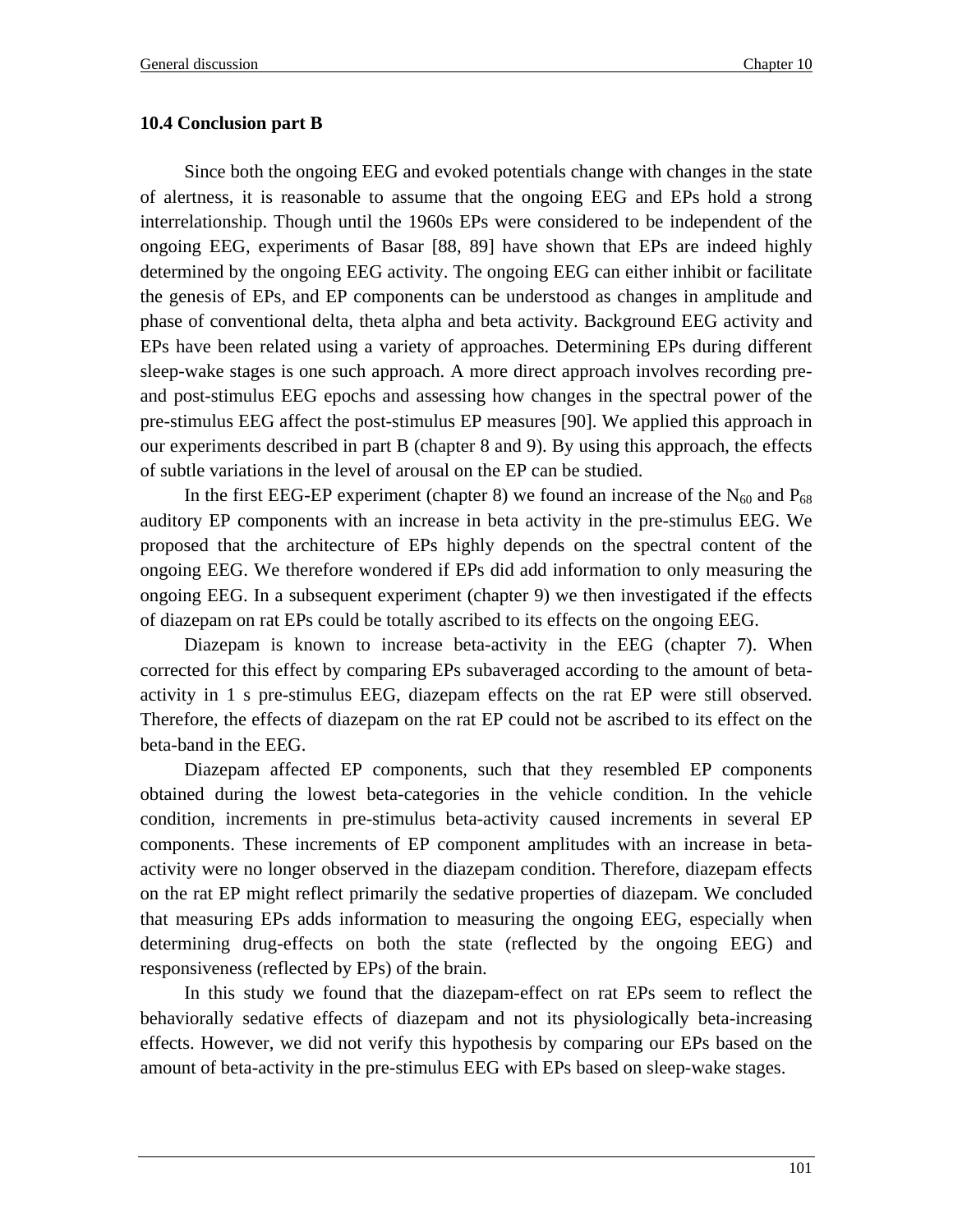#### Figure 10.4a



Therefore, in a recent experiment in rats (unpublished data), we did compare EPs based behavioral sleep-wake stages with EPs based on the amount of both delta (0-4 Hz) and beta<sub>2</sub> (30-60 Hz) activity in the pre-stimulus EEG. In this experiment we found indeed that delta-activity increased with a decrease in arousal and beta<sub>2</sub>-activity decreased with a decrease in arousal. EPs obtained during different sleep-wake stages thus fitted in nicely with the EPs based on either delta or beta2 activity in the prestimulus EEG (see figure 10.4a).

In a drug-free situation EPs based on changes in the ongoing EEG are comparable with EPs based on sleep-wake stages. Advantage of the first method though is that more subtle changes in arousal can be investigated. Also, changes in EPs are thus directly related to changes in the powerspectrum of the ongoing EEG, instead of more indirectly related to the ongoing EEG via the behavioral sleep-wake stages. Since this first method can be applied fully automated, less bias by e.g. the observer will be introduced.

However, do EPs based on changes in the powerspectrum of the pre-stimulus EEG still resemble EPs based on different sleep-wake stages when diazepam is administered? We explored this question also in a recent experiment (unpublished data) by comparing EPs based behavioral sleep-wake stages with EPs based on the amount of both delta (0-4 Hz) and beta<sub>2</sub> (30-60 Hz) activity in the pre-stimulus EEG after administration of 1mg  $*$  $kg<sup>-1</sup>$  diazepam (s.c.). We found similar results as in the drug-free state (see figure 10.4b).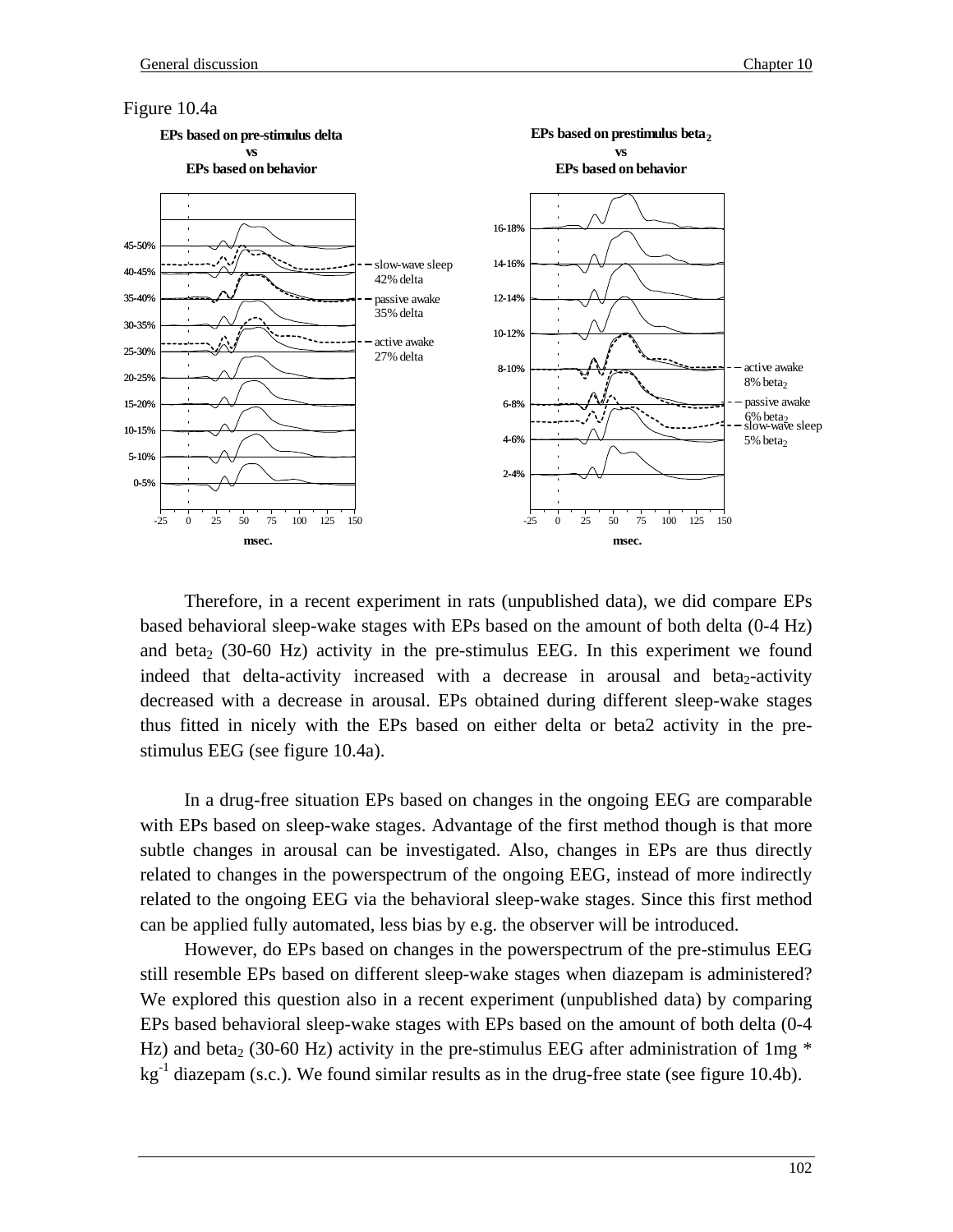

We conclude that recording pre- and post-stimulus EEG epochs and assessing how changes in the spectral power of the pre-stimulus EEG affects the post-stimulus EP measures is very useful to study EEG-EP interrelations in both drug-free situations and in situations where drugs are administered.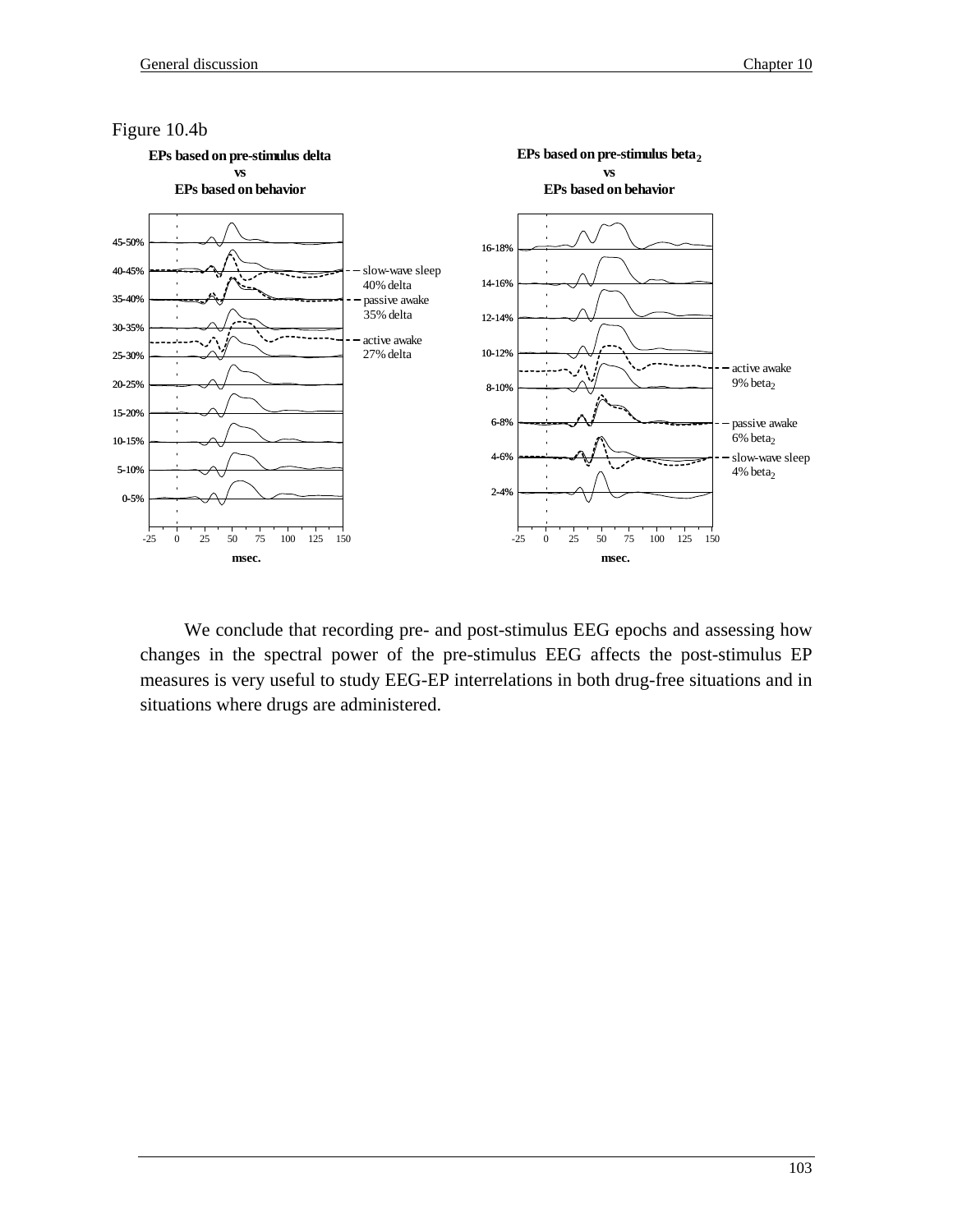## **10.5 References**

- 1. Cass M, Polich J. P300 from a single-stimulus paradigm. Biol. Psychol. 1997; 46:51- 65.
- 2. Polich J. P300 development from auditory stimuli. Psychophysiol. 1986; 23:590-597.
- 3. Blackwood DHR, Muir WJ. Cognitive brain potentials and their application. Brit. J. Psychiat. 1990; 157:96-101.
- 4. Squires NK, Squires KC, Hillyard SA. Two varieties of long-latency positive waves evoked by unpredictable auditory stimuli in man. Electroen. Clin. Neurophysiol. 1975; 38:387-401.
- 5. Ruchkin DS, Johnson Jr R, Canoune HL, Ritter W, Hammer M. Multiple Sources of P3b Associated with Different Types of Information. Psychophysiol. 1990; 27:157- 176.
- 6. Polich J, Heine MRD. P300 topography and modality effects from a single-stimulus paradigm. Psychophysiol. 1996; 33:747-752.
- 7. Coull JT. Neural correlates of attention and arousal: insights from electrophysiology, functional neuroimaging and psychopharmacology. Progr. Neurobiol. 1998; 55:343- 361.
- 8. Glover AA, Onofrj MC, Ghilardi MF, Bodis-Wollner I. P300-like potentials in the normal monkey using classical conditioning and an auditory oddball paradigm. Electroen. Clin. Neurophysiol. 1986; 65:231-235.
- 9. Pineda JA, Foote SL, Neville HJ. Long-latency event-related potentials in squirrel monkeys: further characterization of wave form morphology, topography, and functional properties. Electroen. Clin. Neurophysiol. 1987; 67:77-90.
- 10. Paller KA, McCarthy G, Roessler E, Allison T, Wood CC. Potentials evoked in human and monkey medial temporal lobe during auditory and visual oddball paradigms. Electroen. Clin. Neurophysiol. 1992; 84:69-279.
- 11. Harrison JB, Buchwald JS, Kaga K, Woolf NJ, Butcher LL. Cat P300 disappears after septal lesions. Electroen. Clin. Neurophysiol. 1988; 69:55-64.
- 12. Harrison J, Buchwald J, Kaga K. Cat P300 present after primary auditory cortex ablation. Electroen. Clin. Neurophysiol. 1986; 63:180-187.
- 13. Basar-Eroglu, C., Basar, E., & Schmielau, F. (1991a). P300 in freely moving cats with intracranial electrodes. International Journal of Neuroscience, 60, 215-226.
- 14. Basar-Eroglu, C., Schmielau, F., Schramm, U., & Schult, J. (1991b). P300 response of hippocampus analyzed by means of multielectrodes in cats. International Journal of Neuroscience, 60, 239-248.
- 15. Shinba, T., Andow, Y., Shinozaki, T., Ozawa, N., & Yamamoto, K. (1996). Eventrelated potentials in the dorsal hippocampus of rats during an auditory discrimination paradigm. Electroencephalography and Clinical Neurophysiology, 100, 563-568.
- 16. Brankack, J., Seidenbecher, T., & Muller-Gartner, H. W. (1996). Task-relevant late positive component in rats: Is it related to hippocampal theta activity? Hippocampus, 6 (5), 475-482.
- 17. Ehlers, C.L, Chaplin, R.I., 1992. Long latency event-related potentials in rats: the effects of changes in stimulus parameters and neurochemical lesions. J. Neural. Transm. Gen. Sect. 88, 61-75.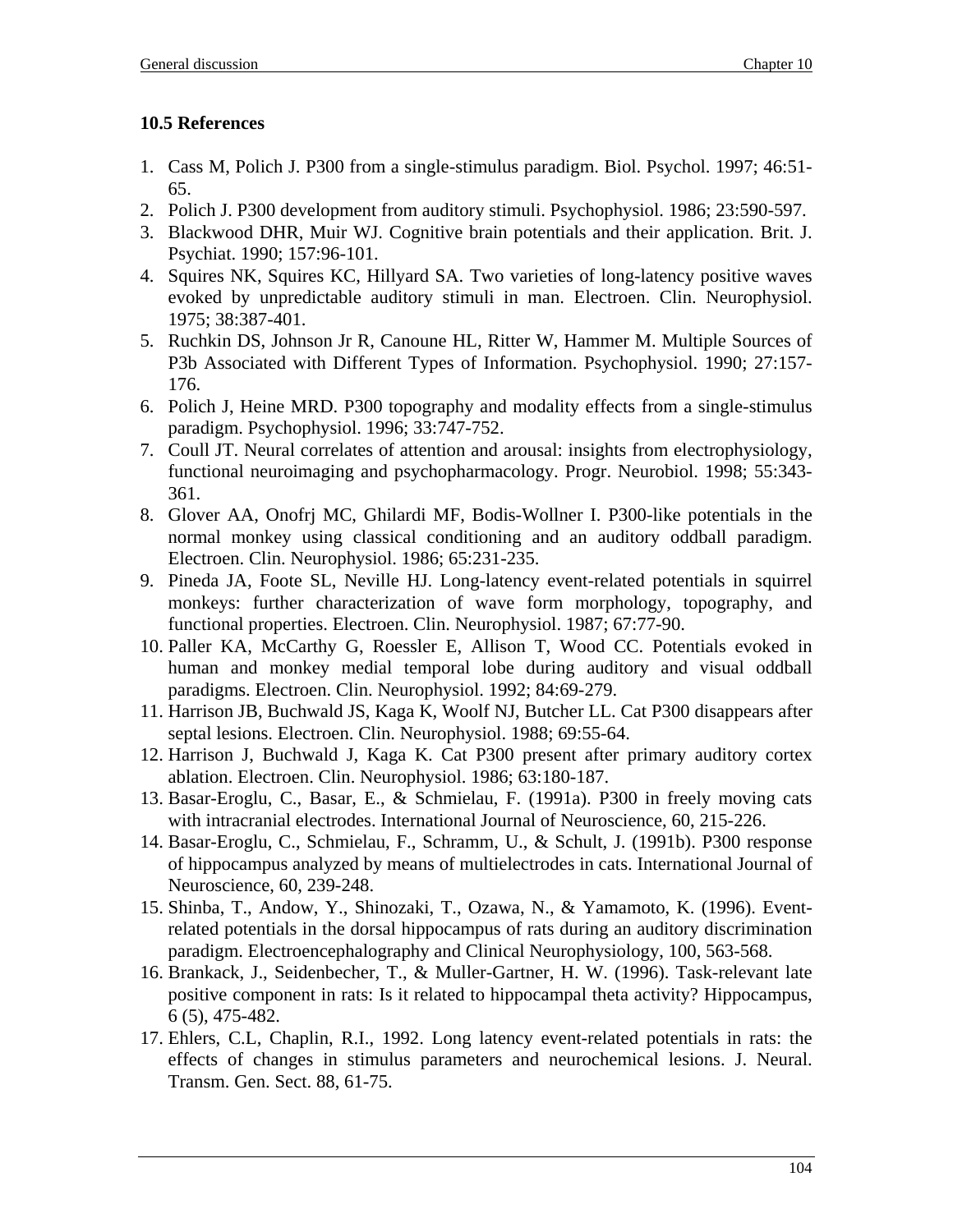- 18. Chertoff ME, Goldstein R, Mease MR. Early event-related potentials with passive subject participation J. Speach Hearing Res. 1988; 31:460-465.
- 19. Unsal A, Segalowitz SJ. 1995 Sources of P300 attenuation after head injury: singletrial amplitude, latency-jitter, and EEG power. Psychophysiol. 1995; 32:249-56.
- 20. Mertens R, Polich J. P300 from a single-stimulus paradigm: passive versus active tasks and stimulus modality. Electroencephalography and Clinical Neurophysiology. 1997; 104:488-497.
- 21. Roth WT, Blowers GH, Doyle CM, Kopell BS. Auditory stimulus intensity effects on components of the late positive complex. Electroencephalography and Clinical Neurophysiology. 1982; 54:132-146.
- 22. Sugg MJ, Polich J. P300 from auditory stimuli: intensity and frequency effects. Biol. Psychol. 1995; 16:255-69.
- 23. Polich J, Eischen SE, Collins GE. P300 from a single auditory stimulus. Electroen. Clin. Neurophysiol. 1994; 92:253-261.
- 24. Papanicolaou AC, Loring DW, Eisenberg HM. Evoked potential attenuation in the two-tone paradigm. Inter. J. Psychphysiol. 1985; 3:23-28.
- 25. Simson R, Vaughan Jr HG, Ritter W. The scalp topography of potentials associated with missing visual or auditory stimuli. Electroen. Clin. Neurophysiol. 1976; 40:33- 42.
- 26. Besson M, Faita F, Czternasty C, Kutas M. What's in a pause: event-related potential analysis of temporal disruptions in written and spoken sentences. Biol. Psychol. 1997; 46:3-23.
- 27. Alain C, Richer F, Achim A. Saint Hilaire JM. Human intracerebral potentials associated with target, novel, and omitted auditory stimuli. Brain Topography. 1989; 1:237-245.
- 28. Todorova A. Effects of diazepam and the specific benzodiazepine antagonist flumazenil on somatosensory evoked potentials in rats. Archives Internationales de Pharmacodynamie et de therapie. 1993; 321:14-29.
- 29. Suzuki N, Hirose Y, Katakura N, Kubota Y. Flumazenil antagonizes the suppressive effect of midazolam on the somatosensory evoked potentials in the rat. Anesthesia progress. 1991; 38:17-20.
- 30. Russell GB, Vance WT, Graybeal JM. Attenuation of midazolam-induced EEG activation in rats by both flumazenil and hyperbaric oxygen. 1995; 7:271-279.
- 31. Auglugia U, Oliveri RL, Gambardella A, Talerico G, Zappia M, De Sarro GB Quattrone A. Functional preservation of benzodiazepine receptors of the primary somatosensory cortex in Creutzveld Jakob disease: a pharmacologic-evoked potential study. Clinical Neuropharmacology. 1996; 19:87-91.
- 32. Kochs E, Wust P, Blanc I, Schulte am Esch J. Acoustic and somatosensory evoked cortical potentials in sedation with midazolam and drug antagonism with flumazenil. Anasth. Intensivther. Notfallmed. 1989; 24:49-56.
- 33. Langeron O, Vivien B, Paqueron X, Saillant G, Riou B, Coriat P, Lille F. Effects of propofol, propofol-nitrous oxide and midazolam on cortical somatosensory evoked potentials during sufentanil anaesthesia for major spinal surgery. al, 1999 British Journal of Anaesthesia. 1999; 82:340-346.
- 34. Sherwin I. Differential action of diazepam on evoked cerebral responses. Electroencephalography and Clinical Neurophysiology. 1971; 30:445-452.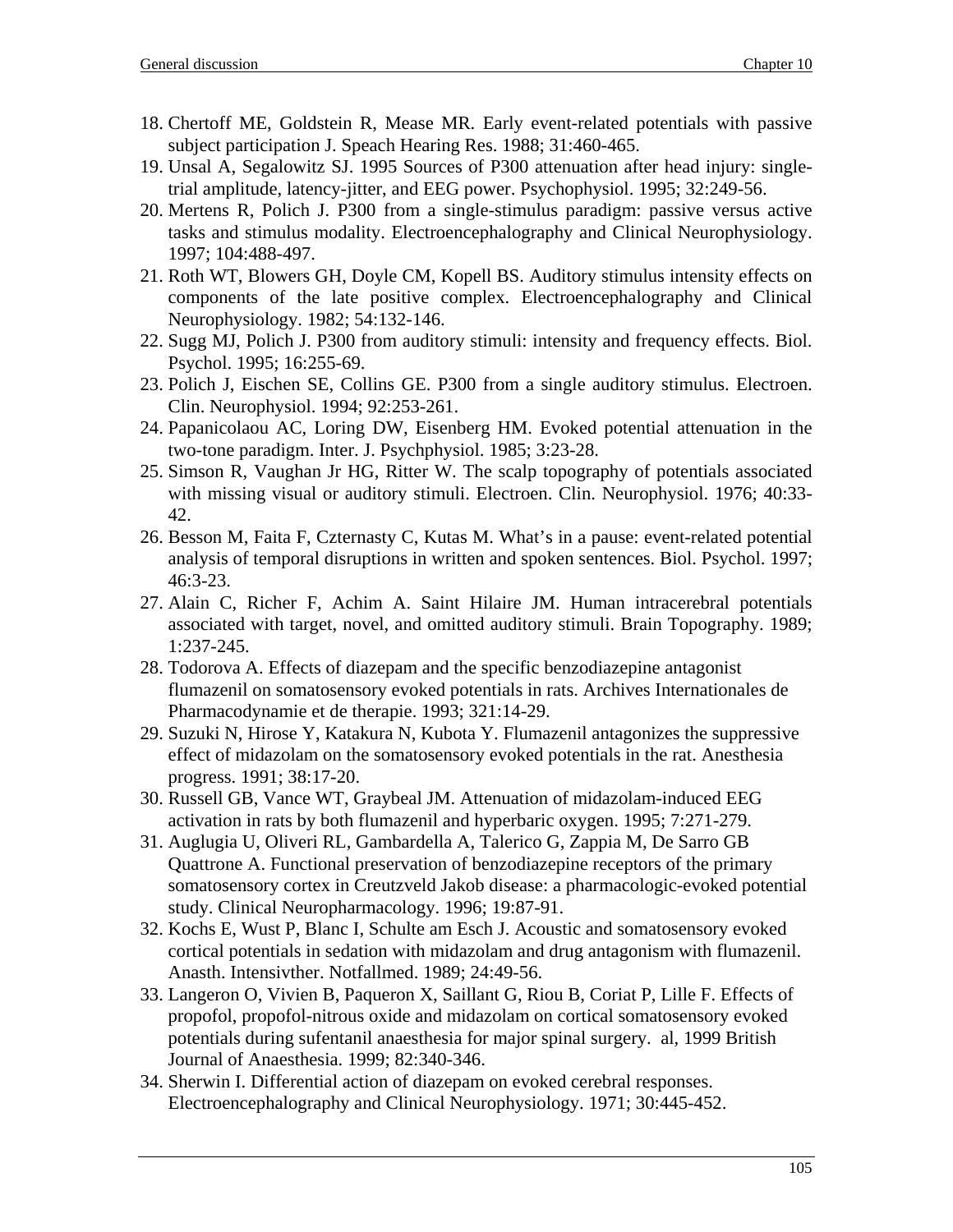- 35. Santi M, Pinelli G, Ricci P, Penne A, Zeneroli ML, Baraldi M. Evidence that 2 phenylpyrazolo [4,3-c]-quinolin-3(5H0-one antagonises pharmacological, electrophysiological and biochemical effects of diazepam in rats. Neuropharmacology. 1985; 24:99-105.
- 36. Hudnell HK, Boyes WK. The comparability of rat and human visual-evoked potentials. Neurosci. Biobehav. Rev. 1991; 15:159-64.
- 37. Bartel P, Blom M, van der Meyden C, de Klerk Sommers. Effects of single doses of diazepam, chlorpromazine, imipramine and trihexyphenidyl on visual evoked potentials. Neuropsychobiology. 1988; 20:212-217.
- 38. Boker T, Heinze HJ. Influence of diazepam on visual pattern-evoked potentials with due regard to nonstationary effects. Neuropsychobiology. 1984; 11:207-212.
- 39. Declerck AC, Oei LT, Arnoldussen W, te Dorsthof M. Alterations in transient visualevoked potentials induced by clonazepam and sodium valproate. Neuropsychobiology. 1985; 14:39-41.
- 40. Ebe M, Meier-Ewert KH, Broughton R. Effects of intravenous diazepam (valium) upon evoked potentials of photosensitive epileptic and normal subjects Electroencephalography and Clinical Neurophysiology. 1969; 27:429-435.
- 41. Rockstroh B, Elbert T, Lutzenberger W, Altenmuller E. Effects of the anticonvulsant benzodiazepine clonazepam on event-related brain potentials in humans. Electroencephalography and Clinical Neurophysiology. 1991; 78:142-149.
- 42. Johnson LC, Spinweber CL. Effect of a shortt-acting benzodiazepine on brain electrical activity during sleep. Electroencephalography and clinical neurophysiology. 1981; 52:89-97.
- 43. Schwender D, Klasing S, Madler C, Poppel E, Peter K. Effects of benzodiazepines on mid-latency auditory evoked potentials. Canadian Journal of Anaesthesia. 1993; 40:1148-1154.
- 44. Brunner MD, Umo Etuk J, Sharpe RM, Thornton C. Effect of a bolus of diazepam on the auditory evoked response in human. British Journal of Anaesthesia. 1999; 82:633- 634.
- 45. Noldy NE, Neiman J, El-Nesr B, Carlen PL. Late auditory evoked potentials: A method for monitoring drug effects on the central nervous system. Neuropsychobiology. 1990; 23:48-52.
- 46. Erwin CW, Linnoila M, Hartwell J, Erwin A, Guthrie W. Effects of Buspirone and Diazepam, Alone and in Combination with Alcohol, on Skilled Performance and Evoked Potentials. Journal of Clinical Psychopharmacology. 1986; 6:199-209.
- 47. Shinotoh H, Iyo M, Yamada T, Inoue O, Suzuki K, Itoh T, Fukuda H, Yamasaki T, Tateno Y, Hirayama K. Detection of benzodiazepine receptor occupance in the human brain by positron emission tomography. Psychopharmacology. 1989; 99:202- 207.
- 48. Pang E, Fowler B. Discriminating the effects of triazolam on stimulus and response processing by means of reaction time and P300 latency. Psychopharmacology Berl. 1994; 115:509-515.
- 49. Engelhardt W, Friess K, Hartung E, Sold M, Dierks T. EEG and auditory evoked potential P300 compared with psychometric tests in assessing vigilance after benzodiazepine sedation and antagonism. British Journal of Anaesthesiology. 1992; 69:75-80.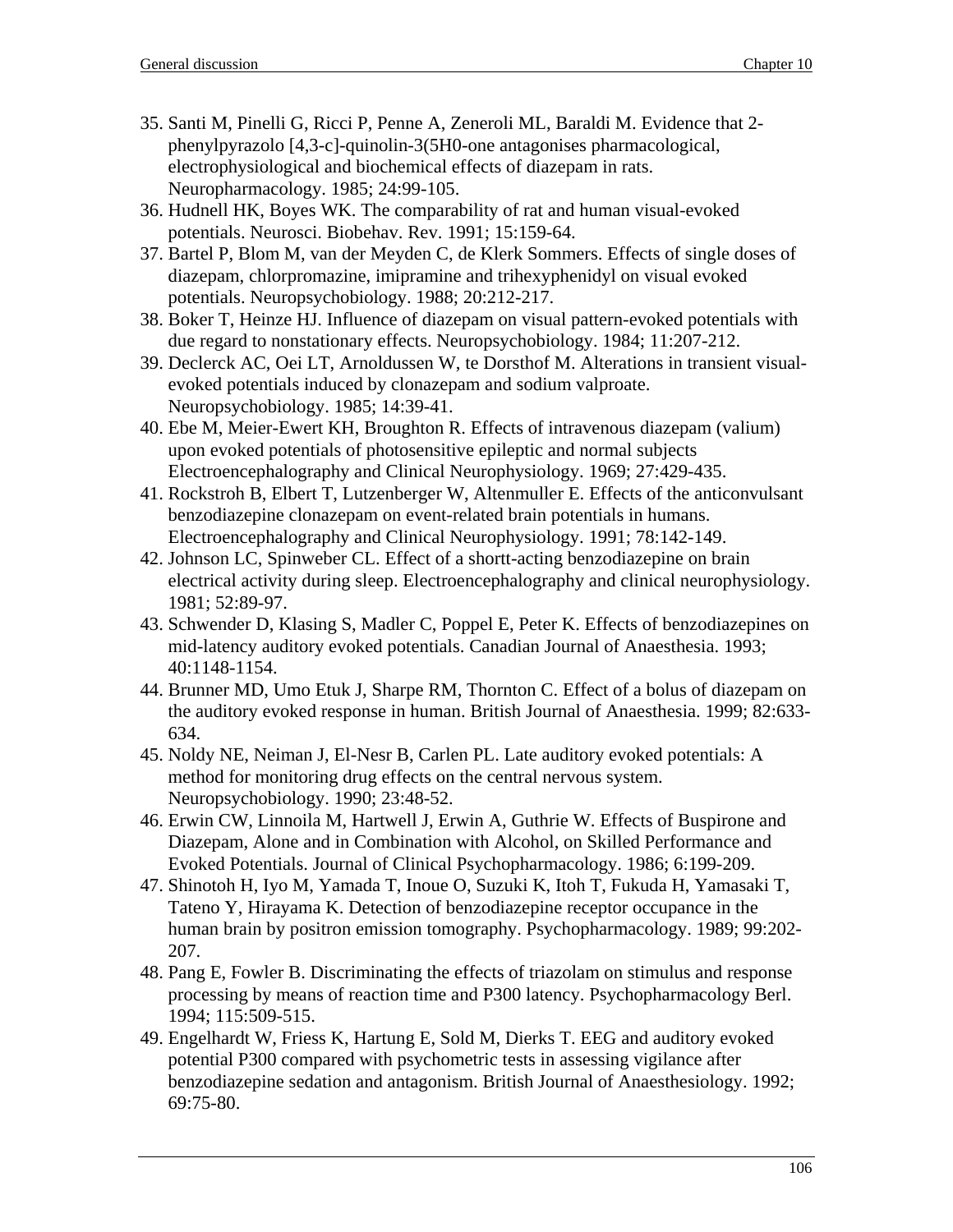- 50. Allen D, Curran HV, Lader M. The effects of repeated doses of clomipramine and alprazolam on physiological, psychomotor and cognitive functions in normal subjects. European Journal of Clinical Pharmacology. 1990; 40:355-362.
- 51. Van Leeuwen TH, Verbaten MN, Koelega HS, Slangen JL, van der Gugten J, Camfferman G. Effects of oxazepam on event-related brain potentials, EEG frequency bands, and vigilance performance. Psychopharmacology. 1995; 122:244- 262.
- 52. Munte TF, Gehde E, Johannes S, Seewald M, Heinze HJ. Effects of alprazolam and bromazepam on visual search and verbal recognition memory in humans: a study with event-related brain potentials. Neuropsychobiology. 1996; 34:49-56.
- 53. Nichols JM, Martin F. The effect of lorazepam on memory and event-related potentials in heavy and light social drinkers. Psychophysiology. 1995; 33:446-456.
- 54. Martin F, Siddle DAT, Gourley M, Taylor M, Dick R. P300 and traffic scenes: the effect of temazepam. Biological Psychology. 1992; 33:225-240.
- 55. Ray PG, Meador KJ, Loring DW. Diazepam Effects on the P3 Event-Related Potential. Journal of Clinical Psychopharmacology. 1992; 12:415-419.
- 56. Curran HV, Pooviboonsuk P, Dalton JA, Lader MH. Differentiating the effects of centrally acting drugs on arousal and memory: an event-related potential study of scopolamine, lorazepam and diphenhydramine. Psychopharmacology. 1998; 135:27- 36.
- 57. Semlitsch HV, Anderer P, Saletu B. Acute effects of the anxiolytics suriclone and alprazolam on cognitive informationprocessing utilizing topographic mapping of event-related brain potentials in healthy subjects. Journal of Clinical Pharmacology. 1995; 49:183-191.
- 58. Van Leeuwen TH, Verbaten MN, Koelega HS, Kenemans JL, Slangen FL. Effects of bromazepam on single-trial event-related potentials in a visual vigilance task. Psychopharmacology. 1992; 106:55-564.
- 59. Nakagome K, Ichikawa I, Kanno O, Akaho R, Suzuki M, Takazawa S, Watanabe H, Kazamatsuri H. Overnight effects of triazolam on cognitive function: an event-related potential study. Neuropsychobiology. 1998; 38:232-240.
- 60. Reinsel RA, Veselis RA, Heino R, Miodownik S, Alagesan R, Bedford RF. Effect of midazolam on the Auditory Event-Related Potential: Measures of Selective Attention. Anesthesia Analgesia. 1991; 73:612-618.
- 61. Unrug A, van Luijtelaar ELJM, Coles MGH, Coenen AML. Event-related Potentials in a passive and active auditory condition: effects of diazepam and buspirone on slow-wave positivity. Biological Psychology, 1997; 46:101-111.
- 62. Van Luijtelaar G, Unrug, A, Coenen A, Slow-wave positivity in oddball related potentials: effects of cognitive load and psychoactive drugs. Excerpta Medica, 1998; ICS 1162:607-613.
- 63. Urata J, Uchiyama M, Iyo M, Enomoto T, Hayakawa T, Toniyama M, Nakajima T, Sasaki H, Shirakawa S, Wada K, Kukui S, Yamadera H, Okawa M. Effects of a small dose of triazolam on P300 and resting EEG. Psychopharmacology. 1996; 125-179- 184.
- 64. Laurian S. EEG und ERP eines Benzodiazepinantagonisten. Neuropsychobiol. 1984; 11:55-58.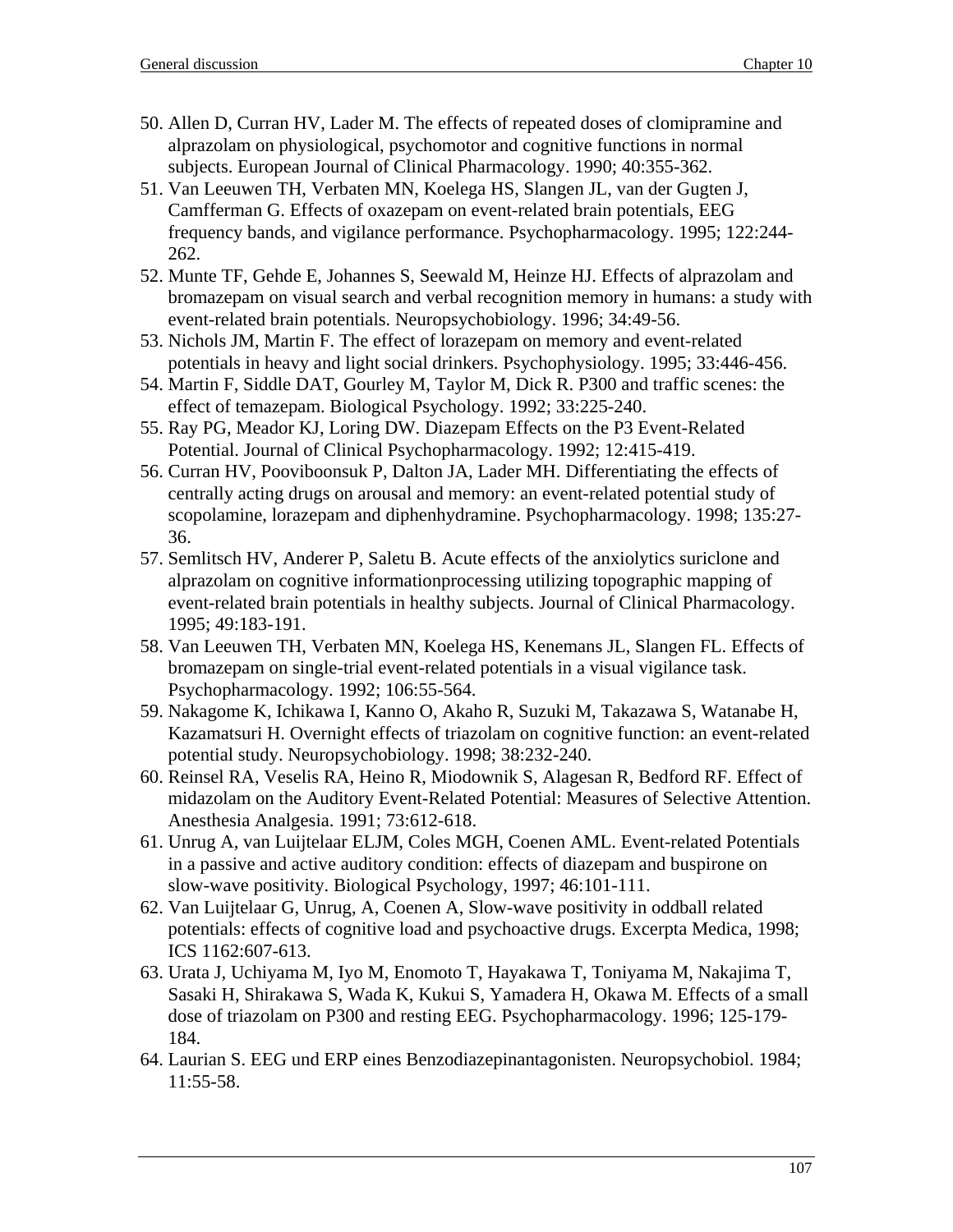- 65. Heinze HJ, Münte TF, Künkel H, Dickmann K. Methodische Aspekte bei der Analyse von Pharmakaeffekten (Diazepam und Koffein) auf die CNV. EEG-EMG. 1985; 16:69-75.
- 66. Ruchkin DS, Sutton S, Munson R, Silver K, Macar F. P300 and feedback provided by absence of the stimulus. Psychophysiol. 1981; 18:271-82.
- 67. Karakas S. A descriptive framework for information processing: an integrative approach. Internat. J.Psychophysiol. 1997; 26:353-368.
- 68. Gaillard AWK. Problems and paradigms in ERP research. Biol. Psychol. 1988; 26;91-109.
- 69. Van Boxtel GJM. Data analysis and interpretation. Behav. Res. Meth. Instrum. Comp. 1988; 30:87-102.
- 70. Trustman R, Durovsky S, Titley R. Auditory perception during general anesthesia myth or fact? Int. J. Clin. Experimen. Hypnosia. 1977; 15:88-105.
- 71. Booij LHDJ. Bewust van bewustzijn. Inaugurale rede. Katholieke Universiteit Nijmegen, the Netherlands, 1989.
- 72. Jelicic M. Unconcious auditory information-processing during general anaesthesia. Thesis, Erasmus University Rotterdam, the Netherlands, 1992.
- 73. Coenen AML, Van Luijtelaar ELJM. Pharmacological dissociation of EEG and behavior: a basic problem in sleep-wake classification. Sleep. 1991, 14:464-465.
- 74. Coenen AML. Neuronal activities underlying the electroencephalogram and evoked potentials of sleeping and waking: implications for information processing. Neurosci Biobehav Rev 19, 447 (1995).
- 75. Meeren HKM, Van Luijtelaar ELJM, Coenen AML. Cortical and thalamic visual evoked potentials during sleep-wake states and spike-wave discharges in the rat. Electroen Clin Neurophysiol 108, 306 (1998).
- 76. Chen BM, Buchwald JS. Midlatency auditory evoked responses: differential effects of sleep in the cat. Electroen. Clin. Neurophysiol. 1986; 65:373-382.
- 77. Bringmann A, Klingberg F. Behavior-dependent and drug-induced changes of rat visual evoked potential: relation to the EEG spectral power. Neuropsychobiology. 31, 89-97 (1995).
- 78. Knight RT, Brailowsky S, Scabibi D, Simpson GV. Surface auditory evoked potentials in the unrestrained rat: component definition. Electroencephal. Clin. Neurophysiol. 1985; 61:430-439.
- 79. Simpson GV, Knight RT. Multiple brain systems generating the rat auditory evoked potential. II. Dissociation of auditory cortex and non-lemniscal generator systems. Brain research. 1993; 602:251-263.
- 80. Luijtelaar ELJM, Miller CAFJ, Coenen AML, Drinkenburg WHIM, Ellenbroek BA. Differential effects of non-REM and REM sleep on sensory gating in rats. Acta Neurobiol. Exp. 1998; 58:263-270.
- 81. Webster KE, Colrain IM. Multichannel EEG analysis of respiratory evoked-potential components during wakefulness and NREM sleep. J. Appl. Physiol. 1998; 85:1727- 1735
- 82. Ujszaszi J, Halasz P. Long latency evoked potential components in human slow-wave sleep. Electroen. Clin. Neuriphysiol. 1988; 69:516-522.
- 83. Erwin R, Buchwald JS. Midlatency auditory evoked responses: differential effects of sleep in the human. Electroen. Clin. Neurophysiol. 1986; 65:383-392.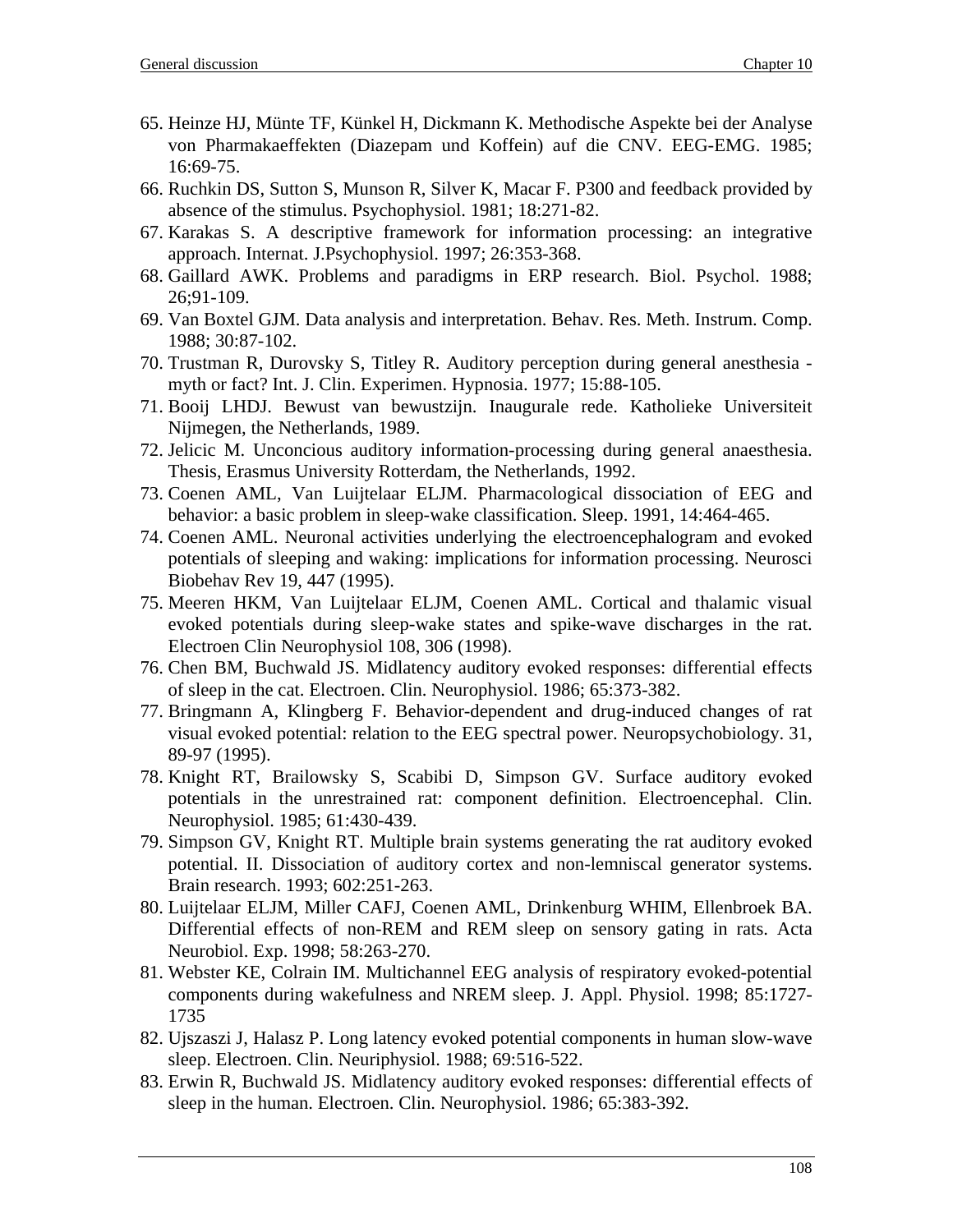- 84. Ogilvie RD, Simons IA, Kuderian RH, MacDonald T, Rustenburg J. Behavioral, event-related potential, and EEG/FFT changes at sleep onset. Psychophysiol. 1991; 28:54-64.
- 85. Harsh J, Voss U, Hull J, Schrepfer S, Badia P. ERP and behavioral changes during the sleep/wake transition. Psychophysiol. 1994; 31:244-252.
- 86. Pratt H, Berlad I, Peretz L. 'Oddball' event-related potentials and information processing during REM and non-REM sleep. Clin. Neurophysiol. 1999; 110:53-61.
- 87. Nielsen-Bohlman L, Knight RT, Woods DL, Woodward K.Differential auditory processing continues during sleep. Electroen. Clin. Neurophysiol. 1991; 79:281-290.
- 88. Basar E, Gonder A, Ungan P. Comparative frequency analysis of single EEG-evoked potential records. J. Biomed. Eng. 1980; 2:9-14.
- 89. Basar E. Toward a physical approach to integrative physiology. I. Brain dynamics and physical causality. Am. J. Physiol. 1983; 245:R510-533.
- 90. Brandt ME, Jansen BH, Carbonari JP. Pre-stimulus spectral EEG patterns and the visual evoked response. Electroen. Clin. Neurophysiol. 1991; 80:16-20.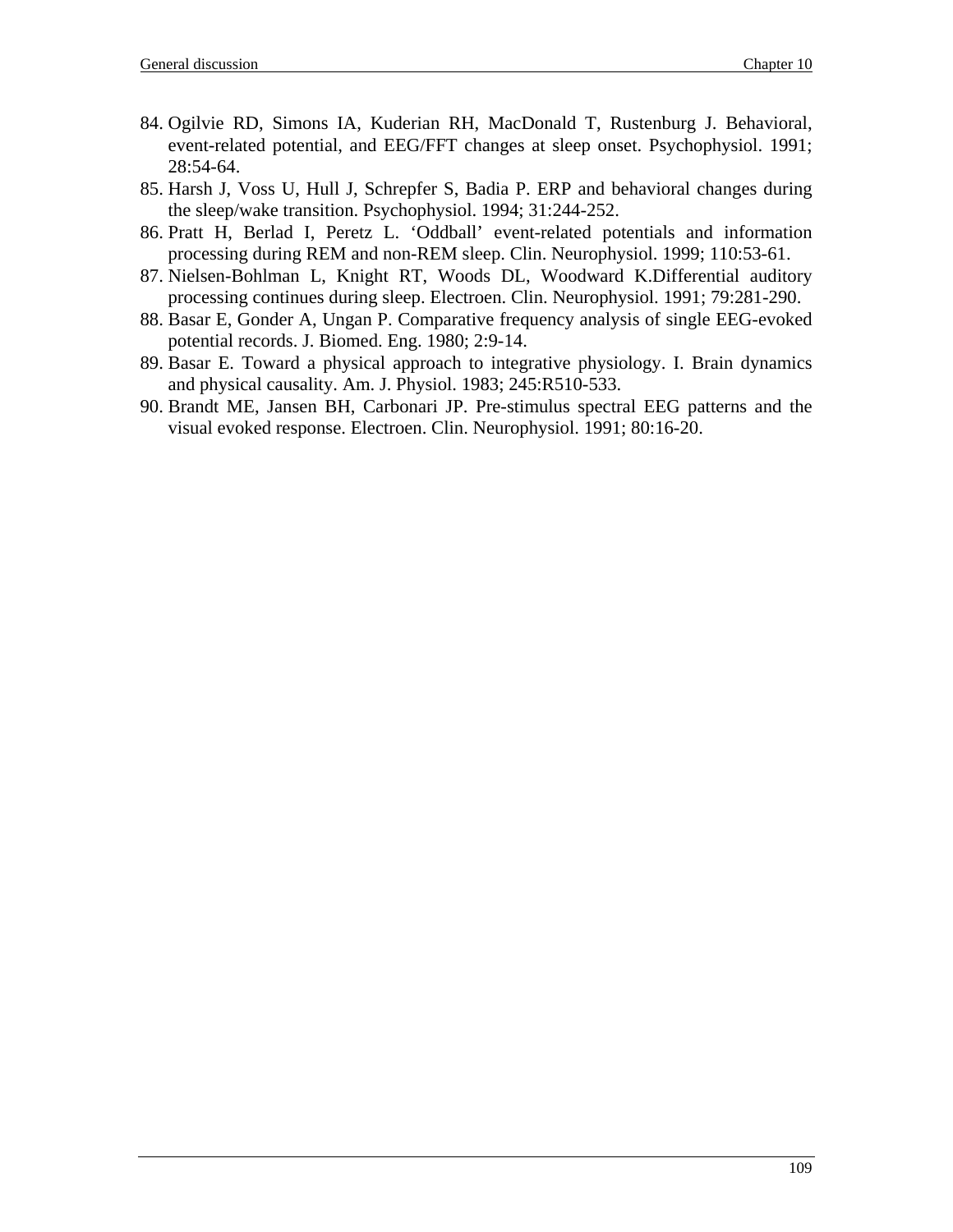#### **Summary**

The electroencephalogram (EEG) represents the electrical activity of the brain. Evoked Potentials (EPs) are small voltage fluctuations in the EEG resulting from sensory, cognitive or motor evoked neural activity. Variations in the EP waveform may be caused by several factors.

- 1. By employing different stimulation paradigms (which is studied in Part A of this thesis).
- 2. By changes in the subject's state (which is studied in Part B of this thesis).
- 3. By psychoactive drugs (which is studied in this thesis by studying the effects of diazepam on EPs).

### **Part A**

The main aim of the first part of this thesis was to develop tools to study the effects of (pharmacologically induced) sedation on information processing. We investigated which passive paradigms to elicit EPs can be used to measure different aspects of information processing.

EPs are often elicited in a so called 'oddball paradigm', in which a train of frequently occurring background tones is interspersed with infrequently occurring target tones. In an initial experiment, chapter 2, we measured EPs elicited in a passive oddball paradigm. In addition, we determined if diazepam differentially affected EPs elicited by background tones and EPs elicited by target tones. We found more pronounced drug effects on an infrequent stimulus than on a frequently occurring background stimulus.

By presenting two or more physically different stimuli in a passive oddball procedure, changes in EPs may not only be determined by cognitive processes, but may also be determined by the physical characteristics of the used stimuli. A solution would be to only change the 'meaning' or higher order characteristics of single stimuli, without changes in lower order characteristics of stimuli (e.g. pitch, loudness, duration). By using such single stimulus paradigms in which only the presentation pattern of single stimuli is varied, changes in EPs can no longer be attributed to changes in stimulus characteristics, but only be attributed to changes in aspects of information processing involved by the stimulus event. One such passive, single-stimulus paradigm is the conditioning-testing or double click paradigm. This paradigm involves the presentation of pairs of stimuli. Normally, amplitude decrements of EP components in response to the second tone relative to the EP components in response to the first tone are observed. This response decrement is known as sensory gating. In chapter 3 we determined whether decrements were more pronounced with short Inter-Stimulus Intervals (ISIs) than with longer ISIs. This in order to determine whether sensory gating could be ascribed to recovery phenomena or to habituation. Instead of using the well known two-tone or double-click paradigm, we employed a ten-tone paradigm to determine whether decrement occurred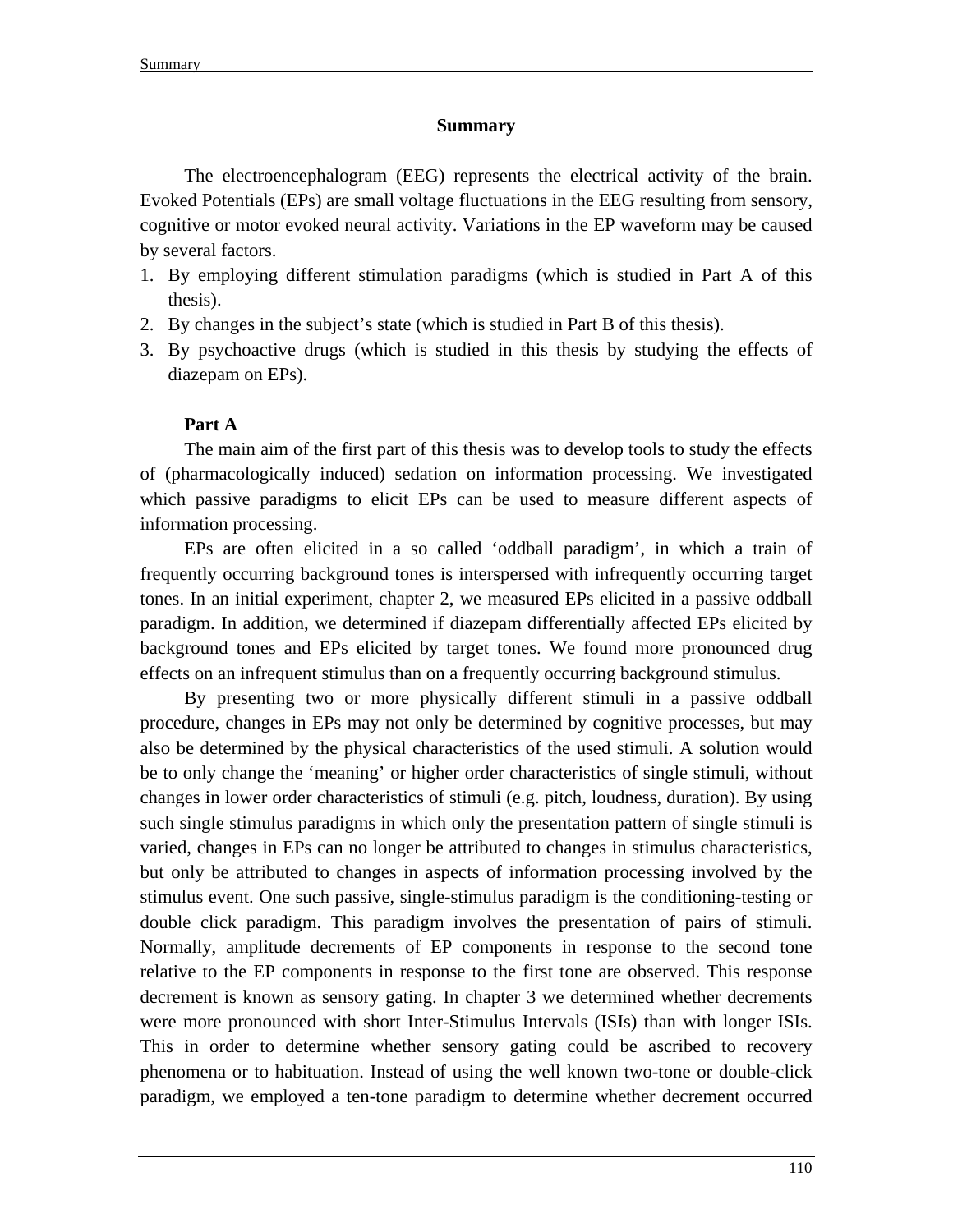fully between two tones, or developed more gradually over a train of ten tones. We found that sensory gating of certain middle-latency EP peaks could be ascribed to recovery phenomena and that sensory gating of later occurring peaks could be ascribed to habituation.

In chapter 4 we studied the effect of diazepam on sensory gating in rats, by measuring diazepam effects on auditory EPs elicited in a ten-tone paradigm. We found that diazepam affected the habituational processes underlying sensory gating of later occurring EP components but not recovery phenomena underlying sensory gating of earlier EP components.

Another passive, single-stimulus paradigm is the omitted stimulus paradigm. The omitted stimulus paradigm can be seen as a special variant of the oddball paradigm. Instead of presenting infrequently occurring target tones within a steady train of background tones, target tones are omitted. The omitted stimulus paradigm thus provides a tool to study aspects of information processing concerned with expectancy and time estimation. In chapter 5 we showed that EPs to omitted stimuli could be elicited in rats. In addition, we studied the effect of diazepam on EPs to omitted stimuli. We found that after administration of diazepam, rats no longer showed an EP in response to an omitted stimulus. Based on the experiments described in chapters 2, 4 and 5 we further concluded that diazepam mainly affects the processing of higher order stimulus characteristics.

In chapter 6 we studied in humans the effects of diazepam on auditory EPs elicited in a ten-tone paradigm, and on EPs to omitted stimuli. This to make a comparison between human data and data obtained in previous experiments in rats. The effects of diazepam on human EPs were comparable to our previous results in rats.

One of the most important contributions of EP research to experimental psychology is the evaluation of information processing in situations in which no reliable overt response is available. By employing appropriate paradigms for eliciting EPs, psychologists attempt to make inferences about processing sensory stimuli. We found that it is possible to study certain aspects of information processing by measuring EPs elicited in passive paradigms. Thus elicited EPs appear to be sensitive to the effects of psychoactive substances like diazepam.

#### **Part B**

The main aim of the second part of this thesis was to determine if the effects of diazepam on the rat auditory EPs could be ascribed to its effects on the ongoing EEG. In other words, we determined if measuring drug effects on EPs (reflecting brain-reactivity) adds information to only measuring drug effects on the ongoing EEG (reflecting brainstate).

Since diazepam has sedative properties, an increase in low frequencies (delta- and theta-activity) in the ongoing EEG would be expected. However, diazepam is known to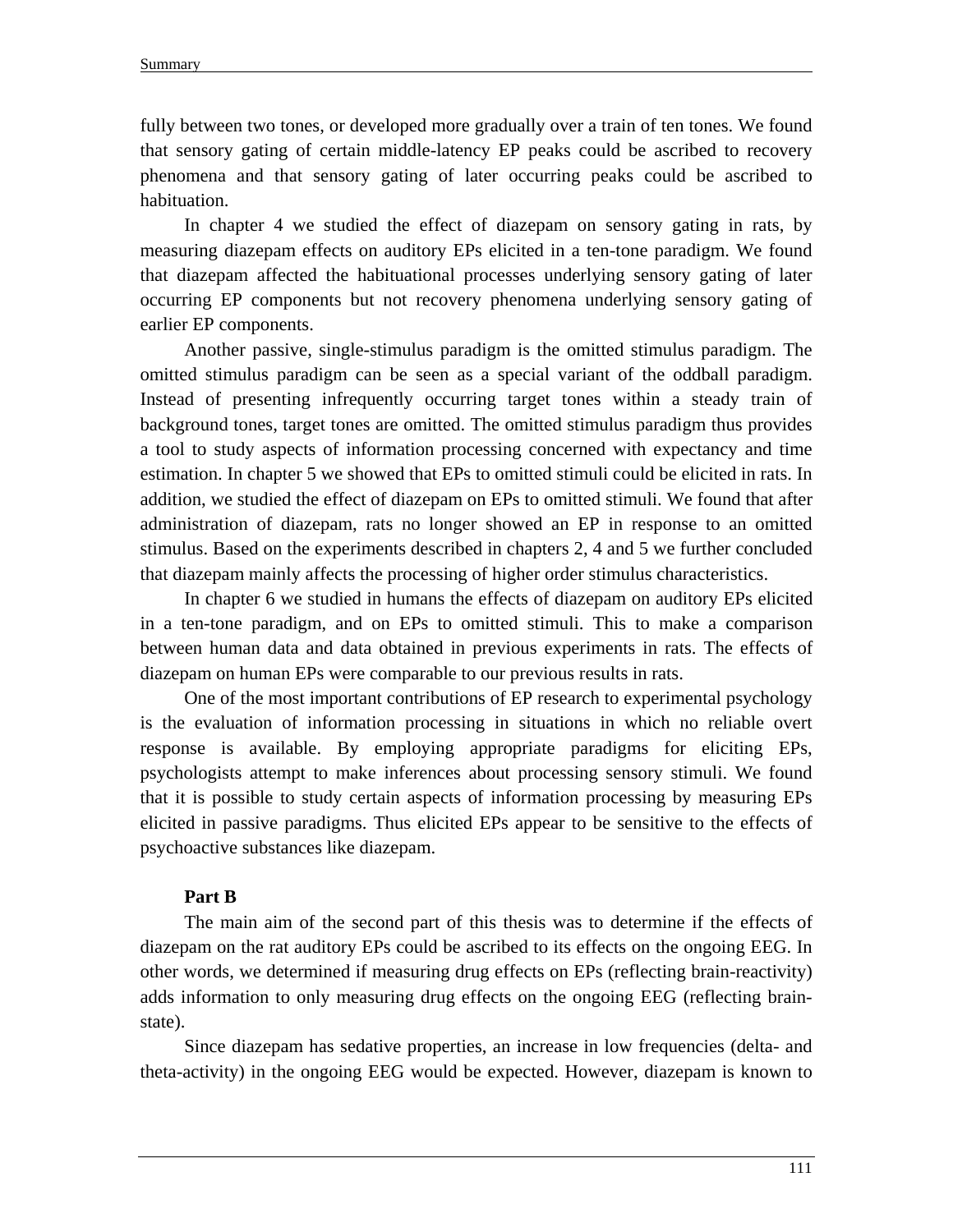increase the high beta-activity in the EEG. This phenomenon is known as pharmacological dissociation.

In an initial experiment, chapter 7, we measured the effects of diazepam on the spectral content of the EEG in rats. Indeed, we found that diazepam caused an increase in the power of the high frequency bands (21-40 Hz) as expected.

Since EPs appear in the EEG, it is reasonable to assume that the ongoing EEG and EPs hold a strong interrelationship. The ongoing EEG activity and EPs have been related using a variety of approaches. Determining changes in both the ongoing EEG and EPs during different sleep-wake stages is one such approach. A more direct approach involves recording pre- and post-stimulus EEG epochs and assessing how changes in the spectral power of the pre-stimulus EEG affects the post-stimulus EP measures. By using this approach, the effects of subtle variations in the level of arousal on the EP can be studied.

In chapter 8, the initial EEG-EP experiment, we found an increase of the amplitudes of EP components with an increase in beta activity in the pre-stimulus EEG. We proposed that the architecture of EPs are highly depended on the spectral content of the ongoing EEG. We therefore wondered if EPs did add information to only measuring the ongoing EEG.

In chapter 9, our final experiment, we then investigated if the effects of diazepam on rat EPs could be totally ascribed to its effects on the ongoing EEG. Since diazepam is known to increase beta-activity in the EEG, we corrected for this beta-increasing effect by comparing EPs subaveraged according to the amount of beta-activity in 1 s prestimulus EEG. After correction however, diazepam effects on the rat EP were still observed. Therefore, the effects of diazepam on the rat EP could not be ascribed to its effect on the beta-band in the EEG. Diazepam affected EP components, such that they resembled EP components obtained during the lowest beta-categories in the vehicle condition. In the vehicle condition, increments in pre-stimulus beta-activity caused increments in several EP components. These increments of EP component amplitudes with an increase in beta-activity were no longer observed in the diazepam condition. Therefore, diazepam effects on the rat EP might reflect primarily the sedative properties of diazepam.

We concluded that measuring EPs adds information to measuring the ongoing EEG. This way it is possible to determine drug-effects on both the state (reflected by the ongoing EEG) and responsiveness (reflected by EPs) of the brain.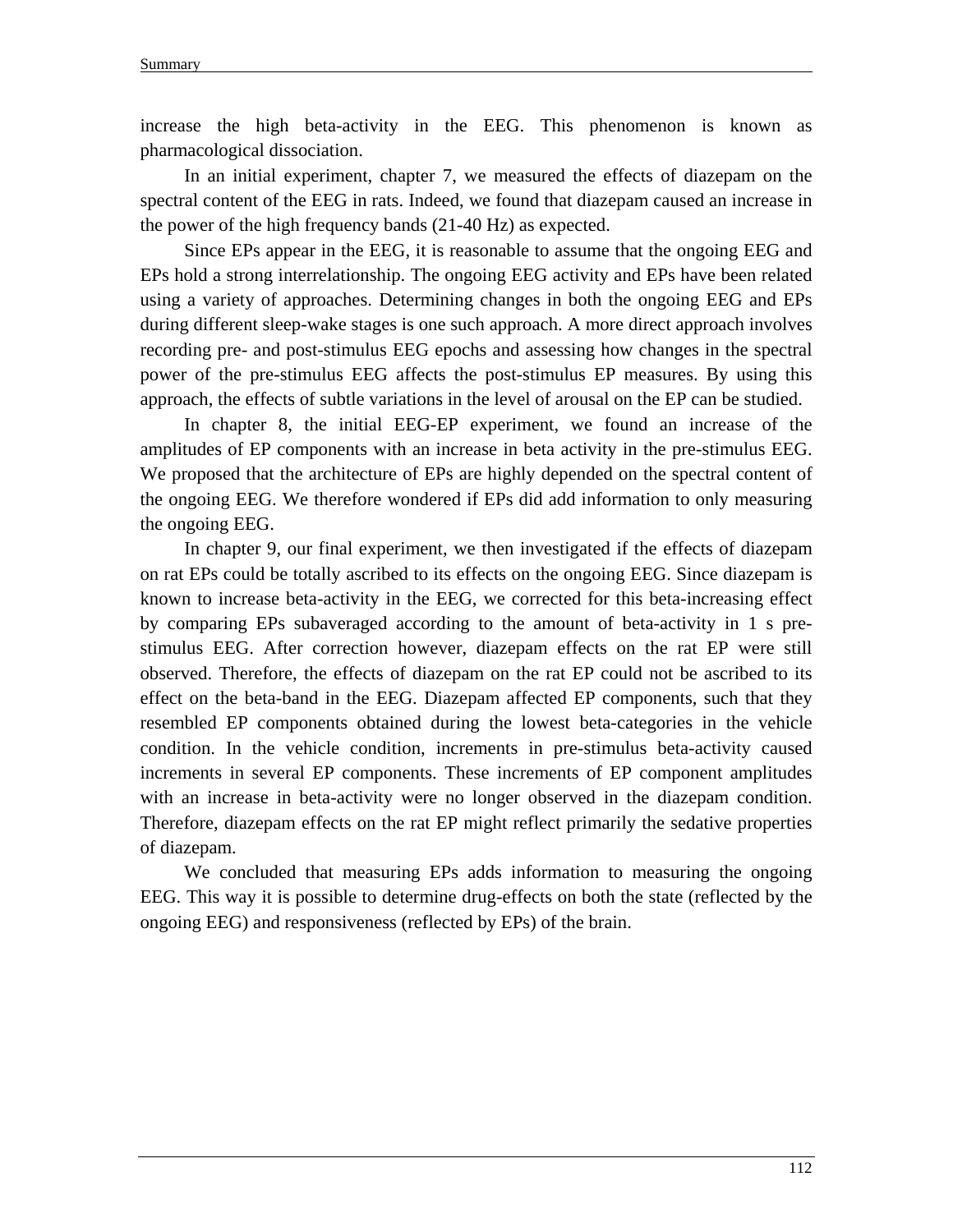### **Samenvatting**

Het EEG representeert de elektrische activiteit van het brein. 'Evoked Potentials' (EPs) zijn laag gevolteerde pieken en dalen in het EEG die het resultaat zijn van sensorisch, cognitief of motorisch geïnduceerde neurale activiteit in het brein. De vorm van de EP kan door verschillende factoren beïnvloed worden.

- 1. Door gebruik te maken van verschillende stimulatie paradigmata (hetgeen bestudeerd is in deel A van dit proefschrift).
- 2. Door veranderingen in de toestand van het subject (hetgeen bestudeerd is in deel B van dit proefschrift).
- 3. Door psychofarmaca (hetgeen door toediening van diazepam (valium) in dit proefschrift is bestudeerd).

### **Deel A**

Het doel van het eerste deel van dit proefschrift was methoden te ontwikkelen om de effecten van (farmacologisch geïnduceerde) sedatie op informatieverwerking te bestuderen. We onderzochten welke EP paradigmata er gebruikt kunnen worden om verschillende aspecten van informatie verwerking te bestuderen.

EPs worden vaak gemeten in reactie op een zogenaamd 'oddball' paradigma. Dit paradigma bestaat uit een reeks frequente standaard-tonen, afgewisseld met infrequent voorkomende target-tonen. In ons eerste experiment, beschreven in hoofdstuk 2, hebben we EPs gemeten in reactie op een passief oddball paradigma. Daarbij bestudeerden we of diazepam een ander effect had op EPs in reactie op target-tonen dan op EPs in reactie op standaard-tonen. In dit experiment vonden we een duidelijker drug effect op EPs in reactie op target-tonen, dan op EPs in reactie op standaard-tonen.

Wanneer men echter gebruik maakt van twee verschillende tonen (standaard- en target-tonen) dan kunnen verschillen in EPs niet alleen toegeschreven worden aan verschillen in de interne cognitieve verwerking van deze tonen, maar ook veroorzaakt worden door de verschillen in de fysische karakteristieken van de gebruikte tonen. Een oplossing hiervoor kan geboden worden door van enkelvoudige tonen alleen de betekenis, ofwel de hogere orde karakteristieken, te veranderen, zonder de lagere orde karakteristieken (zoals volume, duur en toonhoogte) te veranderen. Indien men dergelijke paradigmata toepast, waarbij alleen gevarieerd wordt in de patronen van aanbieden, kunnen veranderingen in EPs niet meer worden toegeschreven aan verschillen in gebruikte tonen, maar alleen nog maar worden toegeschreven aan veranderingen in de interne cognitieve verwerking. Een voorbeeld van een passief paradigma met enkelvoudige stimuli is het dubbel-klik paradigma. In dit paradigma worden stimuli paarsgewijs aangeboden. Normaal gesproken ziet men lagere pieken in de EP in reactie op de tweede toon dan in de EP in reactie op de eerste toon. Deze afgenomen reactie staat ook wel bekend als 'sensory gating'. In hoofdstuk 3 hebben we bepaald of deze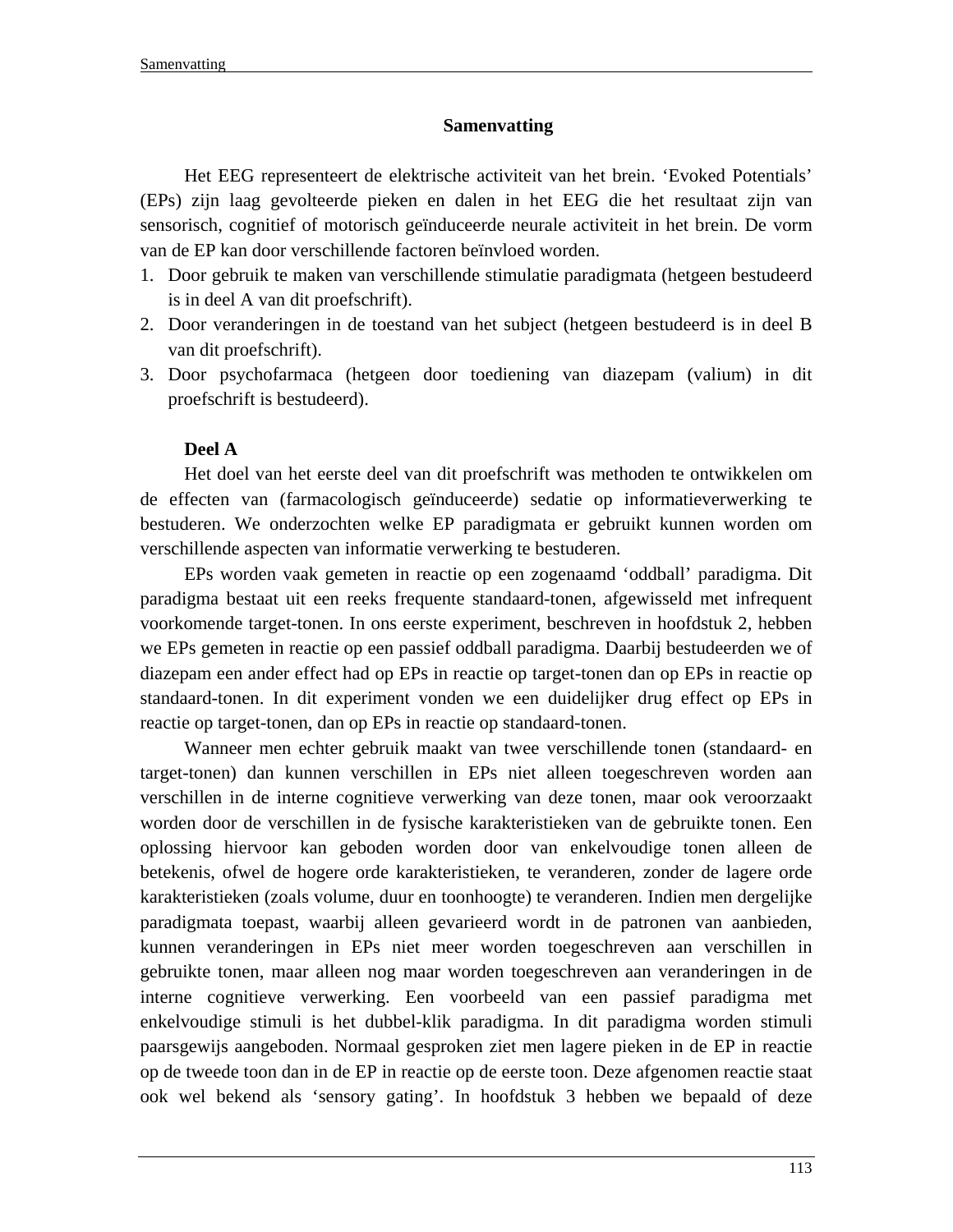vermindering in reactie duidelijker te zien was wanneer de afstand tussen de toontjes heel kort was, dan waneer er een langer interval werd aangehouden. Hierdoor konden we bepalen of 'sensory gating' veroorzaakt wordt doordat er een bepaalde herstelperiode nodig is voor een optimale reactie, of dat 'sensory gating' veroorzaakt wordt door habituatie (gewenning). In plaats van het bekende dubbel-klik paradigma gebruikte we in ons experiment een 10-toon paradigma om te zien of de afname in reactie al volledig was in reactie op de tweede toon, of dat er een meer geleidelijke afname plaats zou vinden over reeksen van tien tonen. We vonden dat 'sensory gating' van de vroegere pieken bepaald werd door herstelfuncties van het brein, maar dat van latere pieken toe te schrijven is aan habituatie.

In hoofdstuk 4 hebben we het effect van diazepam op 'sensory gating' bestudeerd, door het effect van diazepam op auditieve EPs te meten zoals uitgelokt in een 10-toon paradigma. In hoofdstuk 4 zagen we dat diazepam alleen de habituatie van de latere EP pieken verstoord.

Een ander passief paradigma met enkelvoudige stimuli is het ontbrekende stimulus paradigma. Dit paradigma kan opgevat worden als een variant van het 'oddball' paradigma. In plaats van onverwachts target tonen aan te bieden in een reeks van standaard tonen, worden de target tonen weggelaten. Het ontbrekende stimulus paradigma biedt zodoende een methode om processen in het brein te bestuderen die betrokken zijn bij verwachting en tijdsschatting. In hoofdstuk 5 hebben we aangetoond dat EPs in reactie op ontbrekende stimuli gemeten kunnen worden in ratten. Daarnaast keken we of diazepam invloed had op dergelijke EPs. We vonden dat EPs in reactie op ontbrekende stimuli niet meer meetbaar waren na toediening van diazepam. Uit de experimenten zoals beschreven in hoofdstuk 2, 4 en 5 hebben we verder geconcludeerd dat diazepam met name de cognitieve verwerking van hogere orde karakteristieken van stimuli verstoort.

In hoofdstuk 6 bestudeerden we bij mensen het effect van diazepam op auditieve EPs in reactie op het 10-toon paradigma en EPs in reactie op ontbrekende stimuli. Hierdoor probeerden we een vergelijking te maken tussen de bevindingen uit eerder experimenten bij ratten, en de bevindingen bij mensen. De effecten van diazepam op EPs bij mensen bleken vergelijkbaar te zijn met eerdere metingen bij ratten.

Een van de belangrijkste bijdragen van het EP onderzoek aan de experimentele psychologie is het evalueren van cognitieve processen in situaties waarin geen betrouwbare overte respons meetbaar is. Door de juiste paradigmata toe te passen, proberen psychologen inzicht te krijgen in verschillende cognitieve processen. Wij concluderen dat het mogelijk is om met behulp van EPs uitgelokt in passieve paradigmata informatie verwerking te bestuderen. Dergelijke EPs blijken ook gevoelig te zijn voor de effecten van psychofarmaca zoals diazepam.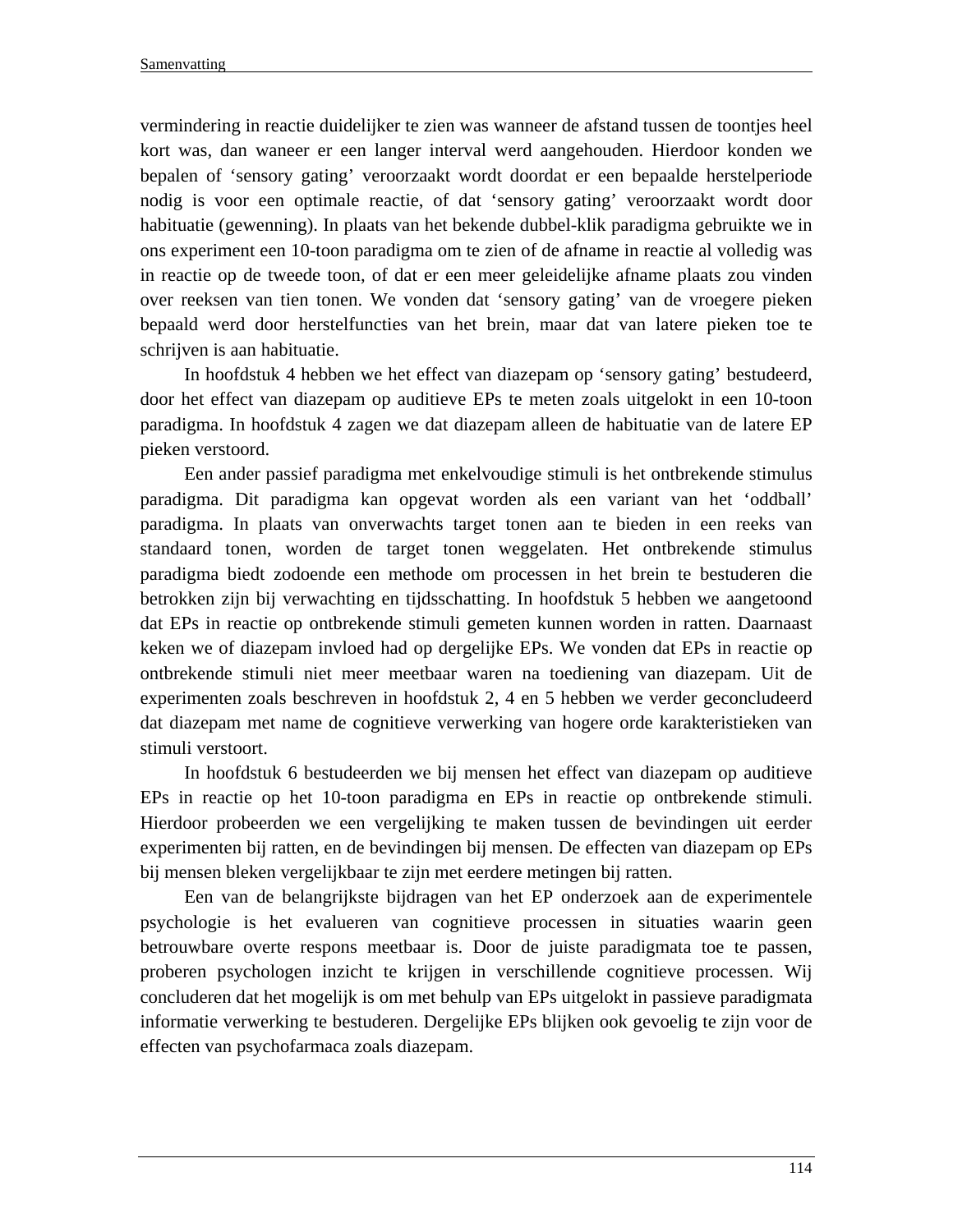### **Deel B**

In het tweede deel van dit proefschrift hebben we bestudeerd of het effect van diazepam op EPs veroorzaakt wordt door het effect van diazepam op het EEG. Met andere woorden: in dit deel hebben we onderzocht of de effecten van psychofarmaca op EPs (een maat voor de reactiviteit van het brein) extra informatie oplevert naast het meten van de effecten van psychofarmaca op het EEG (een maat voor de activiteit van het brein). Omdat diazepam sederende eigenschappen heeft, zou men een toename van de lage frequenties (delta- en theta-activiteit) in het EEG verwachten. Het is echter bekend dat diazepam met name de hoge frequenties (beta-activiteit) in het EEG verhoogt. Dit fenomeen staat bekend als farmacologische dissociatie.

In een eerste experiment, beschreven in hoofdstuk 7, bepaalden we het effect van diazepam op de spectraal inhoud van het EEG bij ratten. Wij vonden dat diazepam inderdaad een toename in hoge frequenties (21-40 Hz) veroorzaakte.

Omdat EPs een EEG gestuurde maat zijn, is het logisch te veronderstellen dat het EEG en EPs een duidelijke onderlinge relatie met elkaar vertonen. De relatie tussen het lopend EEG en EPs is in het verleden op verschillende manieren onderzocht. Bepalen hoe zowel het EEG als de EPs veranderen tijdens de verschillende slaap-waak stadia is één zo'n methode. Een wat directere methode omvat het meten van stukjes EEG voor en na het aanbieden van de stimulus en vervolgens bepalen hoe kleine veranderingen in de spectraal inhoud van de stukjes EEG voorafgaand aan de stimulus de EP in reactie op die stimulus beïnvloeden. Met deze methode kan zo de invloed van subtiele veranderingen in het bewustzijnsniveau op EPs bepaald worden. In hoofdstuk 8 is ons eerste EEG-EP experiment besproken. We vonden dat de amplitudes van de EP toenamen indien de hoeveelheid beta-activiteit in het pre-stimulus EEG toenam. We concludeerden dat de vorm van de EP inderdaad in sterke mate bepaald wordt door het lopend EEG.

In hoofstuk 9, waarin ons laatste experiment is beschreven, bepaalden we of de effecten van diazepam op EPs samen hangen met de effecten van diazepam op het lopend EEG. Omdat diazepam de beta-activiteit in het EEG verhoogt, corrigeerden we voor dit beta-verhogende effect door alleen EPs met elkaar te vergelijken die dezelfde hoeveelheid beta-activiteit in het pre-stimulus EEG hadden. Na deze correctie waren de effecten van diazepam op EPs nog steeds zichtbaar. Zonder diazepam namen EP componenten toe als het bewustzijnsniveau toenam. Met diazepam bleven de EPs echter onveranderlijk. Diazepam verandert EPs zodanig, dat ze het meest lijken op de EPs zonder diazepam in perioden met een laag bewustzijnsniveau. De effecten van diazepam op EPs zijn daardoor toe te schrijven aan de sederende eigenschappen van diazepam, en niet aan het beta-verhogende effect van diazepam. We concluderen dat het meten van drugeffecten op EPs informatie oplevert naast het meten van drug effecten op het lopend EEG. Op deze manier is het mogelijk om drug effecten op zowel de activiteit (zoals tot uitdrukking komt in het lopend EEG) als op de reactiviteit (zoals tot uitdrukking komt in de EPs) van het brein te bestuderen.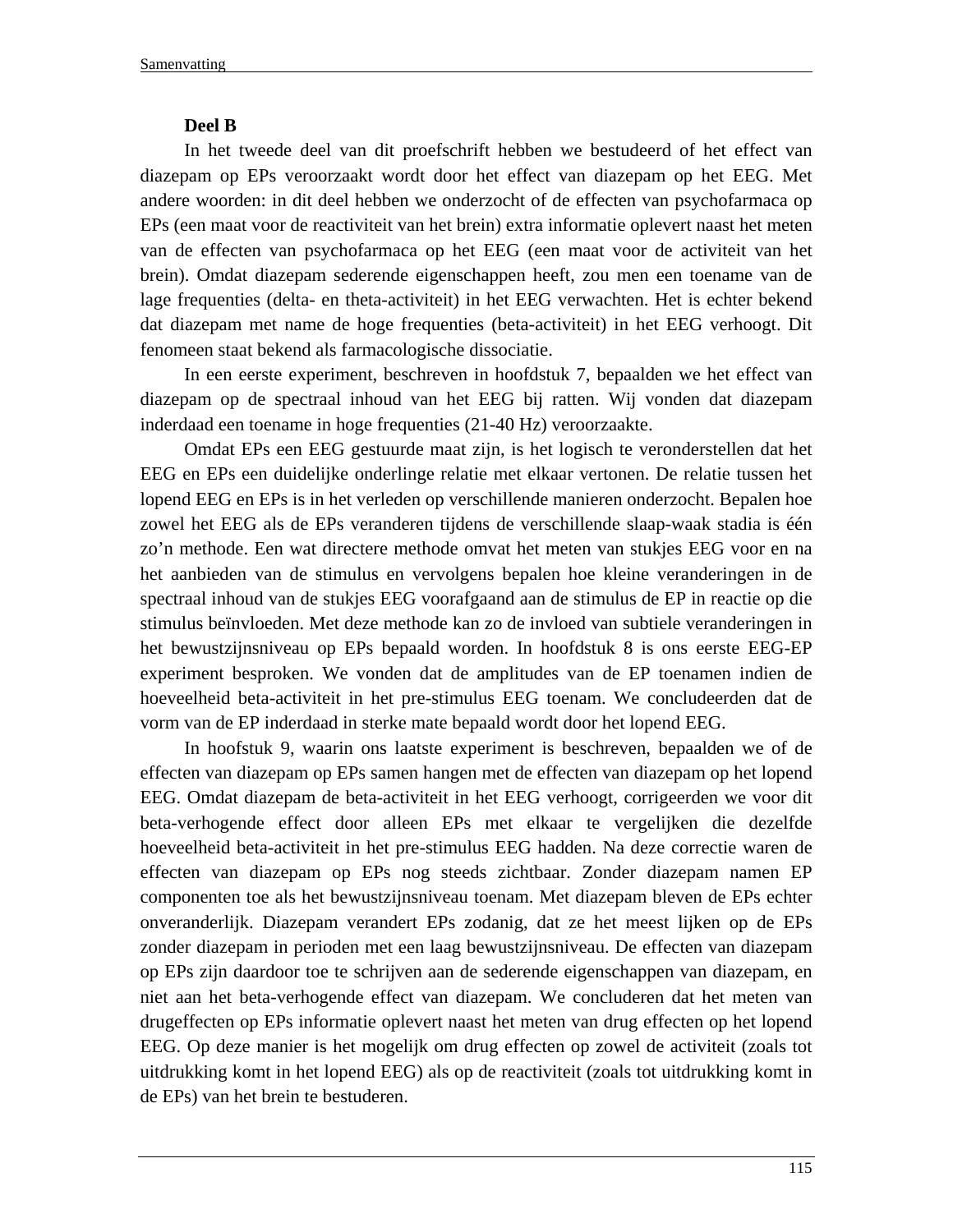# **ACKNOWLEDGEMENTS – DANKWOORD**

Dit proefschrift is tot stand gekomen dankzij de directe en indirecte bijdrage van een aantal mensen die ik hierbij wil bedanken.

- Tineke van Rijn, die behalve een inspirerend voorbeeld, een stimulerende begeleidster en waardig copromotor ook een lieve vriendin is. Ik heb haar dan ook de afgelopen 6 jaar veelvuldig lastig gevallen met gezeur over EPtjes, vriendjes, artikeltjes, frustraties, EEGtjes en gezinsperikelen, om maar een greep uit het scala te doen, en ik denk dat promovendi zelden zo een totaalpakket aan begeleiding krijgen.
- Ton Coenen die op zijn immer rustige wijze mijn artikelen doorlas en met een enkele opmerking op een hoger plan wist te brengen, er voor zorgde dat ik nog een halfjaar verlenging kreeg en aansluitend aan de slag kon voor het STW project en 'last but not least' een ongekend karaoke-talent heeft (belastend foto-materiaal is op te vragen bij de auteur).
- Leo Booij die de basisvoorwaarden schiep om in een korte tijd te kunnen promoveren en, hoewel hij weinig zicht had op wat zich daar nu allemaal afspeelde in het dierenlab of bij psychologie, toch altijd bleef geloven in de goede afloop. Maar ook Ris Dirksen die vooral in de aanzet en het eerste jaar van mijn aanstelling een belangrijke bijdrage heeft geleverd aan dit proefschrift.
- Willy van Schaijk die onmisbaar werk heeft verricht in het draaiende houden van de opstellingen, het schrijven van programmaatjes en voor het feit dat hij nog steeds niet gaat gillen als ik bij hem aanklop.
- Mijn (ex) collega's op de vakgroep Vergelijkende & Fysiologische Psychologie: Jo Vossen, Paul Timmermans, Paul Eling, Roald Maes, Saskia van Uum, Elly Willems, Jean-Paul Dibbets, Hans Krijnen, Thijs Janssen, Pauline Dibbets, Uli Schridde, Martine Janzen, Hanneke Meeren, Eduard van Wijk, Pim Drinkenburg, Paul Alberts, Marrielle Gorissen, Agniezka Unrug en de te jong overleden Hanneke Receveur. Maar vooral ook degenen die inhoudelijk hebben bijgedragen; Gilles van Luijtelaar, Natasja de Bruijn, Anke Sambeth en Annika Smit.
- Verder de studenten die een belangrijke bijdrage hebben geleverd aan het verzamelen, verwerken en het interpreteren van data; Martijn Arns, Evelien de Bruin, Wendy van Hoof, Arwin Setz, Irene Berben, Ebru Karakurum en Ingeborg Molenkamp.
- Mijn collega's bij anesthesiologie, Jan van Egmond, Phillip van de Broek en Francien van de Pol, voor het meedenken, getoonde interesse en hun niet aflatende aanwezigheid tijdens vakgroep-werkbesprekingen bij V&F.
- Evian Gordon and everybody else at the cognitive neuroscience unit at Westmead Hospital, Sydney, Australia, where I learned the first basics of research.
- Rodrigo Quian Quiroga for fruitful discussions and sharing too many drinks.
- Frans Sluyter for sharing too many drinks and fruitful discussions.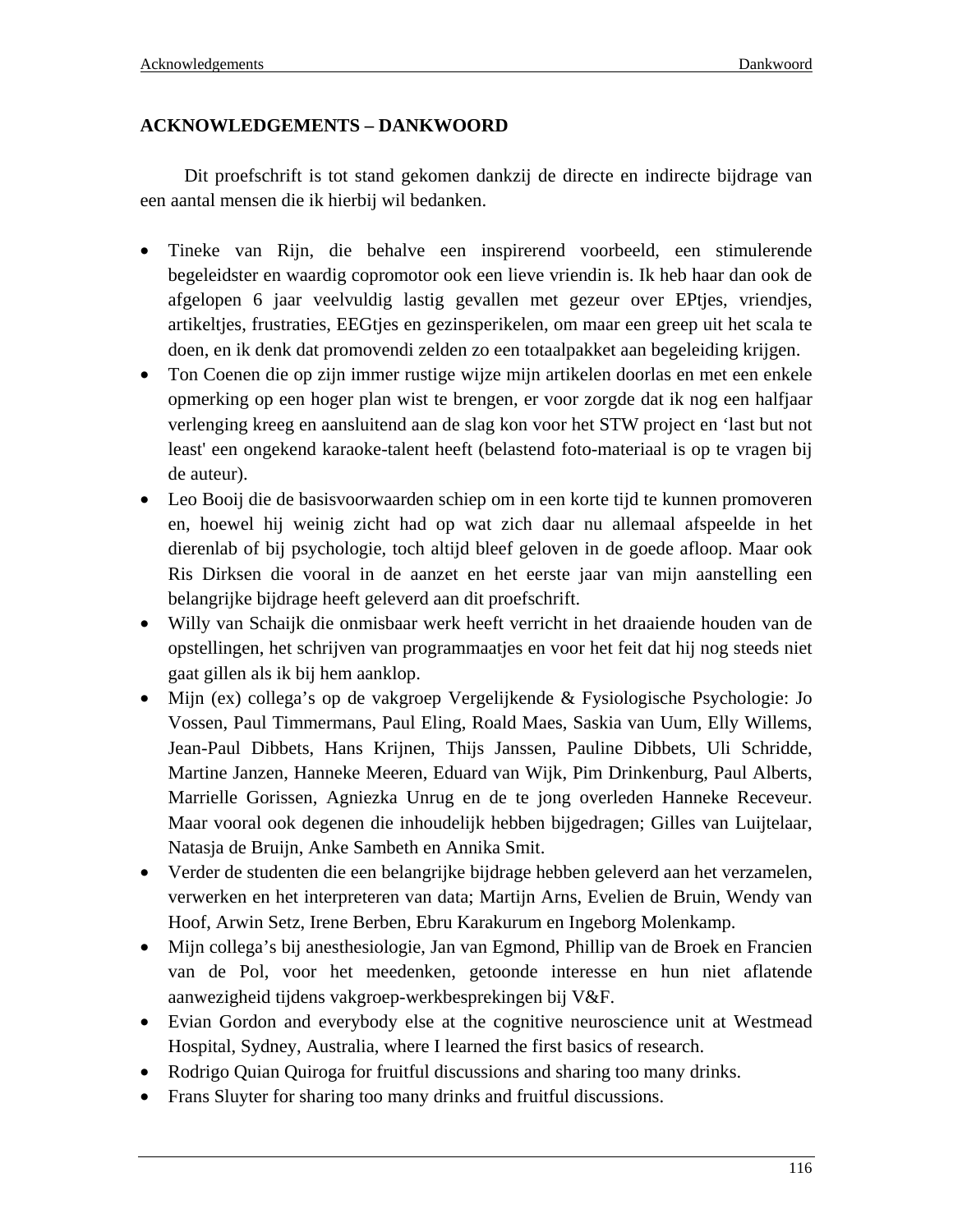- Arjen Beltman voor zijn onmisbare bijdrage aan het volgende project.
- Mijn toegewijde paranimfen drs. Caro Delsing en drs. Elsbeth Jongsma die hun taak niet alleen tijdens de verdediging op zich zullen nemen, maar mij tijdens mijn gehele aanstelling als AiO bijgestaan hebben.
- Ceremoniemeesteres Pim Jongsma, mijn ouders Henk Jongsma en Con Quant en hun partners, mijn oma, 'Mimi' Quant-Bramer en de rest van de familie voor hun steun.
- Filmhuis Arnhem en alle medewerkers die mij ervoor behoed hebben me monomaan op mijn proefschrift te storten en al bij leven mijn lichaam volledig ter beschikking te stellen van de wetenschap.
- Josee, Gijs en Suze voor het maken van de prachtige kaft en nog veel meer.
- Al mijn vrienden die ik straks op het feest persoonlijk ga bedanken.
- All my fellow travellers and foreign friends I met during the past few years whom I would like to see again.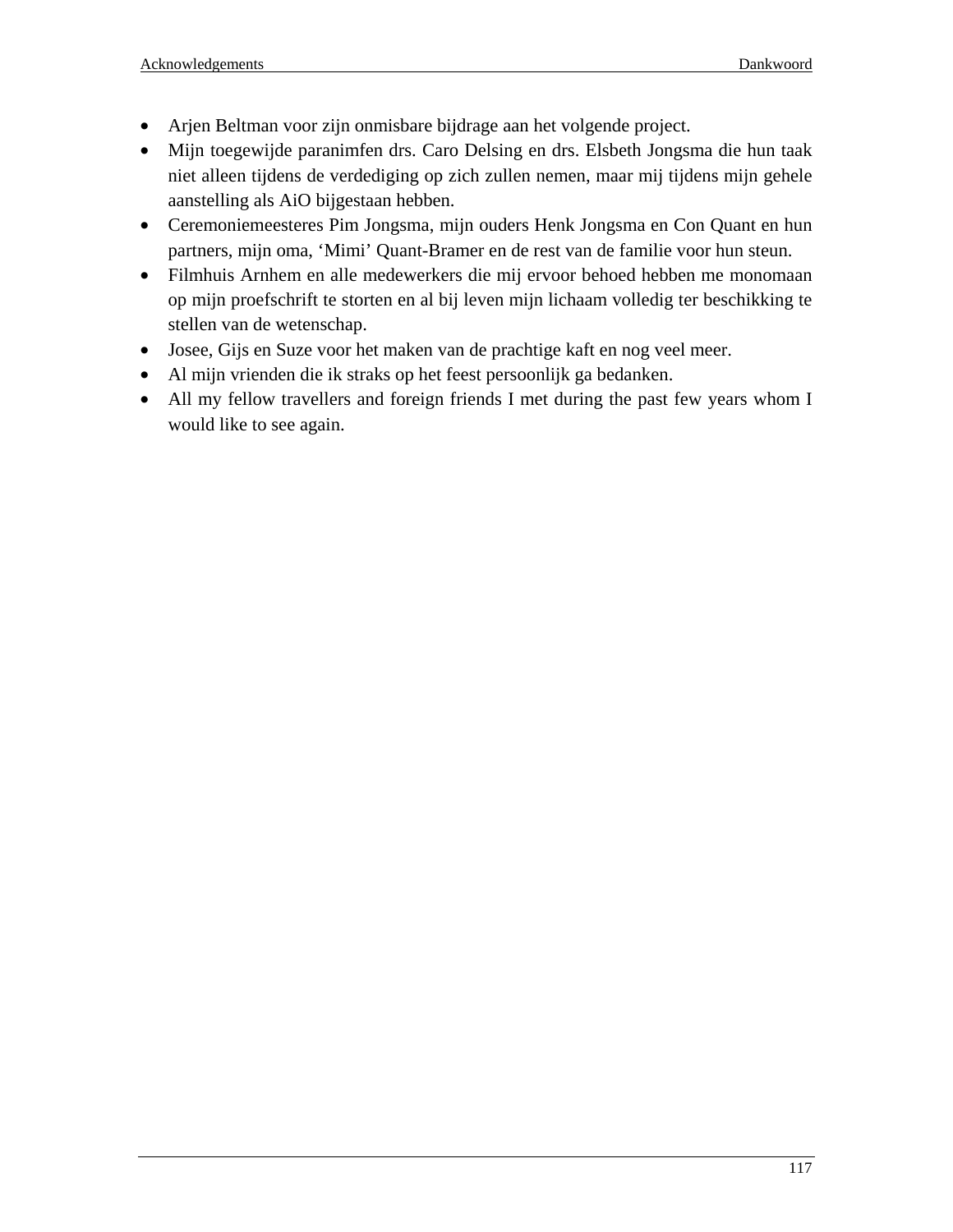### **CURRICULUM VITAE**

Marijtje Jongsma werd op 2 augustus 1969 geboren in Zutphen. Vanaf 1981 bezocht zij het Rythoviuscollege te Eersel, waar zij in 1987 haar HAVO diploma behaalde. Aansluitend startte zij een studie aan de Docentenopleiding Dramatische Vorming te Arnhem hetgeen zij in minder dan een jaar weer voor gezien hield. In 1989 behaalde zij haar VWO diploma in het volwassenonderwijs te Arhem. Aansluitend volgde zij haar studie psychologie aan de KUN te Nijmegen. Na het behalen van haar propadeuse diploma in 1990 besloot ze een jaar vrij te nemen om een wereldreis te maken. Datzelfde jaar begon ze ook met haar werkzaamheden als vrijwilligster bij het Filmhuis Arnhem en doet dat tot op heden nog steeds met plezier. In 1991 startte zij met haar doctoraal studie in de Neuro- & Revalidatie psychologie, waarvoor ze in 1993 een klinische stage liep aan het epilepsie centrum de 'Dr Hans Berger Kliniek' te Breda. Op zoek naar een scriptiebegeleider kwam ze in contact met Tineke van Rijn en werd haar interesse voor onderzoek gewekt. In 1994 begon ze haar afstudeerstage aan de afdeling Vergelijkende & Fysiologische Psychologie aan de KUN te Nijmegen, gevolgd door een extra stage in een epilepsiecentrum in Malang, Indonesië. In januari 1996 studeerde ze af in de Neuro- & Revalidatie psychologie en begon, na diverse baantjes in de horeca (waaronder chef-kok in Thailand), aan haar eerste 'echte' baan als research-assistant bij de Cognitive Neuroscience Unit van het Westmead Hospital te Sydney, Australië. Na de moeilijke keuze tussen 'PhD student' in Australië en 'AiO' in Nijmegen besloot ze toch tot dat laatste. Van 1 januari 1997 tot 1 december 1999 had zij een 0,8 aanstelling als assistent in opleiding aan de afdeling Anesthesiologie. In deze periode deed zij onderzoek naar de effecten van diazepam op evoked potentials bij ratten in zowel het laboratorium van Anesthesiologie in het Centraal Dieren Laboratorium als op de vakgroep Vergelijkende & Fysiologische psychologie. Daarnaast assisteerde zij bij het geven van onderwijs.

Sedert 1 december 1999 heeft ze een aanstelling als post-doc aan de afdeling Anesthesiologie in het kader van het STW project getiteld: 'Peroperatieve monitoring van de anesthetische effecten op basis van nieuwe variabelen uit de chaostheorie'. De overige tijd wordt nog steeds gevuld met reizen, koken en films.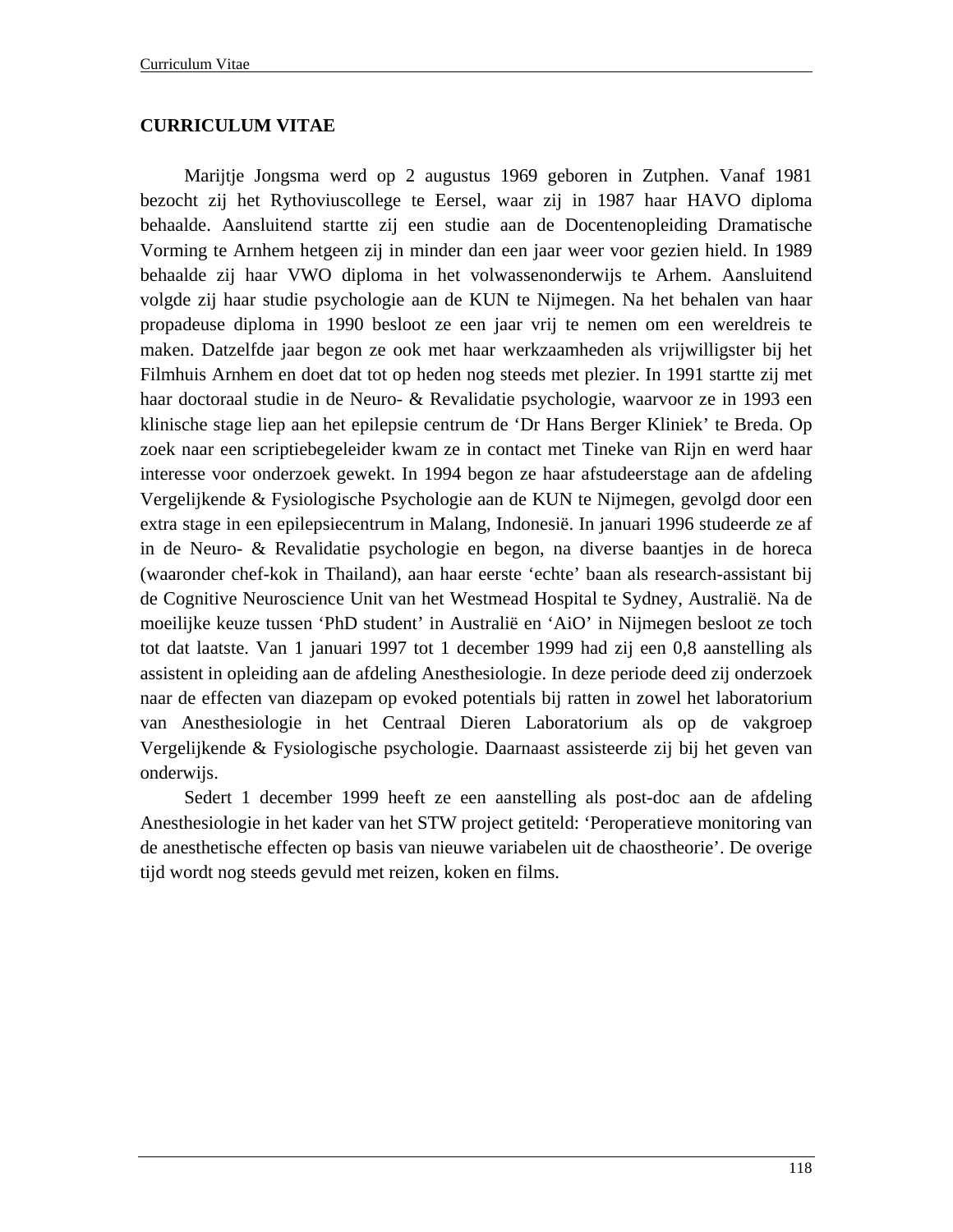# **LIST OF PUBLICATIONS**

## **Full papers:**

- 1. Van Rijn, C.M. and Jongsma, M.L.A. (1995). Chronic effects of diazepam on the spectral content of the rat EEG. Neuroscience Research Communications. 17(2):65- 69.
- 2. Van Den Broek, P.L.C., Van Egmond, J., Van Rijn, C.M., Jongsma, M.L.A., Coenen, A.M.L., and Dirksen, R. (1996). Benzodiazepines induce pharmacological dissociation between EEG frequencies and behaviour, but not between EEG correlation dimension and behaviour. Sleep-Wake Research in the Netherlands. 7:29- 31.
- 3. Jongsma, M.L.A., Van Rijn, C.M., De Bruin, E.A., Dirksen, R., and Coenen, A.M.L. (1998) Time course of chronic diazepam effects on the auditory evoked potential of the rat. European Journal of Pharmacology. 341:153-160.
- 4. Jongsma, M.L.A., Van Rijn, C.M., Dirksen, R. and Coenen, A.M.L. (1998). Effects of stimulus repetitions with different interstimulus intervals on the rat auditory evoked potential. Excerpta Medica, ICS 1162: 249-255.
- 5. Jongsma, M.L.A, Van Rijn, C.M., Setz, A., Smit, A.S., Berben, I., Dirksen, R. and Coenen, A.M.L. (1998). Effects of diazepam on auditory evoked potentials (AEPs) and omission evoked potentials (OEPs) in rats and students. Sleep-Wake Research in the Netherlands. 9:65-72.
- 6. Jongsma, M.L.A., Quian Quiroga, R., Van Rijn, C.M., Van Schaijk, W.J., Dirksen, R., and Coenen, A.M.L. Effects of changes in pre-stimulus EEG on the consecutive auditory evoked potential in rats. in: Chaos in brain? K Lehnertz, CE Elger, J Arnhold and P Grassberger (eds.) World Scientific, Singapore. pg 309-312.
- 7. Jongsma, M.L.A., Van Rijn, C.M., Van Schaijk, W.J. and Coenen, A.M.L. Effects of diazepam on auditory evoked potentials of rats elicited in a ten-tone paradigm. *(Neuropsychobiology, in press).*
- 8. Jongsma, M.L.A., Coenen, A.M.L. and Van Rijn, C.M., Omission Evoked Potentials (OEPs) in rats and the effects of diazepam. *(Psychophysiology, submitted).*
- 9. Jongsma, M.L.A., Van Rijn, C.M., Van Egmond, J., Van Schaijk, W.J., Sambeth A. and Coenen, A.M.L. Diazepam effects on the relation between pre-stimulus EEG and the consecutive auditory evoked potential in rats. *(submitted as a rapid publication for Clinical Neurophysiology).*